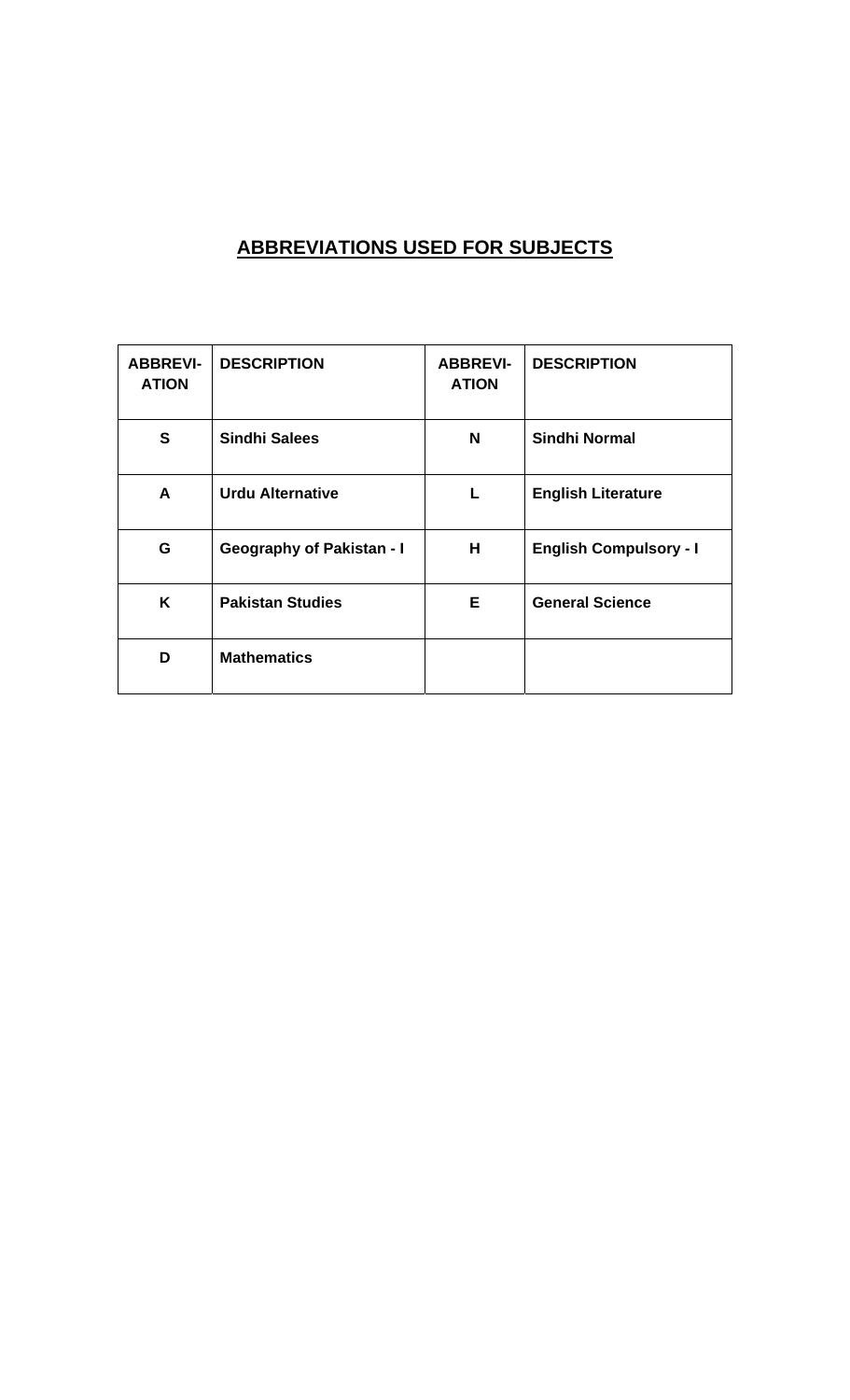#### BOARD OF SECONDARY EDUCATION KARACHI ------------------------------------

GROUP: GENERAL REGULAR & PRIVATE **PAGE:** 1

 ERRORS AND OMISSIONS EXCEPTED, CANDIDATES BEARING THE FOLLOWING ROLL NUMBERS ARE DECLARED TO HAVE PASSED THE SECONDARY SCHOOL CERTIFICATE EXAMINATION (S.S.C. PART-I CLASS-IX) ANNUAL EXAMINATION, 2011. -----------------------------------------------------

| 200006 | 007 | 014 | 017 | 018 | 020 | 022 | 024 | 037 | 038 | 040 | 046 | 049 | 053 | 054 |
|--------|-----|-----|-----|-----|-----|-----|-----|-----|-----|-----|-----|-----|-----|-----|
| 200056 | 057 | 058 | 064 | 065 | 069 | 070 | 072 | 073 | 074 | 075 | 079 | 088 | 098 | 099 |
| 200100 | 106 | 107 | 108 | 109 | 110 | 111 | 113 | 114 | 115 | 116 | 117 | 118 | 122 | 124 |
| 200125 | 126 | 127 | 131 | 132 | 133 | 134 | 135 | 136 | 137 | 138 | 139 | 140 | 142 | 144 |
| 200145 | 146 | 147 | 148 | 149 | 150 | 151 | 152 | 154 | 155 | 156 | 157 | 158 | 159 | 160 |
| 200161 | 162 | 163 | 164 | 165 | 166 | 167 | 168 | 169 | 170 | 171 | 172 | 173 | 174 | 175 |
| 200176 | 178 | 179 | 180 | 181 | 182 | 183 | 184 | 185 | 186 | 187 | 188 | 189 | 190 | 191 |
| 200192 | 193 | 194 | 195 | 197 | 199 | 200 | 209 | 212 | 217 | 219 | 221 | 222 | 223 | 224 |
| 200225 | 227 | 228 | 229 | 230 | 231 | 232 | 235 | 237 | 240 | 241 | 242 | 243 | 246 | 247 |
| 200248 | 249 | 250 | 252 | 254 | 255 | 256 | 257 | 258 | 259 | 260 | 261 | 262 | 263 | 264 |
| 200265 | 266 | 269 | 272 | 273 | 275 | 280 | 282 | 283 | 289 | 290 | 291 | 293 | 294 | 295 |
| 200296 | 298 | 299 | 300 | 301 | 302 | 303 | 304 | 305 | 307 | 311 | 312 | 314 | 316 | 317 |
| 200318 | 319 | 320 | 321 | 322 | 323 | 324 | 325 | 326 | 327 | 328 | 329 | 330 | 332 | 333 |
| 200334 | 337 | 339 | 341 | 342 | 343 | 348 | 349 | 351 | 352 | 354 | 359 | 360 | 361 | 362 |
| 200363 | 364 | 365 | 366 | 367 | 368 | 369 | 370 | 371 | 372 | 375 | 376 | 377 | 383 | 389 |
| 200390 | 396 | 404 | 405 | 409 | 418 | 419 | 423 | 437 | 446 | 447 | 451 | 456 | 457 | 458 |
| 200459 | 460 | 469 | 470 | 471 | 472 | 473 | 474 | 475 | 476 | 478 | 481 | 482 | 483 | 484 |
| 200486 | 488 | 489 | 490 | 491 | 492 | 493 | 494 | 495 | 498 | 500 | 501 | 513 | 518 | 520 |
| 200521 | 527 | 528 | 532 | 533 | 535 | 536 | 537 | 538 | 549 | 551 | 552 | 553 | 554 | 570 |
| 200572 | 574 | 575 | 577 | 579 | 582 | 583 | 584 | 585 | 586 | 587 | 597 | 599 | 603 | 604 |
| 200605 | 607 | 608 | 609 | 611 | 614 | 619 | 621 | 628 | 631 | 632 | 633 | 634 | 636 | 637 |
| 200638 | 639 | 640 | 641 | 642 | 643 | 644 | 649 | 652 | 653 | 655 | 656 | 659 | 660 | 664 |
| 200665 | 666 | 685 | 693 | 698 | 700 | 707 | 711 | 713 | 714 | 716 | 717 | 718 | 721 | 722 |
| 200723 | 724 | 725 | 726 | 727 | 728 | 729 | 730 | 731 | 732 | 733 | 734 | 735 | 738 | 739 |
| 200740 | 741 | 744 | 745 | 746 | 748 | 749 | 750 | 751 | 752 | 754 | 755 | 756 | 757 | 758 |
| 200759 | 760 | 761 | 762 | 763 | 764 | 765 | 766 | 767 | 768 | 769 | 774 | 778 | 779 | 780 |
| 200782 | 783 | 789 | 795 | 799 | 800 | 801 | 802 | 803 | 804 | 805 | 806 | 807 | 808 | 809 |
| 200810 | 811 | 812 | 813 | 814 | 815 | 816 | 817 | 818 | 825 | 826 | 827 | 828 | 829 | 830 |
| 200831 | 832 | 833 | 834 | 835 | 836 | 837 | 838 | 839 | 840 | 841 | 842 | 843 | 844 | 846 |
| 200849 | 850 | 851 | 853 | 854 | 855 | 856 | 857 | 858 | 859 | 860 | 861 | 862 | 863 | 864 |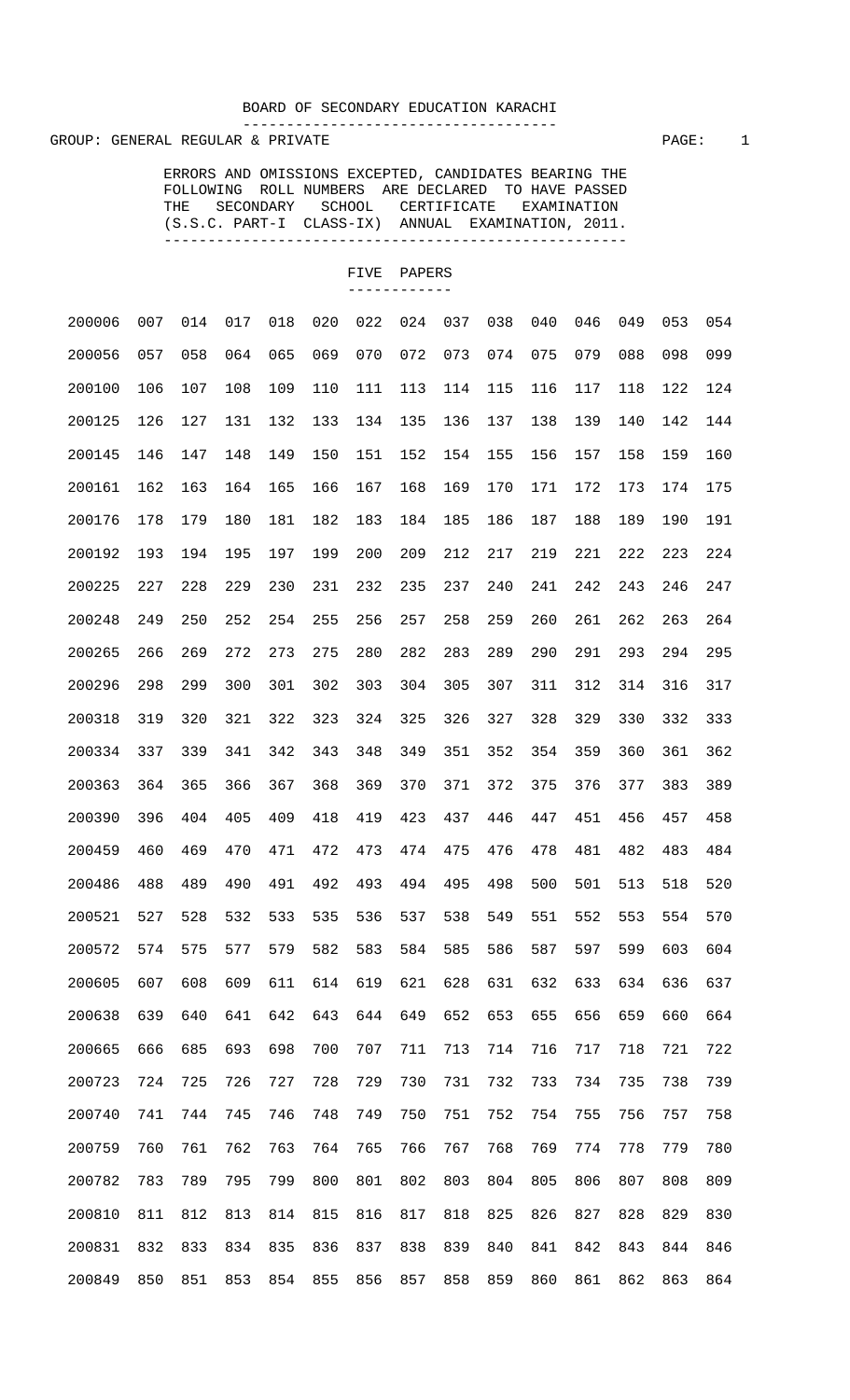| 200865 | 866 | 867 | 868 | 869 | 870 | 871 | 872 | 873 | 874 | 875 | 876 | 877 | 878 | 879 |
|--------|-----|-----|-----|-----|-----|-----|-----|-----|-----|-----|-----|-----|-----|-----|
| 200880 | 881 | 882 | 883 | 884 | 885 | 886 | 887 | 888 | 889 | 890 | 891 | 892 | 893 | 894 |
| 200895 | 896 | 897 | 898 | 899 | 900 | 901 | 902 | 903 | 904 | 909 | 911 | 912 | 916 | 917 |
| 200918 | 922 | 928 | 932 | 933 | 934 | 935 | 936 | 938 | 939 | 940 | 941 | 943 | 944 | 945 |
| 200946 | 947 | 948 | 949 | 952 | 954 | 964 | 978 | 981 | 988 | 994 | 995 | 996 | XXX | XXX |
| 201000 | 002 | 007 | 008 | 009 | 012 | 018 | 019 | 020 | 021 | 022 | 023 | 024 | 025 | 026 |
| 201027 | 028 | 029 | 030 | 031 | 032 | 033 | 034 | 035 | 037 | 038 | 039 | 040 | 041 | 044 |
| 201045 | 046 | 047 | 049 | 050 | 051 | 052 | 053 | 054 | 055 | 056 | 057 | 058 | 059 | 060 |
| 201062 | 063 | 064 | 065 | 066 | 067 | 068 | 069 | 070 | 071 | 072 | 073 | 074 | 075 | 077 |
| 201078 | 080 | 081 | 082 | 083 | 084 | 085 | 086 | 087 | 090 | 091 | 092 | 093 | 095 | 096 |
| 201097 | 098 | 099 | 100 | 101 | 102 | 103 | 104 | 105 | 110 | 111 | 113 | 116 | 117 | 118 |
| 201119 | 120 | 122 | 124 | 125 | 126 | 127 | 128 | 129 | 130 | 131 | 132 | 133 | 134 | 135 |
| 201136 | 137 | 138 | 139 | 140 | 141 | 142 | 143 | 144 | 145 | 146 | 147 | 148 | 149 | 150 |
| 201151 | 152 | 153 | 158 | 161 | 166 | 167 | 168 | 169 | 174 | 175 | 185 | 186 | 187 | 188 |
| 201189 | 190 | 192 | 193 | 194 | 198 | 199 | 200 | 201 | 202 | 203 | 204 | 205 | 206 | 207 |
| 201208 | 209 | 210 | 211 | 212 | 218 | 219 | 220 | 221 | 222 | 223 | 224 | 225 | 226 | 228 |
| 201229 | 230 | 231 | 232 | 233 | 234 | 235 | 236 | 237 | 238 | 239 | 240 | 241 | 242 | 243 |
| 201244 | 245 | 246 | 247 | 248 | 250 | 251 | 252 | 253 | 254 | 255 | 256 | 257 | 258 | 259 |
| 201260 | 261 | 262 | 266 | 268 | 269 | 270 | 271 | 272 | 273 | 274 | 275 | 276 | 277 | 278 |
| 201279 | 280 | 281 | 282 | 283 | 284 | 285 | 286 | 287 | 288 | 289 | 290 | 291 | 292 | 293 |
| 201294 | 295 | 296 | 297 | 298 | 300 | 302 | 303 | 304 | 305 | 306 | 307 | 309 | 310 | 312 |
| 201314 | 315 | 316 | 317 | 318 | 319 | 321 | 322 | 323 | 324 | 325 | 326 | 328 | 329 | 330 |
| 201331 | 332 | 333 | 334 | 335 | 336 | 337 | 338 | 339 | 340 | 341 | 342 | 343 | 344 | 345 |
| 201346 | 347 | 348 | 349 | 350 | 351 | 352 | 353 | 354 | 355 | 356 | 369 | 370 | 373 | 374 |
| 201376 | 377 | 378 | 379 | 385 | 386 | 388 | 390 | 391 | 397 | 399 | 400 | 401 | 403 | 405 |
| 201406 | 410 | 412 | 414 | 417 | 423 | 424 | 425 | 426 | 427 | 428 | 429 | 430 | 431 | 434 |
| 201436 | 438 | 439 | 458 | 460 | 461 | 462 | 463 | 464 | 465 | 466 | 467 | 468 | 471 | 473 |
| 201474 | 475 | 478 | 480 | 481 | 486 | 487 | 488 | 490 | 492 | 493 | 495 | 496 | 497 | 500 |
| 201501 | 508 | 509 | 511 | 512 | 515 | 517 | 519 | 522 | 525 | 526 | 527 | 528 | 529 | 530 |
| 201531 | 532 | 533 | 534 | 535 | 536 | 537 | 538 | 539 | 540 | 541 | 542 | 543 | 544 | 545 |
| 201546 | 547 | 548 | 549 | 550 | 551 | 552 | 553 | 554 | 555 | 556 | 557 | 558 | 559 | 560 |
| 201561 | 562 | 563 | 564 | 565 | 566 | 567 | 568 | 569 | 570 | 571 | 572 | 573 | 574 | 575 |
| 201576 | 577 | 578 | 579 | 580 | 581 | 582 | 583 | 607 | 611 | 612 | 614 | 615 | 616 | 617 |
| 201618 | 619 | 620 | 621 | 626 | 635 | 639 | 641 | 644 | 645 | 646 | 647 | 649 | 650 | 652 |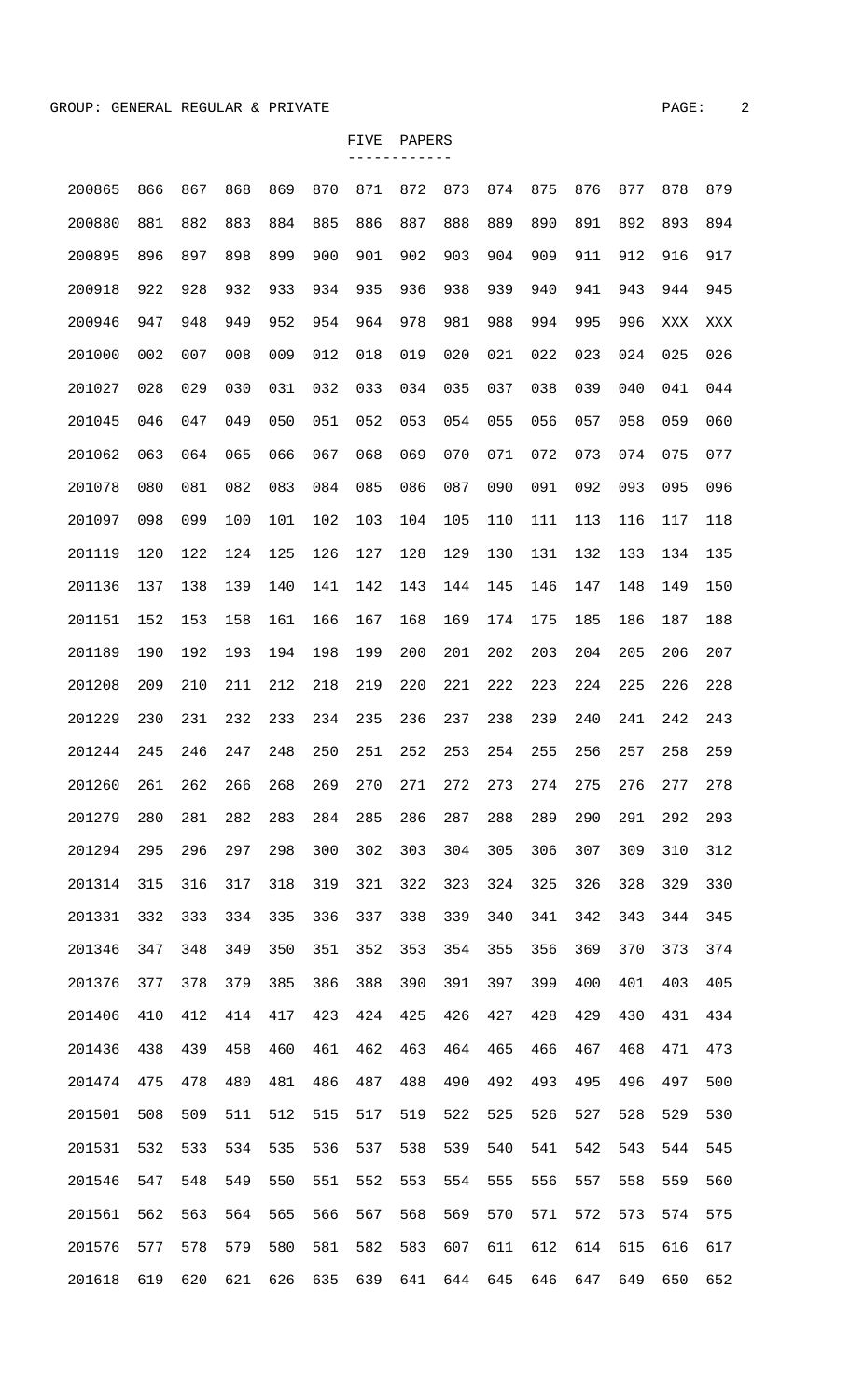| 201655 | 656 | 661 | 662 | 663 | 666 | 667 | 668 | 669 | 670 | 671 | 672 | 673 | 675 | 676 |
|--------|-----|-----|-----|-----|-----|-----|-----|-----|-----|-----|-----|-----|-----|-----|
| 201677 | 678 | 679 | 680 | 681 | 682 | 683 | 684 | 685 | 686 | 687 | 688 | 689 | 690 | 691 |
| 201692 | 694 | 695 | 696 | 697 | 698 | 699 | 700 | 701 | 702 | 703 | 704 | 705 | 706 | 707 |
| 201708 | 709 | 711 | 713 | 714 | 715 | 716 | 719 | 721 | 723 | 725 | 726 | 730 | 731 | 732 |
| 201733 | 734 | 735 | 744 | 745 | 746 | 748 | 749 | 750 | 751 | 752 | 753 | 754 | 755 | 757 |
| 201758 | 760 | 761 | 762 | 763 | 766 | 768 | 769 | 771 | 772 | 774 | 775 | 795 | 796 | 797 |
| 201798 | 799 | 800 | 801 | 802 | 804 | 805 | 806 | 807 | 808 | 809 | 810 | 811 | 812 | 813 |
| 201814 | 815 | 816 | 817 | 819 | 820 | 821 | 832 | 854 | 907 | 927 | 928 | 931 | 933 | 934 |
| 201938 | 939 | 941 | 943 | 945 | 946 | 954 | 955 | 971 | 973 | 974 | 975 | 976 | 977 | 978 |
| 201979 | 980 | 981 | 984 | 985 | 987 | 990 | 991 | 992 | 998 | XXX | XXX | XXX | XXX | XXX |
| 202000 | 005 | 006 | 007 | 008 | 010 | 011 | 012 | 013 | 014 | 015 | 016 | 017 | 018 | 019 |
| 202020 | 021 | 024 | 025 | 028 | 029 | 030 | 031 | 032 | 033 | 034 | 036 | 037 | 038 | 039 |
| 202040 | 041 | 042 | 043 | 044 | 045 | 046 | 047 | 048 | 049 | 050 | 051 | 052 | 053 | 054 |
| 202055 | 056 | 057 | 058 | 061 | 063 | 064 | 065 | 066 | 067 | 068 | 069 | 071 | 072 | 073 |
| 202075 | 076 | 079 | 082 | 083 | 084 | 091 | 092 | 093 | 094 | 095 | 096 | 098 | 099 | 102 |
| 202103 | 104 | 105 | 107 | 110 | 111 | 112 | 113 | 114 | 115 | 116 | 117 | 118 | 119 | 121 |
| 202122 | 123 | 124 | 125 | 126 | 127 | 128 | 129 | 131 | 132 | 133 | 134 | 135 | 136 | 137 |
| 202138 | 139 | 140 | 141 | 142 | 144 | 145 | 146 | 147 | 148 | 149 | 150 | 152 | 153 | 154 |
| 202155 | 156 | 157 | 158 | 159 | 160 | 161 | 162 | 165 | 166 | 168 | 169 | 170 | 171 | 172 |
| 202173 | 174 | 175 | 176 | 177 | 178 | 179 | 180 | 181 | 182 | 183 | 184 | 185 | 186 | 188 |
| 202189 | 190 | 191 | 192 | 193 | 194 | 195 | 196 | 197 | 198 | 199 | 200 | 201 | 203 | 204 |
| 202205 | 206 | 207 | 208 | 209 | 211 | 212 | 222 | 228 | 234 | 236 | 237 | 238 | 239 | 241 |
| 202242 | 243 | 244 | 245 | 249 | 251 | 252 | 253 | 254 | 255 | 256 | 260 | 264 | 274 | 275 |
| 202278 | 279 | 280 | 299 | 301 | 303 | 304 | 305 | 306 | 307 | 308 | 309 | 310 | 311 | 312 |
| 202313 | 314 | 315 | 316 | 317 | 318 | 319 | 320 | 321 | 322 | 323 | 324 | 325 | 326 | 327 |
| 202328 | 329 | 330 | 331 | 332 | 333 | 334 | 335 | 336 | 337 | 339 | 340 | 341 | 342 | 343 |
| 202346 | 347 | 348 | 349 | 351 | 352 | 353 | 354 | 356 | 370 | 393 | 397 | 401 | 402 | 407 |
| 202408 | 410 | 411 | 412 | 413 | 414 | 415 | 418 | 420 | 422 | 424 | 425 | 426 | 427 | 428 |
| 202429 | 430 | 431 | 432 | 433 | 435 | 438 | 439 | 440 | 441 | 442 | 443 | 446 | 448 | 450 |
| 202451 | 452 | 453 | 454 | 455 | 456 | 457 | 458 | 459 | 460 | 461 | 463 | 465 | 466 | 470 |
| 202471 | 472 | 473 | 475 | 479 | 482 | 484 | 486 | 487 | 488 | 489 | 490 | 491 | 492 | 493 |
| 202494 | 496 | 498 | 501 | 502 | 506 | 507 | 508 | 509 | 511 | 514 | 515 | 516 | 517 | 519 |
| 202520 | 521 | 522 | 523 | 525 | 526 | 527 | 528 | 532 | 533 | 535 | 536 | 537 | 539 | 541 |
| 202542 | 544 | 545 | 547 | 549 | 558 | 560 | 563 | 565 | 566 | 572 | 574 | 579 | 581 | 582 |
|        |     |     |     |     |     |     |     |     |     |     |     |     |     |     |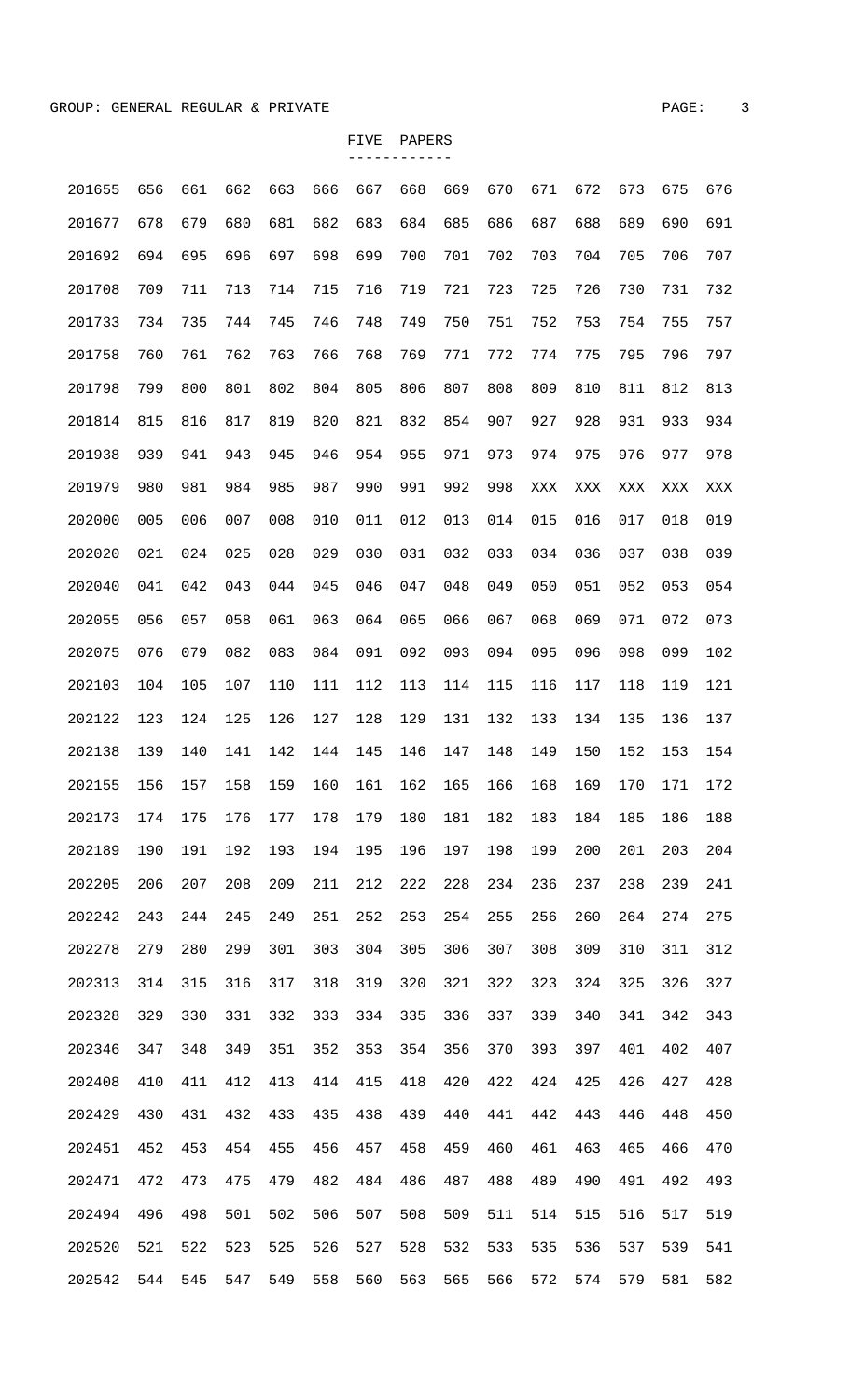| 202584 | 585 | 588 | 589 | 590 | 592 | 595 | 597 | 600 | 604 | 605 | 606 | 608 | 609 | 616 |
|--------|-----|-----|-----|-----|-----|-----|-----|-----|-----|-----|-----|-----|-----|-----|
| 202621 | 622 | 625 | 628 | 629 | 630 | 631 | 632 | 633 | 635 | 636 | 637 | 638 | 639 | 640 |
| 202641 | 642 | 644 | 645 | 646 | 647 | 648 | 649 | 650 | 652 | 653 | 654 | 657 | 658 | 659 |
| 202661 | 662 | 663 | 664 | 665 | 666 | 667 | 669 | 670 | 671 | 672 | 673 | 674 | 675 | 676 |
| 202677 | 678 | 679 | 680 | 681 | 682 | 684 | 686 | 687 | 688 | 689 | 690 | 691 | 692 | 693 |
| 202694 | 697 | 698 | 699 | 700 | 702 | 703 | 704 | 705 | 707 | 708 | 709 | 710 | 713 | 714 |
| 202715 | 716 | 717 | 719 | 720 | 721 | 722 | 724 | 726 | 728 | 729 | 730 | 731 | 732 | 735 |
| 202738 | 739 | 740 | 741 | 742 | 744 | 745 | 748 | 750 | 751 | 753 | 755 | 757 | 758 | 759 |
| 202760 | 763 | 765 | 766 | 767 | 768 | 769 | 770 | 789 | 791 | 798 | 818 | 837 | 838 | 839 |
| 202840 | 841 | 847 | 848 | 849 | 851 | 853 | 854 | 855 | 857 | 858 | 859 | 860 | 861 | 862 |
| 202863 | 864 | 865 | 866 | 867 | 870 | 871 | 872 | 873 | 874 | 875 | 876 | 878 | 880 | 881 |
| 202882 | 883 | 885 | 886 | 887 | 888 | 889 | 890 | 892 | 894 | 896 | 897 | 898 | 899 | 902 |
| 202903 | 904 | 905 | 906 | 907 | 908 | 909 | 910 | 911 | 912 | 913 | 914 | 915 | 916 | 917 |
| 202918 | 919 | 920 | 921 | 922 | 923 | 924 | 925 | 926 | 927 | 928 | 930 | 931 | 933 | 934 |
| 202935 | 936 | 937 | 938 | 939 | 940 | 942 | 944 | 945 | 946 | 950 | 951 | 953 | 954 | 955 |
| 202956 | 957 | 958 | 959 | 960 | 961 | 962 | 965 | 966 | 967 | 969 | 970 | 972 | 974 | 975 |
| 202976 | 977 | 980 | 983 | 985 | 986 | 989 | 990 | 991 | 992 | 993 | 996 | 997 | 998 | 999 |
| 203018 | 019 | 020 | 021 | 022 | 023 | 024 | 025 | 026 | 027 | 028 | 036 | 039 | 058 | 059 |
| 203060 | 061 | 062 | 063 | 064 | 065 | 066 | 067 | 068 | 069 | 070 | 071 | 072 | 073 | 074 |
| 203075 | 076 | 077 | 078 | 079 | 080 | 081 | 082 | 083 | 084 | 086 | 088 | 089 | 090 | 091 |
| 203092 | 093 | 094 | 095 | 096 | 097 | 099 | 100 | 102 | 103 | 105 | 106 | 107 | 108 | 109 |
| 203110 | 111 | 112 | 113 | 114 | 115 | 116 | 117 | 118 | 119 | 120 | 122 | 123 | 124 | 125 |
| 203126 | 127 | 129 | 130 | 131 | 133 | 134 | 135 | 137 | 138 | 139 | 141 | 143 | 144 | 145 |
| 203146 | 147 | 148 | 150 | 151 | 152 | 153 | 154 | 155 | 156 | 157 | 158 | 159 | 160 | 161 |
| 203162 | 163 | 164 | 165 | 166 | 167 | 168 | 169 | 170 | 171 | 172 | 173 | 174 | 175 | 177 |
| 203178 | 179 | 180 | 181 | 183 | 184 | 185 | 187 | 190 | 191 | 193 | 197 | 198 | 199 | 200 |
| 203201 | 206 | 207 | 208 | 210 | 211 | 214 | 224 | 227 | 228 | 236 | 237 | 238 | 240 | 243 |
| 203244 | 246 | 250 | 251 | 255 | 256 | 257 | 258 | 259 | 260 | 261 | 262 | 265 | 266 | 267 |
| 203268 | 270 | 271 | 273 | 275 | 287 | 288 | 289 | 292 | 293 | 294 | 317 | 346 | 365 | 383 |
| 203384 | 385 | 386 | 387 | 388 | 392 | 393 | 394 | 395 | 396 | 397 | 398 | 399 | 400 | 401 |
| 203402 | 403 | 404 | 405 | 406 | 407 | 409 | 410 | 411 | 413 | 414 | 415 | 416 | 417 | 418 |
| 203420 | 422 | 423 | 424 | 426 | 427 | 428 | 431 | 434 | 435 | 436 | 438 | 439 | 440 | 441 |
| 203442 | 443 | 444 | 445 | 446 | 447 | 451 | 453 | 454 | 470 | 471 | 472 | 473 | 474 | 475 |
| 203476 | 478 | 479 | 480 | 481 | 482 | 483 | 484 | 485 | 486 | 487 | 488 | 489 | 491 | 492 |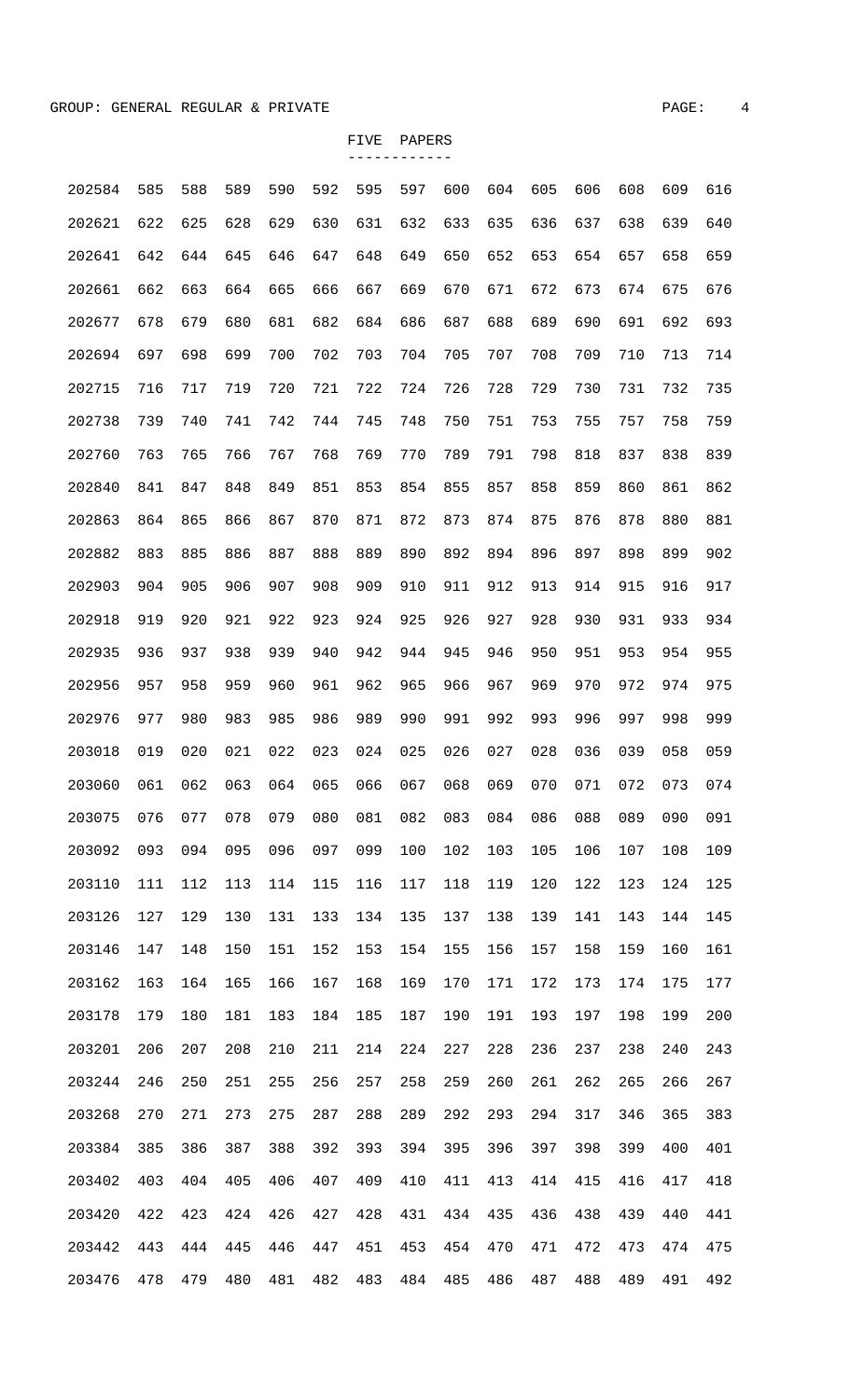| 203493 | 494 | 495 | 496 | 497            | 498 | 499            | 502 | 503 | 504 | 505 | 506 | 507 | 508 | 509 |
|--------|-----|-----|-----|----------------|-----|----------------|-----|-----|-----|-----|-----|-----|-----|-----|
| 203510 | 511 | 512 | 513 | 514            | 515 | 516            | 517 | 518 | 519 | 520 | 522 | 524 | 525 | 526 |
| 203528 | 529 | 530 | 534 | 535            | 536 | 537            | 538 | 539 | 540 | 542 | 544 | 545 | 550 | 552 |
| 203554 | 555 | 556 | 557 | 558            | 559 | 560            | 561 | 564 | 567 | 570 | 571 | 572 | 573 | 574 |
| 203576 | 577 | 578 | 579 | 580            | 581 | 582            | 583 | 584 | 585 | 586 | 587 | 588 | 590 | 591 |
| 203592 | 593 | 594 | 595 | 596            | 597 | 598            | 599 | 602 | 604 | 605 | 607 | 608 | 609 | 610 |
| 203611 | 612 | 613 | 614 | 615            | 616 | 617            | 618 | 619 | 620 | 622 | 627 | 630 | 631 | 635 |
| 203644 | 645 | 646 | 647 | 648            | 649 | 651            | 655 | 656 | 657 | 658 | 662 | 663 | 664 | 668 |
| 203669 | 670 | 671 | 680 | 681            | 684 | 685            | 686 | 689 | 690 | 692 | 693 | 694 | 695 | 696 |
| 203697 | 698 | 699 | 705 | 706            | 708 | 709            | 710 | 711 | 715 | 720 | 725 | 740 | 741 | 742 |
| 203743 | 745 | 746 | 747 | 749            | 750 | 751            | 754 | 757 | 759 | 761 | 762 | 763 | 764 | 765 |
| 203766 | 767 | 768 | 769 | 770            | 771 | 772            | 775 | 776 | 777 | 778 | 779 | 780 | 784 | 785 |
| 203786 | 787 | 788 | 789 | 790            | 791 | 792            | 793 | 794 | 795 | 796 | 797 | 798 | 799 | 800 |
| 203801 | 802 | 803 | 804 | 805            | 806 | 807            | 808 | 809 | 810 | 811 | 812 | 813 | 814 | 816 |
| 203817 | 822 | 823 | 825 | 827            | 828 | 829            | 831 | 832 | 836 | 841 | 848 | 849 | 850 | 851 |
| 203852 | 854 | 855 | 856 | 857            | 858 | 859            | 860 | 862 | 863 | 864 | 865 | 868 | 873 | 878 |
| 203880 | 881 | 882 | 887 | 888            | 889 | 890            | 891 | 892 | 893 | 896 | 897 | 898 | 899 | 900 |
| 203901 | 902 | 903 | 904 | 906            | 907 | 908            | 909 | 910 | 911 | 912 | 914 | 916 | 917 | 920 |
| 203923 | 924 | 925 | 927 | 928            | 929 | 930            | 931 | 932 | 933 | 934 | 935 | 936 | 937 | 939 |
| 203940 | 942 | 943 | 945 | 947            | 949 | 951            | 953 | 954 | 955 | 957 | 959 | 961 | 966 | 967 |
| 203969 | 971 | 972 | 973 | 975            | 976 | 977            | 978 | 980 | 981 | 983 | 985 | 986 | 987 | 988 |
| 203991 | 992 | 993 | 998 | $\mathbf{XXX}$ | XXX | $\mathbf{XXX}$ | XXX | XXX | XXX | XXX | XXX | XXX | XXX | XXX |
| 204001 | 006 | 007 | 010 | 011            | 012 | 013            | 014 | 015 | 016 | 018 | 025 | 027 | 031 | 032 |
| 204034 | 039 | 040 | 041 | 045            | 047 | 048            | 049 | 050 | 052 | 058 | 060 | 067 | 068 | 071 |
| 204072 | 073 | 074 | 075 | 076            | 077 | 078            | 079 | 080 | 083 | 084 | 086 | 087 | 088 | 089 |
| 204092 | 093 | 094 | 096 | 097            | 098 | 099            | 100 | 102 | 103 | 105 | 106 | 107 | 108 | 109 |
| 204110 | 111 | 112 | 113 | 114            | 115 | 118            | 121 | 122 | 126 | 127 | 128 | 130 | 131 | 133 |
| 204138 | 141 | 144 | 145 | 147            | 148 | 149            | 151 | 155 | 156 | 160 | 172 | 174 | 175 | 176 |
| 204179 | 180 | 181 | 182 | 183            | 185 | 186            | 187 | 188 | 189 | 190 | 191 | 192 | 193 | 195 |
| 204196 | 197 | 198 | 200 | 202            | 203 | 204            | 208 | 209 | 210 | 212 | 213 | 215 | 216 | 217 |
| 204218 | 220 | 221 | 222 | 223            | 224 | 226            | 231 | 233 | 234 | 237 | 240 | 241 | 242 | 243 |
| 204244 | 245 | 246 | 247 | 248            | 249 | 250            | 251 | 252 | 253 | 254 | 255 | 256 | 257 | 258 |
| 204260 | 261 | 262 | 263 | 264            | 265 | 266            | 267 | 268 | 269 | 270 | 271 | 272 | 273 | 274 |
| 204275 | 277 | 278 | 279 | 280            | 281 | 282            | 283 | 284 | 285 | 286 | 287 | 288 | 289 | 290 |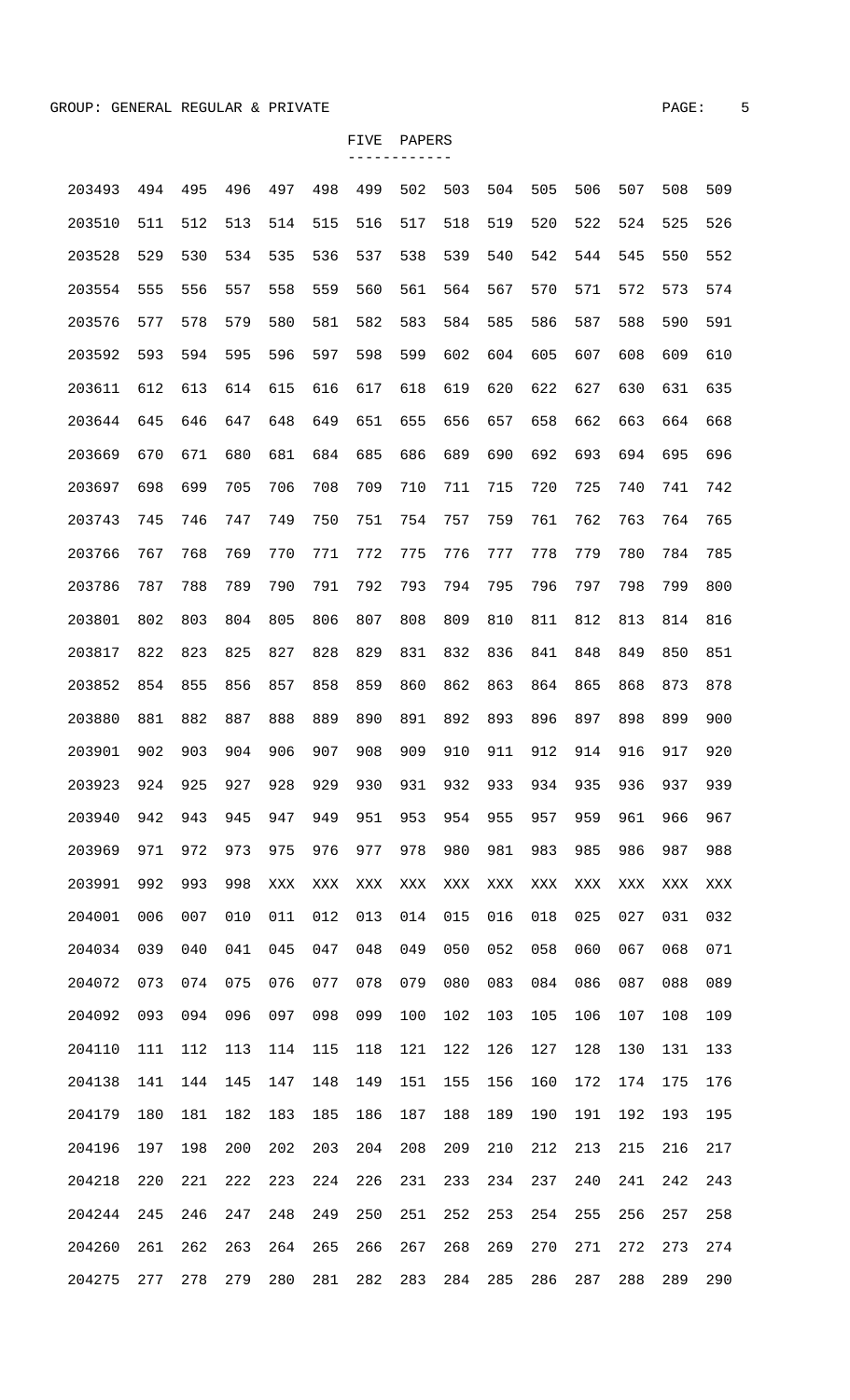| 204291 | 292 | 293 | 294 | 295 | 296 | 297 | 298 | 299 | 300 | 301 | 303 | 304 | 305 | 306 |
|--------|-----|-----|-----|-----|-----|-----|-----|-----|-----|-----|-----|-----|-----|-----|
| 204308 | 309 | 310 | 311 | 312 | 313 | 314 | 316 | 319 | 320 | 321 | 322 | 323 | 324 | 330 |
| 204335 | 336 | 337 | 338 | 339 | 340 | 341 | 342 | 343 | 344 | 347 | 348 | 349 | 351 | 352 |
| 204356 | 357 | 358 | 359 | 360 | 361 | 362 | 363 | 364 | 365 | 366 | 367 | 368 | 369 | 370 |
| 204371 | 372 | 373 | 377 | 378 | 381 | 382 | 383 | 384 | 385 | 386 | 387 | 388 | 389 | 390 |
| 204391 | 392 | 393 | 394 | 395 | 396 | 397 | 398 | 399 | 400 | 401 | 402 | 403 | 404 | 407 |
| 204408 | 409 | 410 | 411 | 416 | 419 | 422 | 423 | 426 | 430 | 431 | 432 | 433 | 439 | 440 |
| 204442 | 443 | 444 | 445 | 446 | 447 | 448 | 449 | 450 | 451 | 452 | 453 | 455 | 456 | 457 |
| 204458 | 459 | 460 | 461 | 462 | 463 | 464 | 465 | 466 | 467 | 468 | 469 | 470 | 471 | 472 |
| 204473 | 475 | 476 | 477 | 478 | 479 | 480 | 481 | 482 | 483 | 484 | 485 | 486 | 487 | 488 |
| 204489 | 490 | 491 | 492 | 493 | 494 | 495 | 497 | 499 | 500 | 501 | 502 | 503 | 504 | 506 |
| 204507 | 508 | 510 | 511 | 512 | 513 | 514 | 515 | 516 | 518 | 520 | 521 | 522 | 523 | 524 |
| 204527 | 529 | 530 | 532 | 534 | 542 | 543 | 546 | 550 | 551 | 552 | 557 | 558 | 559 | 560 |
| 204563 | 564 | 565 | 566 | 567 | 568 | 570 | 571 | 572 | 573 | 574 | 575 | 576 | 577 | 578 |
| 204579 | 580 | 582 | 583 | 584 | 585 | 586 | 587 | 588 | 589 | 590 | 591 | 592 | 594 | 595 |
| 204596 | 597 | 598 | 599 | 600 | 601 | 602 | 603 | 604 | 605 | 606 | 607 | 608 | 609 | 610 |
| 204611 | 612 | 613 | 614 | 615 | 616 | 617 | 618 | 619 | 620 | 621 | 622 | 623 | 624 | 625 |
| 204626 | 627 | 628 | 629 | 630 | 631 | 632 | 633 | 634 | 635 | 636 | 637 | 638 | 639 | 640 |
| 204641 | 642 | 643 | 644 | 645 | 646 | 647 | 648 | 649 | 650 | 651 | 652 | 653 | 654 | 655 |
| 204656 | 657 | 658 | 659 | 660 | 661 | 662 | 663 | 665 | 666 | 667 | 668 | 669 | 670 | 671 |
| 204672 | 673 | 674 | 675 | 676 | 678 | 679 | 680 | 681 | 682 | 683 | 684 | 685 | 686 | 687 |
| 204688 | 689 | 690 | 691 | 692 | 693 | 694 | 696 | 697 | 698 | 699 | 700 | 701 | 702 | 703 |
| 204704 | 705 | 706 | 707 | 708 | 709 | 710 | 711 | 713 | 714 | 716 | 717 | 718 | 719 | 720 |
| 204721 | 722 | 723 | 724 | 725 | 726 | 728 | 729 | 730 | 731 | 732 | 733 | 734 | 735 | 736 |
| 204737 | 738 | 739 | 740 | 741 | 742 | 743 | 744 | 745 | 746 | 747 | 749 | 750 | 770 | 771 |
| 204772 | 774 | 775 | 776 | 777 | 778 | 779 | 780 | 781 | 782 | 783 | 786 | 788 | 791 | 793 |
| 204796 | 800 | 805 | 806 | 807 | 808 | 809 | 810 | 812 | 813 | 814 | 815 | 816 | 818 | 819 |
| 204820 | 821 | 822 | 823 | 824 | 825 | 829 | 830 | 832 | 833 | 835 | 840 | 841 | 843 | 844 |
| 204846 | 847 | 849 | 851 | 852 | 857 | 860 | 866 | 869 | 870 | 871 | 872 | 875 | 878 | 879 |
| 204880 | 884 | 886 | 887 | 888 | 890 | 891 | 893 | 894 | 895 | 898 | 901 | 904 | 905 | 906 |
| 204907 | 908 | 909 | 910 | 912 | 915 | 916 | 917 | 918 | 919 | 923 | 927 | 930 | 931 | 932 |
| 204933 | 934 | 935 | 937 | 938 | 939 | 940 | 941 | 944 | 945 | 946 | 947 | 948 | 949 | 951 |
| 204952 | 953 | 954 | 955 | 957 | 959 | 960 | 961 | 962 | 963 | 965 | 966 | 967 | 968 | 969 |
| 204970 | 972 | 973 | 974 | 975 | 976 | 977 | 980 | 981 | 982 | 983 | 985 | 986 | 987 | 990 |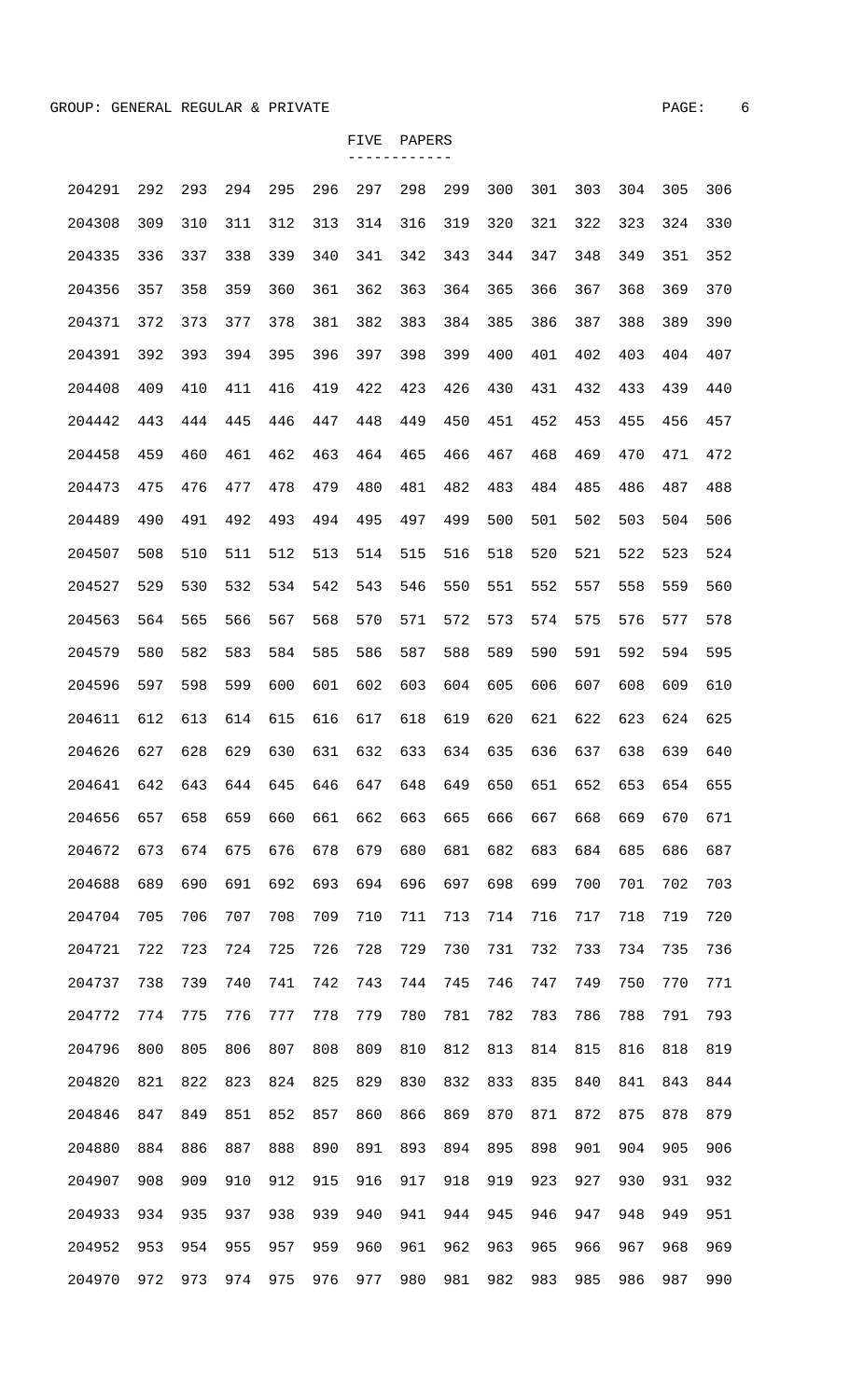| 204991 | 993 | 994 | 996 | 998 | 999 | XXX | XXX            | XXX            | XXX | XXX | XXX | XXX | XXX | XXX |
|--------|-----|-----|-----|-----|-----|-----|----------------|----------------|-----|-----|-----|-----|-----|-----|
| 205000 | 001 | 018 | 022 | 024 | 025 | 029 | 034            | 035            | 037 | 038 | 039 | 040 | 043 | 044 |
| 205046 | 049 | 050 | 054 | 055 | 058 | 062 | 064            | 066            | 067 | 068 | 069 | 070 | 071 | 073 |
| 205074 | 076 | 077 | 078 | 079 | 080 | 081 | 083            | 085            | 087 | 088 | 089 | 090 | 092 | 093 |
| 205094 | 097 | 098 | 099 | 100 | 101 | 103 | 104            | 105            | 106 | 108 | 110 | 113 | 114 | 116 |
| 205117 | 118 | 122 | 126 | 127 | 133 | 156 | 158            | 163            | 165 | 166 | 169 | 170 | 172 | 173 |
| 205175 | 176 | 184 | 186 | 190 | 213 | 214 | 221            | 229            | 233 | 235 | 242 | 251 | 252 | 253 |
| 205254 | 262 | 264 | 265 | 267 | 269 | 273 | 275            | 280            | 281 | 282 | 284 | 285 | 287 | 288 |
| 205290 | 291 | 292 | 294 | 295 | 296 | 297 | 300            | 301            | 302 | 305 | 309 | 311 | 312 | 314 |
| 205317 | 323 | 325 | 328 | 329 | 331 | 335 | 337            | 339            | 341 | 342 | 343 | 344 | 345 | 347 |
| 205348 | 349 | 352 | 353 | 355 | 356 | 357 | 359            | 360            | 361 | 362 | 363 | 364 | 365 | 366 |
| 205369 | 372 | 374 | 375 | 379 | 380 | 384 | 386            | 388            | 394 | 395 | 401 | 408 | 410 | 412 |
| 205414 | 421 | 443 | 444 | 445 | 446 | 447 | 448            | 449            | 451 | 452 | 453 | 455 | 457 | 458 |
| 205459 | 460 | 461 | 462 | 463 | 464 | 465 | 466            | 470            | 472 | 473 | 474 | 475 | 477 | 479 |
| 205480 | 481 | 483 | 491 | 492 | 494 | 495 | $\mathbf{XXX}$ | $\mathbf{XXX}$ | XXX | XXX | XXX | XXX | XXX | XXX |
| 225001 | 003 | 006 | 011 | 012 | 013 | 014 | 018            | 020            | 053 | 058 | 059 | 065 | 067 | 069 |
| 225072 | 074 | 075 | 076 | 078 | 079 | 082 | 083            | 088            | 089 | 091 | 092 | 093 | 094 | 095 |
| 225101 | 103 | 114 | 115 | 125 | 126 | 130 | 132            | 133            | 136 | 137 | 140 | 141 | 143 | 144 |
| 225145 | 146 | 158 | 172 | 173 | 175 | 176 | 181            | 184            | 186 | 192 | 195 | 196 | 198 | 199 |
| 225200 | 202 | 203 | 205 | 206 | 215 | 219 | 220            | 221            | 224 | 226 | 230 | 231 | 232 | 237 |
| 225244 | 246 | 247 | 252 | 253 | 255 | 256 | 257            | 259            | 260 | 261 | 264 | 277 | 279 | 281 |
| 225282 | 283 | 285 | 286 | 288 | 291 | 292 | 293            | 295            | 296 | 297 | 298 | 300 | 309 | 311 |
| 225312 | 314 | 315 | 317 | 318 | 320 | 321 | 323            | 325            | 328 | 334 | 335 | 337 | 340 | 341 |
| 225342 | 347 | 349 | 352 | 353 | 354 | 368 | 369            | 378            | 381 | 387 | 390 | 391 | 394 | 396 |
| 225398 | 400 | 401 | 402 | 403 | 406 | 409 | 410            | 411            | 415 | 416 | 417 | 418 | 420 | 423 |
| 225426 | 429 | 430 | 432 | 433 | 439 | 451 | 458            | 459            | 460 | 465 | 467 | 468 | 469 | 470 |
| 225471 | 475 | 478 | 479 | 481 | 482 | 483 | 486            | 491            | 494 | 497 | 498 | 499 | 503 | 505 |
| 225506 | 507 | 508 | 512 | 515 | 516 | 517 | 519            | 520            | 524 | 525 | 526 | 527 | 529 | 530 |
| 225531 | 535 | 536 | 537 | 548 | 552 | 560 | 561            | 564            | 565 | 566 | 567 | 568 | 569 | 570 |
| 225572 | 573 | 575 | 576 | 578 | 581 | 585 | 591            | 592            | 594 | 595 | 596 | 602 | 603 | 613 |
| 225617 | 629 | 634 | 635 | 642 | 643 | 645 | 646            | 647            | 648 | 654 | 657 | 658 | 659 | 661 |
| 225662 | 664 | 665 | 667 | 669 | 687 | 688 | 695            | 700            | 701 | 704 | 706 | 708 | 709 | 721 |
| 225731 | 741 | 742 | 748 | 758 | 760 | 761 | 762            | 764            | 765 | 766 | 767 | 768 | 769 | 770 |
| 225772 | 773 | 776 | 777 | 778 | 781 | 783 | 784            | 793            | 794 | 795 | 797 | 801 | 812 | 815 |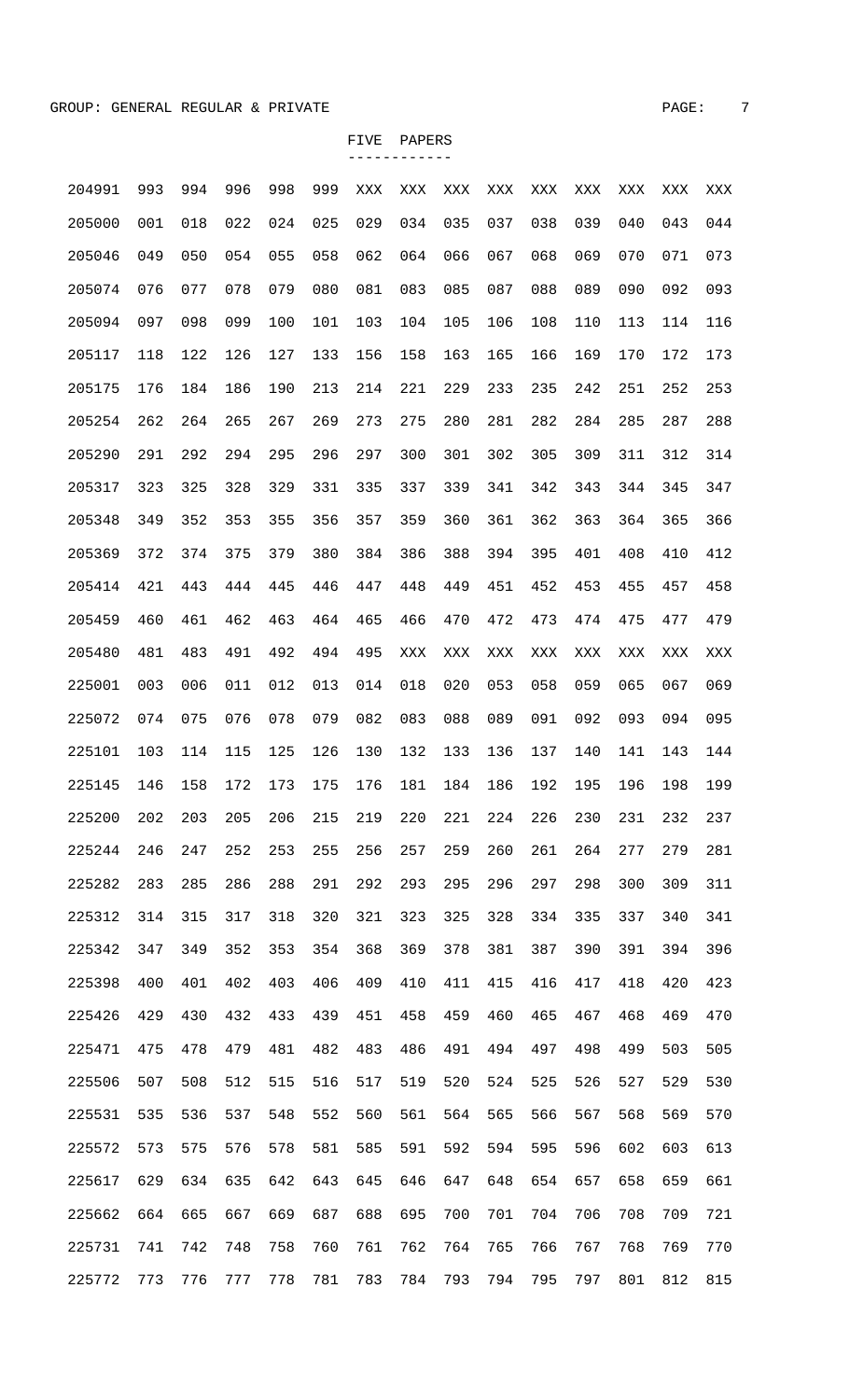| 225816 | 817 | 820 | 825 | 828 | 829 | 830 | 834 | 838 | 839 | 840 | 843 | 845 | 846 | 847 |
|--------|-----|-----|-----|-----|-----|-----|-----|-----|-----|-----|-----|-----|-----|-----|
| 225848 | 849 | 850 | 851 | 852 | 853 | 854 | 856 | 857 | 859 | 861 | 863 | 865 | 868 | 869 |
| 225875 | 876 | 879 | 881 | 883 | 889 | 904 | 906 | 912 | 915 | 922 | 923 | 927 | 928 | 932 |
| 225936 | 938 | 943 | 949 | 962 | 964 | 965 | 978 | 986 | 991 | 992 | 996 | XXX | XXX | XXX |
| 226003 | 009 | 010 | 016 | 017 | 018 | 029 | 030 | 031 | 032 | 033 | 034 | 037 | 038 | 051 |
| 226053 | 054 | 058 | 059 | 060 | 066 | 067 | 068 | 069 | 070 | 071 | 073 | 074 | 075 | 077 |
| 226078 | 088 | 090 | 095 | 100 | 101 | 102 | 103 | 104 | 105 | 106 | 107 | 108 | 109 | 111 |
| 226112 | 113 | 114 | 115 | 118 | 120 | 121 | 122 | 123 | 124 | 125 | 126 | 127 | 128 | 129 |
| 226130 | 131 | 133 | 134 | 135 | 136 | 137 | 138 | 139 | 140 | 141 | 142 | 143 | 144 | 145 |
| 226148 | 149 | 150 | 154 | 155 | 156 | 157 | 158 | 159 | 160 | 161 | 162 | 163 | 167 | 168 |
| 226175 | 176 | 180 | 181 | 182 | 183 | 189 | 192 | 193 | 194 | 195 | 196 | 197 | 198 | 199 |
| 226200 | 201 | 202 | 205 | 206 | 207 | 212 | 217 | 218 | 220 | 221 | 222 | 223 | 224 | 225 |
| 226227 | 228 | 233 | 234 | 239 | 242 | 243 | 250 | 268 | 269 | 270 | 278 | 280 | 281 | 282 |
| 226283 | 286 | 287 | 288 | 290 | 291 | 292 | 293 | 294 | 295 | 296 | 302 | 304 | 308 | 309 |
| 226310 | 311 | 312 | 313 | 314 | 316 | 321 | 324 | 325 | 326 | 328 | 329 | 330 | 331 | 332 |
| 226333 | 334 | 335 | 338 | 340 | 341 | 342 | 343 | 344 | 345 | 346 | 349 | 350 | 351 | 352 |
| 226353 | 354 | 356 | 357 | 358 | 359 | 360 | 361 | 363 | 364 | 365 | 366 | 367 | 368 | 369 |
| 226370 | 374 | 376 | 377 | 378 | 379 | 383 | 387 | 388 | 415 | 416 | 418 | 422 | 424 | 430 |
| 226435 | 439 | 440 | 451 | 457 | 480 | 492 | 493 | 498 | 501 | 503 | 505 | 508 | 510 | 511 |
| 226516 | 521 | 527 | 531 | 532 | 536 | 549 | 550 | 555 | 556 | 557 | 559 | 565 | 566 | 568 |
| 226570 | 571 | 572 | 573 | 577 | 582 | 585 | 587 | 588 | 593 | 594 | 595 | 597 | 598 | 599 |
| 226600 | 601 | 604 | 606 | 613 | 614 | 615 | 619 | 621 | 622 | 623 | 625 | 626 | 628 | 629 |
| 226630 | 633 | 634 | 635 | 637 | 638 | 640 | 642 | 643 | 646 | 647 | 648 | 650 | 653 | 654 |
| 226657 | 658 | 664 | 665 | 671 | 672 | 673 | 674 | 682 | 683 | 684 | 685 | 686 | 687 | 688 |
| 226689 | 690 | 691 | 693 | 694 | 695 | 696 | 697 | 698 | 699 | 700 | 701 | 702 | 703 | 704 |
| 226705 | 706 | 707 | 708 | 709 | 710 | 711 | 712 | 713 | 715 | 718 | 719 | 723 | 724 | 725 |
| 226726 | 727 | 728 | 729 | 730 | 731 | 733 | 734 | 735 | 736 | 737 | 738 | 739 | 740 | 741 |
| 226743 | 745 | 746 | 747 | 748 | 749 | 750 | 751 | 752 | 753 | 755 | 757 | 758 | 760 | 774 |
| 226776 | 777 | 778 | 781 | 782 | 786 | 788 | 789 | 790 | 791 | 792 | 794 | 795 | 797 | 803 |
| 226804 | 805 | 808 | 809 | 811 | 812 | 816 | 819 | 820 | 821 | 823 | 824 | 825 | 827 | 828 |
| 226829 | 831 | 832 | 833 | 837 | 838 | 839 | 840 | 842 | 844 | 852 | 853 | 857 | 859 | 863 |
| 226864 | 865 | 866 | 880 | 881 | 882 | 883 | 884 | 885 | 886 | 887 | 888 | 890 | 893 | 895 |
| 226898 | 900 | 901 | 902 | 903 | 904 | 905 | 914 | 915 | 917 | 920 | 921 | 922 | 923 | 926 |
| 226929 | 930 | 931 | 932 | 933 | 935 | 936 | 939 | 941 | 942 | 943 | 945 | 946 | 947 | 950 |
|        |     |     |     |     |     |     |     |     |     |     |     |     |     |     |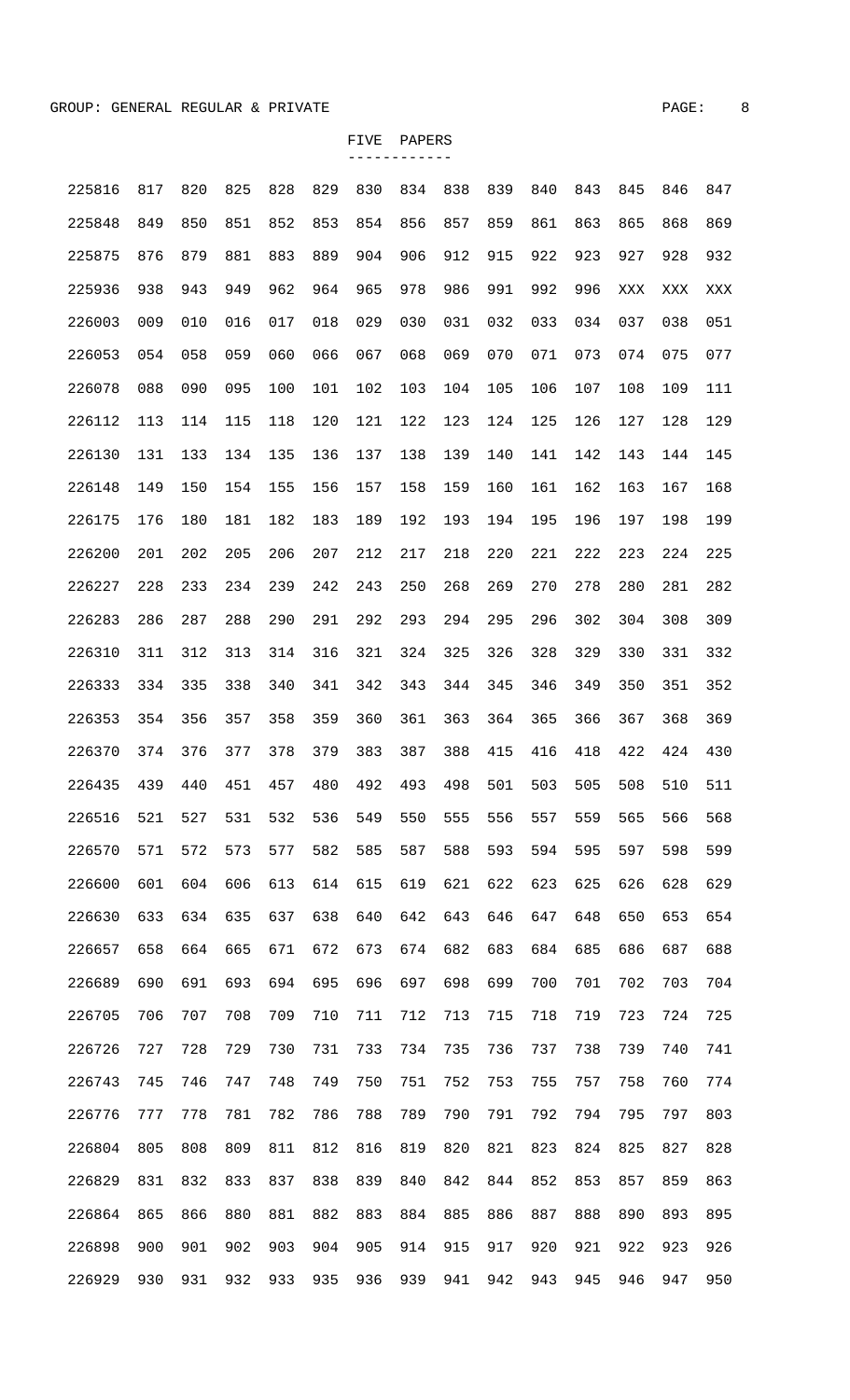| 226951 | 953 | 954 | 955 | 957 | 958 | 959 | 960 | 961 | 962 | 963 | 964 | 965 | 966 | 967 |
|--------|-----|-----|-----|-----|-----|-----|-----|-----|-----|-----|-----|-----|-----|-----|
| 226968 | 969 | 970 | 971 | 972 | 973 | 974 | 975 | 976 | 977 | 978 | 979 | 980 | 981 | 982 |
| 226983 | 984 | 987 | 988 | 989 | 990 | 998 | XXX | XXX | XXX | XXX | XXX | XXX | XXX | XXX |
| 227000 | 001 | 003 | 005 | 006 | 007 | 008 | 010 | 014 | 015 | 020 | 022 | 023 | 024 | 025 |
| 227027 | 028 | 032 | 035 | 038 | 040 | 043 | 045 | 046 | 049 | 050 | 051 | 052 | 053 | 054 |
| 227055 | 059 | 060 | 063 | 064 | 065 | 066 | 068 | 069 | 071 | 072 | 073 | 074 | 075 | 076 |
| 227077 | 078 | 079 | 080 | 081 | 088 | 089 | 091 | 092 | 093 | 094 | 097 | 098 | 100 | 102 |
| 227112 | 113 | 114 | 115 | 116 | 117 | 120 | 121 | 122 | 123 | 126 | 128 | 133 | 134 | 135 |
| 227137 | 138 | 140 | 145 | 151 | 162 | 163 | 169 | 171 | 174 | 178 | 180 | 181 | 193 | 198 |
| 227204 | 205 | 206 | 207 | 209 | 212 | 214 | 215 | 216 | 218 | 220 | 221 | 222 | 223 | 224 |
| 227227 | 229 | 230 | 232 | 235 | 236 | 238 | 239 | 240 | 241 | 243 | 245 | 247 | 250 | 251 |
| 227252 | 253 | 254 | 259 | 263 | 264 | 270 | 271 | 272 | 274 | 276 | 277 | 279 | 281 | 282 |
| 227307 | 309 | 316 | 317 | 330 | 336 | 345 | 352 | 353 | 354 | 357 | 358 | 359 | 360 | 362 |
| 227379 | 382 | 399 | 401 | 404 | 408 | 410 | 411 | 412 | 413 | 414 | 415 | 418 | 419 | 420 |
| 227439 | 443 | 457 | 465 | 466 | 469 | 470 | 471 | 472 | 476 | 477 | 478 | 479 | 482 | 483 |
| 227484 | 485 | 487 | 488 | 490 | 491 | 495 | 496 | 498 | 499 | 501 | 506 | 507 | 508 | 509 |
| 227510 | 512 | 514 | 516 | 517 | 519 | 523 | 526 | 527 | 528 | 531 | 532 | 533 | 534 | 535 |
| 227536 | 537 | 538 | 539 | 540 | 541 | 542 | 543 | 544 | 546 | 548 | 549 | 565 | 567 | 572 |
| 227574 | 575 | 582 | 583 | 589 | 592 | 595 | 597 | 600 | 601 | 606 | 607 | 608 | 609 | 610 |
| 227611 | 612 | 613 | 614 | 615 | 616 | 617 | 618 | 619 | 620 | 623 | 624 | 625 | 637 | 638 |
| 227639 | 642 | 643 | 644 | 645 | 646 | 649 | 651 | 654 | 655 | 656 | 657 | 661 | 662 | 663 |
| 227664 | 665 | 667 | 671 | 673 | 676 | 677 | 678 | 679 | 680 | 681 | 682 | 683 | 684 | 685 |
| 227686 | 688 | 692 | 694 | 699 | 700 | 702 | 703 | 704 | 705 | 706 | 707 | 708 | 709 | 710 |
| 227711 | 712 | 713 | 718 | 719 | 721 | 724 | 726 | 728 | 730 | 733 | 735 | 736 | 740 | 741 |
| 227742 | 743 | 744 | 745 | 747 | 748 | 749 | 750 | 751 | 752 | 753 | 754 | 755 | 756 | 757 |
| 227758 | 759 | 760 | 762 | 763 | 764 | 769 | 770 | 771 | 772 | 773 | 774 | 777 | 778 | 779 |
| 227780 | 781 | 782 | 783 | 784 | 785 | 787 | 788 | 789 | 790 | 791 | 793 | 794 | 795 | 796 |
| 227797 | 798 | 799 | 800 | 801 | 802 | 803 | 804 | 805 | 808 | 809 | 810 | 811 | 813 | 814 |
| 227815 | 816 | 817 | 820 | 821 | 822 | 823 | 824 | 825 | 829 | 830 | 833 | 834 | 836 | 837 |
| 227839 | 840 | 841 | 842 | 843 | 845 | 847 | 848 | 849 | 851 | 852 | 853 | 854 | 855 | 857 |
| 227858 | 859 | 860 | 864 | 865 | 866 | 867 | 868 | 870 | 871 | 872 | 873 | 874 | 876 | 877 |
| 227878 | 879 | 880 | 881 | 882 | 883 | 884 | 887 | 888 | 889 | 892 | 893 | 894 | 895 | 897 |
| 227899 | 900 | 904 | 905 | 906 | 907 | 908 | 909 | 911 | 912 | 914 | 918 | 923 | 924 | 927 |
| 227929 | 930 | 931 | 932 | 942 | 945 | 953 | 954 | 956 | 957 | 963 | 965 | 968 | 969 | 972 |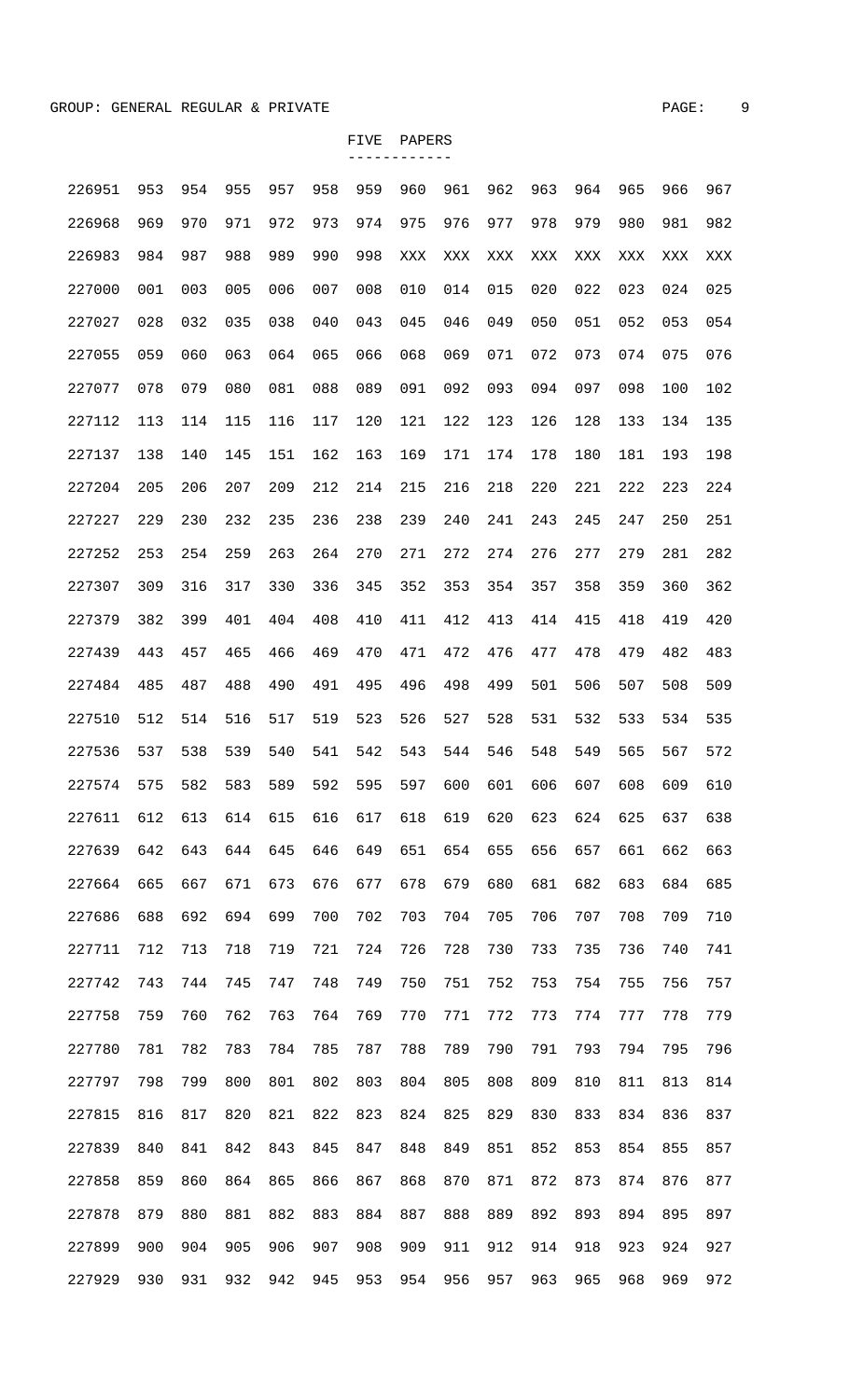| 227975 | 980 | 981 | 982 | 991 | XXX | XXX | XXX | XXX | XXX | XXX | XXX | XXX | XXX | XXX |
|--------|-----|-----|-----|-----|-----|-----|-----|-----|-----|-----|-----|-----|-----|-----|
| 228001 | 002 | 005 | 006 | 014 | 021 | 022 | 026 | 029 | 030 | 031 | 032 | 033 | 034 | 035 |
| 228036 | 037 | 040 | 042 | 043 | 044 | 045 | 046 | 048 | 049 | 050 | 051 | 052 | 056 | 057 |
| 228060 | 080 | 081 | 085 | 088 | 096 | 097 | 098 | 101 | 102 | 104 | 105 | 106 | 108 | 109 |
| 228110 | 111 | 112 | 113 | 115 | 116 | 117 | 118 | 120 | 121 | 122 | 123 | 124 | 125 | 127 |
| 228128 | 129 | 130 | 132 | 133 | 137 | 139 | 153 | 155 | 157 | 158 | 159 | 163 | 164 | 166 |
| 228167 | 168 | 169 | 170 | 171 | 172 | 173 | 174 | 176 | 177 | 178 | 179 | 180 | 181 | 182 |
| 228183 | 184 | 205 | 206 | 208 | 210 | 211 | 212 | 213 | 214 | 215 | 216 | 217 | 218 | 219 |
| 228220 | 221 | 222 | 223 | 224 | 225 | 226 | 227 | 228 | 229 | 230 | 231 | 232 | 234 | 235 |
| 228237 | 241 | 247 | 250 | 252 | 253 | 256 | 257 | 258 | 259 | 260 | 261 | 262 | 263 | 264 |
| 228265 | 266 | 267 | 268 | 270 | 271 | 272 | 273 | 274 | 275 | 276 | 277 | 279 | 280 | 281 |
| 228282 | 283 | 284 | 285 | 286 | 287 | 288 | 290 | 291 | 292 | 293 | 294 | 295 | 296 | 297 |
| 228298 | 299 | 300 | 301 | 302 | 303 | 304 | 307 | 308 | 309 | 310 | 311 | 312 | 313 | 314 |
| 228315 | 316 | 317 | 318 | 319 | 320 | 321 | 322 | 325 | 326 | 329 | 330 | 331 | 335 | 338 |
| 228340 | 341 | 343 | 344 | 346 | 347 | 348 | 349 | 350 | 351 | 352 | 353 | 354 | 355 | 356 |
| 228357 | 358 | 359 | 360 | 361 | 363 | 365 | 366 | 367 | 369 | 370 | 371 | 372 | 373 | 374 |
| 228375 | 376 | 378 | 380 | 383 | 384 | 387 | 389 | 392 | 395 | 396 | 397 | 398 | 399 | 400 |
| 228401 | 402 | 403 | 404 | 405 | 406 | 407 | 409 | 410 | 411 | 412 | 413 | 414 | 415 | 416 |
| 228417 | 418 | 419 | 422 | 423 | 424 | 425 | 426 | 427 | 428 | 429 | 430 | 431 | 432 | 433 |
| 228434 | 435 | 436 | 437 | 440 | 441 | 442 | 443 | 444 | 445 | 446 | 447 | 448 | 449 | 450 |
| 228451 | 452 | 453 | 454 | 455 | 456 | 457 | 458 | 460 | 461 | 462 | 463 | 464 | 465 | 466 |
| 228467 | 468 | 469 | 470 | 471 | 472 | 473 | 474 | 475 | 476 | 477 | 478 | 481 | 482 | 485 |
| 228487 | 496 | 499 | 500 | 503 | 504 | 506 | 510 | 513 | 514 | 517 | 521 | 523 | 526 | 530 |
| 228532 | 533 | 535 | 550 | 551 | 552 | 555 | 557 | 561 | 562 | 563 | 564 | 565 | 566 | 567 |
| 228568 | 569 | 571 | 572 | 573 | 574 | 575 | 576 | 577 | 579 | 580 | 582 | 583 | 585 | 586 |
| 228587 | 588 | 589 | 591 | 592 | 593 | 594 | 595 | 596 | 597 | 603 | 604 | 605 | 609 | 610 |
| 228611 | 612 | 613 | 616 | 617 | 620 | 621 | 622 | 623 | 624 | 626 | 627 | 628 | 630 | 631 |
| 228632 | 633 | 636 | 637 | 638 | 639 | 640 | 642 | 644 | 646 | 647 | 648 | 649 | 650 | 651 |
| 228652 | 653 | 654 | 655 | 656 | 657 | 658 | 659 | 660 | 661 | 662 | 663 | 664 | 665 | 666 |
| 228667 | 668 | 669 | 670 | 671 | 673 | 674 | 675 | 676 | 677 | 678 | 679 | 680 | 681 | 682 |
| 228683 | 685 | 687 | 688 | 692 | 694 | 697 | 698 | 699 | 700 | 701 | 702 | 704 | 705 | 707 |
| 228710 | 711 | 712 | 718 | 721 | 723 | 728 | 729 | 730 | 731 | 733 | 734 | 738 | 739 | 743 |
| 228744 | 745 | 746 | 748 | 749 | 750 | 751 | 753 | 754 | 755 | 756 | 757 | 758 | 759 | 760 |
| 228763 | 764 | 766 | 767 | 768 | 769 | 770 | 771 | 772 | 775 | 776 | 781 | 782 | 783 | 784 |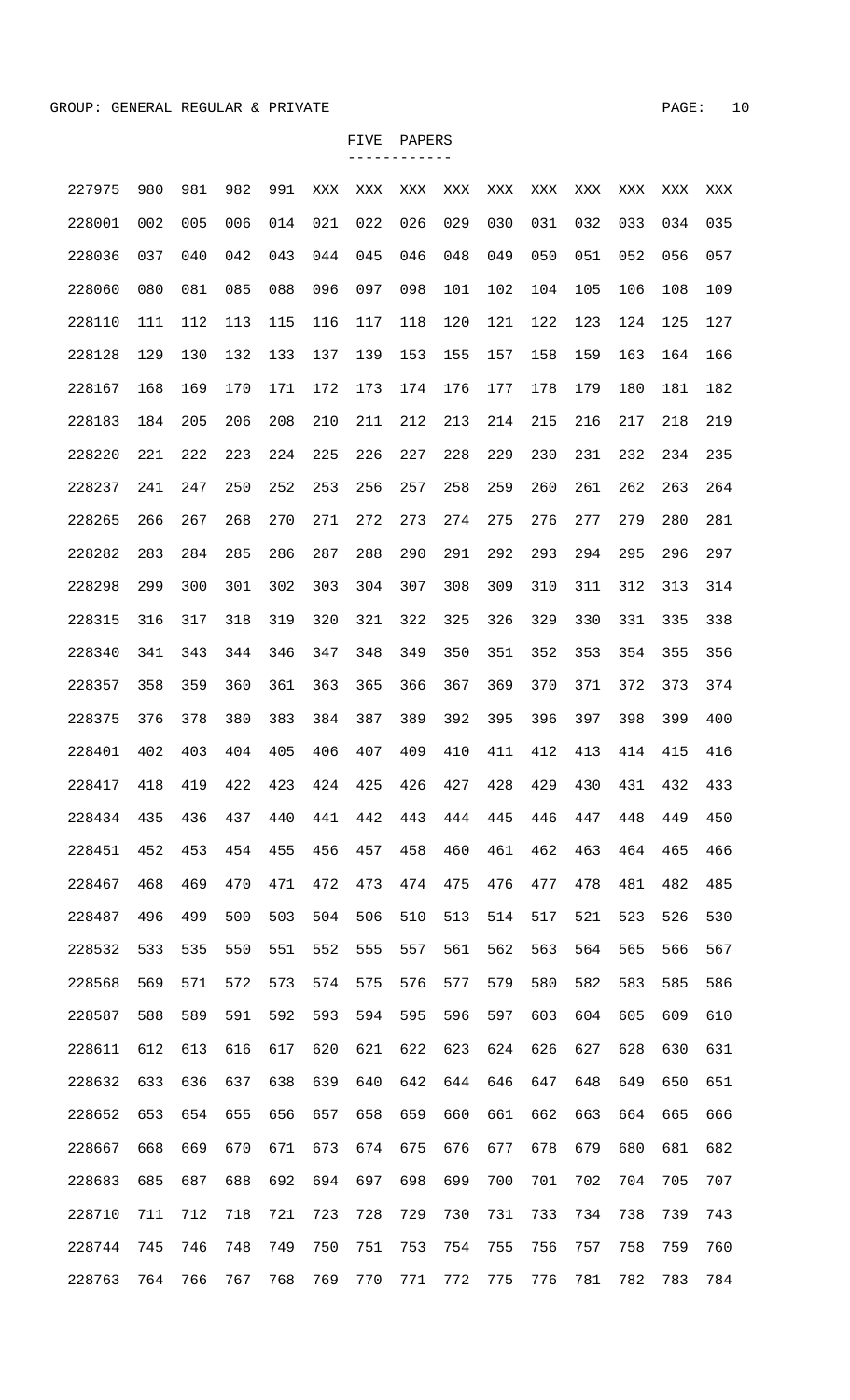| 228785 | 786 | 788 | 789 | 791            | 792            | 795            | 797 | 802 | 805 | 811 | 813 | 814 | 815 | 816 |
|--------|-----|-----|-----|----------------|----------------|----------------|-----|-----|-----|-----|-----|-----|-----|-----|
| 228817 | 818 | 819 | 820 | 821            | 822            | 823            | 824 | 825 | 826 | 827 | 828 | 829 | 830 | 831 |
| 228832 | 833 | 834 | 835 | 836            | 837            | 838            | 840 | 841 | 842 | 845 | 846 | 847 | 848 | 849 |
| 228850 | 851 | 852 | 855 | 856            | 857            | 858            | 859 | 860 | 861 | 862 | 863 | 864 | 865 | 867 |
| 228870 | 871 | 873 | 874 | 879            | 880            | 881            | 886 | 887 | 890 | 893 | 894 | 896 | 900 | 901 |
| 228903 | 907 | 908 | 911 | 912            | 913            | 914            | 915 | 917 | 918 | 919 | 920 | 924 | 925 | 930 |
| 228931 | 932 | 933 | 934 | 935            | 936            | 937            | 939 | 940 | 945 | 946 | 947 | 948 | 950 | 952 |
| 228953 | 954 | 955 | 957 | 960            | 961            | 962            | 974 | 982 | 983 | 984 | 985 | 986 | 987 | 988 |
| 228996 | 997 | 998 | 999 | $\mathbf{XXX}$ | $\mathbf{XXX}$ | $\mathbf{XXX}$ | XXX | XXX | XXX | XXX | XXX | XXX | XXX | XXX |
| 229002 | 006 | 007 | 008 | 009            | 010            | 011            | 014 | 016 | 025 | 029 | 030 | 033 | 036 | 044 |
| 229045 | 046 | 047 | 053 | 056            | 057            | 059            | 062 | 063 | 064 | 065 | 066 | 067 | 068 | 069 |
| 229070 | 071 | 072 | 073 | 074            | 075            | 076            | 079 | 080 | 081 | 082 | 083 | 084 | 085 | 086 |
| 229087 | 088 | 089 | 090 | 091            | 092            | 093            | 094 | 095 | 096 | 097 | 098 | 099 | 100 | 101 |
| 229102 | 103 | 104 | 106 | 107            | 108            | 109            | 110 | 111 | 112 | 113 | 114 | 115 | 116 | 117 |
| 229118 | 119 | 120 | 121 | 122            | 123            | 124            | 125 | 126 | 127 | 128 | 129 | 130 | 131 | 132 |
| 229133 | 134 | 135 | 136 | 137            | 138            | 139            | 140 | 141 | 142 | 143 | 144 | 145 | 146 | 147 |
| 229148 | 149 | 150 | 151 | 152            | 153            | 154            | 155 | 156 | 157 | 158 | 159 | 160 | 161 | 162 |
| 229163 | 164 | 165 | 166 | 167            | 168            | 169            | 170 | 171 | 173 | 174 | 175 | 176 | 178 | 179 |
| 229180 | 181 | 182 | 183 | 184            | 185            | 186            | 187 | 188 | 189 | 190 | 191 | 192 | 193 | 194 |
| 229195 | 196 | 197 | 198 | 199            | 200            | 201            | 202 | 203 | 204 | 205 | 206 | 207 | 208 | 209 |
| 229210 | 212 | 213 | 214 | 215            | 216            | 217            | 218 | 219 | 220 | 221 | 222 | 223 | 224 | 225 |
| 229226 | 227 | 228 | 229 | 230            | 231            | 232            | 233 | 234 | 235 | 240 | 243 | 244 | 245 | 247 |
| 229253 | 256 | 259 | 261 | 264            | 266            | 272            | 273 | 277 | 278 | 280 | 284 | 286 | 293 | 297 |
| 229298 | 302 | 304 | 306 | 307            | 308            | 309            | 310 | 311 | 312 | 313 | 314 | 316 | 317 | 318 |
| 229320 | 322 | 323 | 325 | 327            | 329            | 331            | 334 | 335 | 337 | 339 | 341 | 342 | 344 | 345 |
| 229346 | 348 | 352 | 354 | 357            | 358            | 363            | 365 | 366 | 369 | 372 | 374 | 376 | 378 | 385 |
| 229389 | 392 | 393 | 394 | 396            | 397            | 401            | 403 | 405 | 407 | 408 | 409 | 410 | 411 | 412 |
| 229413 | 414 | 415 | 416 | 417            | 421            | 424            | 426 | 430 | 437 | 440 | 441 | 442 | 443 | 444 |
| 229445 | 446 | 447 | 448 | 449            | 450            | 451            | 452 | 453 | 454 | 455 | 457 | 458 | 459 | 460 |
| 229461 | 462 | 463 | 464 | 465            | 466            | 467            | 468 | 469 | 470 | 471 | 472 | 473 | 474 | 475 |
| 229476 | 477 | 478 | 479 | 480            | 481            | 482            | 483 | 484 | 485 | 487 | 488 | 489 | 490 | 491 |
| 229492 | 493 | 494 | 495 | 496            | 497            | 498            | 499 | 500 | 501 | 502 | 503 | 504 | 505 | 506 |
| 229507 | 508 | 524 | 525 | 526            | 533            | 535            | 537 | 538 | 540 | 543 | 544 | 547 | 548 | 550 |
| 229552 | 553 | 555 | 556 | 557            | 558            | 560            | 561 | 562 | 563 | 564 | 565 | 566 | 567 | 568 |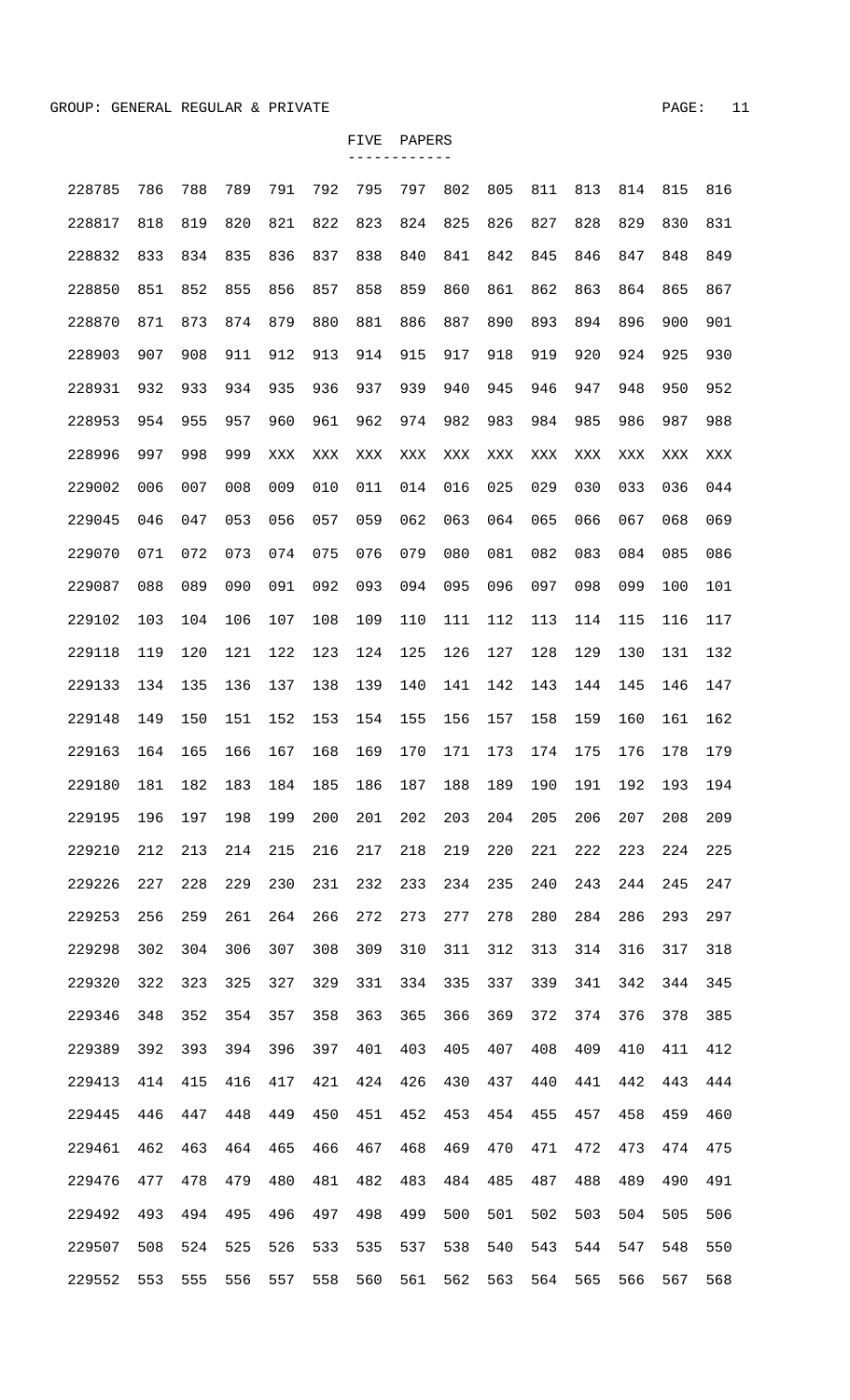| 229570 | 571 | 572 | 573 | 574 | 575 | 576 | 578 | 579 | 580 | 581 | 582 | 584 | 586 | 587 |
|--------|-----|-----|-----|-----|-----|-----|-----|-----|-----|-----|-----|-----|-----|-----|
| 229593 | 598 | 606 | 610 | 619 | 621 | 623 | 624 | 625 | 627 | 628 | 632 | 635 | 640 | 643 |
| 229644 | 645 | 646 | 654 | 657 | 658 | 661 | 662 | 663 | 664 | 665 | 666 | 668 | 671 | 672 |
| 229673 | 676 | 678 | 679 | 680 | 681 | 682 | 683 | 684 | 685 | 686 | 687 | 688 | 689 | 690 |
| 229691 | 692 | 693 | 694 | 695 | 696 | 697 | 698 | 699 | 700 | 701 | 702 | 703 | 707 | 708 |
| 229710 | 711 | 712 | 714 | 715 | 716 | 717 | 718 | 719 | 720 | 722 | 723 | 724 | 725 | 726 |
| 229727 | 728 | 729 | 731 | 732 | 734 | 738 | 740 | 741 | 742 | 743 | 744 | 745 | 746 | 747 |
| 229749 | 750 | 751 | 752 | 753 | 754 | 756 | 757 | 758 | 759 | 760 | 761 | 762 | 763 | 764 |
| 229765 | 766 | 767 | 768 | 769 | 770 | 771 | 772 | 773 | 774 | 775 | 776 | 780 | 781 | 784 |
| 229786 | 788 | 790 | 791 | 792 | 794 | 795 | 796 | 797 | 800 | 801 | 802 | 809 | 810 | 811 |
| 229812 | 813 | 814 | 815 | 816 | 817 | 818 | 819 | 820 | 821 | 822 | 823 | 824 | 825 | 826 |
| 229827 | 828 | 829 | 830 | 831 | 832 | 833 | 834 | 835 | 836 | 837 | 838 | 839 | 840 | 841 |
| 229842 | 843 | 844 | 845 | 846 | 847 | 848 | 849 | 850 | 851 | 853 | 854 | 855 | 856 | 857 |
| 229858 | 859 | 860 | 861 | 862 | 863 | 864 | 865 | 866 | 867 | 868 | 869 | 870 | 871 | 872 |
| 229873 | 874 | 875 | 876 | 877 | 879 | 880 | 881 | 882 | 883 | 884 | 885 | 886 | 887 | 888 |
| 229889 | 890 | 891 | 892 | 893 | 894 | 895 | 896 | 897 | 898 | 899 | 900 | 911 | 916 | 917 |
| 229940 | 942 | 943 | 944 | 945 | 946 | 947 | 948 | 950 | 951 | 952 | 953 | 955 | 956 | 957 |
| 229959 | 960 | 961 | 962 | 963 | 964 | 965 | 970 | 975 | 976 | 977 | 979 | 981 | 982 | 984 |
| 229985 | 987 | 988 | 991 | 992 | 993 | 994 | 995 | 996 | 998 | 999 | XXX | XXX | XXX | XXX |
| 230001 | 002 | 003 | 004 | 005 | 006 | 007 | 008 | 009 | 010 | 011 | 012 | 013 | 014 | 015 |
| 230016 | 017 | 019 | 020 | 021 | 022 | 023 | 024 | 025 | 026 | 027 | 028 | 029 | 030 | 031 |
| 230032 | 033 | 034 | 035 | 037 | 038 | 039 | 043 | 045 | 047 | 048 | 049 | 050 | 051 | 052 |
| 230053 | 054 | 055 | 056 | 057 | 058 | 059 | 060 | 061 | 062 | 063 | 064 | 065 | 066 | 067 |
| 230069 | 071 | 072 | 073 | 074 | 075 | 076 | 077 | 079 | 080 | 081 | 082 | 083 | 084 | 085 |
| 230086 | 087 | 088 | 089 | 090 | 091 | 093 | 094 | 096 | 098 | 099 | 101 | 102 | 104 | 109 |
| 230110 | 111 | 113 | 115 | 117 | 121 | 123 | 124 | 131 | 137 | 140 | 142 | 143 | 145 | 147 |
| 230148 | 150 | 154 | 156 | 158 | 162 | 169 | 185 | 199 | 200 | 206 | 212 | 214 | 219 | 220 |
| 230221 | 224 | 232 | 234 | 236 | 237 | 240 | 254 | 256 | 258 | 263 | 265 | 268 | 283 | 284 |
| 230285 | 286 | 290 | 291 | 292 | 295 | 296 | 302 | 309 | 314 | 315 | 316 | 317 | 318 | 319 |
| 230320 | 321 | 322 | 324 | 325 | 326 | 327 | 329 | 330 | 331 | 334 | 335 | 336 | 339 | 342 |
| 230343 | 344 | 346 | 349 | 351 | 353 | 354 | 355 | 356 | 362 | 364 | 365 | 366 | 367 | 369 |
| 230370 | 371 | 372 | 373 | 374 | 375 | 376 | 377 | 378 | 379 | 380 | 381 | 382 | 383 | 384 |
| 230385 | 386 | 387 | 388 | 389 | 390 | 391 | 392 | 393 | 394 | 395 | 396 | 397 | 398 | 399 |
| 230400 | 401 | 402 | 403 | 404 | 406 | 407 | 408 | 409 | 411 | 412 | 413 | 414 | 415 | 416 |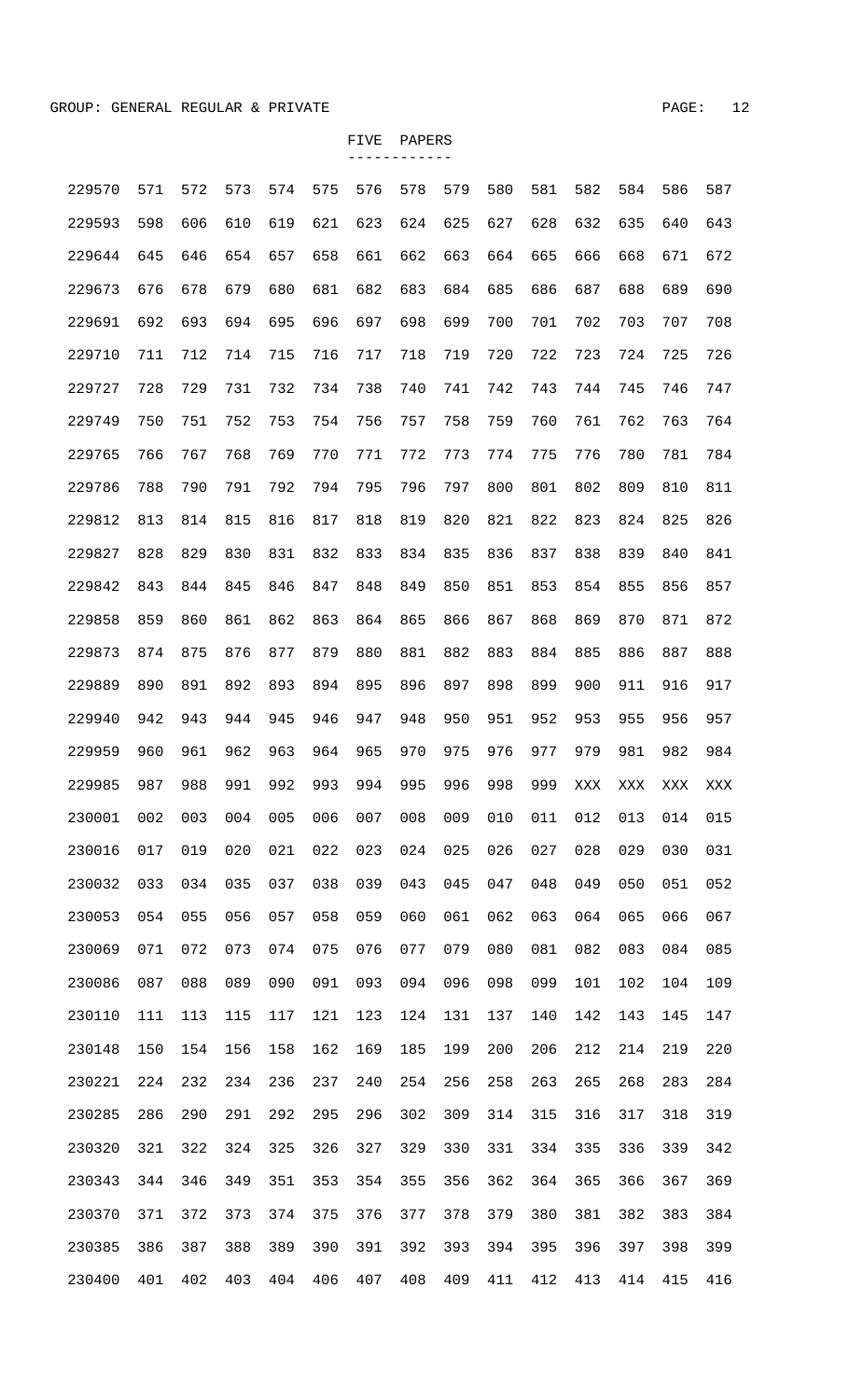| 230417 | 418 | 419 | 420 | 421 | 422            | 423            | 424 | 426 | 427 | 428 | 429 | 430 | 431 | 432 |
|--------|-----|-----|-----|-----|----------------|----------------|-----|-----|-----|-----|-----|-----|-----|-----|
| 230433 | 434 | 435 | 436 | 437 | 438            | 439            | 440 | 441 | 442 | 443 | 444 | 445 | 446 | 447 |
| 230448 | 449 | 450 | 451 | 452 | 453            | 454            | 455 | 457 | 459 | 460 | 462 | 464 | 465 | 466 |
| 230467 | 468 | 469 | 472 | 475 | 476            | 477            | 479 | 481 | 482 | 483 | 484 | 486 | 487 | 488 |
| 230489 | 491 | 493 | 494 | 497 | 498            | 499            | 500 | 501 | 502 | 503 | 506 | 508 | 509 | 511 |
| 230515 | 516 | 517 | 518 | 519 | 520            | 522            | 523 | 524 | 526 | 527 | 528 | 529 | 530 | 531 |
| 230534 | 536 | 537 | 538 | 540 | 541            | 542            | 548 | 550 | 551 | 560 | 561 | 562 | 568 | 569 |
| 230572 | 578 | 585 | 586 | 587 | 588            | 589            | 590 | 592 | 593 | 594 | 595 | 596 | 598 | 599 |
| 230600 | 602 | 603 | 604 | 606 | 607            | 608            | 609 | 610 | 611 | 617 | 618 | 620 | 621 | 622 |
| 230623 | 625 | 626 | 632 | 635 | 636            | 637            | 638 | 639 | 640 | 641 | 642 | 643 | 644 | 645 |
| 230646 | 647 | 648 | 649 | 650 | 651            | 652            | 653 | 654 | 655 | 656 | 657 | 658 | 659 | 660 |
| 230661 | 662 | 663 | 664 | 665 | 666            | 667            | 668 | 669 | 670 | 672 | 673 | 674 | 675 | 676 |
| 230677 | 678 | 679 | 680 | 681 | 682            | 683            | 684 | 685 | 686 | 687 | 688 | 689 | 690 | 691 |
| 230692 | 694 | 695 | 696 | 697 | 698            | 699            | 700 | 701 | 702 | 704 | 705 | 706 | 708 | 709 |
| 230712 | 714 | 716 | 717 | 718 | 719            | 721            | 722 | 724 | 725 | 731 | 734 | 735 | 748 | 749 |
| 230750 | 752 | 753 | 754 | 755 | 757            | 758            | 759 | 760 | 762 | 763 | 764 | 765 | 766 | 767 |
| 230768 | 769 | 770 | 772 | 773 | 774            | 775            | 778 | 779 | 780 | 781 | 782 | 783 | 785 | 786 |
| 230787 | 788 | 789 | 790 | 791 | 792            | 793            | 794 | 795 | 796 | 798 | 799 | 800 | 807 | 816 |
| 230833 | 834 | 838 | 839 | 840 | 841            | 842            | 843 | 844 | 845 | 846 | 848 | 849 | 850 | 851 |
| 230852 | 854 | 855 | 856 | 857 | 858            | 860            | 861 | 862 | 863 | 864 | 865 | 866 | 868 | 871 |
| 230881 | 884 | 888 | 891 | 892 | 893            | 895            | 897 | 901 | 902 | 903 | 904 | 908 | 909 | 914 |
| 230915 | 916 | 918 | 920 | 922 | 923            | 932            | 936 | 954 | 956 | 969 | 970 | 971 | 972 | 977 |
| 230979 | 983 | 985 | 990 | 995 | $\mathbf{XXX}$ | $\mathbf{XXX}$ | XXX | XXX | XXX | XXX | XXX | XXX | XXX | XXX |
| 231001 | 002 | 004 | 005 | 006 | 007            | 008            | 009 | 015 | 019 | 021 | 022 | 023 | 024 | 025 |
| 231026 | 027 | 028 | 029 | 030 | 031            | 032            | 033 | 034 | 035 | 036 | 038 | 039 | 053 | 054 |
| 231062 | 079 | 090 | 091 | 092 | 093            | 095            | 098 | 099 | 100 | 102 | 103 | 106 | 107 | 114 |
| 231115 | 117 | 118 | 121 | 122 | 123            | 125            | 131 | 133 | 134 | 136 | 137 | 138 | 139 | 140 |
| 231141 | 142 | 143 | 144 | 145 | 146            | 147            | 148 | 149 | 150 | 151 | 152 | 153 | 154 | 155 |
| 231156 | 157 | 158 | 159 | 160 | 161            | 162            | 163 | 165 | 168 | 170 | 171 | 172 | 174 | 177 |
| 231178 | 180 | 181 | 182 | 183 | 184            | 185            | 186 | 187 | 188 | 192 | 194 | 195 | 196 | 199 |
| 231201 | 202 | 204 | 205 | 207 | 208            | 209            | 210 | 216 | 217 | 220 | 221 | 222 | 223 | 225 |
| 231227 | 229 | 230 | 232 | 233 | 234            | 235            | 236 | 237 | 238 | 239 | 240 | 241 | 242 | 243 |
| 231244 | 245 | 246 | 247 | 248 | 249            | 250            | 251 | 253 | 254 | 258 | 259 | 260 | 261 | 262 |
| 231263 | 264 | 266 | 267 | 270 | 271            | 272            | 273 | 274 | 275 | 276 | 277 | 279 | 280 | 281 |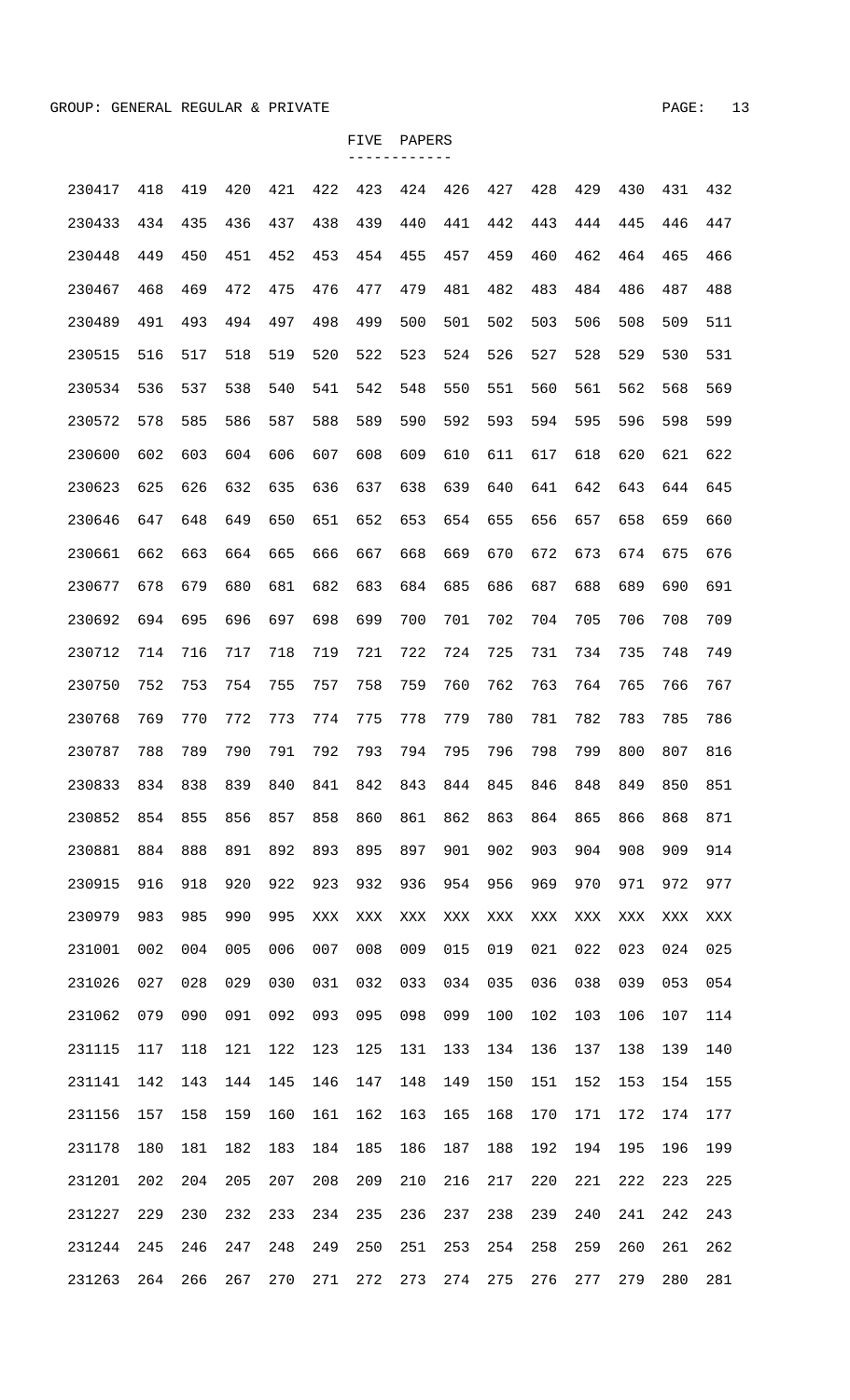| 231282 | 283            | 284            | 286            | 287            | 288            | 289 | 290 | 291 | 293 | 294 | 296 | 302 | 306 | 307 |
|--------|----------------|----------------|----------------|----------------|----------------|-----|-----|-----|-----|-----|-----|-----|-----|-----|
| 231315 | 320            | 321            | 323            | 326            | 327            | 329 | 331 | 332 | 333 | 334 | 335 | 336 | 337 | 338 |
| 231340 | 341            | 342            | 343            | 344            | 345            | 346 | 347 | 348 | 349 | 350 | 351 | 352 | 353 | 354 |
| 231355 | 356            | 357            | 358            | 359            | 360            | 361 | 362 | 363 | 364 | 365 | 366 | 367 | 368 | 370 |
| 231372 | 374            | 375            | 376            | 377            | 378            | 379 | 382 | 383 | 384 | 385 | 386 | 387 | 389 | 390 |
| 231391 | 392            | 393            | 394            | 395            | 396            | 397 | 398 | 399 | 400 | 401 | 402 | 403 | 404 | 405 |
| 231406 | 407            | 408            | 412            | 413            | 417            | 418 | 422 | 423 | 424 | 426 | 427 | 428 | 430 | 431 |
| 231432 | 433            | 434            | 435            | 436            | 437            | 438 | 439 | 440 | 441 | 442 | 443 | 444 | 446 | 447 |
| 231448 | 449            | 450            | 451            | 452            | 454            | 455 | 456 | 457 | 459 | 460 | 462 | 463 | 464 | 467 |
| 231468 | 471            | 476            | 478            | 482            | 483            | 484 | 485 | 486 | 488 | 493 | 495 | 497 | 500 | 501 |
| 231502 | 503            | 504            | 505            | 508            | 511            | 512 | 513 | 514 | 515 | 516 | 517 | 518 | 521 | 522 |
| 231527 | 528            | 540            | 541            | 543            | 546            | 547 | 548 | 549 | 550 | 551 | 553 | 555 | 556 | 557 |
| 231561 | 562            | 564            | 565            | 566            | 567            | 571 | 572 | 573 | 574 | 575 | 576 | 577 | 578 | 579 |
| 231580 | 581            | 584            | 585            | 586            | 589            | 590 | 592 | 593 | 594 | 595 | 596 | 597 | 598 | 599 |
| 231600 | 601            | 602            | 603            | 604            | 605            | 606 | 607 | 608 | 609 | 610 | 611 | 612 | 613 | 614 |
| 231615 | 616            | 617            | 618            | 620            | 623            | 624 | 625 | 626 | 627 | 628 | 629 | 630 | 633 | 634 |
| 231636 | 637            | 638            | 644            | 646            | 649            | 652 | 658 | 660 | 661 | 662 | 667 | 670 | 671 | 672 |
| 231673 | 676            | 677            | 678            | 687            | 688            | 689 | 690 | 691 | 697 | 698 | 699 | 700 | 701 | 702 |
| 231703 | 704            | 706            | 707            | 708            | 709            | 710 | 711 | 712 | 713 | 714 | 716 | 717 | 720 | 722 |
| 231725 | 726            | 728            | 729            | 730            | 732            | 735 | 749 | 754 | 759 | 784 | 785 | 786 | 787 | 788 |
| 231791 | 793            | 794            | 797            | 799            | 800            | 804 | 808 | 811 | 813 | 814 | 815 | 816 | 817 | 819 |
| 231828 | 832            | 833            | 834            | 837            | 839            | 841 | 854 | 862 | 864 | 877 | 878 | 881 | 882 | 883 |
| 231884 | 885            | 886            | 898            | 910            | 913            | 915 | 916 | 918 | 921 | 924 | 935 | 936 | 937 | 938 |
| 231939 | 940            | 942            | 943            | 944            | 945            | 946 | 947 | 948 | 957 | 961 | 965 | 973 | 975 | 982 |
| 231993 | $\mathbf{XXX}$ | $\mathbf{XXX}$ | $\mathbf{XXX}$ | $\mathbf{XXX}$ | $\mathbf{XXX}$ | XXX | XXX | XXX | XXX | XXX | XXX | XXX | XXX | XXX |
| 232002 | 003            | 004            | 006            | 007            | 022            | 028 | 031 | 033 | 035 | 038 | 048 | 052 | 066 | 076 |
| 232077 | 078            | 079            | 086            | 092            | 093            | 094 | 099 | 101 | 102 | 104 | 106 | 110 | 113 | 114 |
| 232118 | 121            | 123            | 125            | 126            | 127            | 129 | 131 | 137 | 138 | 141 | 143 | 144 | 150 | 156 |
| 232159 | 166            | 167            | 173            | 174            | 175            | 176 | 177 | 178 | 183 | 185 | 186 | 189 | 190 | 191 |
| 232194 | 195            | 196            | 198            | 199            | 201            | 204 | 205 | 209 | 212 | 213 | 215 | 216 | 218 | 219 |
| 232220 | 221            | 222            | 226            | 227            | 231            | 241 | 249 | 251 | 257 | 261 | 262 | 269 | 273 | 279 |
| 232288 | 290            | 292            | 295            | 296            | 297            | 298 | 299 | 300 | 302 | 303 | 304 | 305 | 306 | 308 |
| 232309 | 310            | 315            | 317            | 318            | 319            | 320 | 321 | 322 | 326 | 327 | 328 | 329 | 331 | 332 |
| 232334 | 335            | 336            | 337            | 338            | 339            | 340 | 341 | 342 | 343 | 344 | 345 | 346 | 347 | 348 |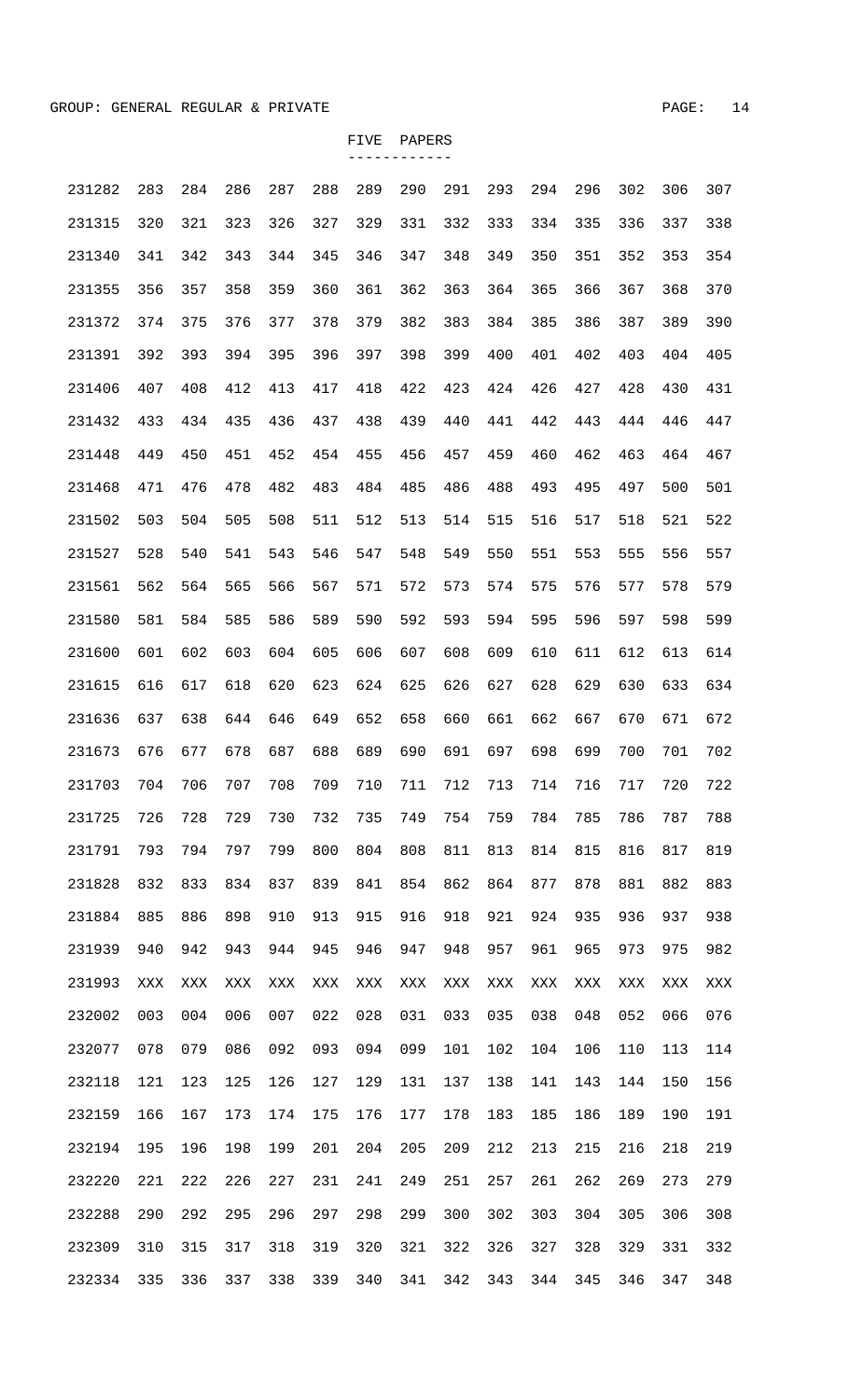| 232351 | 352 | 353 | 354 | 355 | 356 | 357            | 358 | 359 | 360 | 361 | 362 | 364 | 365 | 366 |
|--------|-----|-----|-----|-----|-----|----------------|-----|-----|-----|-----|-----|-----|-----|-----|
| 232367 | 368 | 369 | 370 | 371 | 372 | 373            | 374 | 375 | 377 | 378 | 379 | 380 | 381 | 382 |
| 232384 | 385 | 386 | 387 | 388 | 389 | 392            | 394 | 395 | 396 | 403 | 404 | 411 | 419 | 422 |
| 232434 | 435 | 437 | 438 | 446 | 447 | 448            | 456 | 457 | 458 | 459 | 472 | 475 | 476 | 477 |
| 232479 | 481 | 483 | 486 | 487 | 488 | 490            | 492 | 493 | 495 | 496 | 518 | 524 | 528 | 541 |
| 232542 | 546 | 548 | 549 | 555 | 556 | 557            | 558 | 561 | 562 | 568 | 569 | 570 | 571 | 572 |
| 232573 | 574 | 575 | 576 | 577 | 578 | 579            | 580 | 581 | 582 | 583 | 584 | 585 | 586 | 587 |
| 232589 | 590 | 591 | 593 | 594 | 595 | 596            | 597 | 598 | 599 | 601 | 602 | 603 | 604 | 605 |
| 232606 | 607 | 608 | 609 | 610 | 611 | 612            | 613 | 614 | 615 | 616 | 617 | 618 | 619 | 620 |
| 232621 | 622 | 623 | 624 | 625 | 626 | 627            | 628 | 629 | 630 | 631 | 632 | 633 | 634 | 635 |
| 232636 | 637 | 638 | 639 | 640 | 641 | 642            | 643 | 644 | 645 | 646 | 647 | 648 | 649 | 651 |
| 232652 | 653 | 654 | 655 | 656 | 657 | 658            | 659 | 660 | 661 | 662 | 663 | 664 | 665 | 666 |
| 232668 | 669 | 670 | 671 | 673 | 674 | 675            | 676 | 677 | 678 | 679 | 680 | 681 | 682 | 683 |
| 232684 | 685 | 686 | 687 | 688 | 689 | 690            | 692 | 693 | 695 | 697 | 698 | 699 | 700 | 701 |
| 232703 | 704 | 705 | 707 | 708 | 709 | 710            | 711 | 712 | 713 | 714 | 717 | 718 | 719 | 720 |
| 232721 | 722 | 723 | 724 | 725 | 726 | 727            | 728 | 729 | 730 | 732 | 733 | 735 | 736 | 737 |
| 232739 | 740 | 741 | 742 | 743 | 744 | 747            | 748 | 749 | 750 | 751 | 752 | 753 | 755 | 756 |
| 232757 | 758 | 759 | 760 | 761 | 762 | 763            | 764 | 765 | 768 | 769 | 770 | 771 | 772 | 774 |
| 232775 | 777 | 781 | 782 | 783 | 784 | 785            | 786 | 787 | 788 | 789 | 791 | 792 | 794 | 795 |
| 232796 | 797 | 798 | 799 | 800 | 801 | 802            | 803 | 804 | 805 | 806 | 807 | 808 | 809 | 810 |
| 232811 | 812 | 813 | 814 | 815 | 839 | 841            | 842 | 846 | 850 | 854 | 856 | 857 | 858 | 859 |
| 232863 | 864 | 866 | 867 | 868 | 871 | 873            | 874 | 879 | 886 | 888 | 889 | 895 | 896 | 901 |
| 232902 | 904 | 905 | 906 | 907 | 911 | 912            | 916 | 918 | 919 | 932 | 933 | 934 | 941 | 943 |
| 232945 | 948 | 949 | 951 | 952 | 954 | 955            | 957 | 958 | 959 | 960 | 961 | 962 | 963 | 964 |
| 232965 | 966 | 968 | 970 | 972 | 975 | 976            | 979 | 980 | 983 | 984 | 985 | 986 | 988 | 989 |
| 232991 | 992 | 993 | 994 | 995 | 996 | $\mathbf{XXX}$ | XXX | XXX | XXX | XXX | XXX | XXX | XXX | XXX |
| 233007 | 015 | 022 | 026 | 030 | 031 | 032            | 038 | 056 | 057 | 058 | 059 | 061 | 062 | 063 |
| 233067 | 068 | 069 | 072 | 075 | 081 | 082            | 092 | 093 | 095 | 096 | 099 | 100 | 101 | 103 |
| 233104 | 105 | 106 | 109 | 110 | 114 | 119            | 120 | 121 | 122 | 123 | 124 | 125 | 128 | 132 |
| 233137 | 139 | 140 | 143 | 146 | 148 | 149            | 150 | 155 | 157 | 158 | 174 | 177 | 179 | 181 |
| 233182 | 183 | 187 | 192 | 193 | 194 | 198            | 212 | 214 | 216 | 217 | 218 | 226 | 229 | 230 |
| 233233 | 240 | 241 | 243 | 244 | 245 | 248            | 254 | 260 | 263 | 268 | 272 | 276 | 277 | 278 |
| 233279 | 280 | 282 | 284 | 295 | 296 | 297            | 302 | 307 | 333 | 339 | 341 | 343 | 344 | 356 |
| 233363 | 364 | 373 | 383 | 384 | 386 | 396            | 397 | 398 | 406 | 407 | 410 | 414 | 416 | 417 |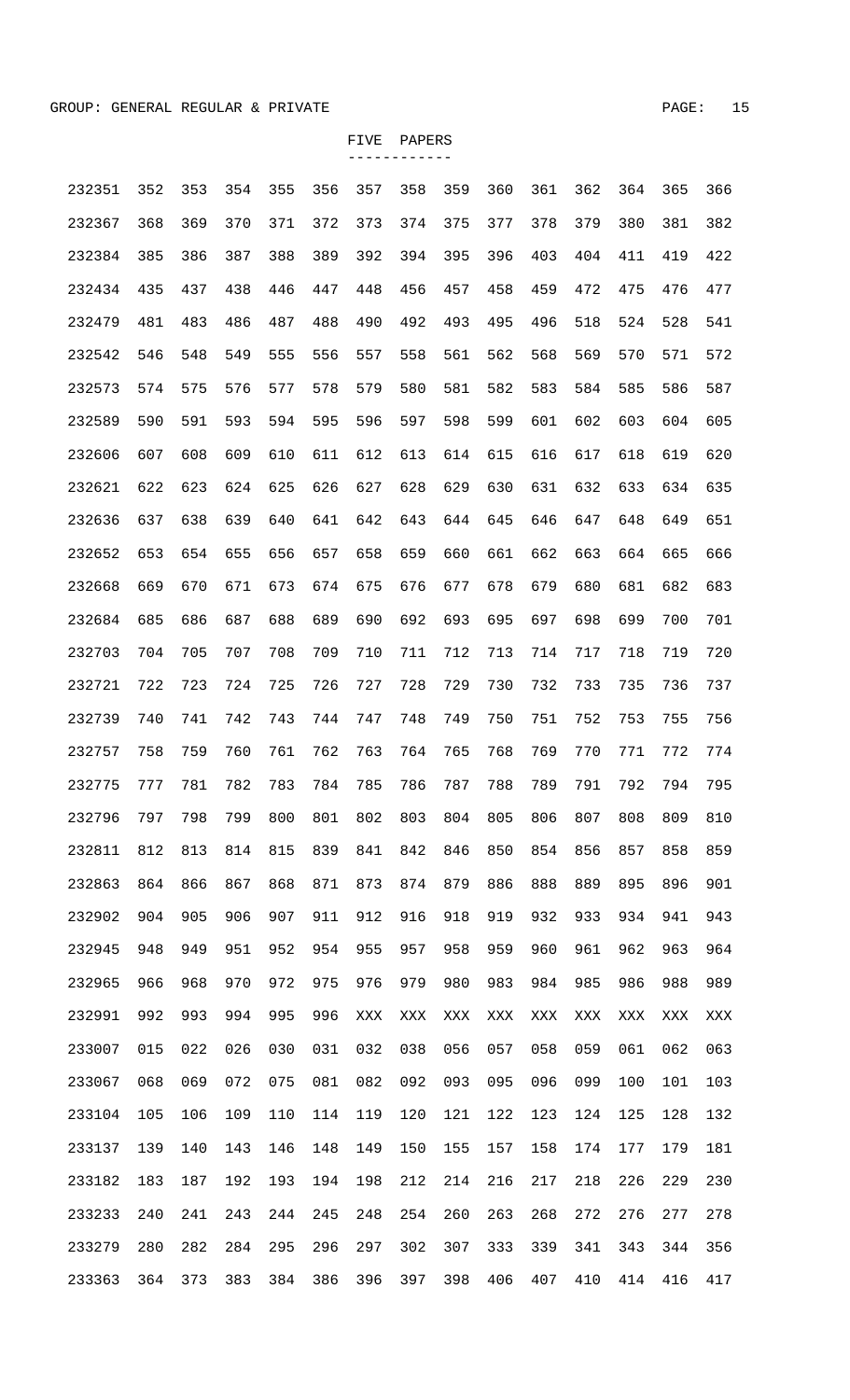| 233432 | 437 | 438 | 455 | 456 | 467 | 468 | 474 | 475 | 476 | 479 | 480 | 483 | 484 | 485 |
|--------|-----|-----|-----|-----|-----|-----|-----|-----|-----|-----|-----|-----|-----|-----|
| 233486 | 487 | 488 | 489 | 490 | 491 | 492 | 493 | 494 | 495 | 496 | 497 | 498 | 500 | 501 |
| 233502 | 504 | 505 | 507 | 509 | 512 | 519 | 520 | 522 | 525 | 526 | 527 | 528 | 530 | 531 |
| 233532 | 534 | 535 | 536 | 538 | 540 | 547 | 551 | 552 | 553 | 555 | 561 | 562 | 563 | 570 |
| 233571 | 573 | 577 | 578 | 579 | 582 | 583 | 584 | 586 | 587 | 588 | 589 | 590 | 591 | 592 |
| 233596 | 597 | 600 | 601 | 620 | 627 | 631 | 632 | 633 | 634 | 635 | 637 | 640 | 641 | 642 |
| 233647 | 648 | 649 | 650 | 651 | 652 | 653 | 654 | 655 | 656 | 657 | 658 | 659 | 660 | 661 |
| 233662 | 663 | 664 | 665 | 666 | 667 | 669 | 670 | 671 | 672 | 673 | 674 | 675 | 678 | 679 |
| 233680 | 681 | 682 | 683 | 685 | 686 | 687 | 688 | 689 | 698 | 699 | 701 | 702 | 703 | 704 |
| 233706 | 708 | 709 | 710 | 712 | 717 | 720 | 722 | 723 | 725 | 727 | 728 | 729 | 732 | 733 |
| 233734 | 736 | 738 | 739 | 741 | 742 | 743 | 747 | 748 | 749 | 750 | 757 | 762 | 763 | 764 |
| 233766 | 768 | 773 | 778 | 782 | 783 | 784 | 785 | 787 | 788 | 789 | 790 | 791 | 795 | 796 |
| 233802 | 805 | 806 | 807 | 811 | 813 | 814 | 815 | 816 | 817 | 818 | 819 | 820 | 821 | 822 |
| 233823 | 825 | 826 | 827 | 828 | 829 | 830 | 835 | 836 | 837 | 838 | 847 | 849 | 851 | 852 |
| 233856 | 858 | 860 | 861 | 862 | 863 | 864 | 865 | 866 | 867 | 868 | 869 | 870 | 872 | 873 |
| 233874 | 875 | 876 | 878 | 879 | 880 | 881 | 882 | 883 | 884 | 885 | 886 | 887 | 889 | 890 |
| 233891 | 892 | 893 | 894 | 895 | 897 | 898 | 900 | 902 | 903 | 904 | 905 | 906 | 907 | 908 |
| 233909 | 910 | 911 | 912 | 913 | 916 | 917 | 918 | 919 | 922 | 923 | 924 | 926 | 927 | 928 |
| 233929 | 930 | 931 | 933 | 934 | 935 | 936 | 937 | 938 | 941 | 942 | 943 | 944 | 945 | 946 |
| 233948 | 951 | 952 | 953 | 955 | 956 | 958 | 960 | 961 | 962 | 963 | 964 | 965 | 966 | 967 |
| 233968 | 969 | 970 | 971 | 972 | 973 | 974 | 975 | 976 | 977 | 980 | 987 | 988 | 994 | 999 |
| 234000 | 004 | 005 | 007 | 008 | 009 | 010 | 011 | 012 | 013 | 014 | 015 | 016 | 017 | 019 |
| 234022 | 023 | 024 | 027 | 030 | 031 | 032 | 037 | 039 | 041 | 042 | 044 | 045 | 046 | 047 |
| 234050 | 051 | 052 | 054 | 056 | 058 | 059 | 063 | 064 | 067 | 069 | 070 | 071 | 073 | 074 |
| 234075 | 076 | 077 | 079 | 080 | 081 | 082 | 083 | 084 | 085 | 087 | 088 | 089 | 090 | 092 |
| 234094 | 095 | 096 | 098 | 100 | 101 | 102 | 103 | 105 | 107 | 108 | 110 | 112 | 113 | 114 |
| 234116 | 117 | 118 | 119 | 120 | 121 | 124 | 126 | 127 | 128 | 129 | 130 | 132 | 134 | 135 |
| 234136 | 137 | 138 | 139 | 140 | 141 | 142 | 144 | 147 | 148 | 149 | 150 | 151 | 152 | 154 |
| 234155 | 156 | 157 | 160 | 161 | 162 | 166 | 167 | 169 | 170 | 171 | 172 | 173 | 174 | 175 |
| 234176 | 177 | 180 | 181 | 183 | 184 | 186 | 187 | 189 | 190 | 191 | 193 | 194 | 195 | 196 |
| 234197 | 199 | 200 | 202 | 204 | 210 | 211 | 214 | 215 | 216 | 220 | 223 | 224 | 225 | 227 |
| 234228 | 230 | 231 | 232 | 239 | 241 | 248 | 249 | 250 | 251 | 253 | 254 | 255 | 256 | 258 |
| 234260 | 262 | 265 | 274 | 278 | 283 | 299 | 313 | 326 | 330 | 331 | 333 | 334 | 335 | 336 |
| 234339 | 340 | 341 | 342 | 343 | 344 | 345 | 346 | 347 | 348 | 349 | 350 | 351 | 352 | 353 |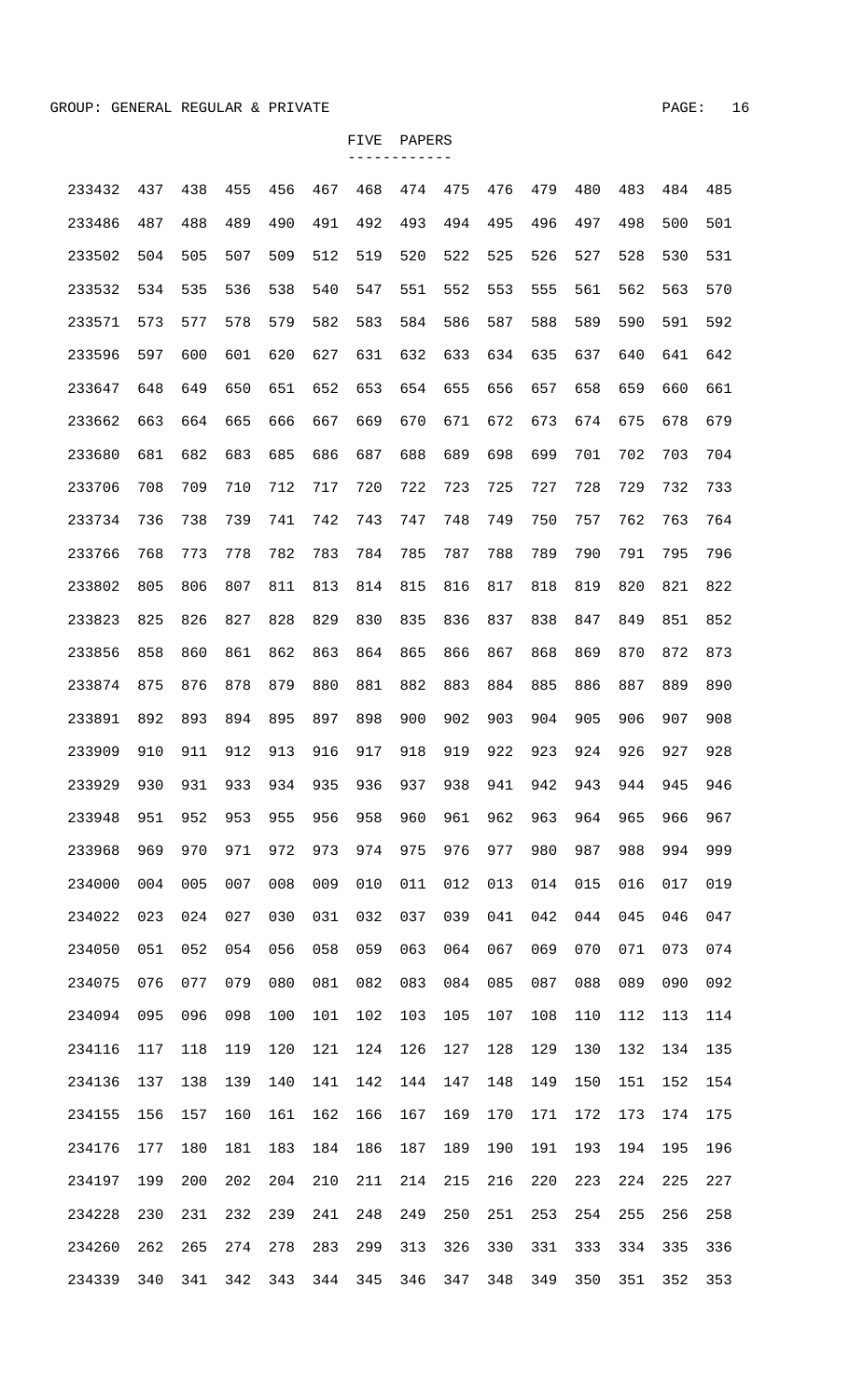| 234354 | 355 | 356 | 357 | 358 | 359 | 360 | 363 | 365 | 366 | 367 | 368 | 369 | 370 | 371 |
|--------|-----|-----|-----|-----|-----|-----|-----|-----|-----|-----|-----|-----|-----|-----|
| 234372 | 374 | 375 | 376 | 378 | 379 | 380 | 381 | 382 | 383 | 384 | 385 | 386 | 387 | 388 |
| 234389 | 390 | 391 | 392 | 396 | 400 | 402 | 404 | 406 | 413 | 415 | 416 | 417 | 418 | 421 |
| 234422 | 423 | 424 | 426 | 427 | 430 | 432 | 435 | 436 | 437 | 438 | 439 | 441 | 442 | 443 |
| 234444 | 445 | 446 | 447 | 448 | 449 | 450 | 451 | 456 | 457 | 460 | 461 | 462 | 463 | 464 |
| 234468 | 471 | 483 | 486 | 491 | 494 | 495 | 503 | 505 | 506 | 513 | 515 | 516 | 522 | 524 |
| 234525 | 526 | 527 | 530 | 537 | 538 | 554 | 594 | 599 | 600 | 602 | 604 | 605 | 606 | 608 |
| 234609 | 610 | 611 | 618 | 623 | 624 | 625 | 629 | 630 | 631 | 635 | 636 | 637 | 638 | 639 |
| 234640 | 641 | 642 | 643 | 644 | 645 | 646 | 647 | 648 | 651 | 656 | 662 | 671 | 681 | 691 |
| 234692 | 693 | 694 | 695 | 696 | 697 | 698 | 699 | 701 | 703 | 704 | 705 | 710 | 713 | 717 |
| 234718 | 721 | 723 | 724 | 725 | 729 | 730 | 731 | 732 | 733 | 734 | 739 | 742 | 743 | 744 |
| 234745 | 761 | 764 | 765 | 766 | 767 | 768 | 769 | 770 | 774 | 785 | 789 | 796 | 798 | 802 |
| 234803 | 805 | 819 | 820 | 822 | 823 | 824 | 825 | 830 | 835 | 836 | 837 | 838 | 852 | 853 |
| 234854 | 856 | 857 | 858 | 859 | 860 | 861 | 862 | 863 | 864 | 865 | 866 | 867 | 868 | 869 |
| 234870 | 871 | 875 | 877 | 878 | 882 | 883 | 884 | 887 | 889 | 890 | 891 | 892 | 893 | 894 |
| 234895 | 896 | 899 | 901 | 902 | 906 | 917 | 918 | 919 | 922 | 925 | 929 | 932 | 933 | 934 |
| 234935 | 937 | 942 | 943 | 949 | 950 | 951 | 952 | 953 | 954 | 955 | 959 | 962 | 964 | 965 |
| 234968 | 969 | 970 | 972 | 979 | 980 | 983 | 985 | 987 | 988 | 989 | 990 | 991 | 992 | 994 |
| 234995 | 998 | XXX | XXX | XXX | XXX | XXX | XXX | XXX | XXX | XXX | XXX | XXX | XXX | XXX |
| 235001 | 003 | 005 | 006 | 007 | 008 | 009 | 010 | 011 | 012 | 013 | 014 | 015 | 016 | 017 |
| 235018 | 019 | 020 | 021 | 022 | 023 | 024 | 025 | 026 | 027 | 028 | 029 | 030 | 031 | 032 |
| 235033 | 034 | 035 | 036 | 037 | 038 | 039 | 040 | 041 | 042 | 043 | 044 | 045 | 046 | 047 |
| 235048 | 049 | 050 | 051 | 052 | 053 | 054 | 055 | 056 | 057 | 058 | 059 | 060 | 061 | 062 |
| 235063 | 064 | 065 | 066 | 067 | 068 | 069 | 070 | 071 | 072 | 073 | 074 | 075 | 076 | 077 |
| 235078 | 079 | 080 | 081 | 082 | 083 | 085 | 086 | 087 | 088 | 089 | 090 | 091 | 093 | 094 |
| 235096 | 097 | 098 | 099 | 100 | 101 | 102 | 103 | 104 | 105 | 107 | 108 | 116 | 117 | 118 |
| 235119 | 120 | 126 | 128 | 129 | 130 | 131 | 132 | 133 | 134 | 135 | 136 | 137 | 138 | 139 |
| 235140 | 141 | 142 | 143 | 144 | 147 | 148 | 152 | 159 | 160 | 161 | 162 | 163 | 165 | 166 |
| 235167 | 168 | 169 | 170 | 171 | 172 | 174 | 175 | 176 | 177 | 178 | 179 | 180 | 181 | 182 |
| 235183 | 184 | 185 | 186 | 187 | 188 | 191 | 192 | 193 | 194 | 195 | 196 | 197 | 198 | 199 |
| 235200 | 201 | 202 | 203 | 204 | 205 | 206 | 207 | 208 | 210 | 213 | 214 | 215 | 217 | 218 |
| 235219 | 221 | 224 | 229 | 231 | 233 | 234 | 235 | 236 | 237 | 238 | 239 | 240 | 241 | 242 |
| 235243 | 244 | 245 | 246 | 247 | 248 | 249 | 250 | 251 | 252 | 253 | 254 | 255 | 256 | 257 |
| 235258 | 260 | 261 | 262 | 263 | 264 | 265 | 266 | 267 | 269 | 270 | 271 | 272 | 273 | 274 |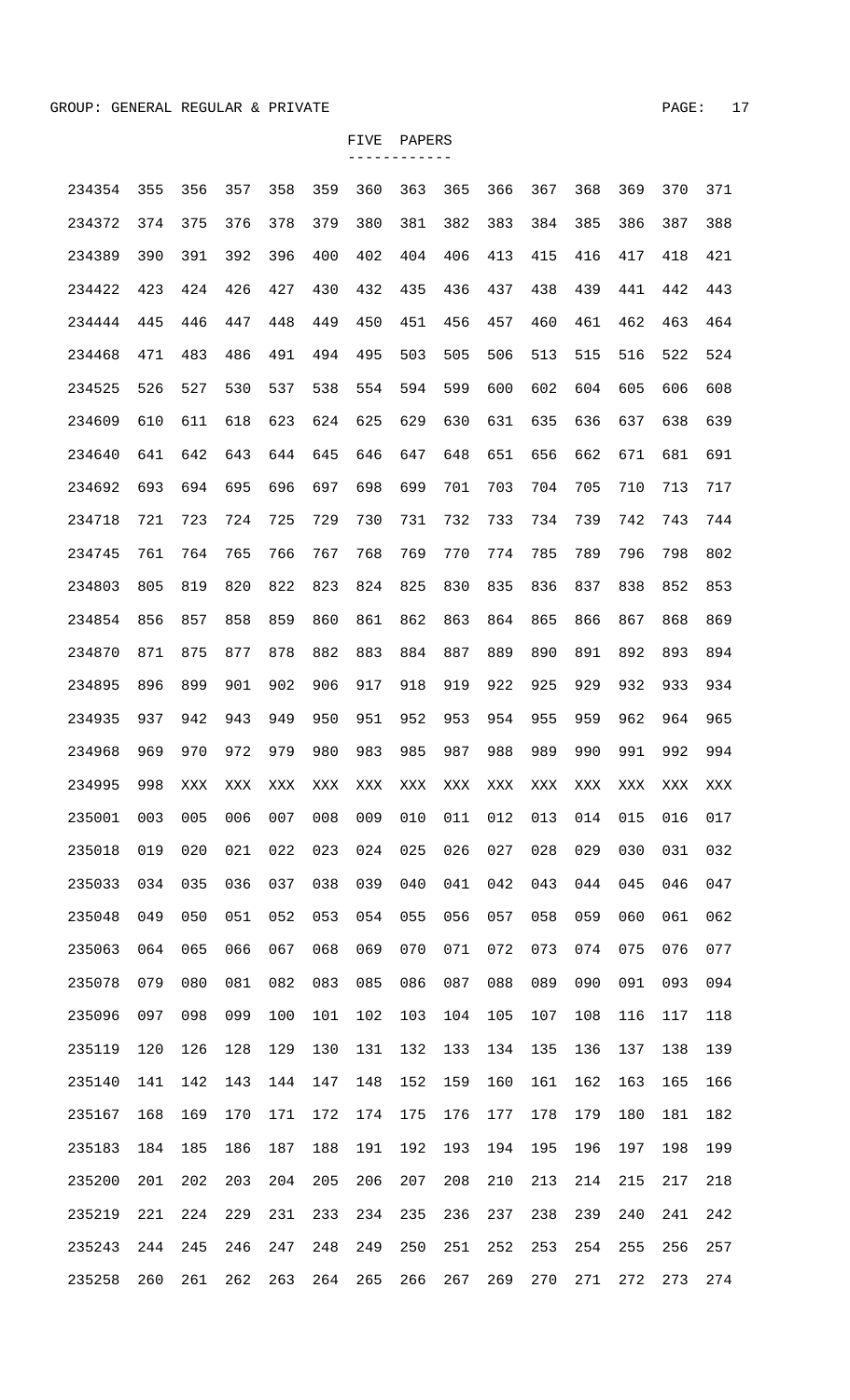| 235275 | 276 | 277 | 278 | 279 | 281 | 282 | 283 | 284 | 285 | 286 | 287 | 288 | 289 | 290 |
|--------|-----|-----|-----|-----|-----|-----|-----|-----|-----|-----|-----|-----|-----|-----|
| 235291 | 292 | 293 | 294 | 295 | 296 | 297 | 298 | 299 | 300 | 301 | 303 | 304 | 305 | 306 |
| 235307 | 308 | 309 | 310 | 311 | 312 | 313 | 314 | 315 | 316 | 317 | 318 | 319 | 320 | 321 |
| 235322 | 323 | 324 | 325 | 326 | 327 | 328 | 329 | 330 | 331 | 332 | 333 | 334 | 335 | 337 |
| 235338 | 339 | 340 | 342 | 343 | 344 | 345 | 346 | 351 | 356 | 357 | 358 | 379 | 380 | 382 |
| 235383 | 384 | 385 | 386 | 387 | 388 | 389 | 390 | 391 | 393 | 395 | 397 | 398 | 400 | 405 |
| 235416 | 418 | 419 | 421 | 428 | 429 | 431 | 432 | 433 | 434 | 435 | 436 | 437 | 438 | 439 |
| 235441 | 442 | 443 | 444 | 445 | 446 | 447 | 448 | 449 | 450 | 451 | 452 | 453 | 454 | 455 |
| 235457 | 458 | 459 | 460 | 461 | 462 | 463 | 464 | 465 | 466 | 467 | 468 | 469 | 470 | 471 |
| 235472 | 473 | 474 | 475 | 476 | 477 | 478 | 479 | 480 | 481 | 482 | 483 | 484 | 485 | 486 |
| 235487 | 488 | 489 | 490 | 491 | 493 | 494 | 495 | 496 | 497 | 498 | 499 | 500 | 501 | 502 |
| 235503 | 504 | 505 | 506 | 508 | 509 | 510 | 511 | 512 | 513 | 514 | 515 | 516 | 517 | 518 |
| 235519 | 520 | 521 | 522 | 523 | 524 | 526 | 527 | 528 | 529 | 530 | 531 | 532 | 534 | 535 |
| 235536 | 537 | 538 | 539 | 540 | 541 | 542 | 543 | 544 | 545 | 546 | 547 | 548 | 549 | 550 |
| 235551 | 557 | 560 | 561 | 562 | 564 | 565 | 566 | 574 | 577 | 579 | 583 | 584 | 585 | 588 |
| 235589 | 591 | 592 | 593 | 594 | 596 | 597 | 598 | 600 | 601 | 602 | 604 | 606 | 608 | 609 |
| 235610 | 611 | 612 | 613 | 617 | 618 | 619 | 621 | 628 | 629 | 630 | 631 | 632 | 633 | 634 |
| 235635 | 636 | 637 | 638 | 640 | 641 | 642 | 643 | 645 | 647 | 648 | 650 | 651 | 653 | 656 |
| 235657 | 658 | 659 | 663 | 664 | 665 | 666 | 668 | 669 | 670 | 671 | 672 | 674 | 675 | 676 |
| 235677 | 678 | 680 | 681 | 683 | 686 | 687 | 688 | 689 | 690 | 692 | 693 | 694 | 695 | 696 |
| 235697 | 698 | 700 | 701 | 702 | 703 | 704 | 705 | 706 | 707 | 708 | 709 | 710 | 711 | 712 |
| 235713 | 714 | 715 | 716 | 717 | 718 | 719 | 720 | 721 | 722 | 723 | 724 | 725 | 727 | 728 |
| 235729 | 730 | 733 | 734 | 735 | 736 | 738 | 739 | 741 | 742 | 743 | 744 | 745 | 746 | 747 |
| 235748 | 749 | 750 | 751 | 752 | 753 | 754 | 755 | 756 | 757 | 759 | 760 | 763 | 766 | 767 |
| 235768 | 769 | 770 | 771 | 772 | 773 | 774 | 775 | 777 | 778 | 779 | 780 | 781 | 782 | 784 |
| 235786 | 787 | 789 | 790 | 791 | 792 | 794 | 798 | 799 | 804 | 805 | 806 | 807 | 809 | 810 |
| 235811 | 812 | 814 | 815 | 816 | 817 | 818 | 819 | 820 | 821 | 823 | 824 | 825 | 826 | 827 |
| 235828 | 830 | 832 | 833 | 835 | 836 | 837 | 838 | 840 | 841 | 842 | 847 | 848 | 849 | 850 |
| 235851 | 854 | 855 | 856 | 857 | 858 | 859 | 860 | 861 | 862 | 863 | 864 | 865 | 866 | 867 |
| 235868 | 869 | 870 | 871 | 872 | 873 | 874 | 875 | 876 | 877 | 878 | 879 | 880 | 881 | 882 |
| 235883 | 884 | 885 | 887 | 888 | 889 | 890 | 891 | 895 | 896 | 901 | 903 | 904 | 905 | 906 |
| 235907 | 908 | 909 | 910 | 912 | 913 | 914 | 915 | 917 | 918 | 920 | 921 | 922 | 925 | 926 |
| 235928 | 931 | 932 | 933 | 934 | 935 | 936 | 937 | 938 | 939 | 940 | 942 | 944 | 945 | 946 |
| 235947 | 948 | 950 | 951 | 952 | 953 | 954 | 955 | 956 | 957 | 958 | 960 | 962 | 963 | 964 |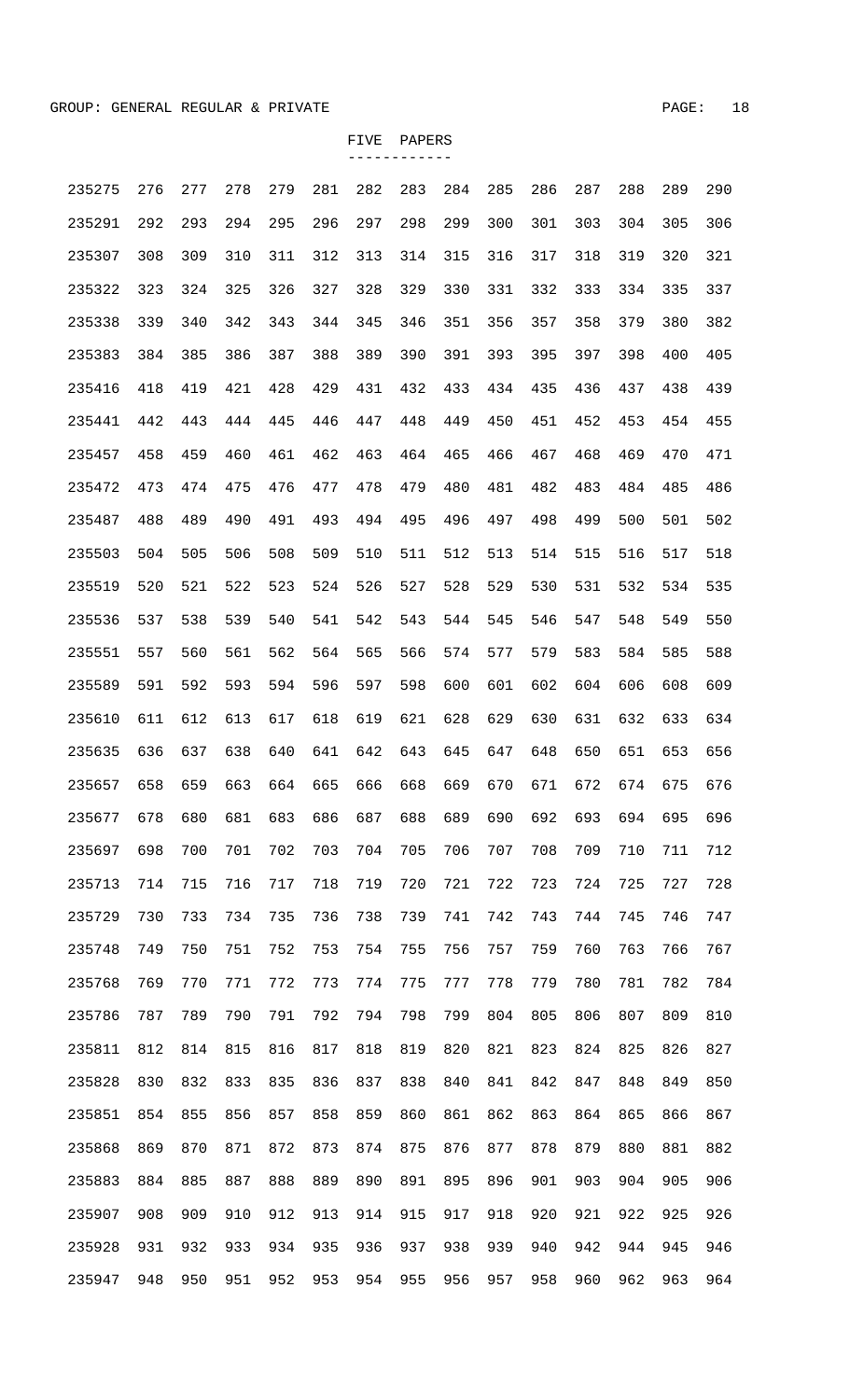| 235968 | 969 | 970 | 971 | 972 | 973 | 974 | 976 | 978 | 979 | 980 | 981 | 984 | 985 | 986 |
|--------|-----|-----|-----|-----|-----|-----|-----|-----|-----|-----|-----|-----|-----|-----|
| 235989 | 990 | 991 | 994 | 995 | 996 | 997 | XXX | XXX | XXX | XXX | XXX | XXX | XXX | XXX |
| 236000 | 002 | 008 | 011 | 018 | 020 | 024 | 027 | 033 | 042 | 043 | 049 | 051 | 053 | 057 |
| 236060 | 061 | 063 | 065 | 069 | 070 | 075 | 076 | 079 | 084 | 086 | 089 | 092 | 093 | 094 |
| 236095 | 096 | 097 | 098 | 109 | 115 | 119 | 121 | 123 | 124 | 125 | 127 | 128 | 129 | 130 |
| 236133 | 134 | 136 | 137 | 138 | 141 | 143 | 144 | 145 | 146 | 147 | 148 | 149 | 150 | 151 |
| 236152 | 153 | 154 | 155 | 156 | 157 | 158 | 159 | 160 | 161 | 162 | 163 | 164 | 165 | 166 |
| 236167 | 168 | 170 | 171 | 172 | 173 | 174 | 176 | 177 | 178 | 179 | 181 | 183 | 184 | 185 |
| 236187 | 188 | 189 | 191 | 192 | 193 | 194 | 195 | 196 | 197 | 198 | 199 | 200 | 202 | 203 |
| 236206 | 207 | 209 | 211 | 212 | 213 | 214 | 216 | 217 | 218 | 219 | 220 | 222 | 223 | 224 |
| 236225 | 226 | 227 | 228 | 229 | 230 | 231 | 232 | 233 | 234 | 235 | 236 | 239 | 241 | 242 |
| 236244 | 245 | 246 | 247 | 248 | 249 | 250 | 251 | 253 | 257 | 258 | 262 | 264 | 270 | 271 |
| 236273 | 274 | 275 | 276 | 277 | 281 | 282 | 283 | 284 | 291 | 293 | 294 | 297 | 299 | 300 |
| 236301 | 302 | 303 | 304 | 305 | 307 | 308 | 309 | 310 | 311 | 313 | 314 | 317 | 318 | 319 |
| 236321 | 323 | 324 | 325 | 327 | 328 | 329 | 331 | 332 | 333 | 334 | 335 | 336 | 340 | 341 |
| 236342 | 343 | 345 | 346 | 347 | 348 | 351 | 353 | 354 | 356 | 357 | 358 | 359 | 360 | 361 |
| 236362 | 363 | 364 | 365 | 367 | 370 | 371 | 373 | 375 | 376 | 377 | 378 | 379 | 380 | 381 |
| 236382 | 384 | 385 | 386 | 388 | 389 | 390 | 391 | 392 | 393 | 395 | 396 | 397 | 398 | 400 |
| 236403 | 404 | 405 | 406 | 407 | 408 | 409 | 410 | 411 | 412 | 414 | 415 | 416 | 417 | 418 |
| 236420 | 422 | 424 | 426 | 427 | 428 | 429 | 431 | 432 | 433 | 435 | 436 | 437 | 440 | 441 |
| 236442 | 443 | 446 | 447 | 448 | 449 | 450 | 451 | 452 | 453 | 454 | 455 | 456 | 457 | 458 |
| 236459 | 460 | 461 | 463 | 465 | 466 | 467 | 468 | 469 | 470 | 471 | 472 | 480 | 483 | 484 |
| 236485 | 486 | 487 | 490 | 491 | 492 | 493 | 494 | 495 | 496 | 498 | 499 | 500 | 501 | 502 |
| 236503 | 504 | 505 | 506 | 507 | 508 | 509 | 510 | 511 | 512 | 513 | 514 | 515 | 516 | 517 |
| 236518 | 519 | 520 | 521 | 522 | 523 | 524 | 525 | 527 | 528 | 529 | 530 | 531 | 532 | 533 |
| 236534 | 535 | 536 | 537 | 538 | 539 | 540 | 541 | 542 | 543 | 544 | 545 | 546 | 547 | 548 |
| 236549 | 550 | 551 | 552 | 553 | 554 | 555 | 556 | 557 | 558 | 559 | 560 | 561 | 562 | 563 |
| 236564 | 565 | 566 | 567 | 568 | 569 | 570 | 571 | 572 | 573 | 574 | 575 | 576 | 577 | 578 |
| 236579 | 580 | 581 | 582 | 583 | 584 | 585 | 586 | 587 | 588 | 589 | 590 | 591 | 592 | 593 |
| 236594 | 595 | 596 | 597 | 598 | 599 | 600 | 601 | 602 | 603 | 604 | 605 | 606 | 607 | 608 |
| 236609 | 610 | 611 | 612 | 613 | 614 | 615 | 616 | 617 | 618 | 619 | 620 | 621 | 622 | 623 |
| 236624 | 625 | 626 | 627 | 628 | 629 | 630 | 633 | 634 | 635 | 636 | 637 | 638 | 639 | 640 |
| 236641 | 642 | 643 | 644 | 646 | 648 | 649 | 650 | 651 | 655 | 659 | 661 | 662 | 663 | 674 |
| 236688 | 694 | 695 | 700 | 702 | 703 | 704 | 705 | 706 | 707 | 708 | 709 | 710 | 711 | 712 |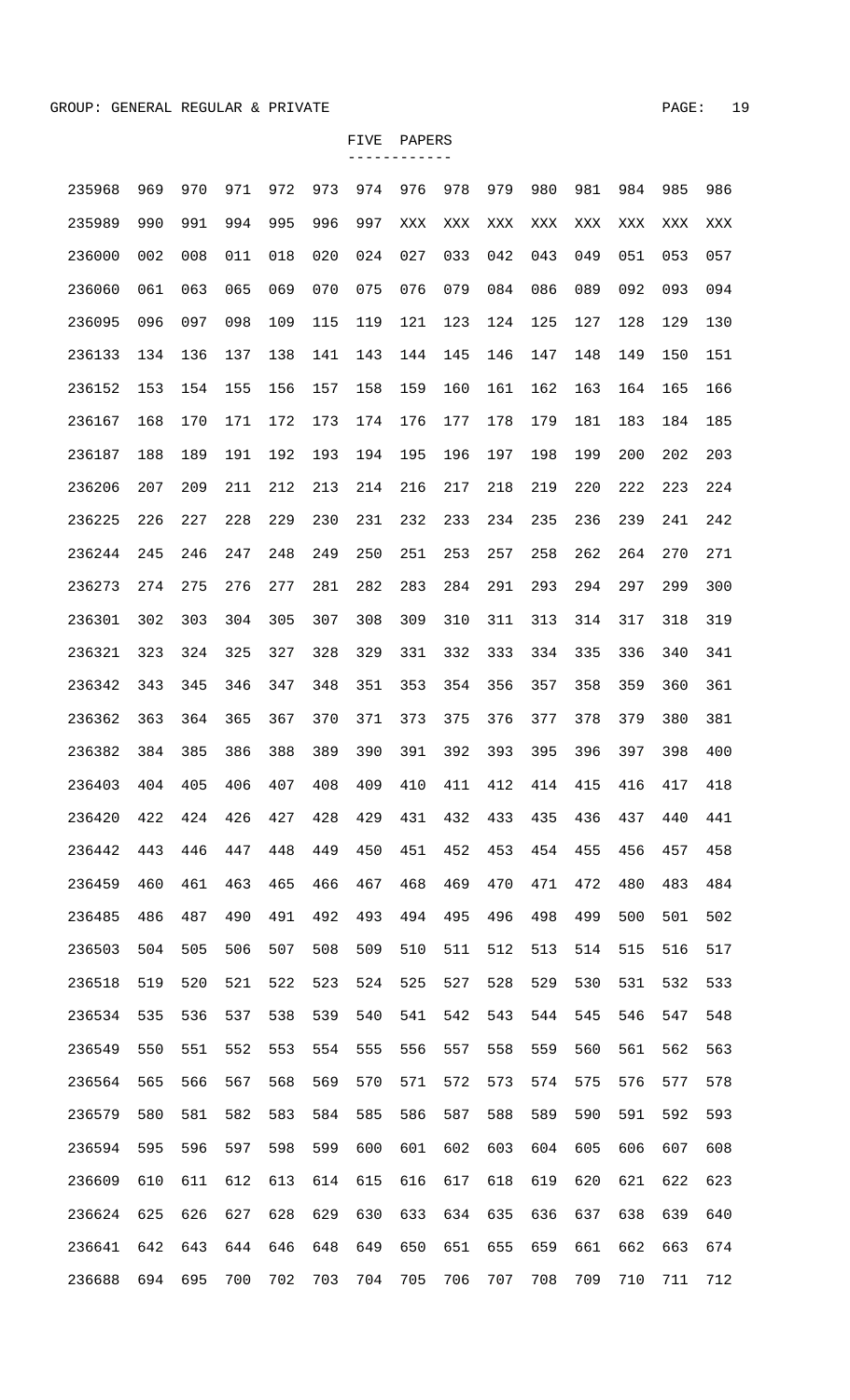| 236713 | 714 | 715 | 716 | 717 | 718 | 719 | 720 | 721 | 722 | 723 | 724 | 725 | 726 | 727 |
|--------|-----|-----|-----|-----|-----|-----|-----|-----|-----|-----|-----|-----|-----|-----|
| 236728 | 729 | 730 | 731 | 732 | 734 | 736 | 737 | 738 | 739 | 740 | 741 | 742 | 743 | 744 |
| 236745 | 746 | 747 | 748 | 749 | 750 | 751 | 752 | 753 | 754 | 755 | 756 | 757 | 758 | 759 |
| 236760 | 761 | 762 | 763 | 764 | 766 | 767 | 768 | 769 | 770 | 771 | 772 | 773 | 774 | 775 |
| 236776 | 777 | 779 | 780 | 781 | 782 | 783 | 784 | 785 | 786 | 787 | 825 | 826 | 828 | 832 |
| 236834 | 836 | 843 | 850 | 859 | 866 | 873 | 875 | 876 | 879 | 886 | 887 | 888 | 891 | 893 |
| 236895 | 896 | 898 | 899 | 900 | 901 | 902 | 915 | 917 | 921 | 923 | 927 | 928 | 930 | 932 |
| 236940 | 941 | 944 | 945 | 946 | 947 | 950 | 951 | 952 | 953 | 954 | 955 | 956 | 957 | 958 |
| 236959 | 960 | 961 | 962 | 963 | 964 | 965 | 966 | 967 | 968 | 969 | 970 | 971 | 972 | 973 |
| 236974 | 975 | 976 | 977 | 979 | 980 | 981 | 982 | 983 | 984 | 985 | 986 | 987 | 988 | 989 |
| 236990 | 991 | 992 | 993 | 994 | 995 | 996 | 997 | 998 | 999 | XXX | XXX | XXX | XXX | XXX |
| 237000 | 001 | 002 | 003 | 004 | 005 | 007 | 008 | 009 | 010 | 011 | 013 | 014 | 015 | 016 |
| 237017 | 018 | 019 | 020 | 021 | 022 | 024 | 025 | 026 | 027 | 028 | 029 | 030 | 031 | 032 |
| 237033 | 034 | 035 | 037 | 038 | 039 | 040 | 041 | 042 | 043 | 044 | 045 | 046 | 048 | 049 |
| 237050 | 051 | 055 | 056 | 057 | 058 | 060 | 061 | 064 | 065 | 066 | 067 | 068 | 071 | 072 |
| 237073 | 074 | 075 | 078 | 079 | 081 | 083 | 086 | 087 | 088 | 089 | 094 | 095 | 096 | 097 |
| 237099 | 100 | 101 | 106 | 108 | 111 | 115 | 119 | 120 | 122 | 125 | 126 | 129 | 131 | 132 |
| 237133 | 137 | 139 | 144 | 146 | 147 | 148 | 150 | 152 | 155 | 161 | 162 | 163 | 165 | 166 |
| 237168 | 170 | 172 | 173 | 177 | 178 | 180 | 181 | 183 | 184 | 186 | 187 | 188 | 189 | 190 |
| 237207 | 216 | 218 | 220 | 221 | 222 | 225 | 226 | 227 | 229 | 230 | 231 | 232 | 233 | 234 |
| 237235 | 238 | 240 | 241 | 242 | 243 | 244 | 245 | 246 | 248 | 249 | 250 | 251 | 252 | 253 |
| 237255 | 256 | 258 | 262 | 263 | 264 | 267 | 270 | 271 | 272 | 274 | 275 | 276 | 278 | 279 |
| 237281 | 282 | 284 | 285 | 287 | 289 | 290 | 293 | 294 | 296 | 297 | 300 | 301 | 302 | 303 |
| 237306 | 307 | 309 | 310 | 311 | 313 | 314 | 315 | 316 | 317 | 318 | 319 | 320 | 321 | 323 |
| 237325 | 326 | 327 | 328 | 329 | 330 | 331 | 332 | 334 | 335 | 336 | 337 | 340 | 341 | 342 |
| 237343 | 344 | 345 | 346 | 347 | 348 | 349 | 350 | 351 | 352 | 353 | 354 | 355 | 356 | 357 |
| 237358 | 359 | 360 | 361 | 362 | 363 | 364 | 365 | 366 | 367 | 368 | 369 | 370 | 371 | 372 |
| 237373 | 380 | 382 | 385 | 386 | 387 | 388 | 391 | 393 | 396 | 397 | 398 | 402 | 404 | 405 |
| 237410 | 411 | 412 | 413 | 415 | 416 | 420 | 421 | 422 | 423 | 424 | 425 | 426 | 427 | 428 |
| 237430 | 434 | 435 | 440 | 441 | 442 | 443 | 448 | 451 | 453 | 454 | 455 | 460 | 465 | 468 |
| 237469 | 470 | 471 | 473 | 477 | 478 | 479 | 482 | 484 | 485 | 486 | 487 | 488 | 489 | 490 |
| 237491 | 494 | 500 | 503 | 506 | 508 | 509 | 510 | 511 | 512 | 515 | 516 | 517 | 518 | 520 |
| 237521 | 522 | 525 | 526 | 527 | 528 | 529 | 530 | 531 | 532 | 533 | 535 | 536 | 537 | 538 |
| 237539 | 540 | 541 | 542 | 543 | 544 | 545 | 546 | 547 | 548 | 549 | 550 | 551 | 552 | 553 |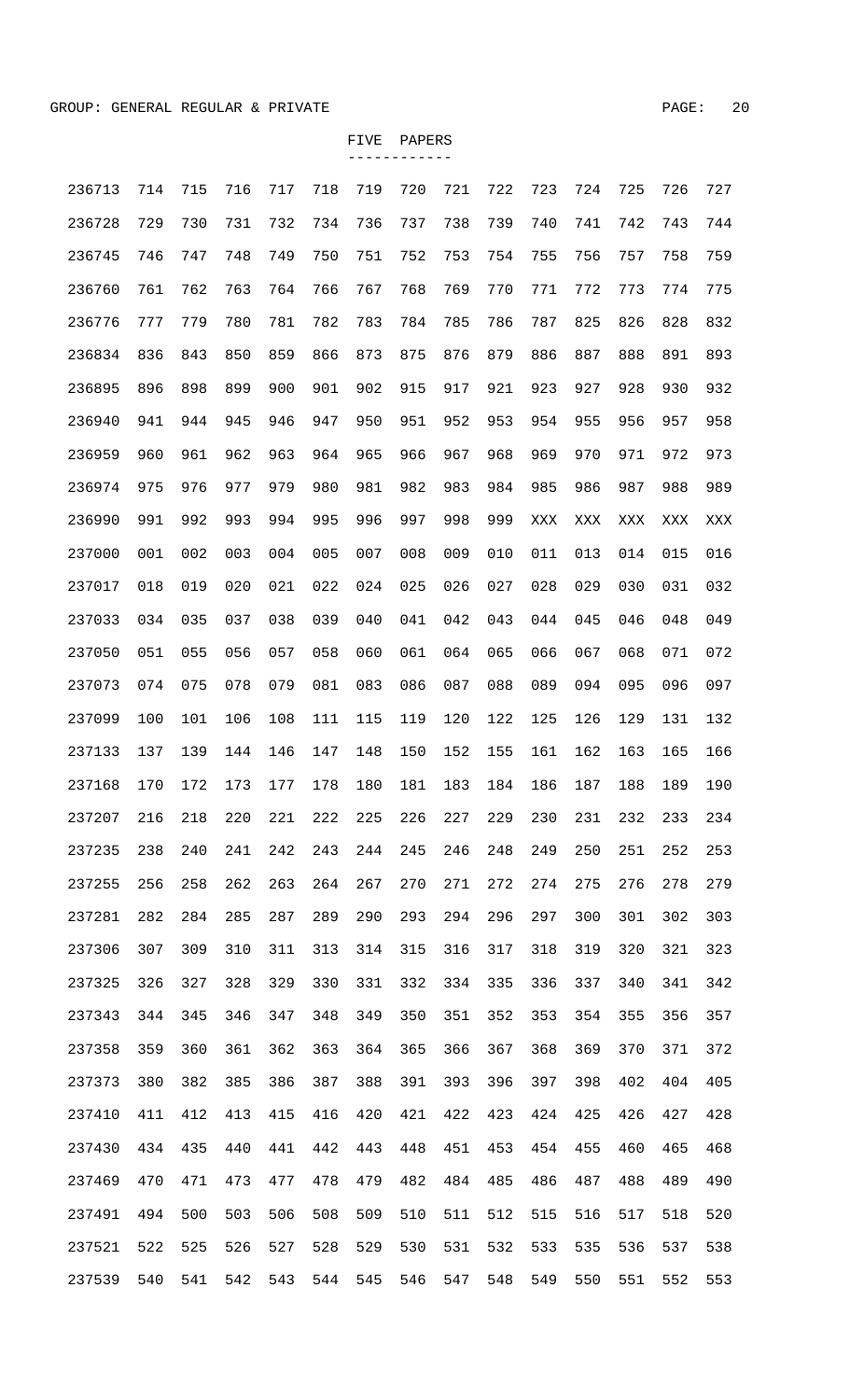| 237554 | 556 | 557 | 558 | 559 | 561 | 562 | 564 | 565 | 566 | 567 | 568 | 574 | 576 | 580 |
|--------|-----|-----|-----|-----|-----|-----|-----|-----|-----|-----|-----|-----|-----|-----|
| 237582 | 584 | 586 | 587 | 589 | 591 | 592 | 594 | 597 | 598 | 601 | 602 | 610 | 611 | 612 |
| 237614 | 617 | 618 | 619 | 620 | 621 | 623 | 625 | 626 | 628 | 629 | 630 | 631 | 633 | 634 |
| 237635 | 636 | 639 | 640 | 641 | 642 | 643 | 644 | 645 | 647 | 648 | 651 | 652 | 653 | 654 |
| 237655 | 656 | 657 | 658 | 659 | 660 | 661 | 663 | 664 | 665 | 666 | 667 | 668 | 671 | 672 |
| 237673 | 674 | 675 | 678 | 679 | 680 | 681 | 683 | 684 | 685 | 687 | 689 | 691 | 692 | 693 |
| 237694 | 695 | 696 | 698 | 700 | 701 | 702 | 703 | 704 | 709 | 710 | 711 | 712 | 714 | 717 |
| 237718 | 721 | 722 | 724 | 725 | 727 | 728 | 730 | 731 | 733 | 734 | 735 | 736 | 737 | 738 |
| 237739 | 741 | 742 | 743 | 744 | 747 | 749 | 750 | 751 | 752 | 753 | 754 | 755 | 756 | 757 |
| 237759 | 760 | 761 | 762 | 763 | 764 | 765 | 766 | 767 | 768 | 769 | 770 | 771 | 772 | 773 |
| 237774 | 776 | 777 | 778 | 779 | 780 | 783 | 784 | 785 | 786 | 787 | 788 | 789 | 790 | 791 |
| 237792 | 794 | 795 | 796 | 797 | 798 | 799 | 800 | 802 | 803 | 804 | 805 | 806 | 807 | 809 |
| 237810 | 813 | 817 | 818 | 819 | 821 | 822 | 823 | 824 | 825 | 826 | 827 | 828 | 829 | 830 |
| 237831 | 832 | 833 | 834 | 835 | 836 | 837 | 839 | 840 | 841 | 842 | 843 | 844 | 845 | 846 |
| 237847 | 848 | 849 | 851 | 852 | 853 | 856 | 857 | 858 | 860 | 861 | 862 | 863 | 866 | 867 |
| 237870 | 871 | 872 | 873 | 874 | 875 | 876 | 877 | 878 | 879 | 880 | 881 | 882 | 884 | 886 |
| 237887 | 889 | 890 | 892 | 893 | 894 | 895 | 896 | 897 | 898 | 899 | 900 | 902 | 903 | 904 |
| 237905 | 906 | 908 | 909 | 910 | 911 | 912 | 914 | 915 | 916 | 917 | 918 | 919 | 920 | 921 |
| 237922 | 923 | 924 | 925 | 926 | 927 | 928 | 929 | 930 | 931 | 932 | 933 | 934 | 935 | 936 |
| 237938 | 939 | 940 | 941 | 942 | 943 | 944 | 946 | 947 | 948 | 949 | 950 | 951 | 952 | 955 |
| 237959 | 960 | 961 | 963 | 964 | 965 | 966 | 967 | 968 | 969 | 973 | 974 | 976 | 977 | 980 |
| 237986 | 988 | 990 | 991 | 992 | 994 | 997 | XXX | XXX | XXX | XXX | XXX | XXX | XXX | XXX |
| 238000 | 001 | 002 | 003 | 004 | 005 | 006 | 007 | 008 | 009 | 010 | 012 | 014 | 015 | 016 |
| 238017 | 018 | 019 | 021 | 023 | 024 | 026 | 027 | 028 | 029 | 030 | 031 | 032 | 033 | 034 |
| 238035 | 036 | 037 | 038 | 039 | 040 | 041 | 042 | 043 | 044 | 045 | 046 | 048 | 049 | 050 |
| 238051 | 052 | 053 | 054 | 055 | 057 | 058 | 060 | 061 | 062 | 063 | 064 | 066 | 067 | 089 |
| 238090 | 108 | 115 | 122 | 125 | 131 | 143 | 146 | 149 | 156 | 167 | 169 | 190 | 192 | 193 |
| 238201 | 206 | 209 | 216 | 225 | 226 | 227 | 228 | 229 | 230 | 231 | 232 | 233 | 235 | 236 |
| 238237 | 238 | 239 | 240 | 241 | 242 | 243 | 245 | 246 | 247 | 249 | 250 | 251 | 254 | 255 |
| 238256 | 257 | 258 | 259 | 260 | 261 | 262 | 263 | 264 | 265 | 266 | 267 | 269 | 270 | 271 |
| 238272 | 273 | 274 | 275 | 276 | 277 | 279 | 280 | 281 | 282 | 283 | 285 | 286 | 287 | 288 |
| 238289 | 290 | 291 | 292 | 293 | 294 | 295 | 296 | 297 | 298 | 300 | 301 | 302 | 303 | 304 |
| 238305 | 306 | 307 | 308 | 309 | 310 | 311 | 312 | 313 | 314 | 316 | 317 | 318 | 319 | 320 |

238321 322 323 324 325 327 328 329 331 332 333 334 336 337 338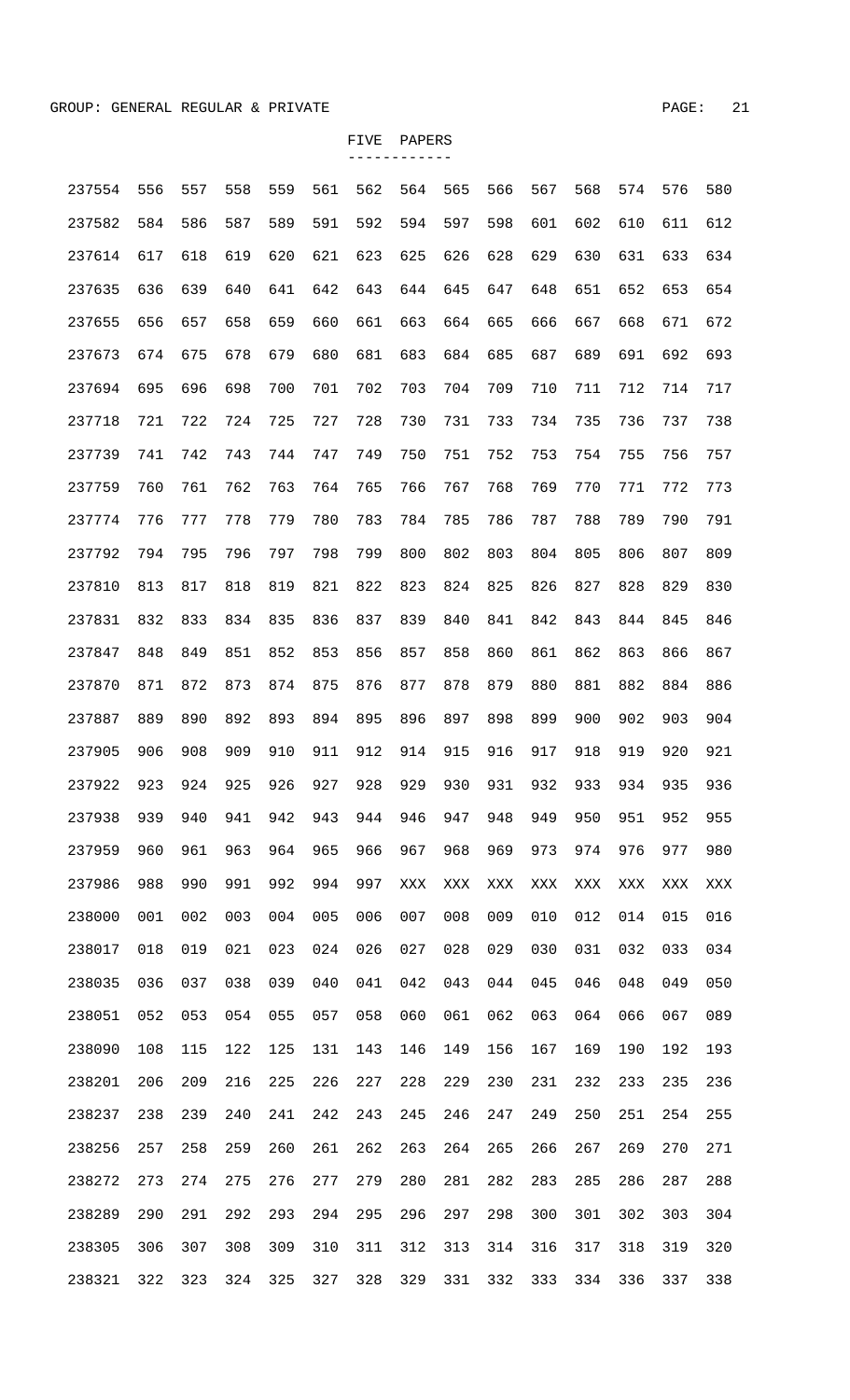| 238339 | 340 | 341 | 342 | 343 | 344 | 345 | 346 | 347 | 348 | 349 | 351 | 352 | 353 | 354 |
|--------|-----|-----|-----|-----|-----|-----|-----|-----|-----|-----|-----|-----|-----|-----|
| 238355 | 356 | 357 | 358 | 359 | 360 | 361 | 362 | 363 | 364 | 365 | 366 | 367 | 368 | 371 |
| 238372 | 373 | 374 | 375 | 376 | 377 | 378 | 379 | 380 | 381 | 382 | 383 | 384 | 385 | 386 |
| 238387 | 388 | 389 | 390 | 391 | 392 | 394 | 395 | 396 | 397 | 398 | 399 | 406 | 407 | 409 |
| 238410 | 412 | 413 | 414 | 415 | 416 | 417 | 418 | 420 | 421 | 422 | 423 | 424 | 425 | 426 |
| 238427 | 428 | 429 | 430 | 431 | 432 | 433 | 434 | 435 | 436 | 437 | 438 | 439 | 440 | 441 |
| 238442 | 443 | 444 | 445 | 446 | 447 | 449 | 450 | 451 | 452 | 453 | 454 | 455 | 456 | 458 |
| 238459 | 460 | 461 | 462 | 463 | 464 | 465 | 467 | 468 | 469 | 470 | 471 | 472 | 473 | 474 |
| 238475 | 476 | 477 | 478 | 479 | 480 | 481 | 482 | 483 | 484 | 485 | 487 | 488 | 489 | 490 |
| 238491 | 492 | 493 | 494 | 495 | 496 | 497 | 498 | 500 | 501 | 502 | 504 | 505 | 506 | 507 |
| 238508 | 509 | 510 | 511 | 512 | 513 | 515 | 516 | 517 | 518 | 519 | 520 | 521 | 522 | 523 |
| 238524 | 525 | 526 | 527 | 528 | 529 | 530 | 531 | 532 | 533 | 534 | 535 | 536 | 537 | 538 |
| 238539 | 540 | 541 | 544 | 545 | 546 | 547 | 548 | 549 | 550 | 551 | 552 | 553 | 554 | 555 |
| 238556 | 557 | 558 | 559 | 560 | 561 | 562 | 563 | 564 | 565 | 566 | 568 | 569 | 570 | 571 |
| 238572 | 573 | 574 | 575 | 576 | 577 | 579 | 580 | 581 | 582 | 583 | 584 | 585 | 587 | 588 |
| 238589 | 590 | 591 | 592 | 593 | 594 | 595 | 596 | 597 | 598 | 599 | 600 | 601 | 602 | 603 |
| 238604 | 605 | 607 | 608 | 609 | 610 | 611 | 612 | 613 | 614 | 615 | 616 | 618 | 619 | 620 |
| 238621 | 622 | 623 | 624 | 625 | 626 | 627 | 629 | 630 | 631 | 632 | 633 | 634 | 636 | 638 |
| 238639 | 640 | 641 | 642 | 643 | 645 | 646 | 647 | 654 | 655 | 656 | 657 | 659 | 660 | 661 |
| 238663 | 668 | 671 | 672 | 673 | 674 | 677 | 678 | 679 | 680 | 681 | 682 | 683 | 684 | 685 |
| 238686 | 687 | 688 | 689 | 690 | 691 | 692 | 693 | 694 | 695 | 696 | 698 | 699 | 700 | 701 |
| 238702 | 703 | 704 | 705 | 706 | 707 | 708 | 710 | 711 | 713 | 714 | 716 | 718 | 719 | 720 |
| 238721 | 722 | 723 | 724 | 726 | 727 | 728 | 729 | 730 | 731 | 732 | 733 | 734 | 735 | 736 |
| 238738 | 739 | 740 | 743 | 745 | 747 | 748 | 749 | 750 | 751 | 753 | 754 | 755 | 758 | 759 |
| 238761 | 762 | 764 | 765 | 766 | 767 | 768 | 769 | 770 | 772 | 775 | 776 | 777 | 778 | 779 |
| 238780 | 783 | 785 | 788 | 790 | 791 | 794 | 795 | 797 | 798 | 799 | 801 | 802 | 805 | 806 |
| 238807 | 811 | 812 | 815 | 816 | 818 | 819 | 820 | 821 | 822 | 823 | 824 | 826 | 827 | 828 |
| 238829 | 830 | 831 | 832 | 833 | 834 | 836 | 837 | 838 | 839 | 840 | 841 | 842 | 844 | 845 |
| 238846 | 847 | 848 | 849 | 850 | 851 | 852 | 853 | 855 | 856 | 858 | 859 | 861 | 862 | 863 |
| 238864 | 865 | 866 | 867 | 868 | 870 | 871 | 872 | 873 | 874 | 875 | 876 | 877 | 878 | 879 |
| 238880 | 881 | 882 | 883 | 884 | 885 | 886 | 887 | 888 | 889 | 890 | 891 | 892 | 893 | 894 |
| 238895 | 897 | 898 | 899 | 900 | 902 | 903 | 904 | 905 | 906 | 907 | 909 | 910 | 913 | 914 |
| 238915 | 916 | 917 | 918 | 919 | 921 | 922 | 923 | 924 | 926 | 927 | 928 | 929 | 930 | 936 |
| 238942 | 943 | 945 | 946 | 947 | 948 | 949 | 950 | 952 | 954 | 955 | 956 | 957 | 958 | 959 |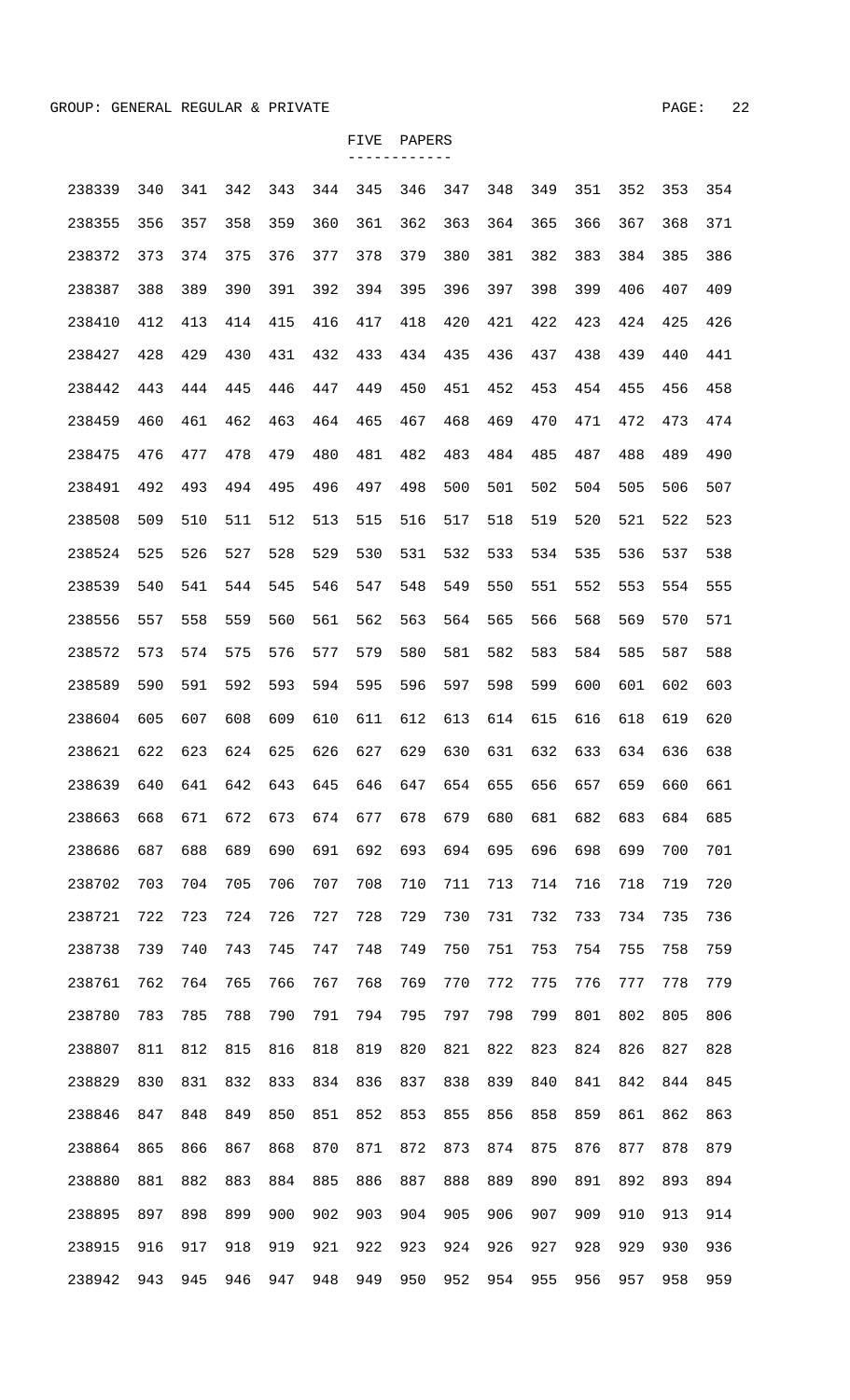| 238961 | 963 | 970 | 974 | 975 | 976 | 979 | 981 | 982 | 983 | 984 | 985 | 986 | 987 | 989 |
|--------|-----|-----|-----|-----|-----|-----|-----|-----|-----|-----|-----|-----|-----|-----|
| 238990 | 991 | 992 | 993 | 994 | 995 | 997 | 998 | 999 | XXX | XXX | XXX | XXX | XXX | XXX |
| 239000 | 001 | 003 | 004 | 005 | 006 | 007 | 008 | 009 | 010 | 011 | 012 | 013 | 014 | 015 |
| 239016 | 017 | 019 | 021 | 022 | 023 | 024 | 025 | 026 | 029 | 030 | 031 | 032 | 033 | 035 |
| 239037 | 039 | 041 | 046 | 047 | 048 | 049 | 050 | 052 | 053 | 054 | 055 | 056 | 057 | 058 |
| 239059 | 060 | 061 | 062 | 063 | 064 | 065 | 066 | 067 | 068 | 069 | 070 | 071 | 072 | 073 |
| 239076 | 077 | 078 | 079 | 081 | 082 | 083 | 086 | 089 | 090 | 092 | 093 | 094 | 095 | 096 |
| 239097 | 098 | 099 | 100 | 101 | 102 | 103 | 104 | 105 | 106 | 107 | 108 | 111 | 112 | 113 |
| 239114 | 115 | 116 | 117 | 120 | 121 | 122 | 123 | 125 | 126 | 127 | 128 | 129 | 130 | 131 |
| 239132 | 133 | 134 | 135 | 136 | 137 | 138 | 142 | 143 | 145 | 146 | 147 | 148 | 149 | 151 |
| 239154 | 155 | 156 | 157 | 158 | 159 | 160 | 161 | 162 | 165 | 166 | 171 | 172 | 174 | 175 |
| 239178 | 179 | 180 | 181 | 182 | 183 | 184 | 185 | 186 | 187 | 188 | 189 | 190 | 191 | 192 |
| 239193 | 194 | 195 | 196 | 197 | 198 | 199 | 200 | 202 | 203 | 205 | 206 | 207 | 209 | 210 |
| 239211 | 213 | 215 | 216 | 217 | 218 | 219 | 220 | 222 | 225 | 230 | 238 | 240 | 242 | 248 |
| 239249 | 250 | 251 | 252 | 253 | 254 | 255 | 256 | 257 | 258 | 259 | 260 | 261 | 262 | 263 |
| 239264 | 265 | 266 | 267 | 268 | 269 | 270 | 271 | 272 | 273 | 274 | 275 | 276 | 277 | 278 |
| 239279 | 280 | 281 | 282 | 283 | 284 | 285 | 286 | 287 | 288 | 289 | 290 | 291 | 292 | 293 |
| 239294 | 295 | 296 | 297 | 298 | 299 | 300 | 301 | 302 | 303 | 304 | 305 | 306 | 307 | 308 |
| 239309 | 310 | 311 | 312 | 313 | 314 | 317 | 318 | 319 | 320 | 321 | 322 | 323 | 325 | 327 |
| 239328 | 329 | 330 | 333 | 334 | 336 | 339 | 340 | 342 | 344 | 345 | 346 | 347 | 348 | 349 |
| 239350 | 351 | 352 | 353 | 354 | 355 | 358 | 359 | 360 | 361 | 364 | 365 | 366 | 367 | 368 |
| 239369 | 370 | 371 | 372 | 373 | 374 | 375 | 376 | 377 | 378 | 379 | 380 | 381 | 384 | 388 |
| 239389 | 390 | 392 | 393 | 396 | 397 | 398 | 400 | 401 | 403 | 405 | 406 | 407 | 408 | 411 |
| 239412 | 413 | 415 | 416 | 419 | 420 | 423 | 424 | 426 | 427 | 428 | 429 | 430 | 431 | 432 |
| 239433 | 434 | 435 | 436 | 437 | 438 | 439 | 440 | 441 | 442 | 444 | 445 | 446 | 447 | 450 |
| 239452 | 457 | 458 | 467 | 470 | 474 | 479 | 482 | 491 | 496 | 507 | 510 | 511 | 512 | 513 |
| 239519 | 520 | 523 | 524 | 528 | 530 | 537 | 542 | 547 | 550 | 552 | 553 | 555 | 560 | 567 |
| 239569 | 570 | 573 | 574 | 580 | 581 | 582 | 586 | 589 | 590 | 591 | 597 | 600 | 602 | 603 |
| 239604 | 605 | 607 | 608 | 611 | 613 | 614 | 615 | 616 | 617 | 619 | 621 | 622 | 623 | 625 |
| 239627 | 630 | 632 | 633 | 634 | 637 | 639 | 641 | 646 | 647 | 648 | 649 | 652 | 654 | 655 |
| 239658 | 662 | 667 | 680 | 688 | 689 | 695 | 698 | 700 | 701 | 703 | 706 | 708 | 709 | 712 |
| 239714 | 716 | 717 | 723 | 726 | 729 | 730 | 732 | 735 | 738 | 739 | 740 | 741 | 747 | 753 |
| 239754 | 755 | 759 | 760 | 761 | 762 | 764 | 765 | 784 | 785 | 786 | 787 | 789 | 792 | 793 |
| 239795 | 796 | 797 | 798 | 800 | 803 | 806 | 807 | 808 | 809 | 810 | 811 | 818 | 819 | 820 |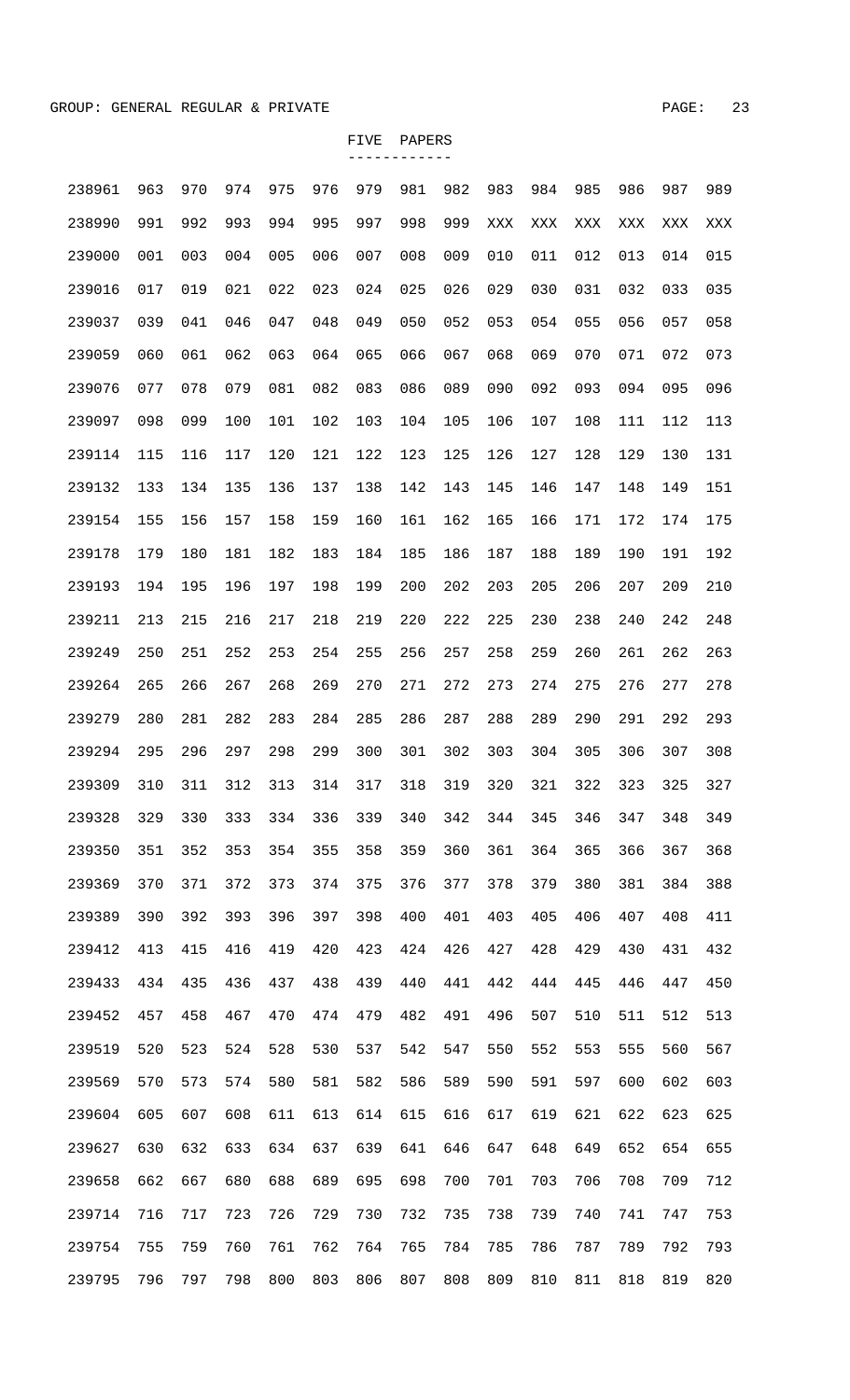| 239821 | 822 | 824 | 825 | 827 | 828 | 829 | 830 | 831 | 832 | 833 | 836 | 837 | 841 | 843 |
|--------|-----|-----|-----|-----|-----|-----|-----|-----|-----|-----|-----|-----|-----|-----|
| 239845 | 846 | 847 | 853 | 857 | 858 | 859 | 861 | 868 | 876 | 877 | 881 | 882 | 883 | 884 |
| 239891 | 894 | 896 | 897 | 898 | 901 | 904 | 906 | 913 | 914 | 915 | 916 | 921 | 922 | 926 |
| 239932 | 935 | 936 | 946 | 950 | 954 | 956 | 959 | 961 | 966 | 977 | 982 | 983 | 985 | 989 |
| 239991 | 992 | 994 | 995 | 996 | 997 | 998 | 999 | XXX | XXX | XXX | XXX | XXX | XXX | XXX |
| 240000 | 001 | 002 | 003 | 004 | 005 | 006 | 007 | 008 | 009 | 010 | 011 | 012 | 013 | 014 |
| 240016 | 017 | 018 | 019 | 020 | 021 | 022 | 023 | 024 | 025 | 026 | 027 | 028 | 030 | 048 |
| 240049 | 050 | 051 | 052 | 059 | 060 | 062 | 063 | 064 | 065 | 068 | 070 | 072 | 078 | 079 |
| 240086 | 092 | 095 | 096 | 099 | 104 | 105 | 106 | 107 | 109 | 110 | 111 | 114 | 115 | 116 |
| 240117 | 118 | 119 | 120 | 121 | 122 | 123 | 124 | 125 | 127 | 128 | 129 | 130 | 133 | 137 |
| 240140 | 141 | 144 | 146 | 147 | 148 | 151 | 153 | 156 | 157 | 158 | 159 | 162 | 163 | 168 |
| 240169 | 170 | 171 | 172 | 173 | 174 | 177 | 178 | 179 | 180 | 182 | 183 | 185 | 186 | 187 |
| 240189 | 191 | 192 | 193 | 196 | 198 | 199 | 200 | 201 | 203 | 204 | 205 | 206 | 207 | 209 |
| 240216 | 217 | 219 | 220 | 221 | 223 | 224 | 233 | 236 | 239 | 241 | 248 | 252 | 253 | 256 |
| 240257 | 259 | 260 | 261 | 270 | 273 | 274 | 279 | 292 | 293 | 299 | 302 | 303 | 311 | 312 |
| 240313 | 314 | 316 | 317 | 320 | 326 | 327 | 328 | 329 | 330 | 334 | 337 | 338 | 340 | 341 |
| 240342 | 343 | 345 | 346 | 348 | 351 | 352 | 353 | 355 | 356 | 357 | 358 | 359 | 360 | 361 |
| 240362 | 363 | 364 | 365 | 367 | 369 | 373 | 374 | 375 | 376 | 379 | 383 | 384 | 387 | 388 |
| 240389 | 390 | 391 | 392 | 394 | 395 | 396 | 398 | 399 | 405 | 406 | 407 | 408 | 409 | 411 |
| 240419 | 422 | 435 | 439 | 441 | 442 | 444 | 446 | 447 | 449 | 450 | 451 | 454 | 455 | 463 |
| 240464 | 468 | 473 | 475 | 476 | 478 | 479 | 480 | 481 | 484 | 485 | 492 | 493 | 494 | 496 |
| 240497 | 498 | 499 | 500 | 501 | 502 | 503 | 505 | 506 | 507 | 509 | 510 | 511 | 514 | 518 |
| 240519 | 523 | 525 | 526 | 527 | 528 | 530 | 531 | 533 | 534 | 535 | 538 | 539 | 540 | 541 |
| 240542 | 558 | 559 | 560 | 561 | 562 | 563 | 564 | 565 | 567 | 568 | 570 | 574 | 577 | 579 |
| 240581 | 582 | 583 | 585 | 586 | 587 | 588 | 589 | 591 | 592 | 593 | 596 | 605 | 607 | 608 |
| 240610 | 611 | 625 | 630 | 637 | 638 | 639 | 640 | 642 | 643 | 644 | 645 | 646 | 647 | 649 |
| 240650 | 651 | 652 | 654 | 655 | 659 | 660 | 665 | 668 | 669 | 670 | 672 | 673 | 674 | 675 |
| 240677 | 681 | 683 | 684 | 687 | 692 | 693 | 697 | 698 | 699 | 701 | 704 | 706 | 709 | 710 |
| 240712 | 713 | 714 | 717 | 718 | 719 | 720 | 722 | 723 | 724 | 727 | 728 | 729 | 730 | 731 |
| 240733 | 735 | 736 | 737 | 740 | 742 | 744 | 745 | 747 | 749 | 757 | 758 | 759 | 760 | 767 |
| 240768 | 769 | 771 | 774 | 778 | 779 | 780 | 781 | 782 | 783 | 785 | 786 | 787 | 788 | 789 |
| 240795 | 804 | 806 | 807 | 808 | 810 | 811 | 813 | 815 | 816 | 818 | 820 | 821 | 822 | 823 |
| 240824 | 825 | 831 | 838 | 840 | 845 | 848 | 850 | 851 | 852 | 874 | 875 | 880 | 882 | 883 |
| 240897 | 901 | 903 | 905 | 906 | 907 | 909 | 913 | 914 | 915 | 916 | 917 | 919 | 922 | 924 |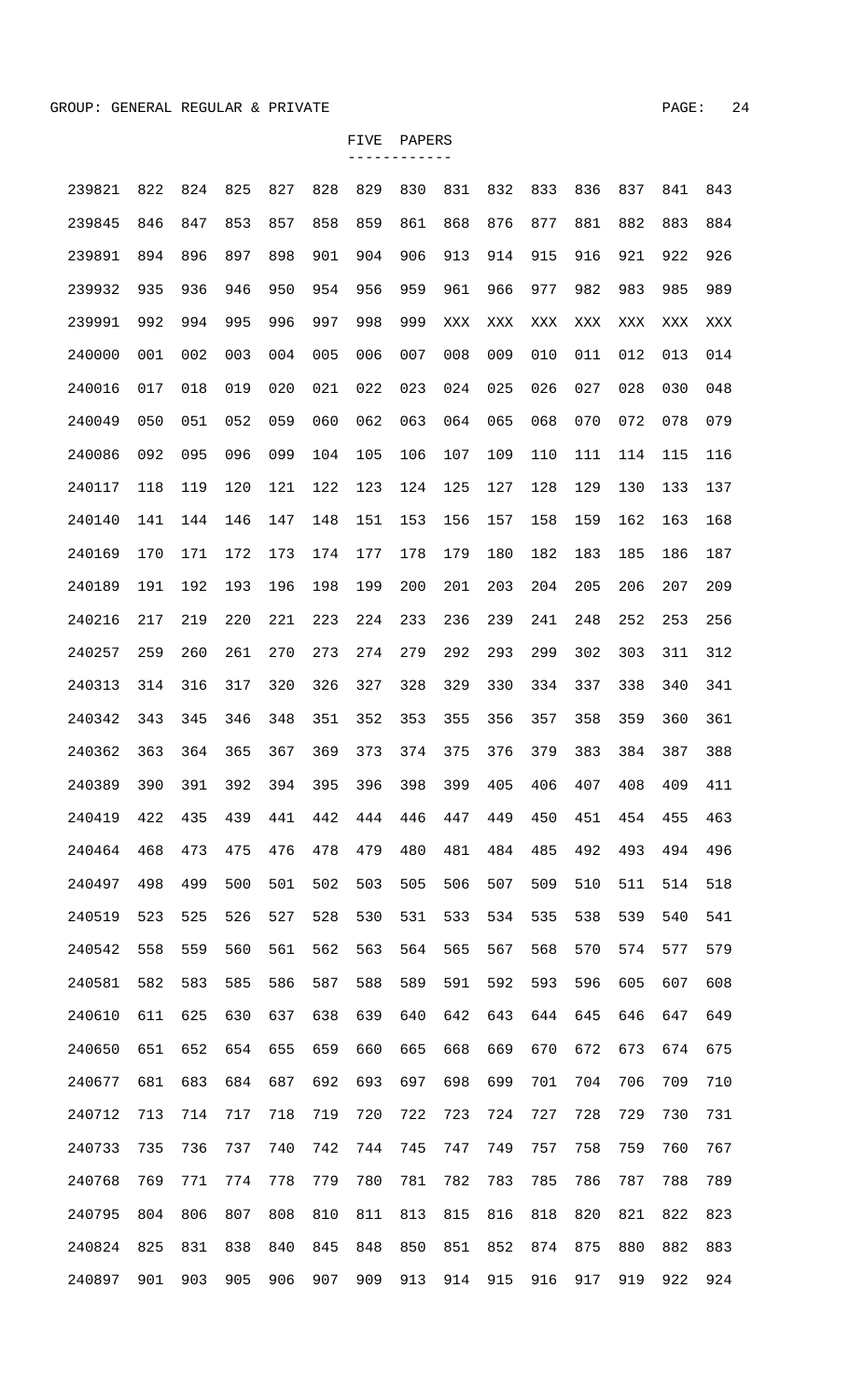| 240925 | 930 | 941 | 944 | 945 | 946 | 949 | 951 | 955 | 958 | 959 | 960 | 961 | 962 | 963 |
|--------|-----|-----|-----|-----|-----|-----|-----|-----|-----|-----|-----|-----|-----|-----|
| 240965 | 966 | 967 | 968 | 969 | 970 | 971 | 972 | 973 | 976 | 979 | 981 | 982 | 985 | 989 |
| 240990 | 991 | 992 | 993 | 996 | 998 | 999 | XXX | XXX | XXX | XXX | XXX | XXX | XXX | XXX |
| 241002 | 003 | 005 | 006 | 013 | 016 | 019 | 020 | 022 | 023 | 024 | 026 | 028 | 029 | 030 |
| 241031 | 032 | 033 | 035 | 038 | 039 | 040 | 041 | 042 | 043 | 044 | 046 | 047 | 048 | 051 |
| 241052 | 054 | 055 | 056 | 057 | 058 | 059 | 060 | 061 | 062 | 063 | 064 | 067 | 068 | 069 |
| 241070 | 071 | 072 | 073 | 074 | 075 | 076 | 077 | 078 | 079 | 080 | 081 | 082 | 083 | 085 |
| 241086 | 087 | 088 | 089 | 090 | 093 | 094 | 095 | 096 | 097 | 098 | 099 | 100 | 101 | 102 |
| 241103 | 104 | 105 | 106 | 107 | 109 | 110 | 113 | 114 | 115 | 116 | 117 | 118 | 119 | 120 |
| 241121 | 122 | 123 | 124 | 125 | 126 | 127 | 128 | 129 | 130 | 133 | 135 | 136 | 137 | 138 |
| 241139 | 141 | 142 | 143 | 144 | 145 | 146 | 148 | 149 | 150 | 151 | 152 | 153 | 154 | 155 |
| 241156 | 157 | 158 | 159 | 160 | 161 | 162 | 163 | 165 | 166 | 167 | 168 | 169 | 170 | 172 |
| 241173 | 175 | 177 | 180 | 181 | 182 | 183 | 185 | 186 | 187 | 188 | 189 | 190 | 191 | 193 |
| 241194 | 195 | 196 | 197 | 198 | 201 | 208 | 209 | 210 | 211 | 212 | 213 | 215 | 216 | 217 |
| 241220 | 221 | 222 | 225 | 228 | 232 | 233 | 234 | 235 | 237 | 239 | 241 | 242 | 243 | 244 |
| 241245 | 246 | 252 | 262 | 264 | 265 | 266 | 267 | 271 | 272 | 274 | 275 | 276 | 278 | 279 |
| 241280 | 281 | 283 | 284 | 285 | 286 | 287 | 290 | 291 | 292 | 293 | 295 | 296 | 297 | 298 |
| 241299 | 301 | 302 | 303 | 304 | 305 | 306 | 307 | 308 | 309 | 310 | 313 | 314 | 315 | 316 |
| 241318 | 319 | 320 | 321 | 322 | 323 | 324 | 325 | 326 | 327 | 328 | 329 | 330 | 332 | 333 |
| 241334 | 335 | 336 | 337 | 341 | 343 | 344 | 345 | 346 | 347 | 348 | 350 | 351 | 353 | 354 |
| 241356 | 357 | 358 | 360 | 361 | 363 | 364 | 365 | 366 | 367 | 368 | 370 | 371 | 374 | 375 |
| 241377 | 379 | 380 | 385 | 386 | 387 | 389 | 390 | 391 | 394 | 396 | 399 | 405 | 406 | 407 |
| 241408 | 409 | 410 | 412 | 413 | 414 | 415 | 416 | 417 | 418 | 419 | 421 | 422 | 423 | 424 |
| 241425 | 426 | 427 | 433 | 435 | 438 | 440 | 441 | 442 | 443 | 444 | 447 | 448 | 450 | 456 |
| 241462 | 467 | 469 | 470 | 471 | 472 | 473 | 474 | 475 | 476 | 479 | 481 | 482 | 487 | 495 |
| 241496 | 497 | 498 | 509 | 513 | 514 | 515 | 517 | 518 | 522 | 524 | 525 | 526 | 528 | 533 |
| 241534 | 541 | 544 | 545 | 546 | 547 | 548 | 551 | 553 | 554 | 555 | 558 | 561 | 562 | 566 |
| 241576 | 577 | 578 | 579 | 582 | 583 | 586 | 590 | 591 | 593 | 594 | 597 | 598 | 599 | 601 |
| 241604 | 611 | 612 | 618 | 619 | 623 | 624 | 626 | 633 | 636 | 640 | 641 | 642 | 643 | 645 |
| 241647 | 648 | 649 | 651 | 653 | 654 | 655 | 656 | 657 | 660 | 661 | 662 | 663 | 664 | 665 |
| 241666 | 671 | 672 | 673 | 674 | 675 | 677 | 678 | 679 | 680 | 681 | 683 | 684 | 685 | 686 |
| 241687 | 688 | 689 | 690 | 691 | 692 | 693 | 694 | 695 | 696 | 697 | 699 | 700 | 701 | 702 |
| 241705 | 706 | 711 | 712 | 716 | 719 | 722 | 723 | 724 | 725 | 726 | 727 | 728 | 729 | 730 |

241731 738 740 741 742 745 746 747 748 749 750 751 752 754 756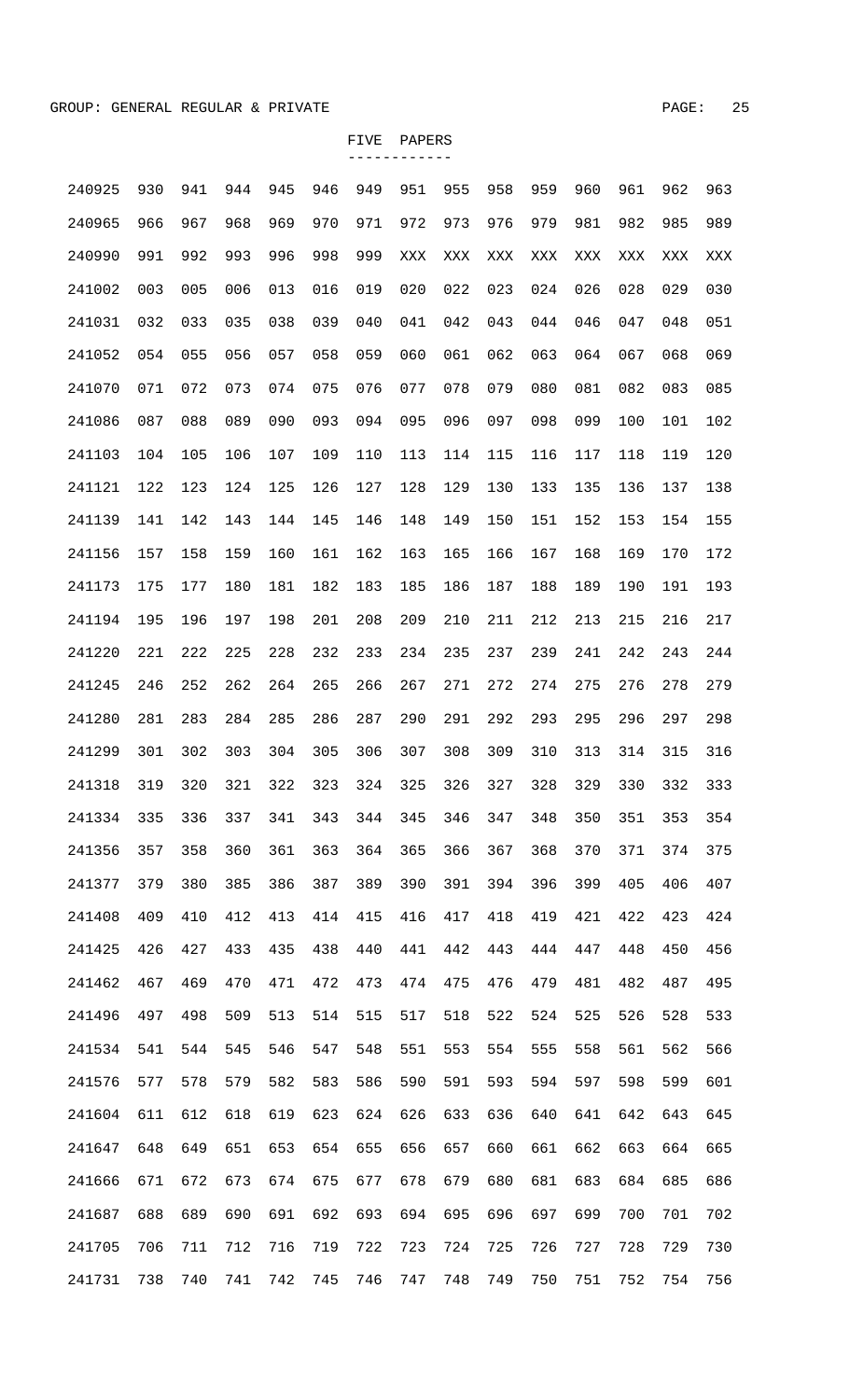| 241760 | 762 | 763 | 767 | 768 | 769 | 770 | 771 | 772 | 773 | 774 | 775 | 776 | 777 | 780 |
|--------|-----|-----|-----|-----|-----|-----|-----|-----|-----|-----|-----|-----|-----|-----|
| 241781 | 782 | 787 | 788 | 789 | 790 | 791 | 792 | 793 | 794 | 795 | 796 | 797 | 798 | 799 |
| 241800 | 801 | 802 | 803 | 804 | 805 | 806 | 807 | 808 | 809 | XXX | XXX | XXX | XXX | XXX |
| 250002 | 003 | 004 | 005 | 006 | 008 | 010 | 011 | 012 | 013 | 014 | 015 | 016 | 018 | 022 |
| 250023 | 024 | 026 | 030 | 031 | 032 | 033 | 035 | 036 | 037 | 041 | 044 | 045 | 046 | 047 |
| 250048 | 049 | 051 | 053 | 055 | 056 | 057 | 058 | 059 | 060 | 061 | 062 | 063 | 064 | 068 |
| 250069 | 070 | 071 | 072 | 077 | 079 | 080 | 083 | 084 | 085 | 089 | 090 | 091 | 093 | 094 |
| 250096 | 097 | 098 | 099 | 100 | 101 | 104 | 105 | 106 | 107 | 109 | 110 | 111 | 112 | 114 |
| 250115 | 117 | 118 | 119 | 120 | 121 | 122 | 123 | 124 | 125 | 128 | 129 | 133 | 134 | 135 |
| 250137 | 138 | 139 | 140 | 142 | 148 | 150 | 154 | 155 | 159 | 161 | 164 | 166 | 167 | 169 |
| 250170 | 172 | 173 | 174 | 175 | 176 | 177 | 185 | 187 | 189 | 190 | 191 | 192 | 193 | 194 |
| 250196 | 198 | 199 | 201 | 202 | 203 | 204 | 205 | 208 | 212 | 215 | 219 | 226 | 230 | 232 |
| 250233 | 235 | 236 | 239 | 244 | 245 | 247 | 251 | 253 | 261 | 263 | 264 | 265 | 266 | 267 |
| 250268 | 276 | 279 | 280 | 282 | 283 | 285 | 286 | 287 | 289 | 291 | 292 | 293 | 295 | 296 |
| 250297 | 298 | 300 | 301 | 302 | 303 | 305 | 306 | 307 | 309 | 310 | 317 | 318 | 319 | 321 |
| 250322 | 324 | 325 | 326 | 333 | 334 | 335 | 336 | 338 | 341 | 343 | 344 | 345 | 346 | 347 |
| 250349 | 350 | 352 | 353 | 354 | 357 | 360 | 362 | 368 | 372 | 376 | 379 | 384 | 385 | 387 |
| 250389 | 391 | 392 | 395 | 396 | 397 | 398 | 399 | 402 | 403 | 404 | 412 | 413 | 414 | 425 |
| 250426 | 428 | 432 | 433 | 434 | 435 | 436 | 441 | 443 | 447 | 449 | 451 | 452 | 456 | 459 |
| 250465 | 466 | 467 | 471 | 472 | 473 | 474 | 475 | 481 | 482 | 491 | 492 | 493 | 496 | 497 |
| 250499 | 501 | 502 | 506 | 511 | 512 | 514 | 515 | 517 | 518 | 520 | 521 | 522 | 524 | 525 |
| 250535 | 537 | 540 | 542 | 543 | 544 | 545 | 546 | 547 | 551 | 553 | 554 | 555 | 556 | 558 |
| 250559 | 560 | 561 | 562 | 563 | 564 | 573 | 575 | 586 | 592 | 600 | 602 | 606 | 613 | 614 |
| 250621 | 626 | 627 | 636 | 640 | 646 | 647 | 651 | 653 | 655 | 657 | 664 | 665 | 667 | 676 |
| 250678 | 679 | 687 | 688 | 689 | 690 | 694 | 706 | 707 | 708 | 709 | 712 | 713 | 714 | 716 |
| 250717 | 719 | 720 | 722 | 723 | 724 | 725 | 726 | 728 | 729 | 730 | 731 | 732 | 734 | 735 |
| 250737 | 738 | 739 | 742 | 743 | 744 | 746 | 748 | 749 | 750 | 751 | 753 | 754 | 757 | 758 |
| 250759 | 760 | 761 | 762 | 763 | 766 | 767 | 768 | 769 | 775 | 779 | 781 | 782 | 783 | 784 |
| 250785 | 787 | 788 | 789 | 790 | 791 | 793 | 794 | 795 | 798 | 799 | 800 | 803 | 805 | 806 |
| 250807 | 808 | 812 | 816 | 817 | 818 | 819 | 821 | 835 | 836 | 837 | 839 | 841 | 845 | 847 |
| 250850 | 851 | 854 | 856 | 857 | 859 | 861 | 863 | 865 | 866 | 867 | 871 | 872 | 873 | 874 |
| 250876 | 879 | 884 | 887 | 888 | 889 | 893 | 894 | 896 | 897 | 901 | 903 | 905 | 913 | 920 |
| 250921 | 923 | 924 | 926 | 931 | 932 | 941 | 945 | 950 | 954 | 957 | 958 | 960 | 963 | 964 |
| 250965 | 966 | 971 | 974 | 978 | 979 | 980 | 982 | 988 | 992 | 993 | 994 | 996 | 998 | XXX |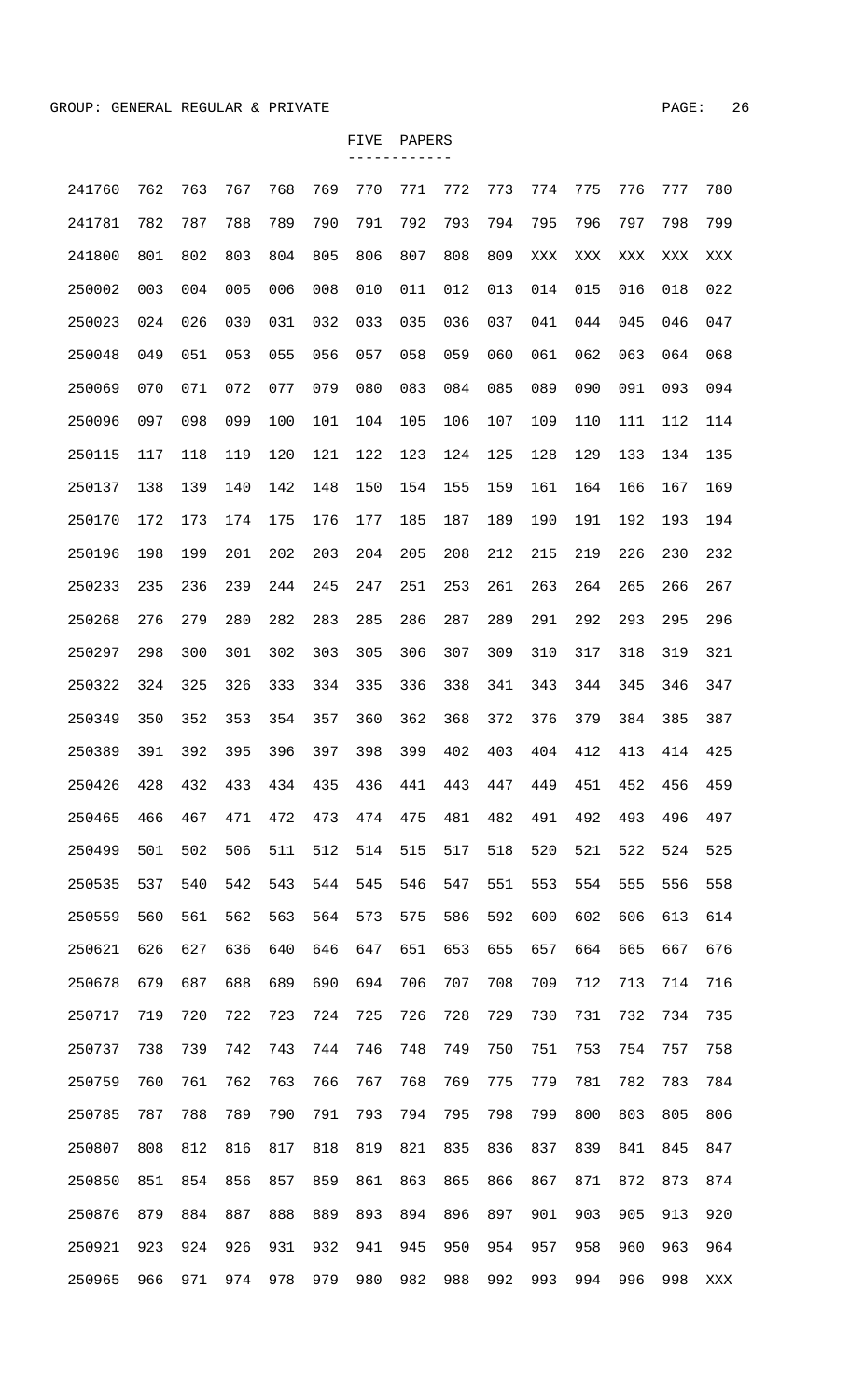| 251005 | 006 | 013 | 017 | 022 | 026 | 030 | 043 | 045 | 049 | 050 | 060 | 064 | 065 | 067 |
|--------|-----|-----|-----|-----|-----|-----|-----|-----|-----|-----|-----|-----|-----|-----|
| 251068 | 069 | 071 | 072 | 075 | 078 | 084 | 087 | 088 | 089 | 096 | 102 | 109 | 110 | 115 |
| 251117 | 122 | 125 | 126 | 131 | 132 | 151 | 159 | 173 | 175 | 184 | 192 | 193 | 207 | 223 |
| 251224 | 228 | 233 | 236 | 237 | 238 | 239 | 240 | 243 | 244 | 245 | 246 | 251 | 253 | 255 |
| 251256 | 258 | 259 | 260 | 262 | 263 | 264 | 267 | 268 | 271 | 274 | 275 | 276 | 277 | 278 |
| 251281 | 285 | 287 | 289 | 290 | 293 | 294 | 295 | 299 | 300 | 302 | 303 | 304 | 305 | 306 |
| 251311 | 312 | 315 | 318 | 319 | 320 | 321 | 322 | 323 | 324 | 325 | 327 | 328 | 329 | 330 |
| 251331 | 332 | 333 | 334 | 336 | 337 | 338 | 340 | 341 | 342 | 343 | 344 | 345 | 346 | 347 |
| 251348 | 349 | 350 | 351 | 352 | 353 | 354 | 355 | 356 | 357 | 358 | 359 | 360 | 361 | 363 |
| 251364 | 365 | 366 | 367 | 368 | 369 | 370 | 371 | 372 | 375 | 376 | 377 | 378 | 379 | 380 |
| 251382 | 383 | 384 | 385 | 386 | 387 | 388 | 389 | 392 | 393 | 394 | 395 | 397 | 398 | 400 |
| 251402 | 403 | 404 | 406 | 407 | 409 | 410 | 412 | 413 | 414 | 415 | 417 | 418 | 419 | 420 |
| 251421 | 422 | 423 | 424 | 425 | 426 | 427 | 428 | 430 | 431 | 432 | 433 | 434 | 435 | 436 |
| 251437 | 439 | 440 | 441 | 442 | 443 | 444 | 445 | 447 | 448 | 449 | 450 | 451 | 453 | 455 |
| 251457 | 458 | 460 | 461 | 463 | 464 | 466 | 467 | 468 | 469 | 470 | 471 | 472 | 473 | 474 |
| 251475 | 476 | 479 | 480 | 481 | 482 | 485 | 486 | 487 | 488 | 490 | 491 | 492 | 493 | 494 |
| 251495 | 496 | 498 | 499 | 501 | 504 | 507 | 508 | 510 | 512 | 514 | 515 | 516 | 517 | 518 |
| 251519 | 521 | 522 | 524 | 525 | 527 | 528 | 529 | 531 | 533 | 535 | 537 | 538 | 543 | 544 |
| 251545 | 547 | 548 | 549 | 550 | 551 | 552 | 553 | 554 | 555 | 556 | 557 | 558 | 559 | 561 |
| 251562 | 563 | 564 | 565 | 566 | 567 | 569 | 571 | 573 | 574 | 577 | 580 | 583 | 586 | 587 |
| 251588 | 589 | 590 | 591 | 593 | 594 | 595 | 597 | 599 | 600 | 602 | 603 | 604 | 605 | 606 |
| 251607 | 608 | 609 | 611 | 612 | 613 | 616 | 617 | 618 | 619 | 620 | 621 | 622 | 623 | 624 |
| 251625 | 626 | 627 | 628 | 629 | 630 | 631 | 634 | 636 | 637 | 640 | 642 | 643 | 645 | 648 |
| 251651 | 652 | 653 | 654 | 657 | 658 | 660 | 662 | 664 | 665 | 666 | 671 | 673 | 675 | 676 |
| 251677 | 678 | 679 | 680 | 682 | 683 | 684 | 685 | 686 | 688 | 689 | 690 | 691 | 692 | 693 |
| 251694 | 695 | 696 | 701 | 702 | 703 | 704 | 705 | 706 | 707 | 708 | 710 | 712 | 713 | 717 |
| 251719 | 720 | 721 | 722 | 723 | 725 | 726 | 727 | 728 | 729 | 730 | 732 | 733 | 734 | 735 |
| 251736 | 737 | 740 | 743 | 746 | 747 | 749 | 750 | 751 | 752 | 753 | 754 | 755 | 757 | 758 |
| 251759 | 761 | 762 | 764 | 765 | 766 | 767 | 768 | 769 | 770 | 771 | 772 | 773 | 775 | 778 |
| 251779 | 781 | 782 | 783 | 784 | 785 | 786 | 787 | 789 | 790 | 791 | 793 | 795 | 796 | 798 |
| 251799 | 801 | 802 | 805 | 808 | 809 | 810 | 812 | 813 | 814 | 818 | 819 | 822 | 823 | 825 |
| 251826 | 828 | 832 | 835 | 836 | 839 | 844 | 845 | 846 | 847 | 851 | 852 | 853 | 855 | 856 |
| 251858 | 859 | 861 | 864 | 865 | 867 | 873 | 875 | 877 | 878 | 879 | 883 | 885 | 886 | 887 |
| 251888 | 889 | 890 | 891 | 892 | 893 | 894 | 895 | 896 | 897 | 898 | 899 | 901 | 902 | 904 |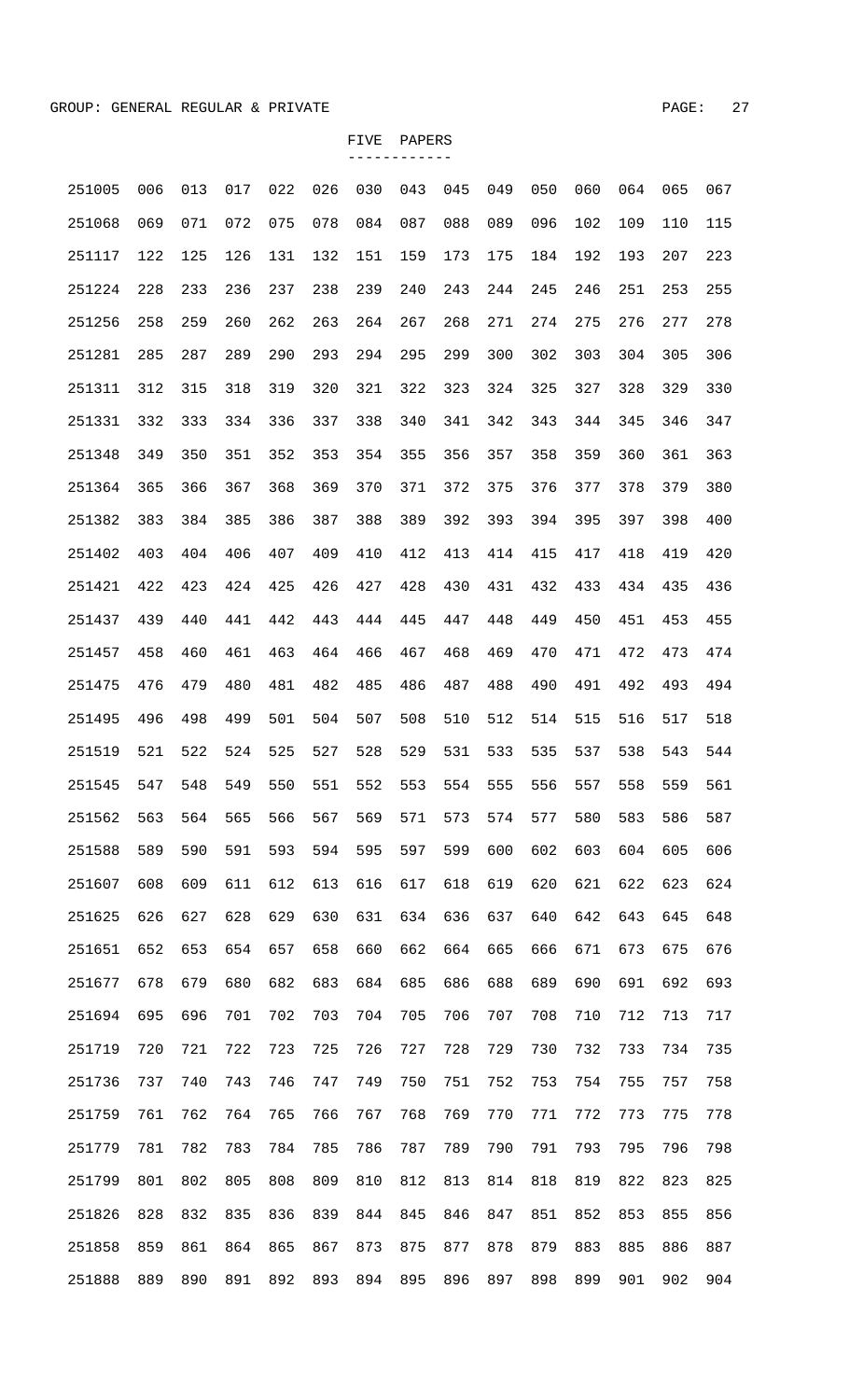| 251910 | 914 | 920 | 926 | 929 | 932 | 936 | 940 | 942 | 944 | 963 | 968 | 973 | 976 | 978 |
|--------|-----|-----|-----|-----|-----|-----|-----|-----|-----|-----|-----|-----|-----|-----|
| 251982 | 983 | 985 | 988 | 989 | 992 | 993 | 994 | 996 | 997 | 998 | 999 | XXX | XXX | XXX |
| 252010 | 014 | 017 | 018 | 020 | 022 | 023 | 024 | 027 | 028 | 029 | 030 | 032 | 034 | 036 |
| 252038 | 039 | 040 | 044 | 046 | 050 | 053 | 054 | 057 | 059 | 060 | 061 | 062 | 064 | 067 |
| 252068 | 070 | 071 | 072 | 073 | 075 | 077 | 081 | 082 | 087 | 089 | 090 | 092 | 093 | 095 |
| 252096 | 100 | 107 | 108 | 113 | 115 | 116 | 118 | 119 | 120 | 121 | 122 | 123 | 128 | 131 |
| 252138 | 140 | 141 | 143 | 150 | 157 | 159 | 160 | 162 | 168 | 169 | 171 | 174 | 175 | 176 |
| 252179 | 184 | 185 | 186 | 192 | 194 | 195 | 196 | 197 | 198 | 199 | 200 | 201 | 202 | 203 |
| 252204 | 205 | 206 | 209 | 210 | 211 | 212 | 213 | 215 | 218 | 220 | 221 | 223 | 225 | 231 |
| 252232 | 235 | 236 | 240 | 241 | 243 | 244 | 247 | 249 | 250 | 252 | 254 | 255 | 256 | 258 |
| 252259 | 260 | 261 | 262 | 263 | 265 | 266 | 267 | 269 | 272 | 274 | 275 | 276 | 277 | 281 |
| 252283 | 289 | 290 | 291 | 294 | 295 | 297 | 298 | 300 | 302 | 303 | 304 | 307 | 309 | 311 |
| 252312 | 315 | 316 | 317 | 320 | 324 | 326 | 327 | 328 | 329 | 330 | 331 | 332 | 335 | 336 |
| 252337 | 339 | 340 | 342 | 343 | 344 | 347 | 348 | 349 | 351 | 355 | 358 | 360 | 361 | 363 |
| 252364 | 365 | 366 | 368 | 369 | 374 | 376 | 377 | 379 | 381 | 383 | 386 | 387 | 388 | 390 |
| 252391 | 392 | 393 | 394 | 395 | 396 | 397 | 399 | 403 | 404 | 406 | 408 | 411 | 414 | 415 |
| 252418 | 420 | 421 | 422 | 423 | 424 | 425 | 426 | 427 | 428 | 430 | 432 | 434 | 443 | 445 |
| 252446 | 448 | 449 | 453 | 462 | 464 | 466 | 469 | 470 | 471 | 472 | 474 | 475 | 479 | 487 |
| 252496 | 497 | 501 | 504 | 505 | 510 | 511 | 512 | 513 | 515 | 523 | 524 | 525 | 528 | 532 |
| 252533 | 534 | 536 | 540 | 542 | 544 | 545 | 546 | 548 | 549 | 551 | 552 | 554 | 556 | 557 |
| 252558 | 561 | 562 | 564 | 565 | 568 | 569 | 570 | 571 | 572 | 575 | 583 | 587 | 591 | 593 |
| 252594 | 596 | 597 | 598 | 599 | 601 | 602 | 603 | 604 | 605 | 606 | 607 | 608 | 609 | 610 |
| 252611 | 612 | 613 | 614 | 616 | 617 | 618 | 619 | 621 | 622 | 624 | 627 | 629 | 630 | 633 |
| 252636 | 637 | 639 | 641 | 642 | 644 | 645 | 646 | 648 | 649 | 650 | 651 | 652 | 654 | 656 |
| 252657 | 659 | 660 | 661 | 666 | 667 | 668 | 669 | 673 | 674 | 676 | 677 | 681 | 683 | 687 |
| 252689 | 693 | 694 | 695 | 697 | 698 | 699 | 700 | 701 | 703 | 704 | 705 | 706 | 707 | 709 |
| 252710 | 711 | 715 | 718 | 719 | 720 | 744 | 745 | 766 | 793 | 794 | 796 | 798 | 801 | 802 |
| 252803 | 804 | 807 | 808 | 809 | 810 | 811 | 812 | 816 | 818 | 819 | 820 | 821 | 822 | 823 |
| 252825 | 826 | 827 | 828 | 829 | 830 | 831 | 832 | 833 | 835 | 837 | 838 | 839 | 840 | 841 |
| 252842 | 843 | 844 | 846 | 847 | 848 | 850 | 851 | 852 | 853 | 854 | 857 | 859 | 860 | 861 |
| 252864 | 865 | 867 | 873 | 874 | 875 | 876 | 879 | 881 | 882 | 884 | 885 | 887 | 888 | 889 |
| 252890 | 893 | 894 | 897 | 901 | 903 | 905 | 906 | 907 | 913 | 914 | 915 | 917 | 919 | 920 |
| 252922 | 923 | 925 | 926 | 927 | 930 | 931 | 937 | 939 | 940 | 941 | 948 | 952 | 955 | 956 |
| 252958 | 962 | 965 | 966 | 968 | 969 | 970 | 974 | 975 | 984 | 986 | 988 | 993 | 994 | XXX |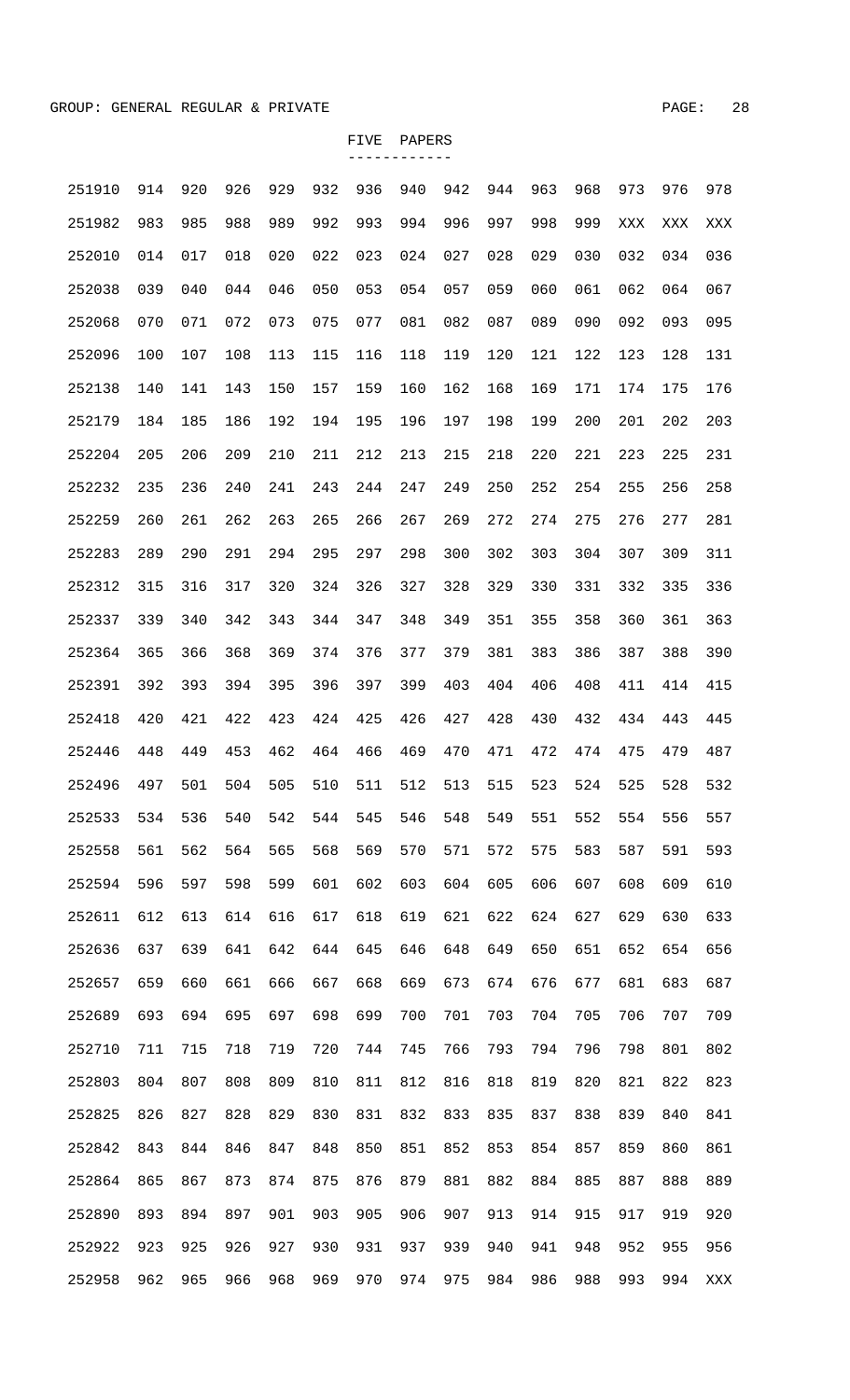| 253000 | 001 | 004 | 005 | 009 | 011 | 012 | 017 | 019 | 020 | 021 | 022 | 028 | 030 | 031 |
|--------|-----|-----|-----|-----|-----|-----|-----|-----|-----|-----|-----|-----|-----|-----|
| 253032 | 033 | 034 | 035 | 038 | 040 | 043 | 045 | 050 | 053 | 054 | 055 | 056 | 057 | 059 |
| 253060 | 062 | 063 | 065 | 066 | 067 | 070 | 073 | 078 | 079 | 081 | 082 | 087 | 089 | 090 |
| 253091 | 096 | 097 | 098 | 099 | 106 | 115 | 117 | 119 | 123 | 124 | 126 | 128 | 166 | 167 |
| 253168 | 169 | 170 | 171 | 172 | 174 | 175 | 177 | 178 | 179 | 180 | 192 | 193 | 201 | 202 |
| 253203 | 205 | 209 | 211 | 212 | 215 | 219 | 221 | 227 | 230 | 231 | 240 | 242 | 245 | 247 |
| 253248 | 250 | 256 | 257 | 258 | 262 | 264 | 266 | 267 | 270 | 271 | 272 | 276 | 277 | 282 |
| 253284 | 286 | 287 | 290 | 293 | 294 | 298 | 301 | 304 | 305 | 306 | 307 | 308 | 309 | 310 |
| 253313 | 315 | 318 | 323 | 324 | 327 | 329 | 330 | 331 | 332 | 335 | 336 | 343 | 344 | 347 |
| 253348 | 349 | 353 | 354 | 358 | 363 | 364 | 365 | 366 | 368 | 369 | 371 | 372 | 373 | 374 |
| 253375 | 376 | 377 | 379 | 380 | 381 | 382 | 383 | 384 | 385 | 386 | 387 | 404 | 411 | 415 |
| 253416 | 418 | 419 | 420 | 421 | 422 | 423 | 425 | 426 | 428 | 429 | 433 | 443 | 451 | 452 |
| 253455 | 458 | 459 | 470 | 471 | 472 | 473 | 475 | 476 | 477 | 483 | 484 | 486 | 488 | 492 |
| 253493 | 495 | 496 | 497 | 498 | 499 | 501 | 502 | 505 | 507 | 508 | 509 | 510 | 511 | 513 |
| 253515 | 516 | 517 | 518 | 519 | 520 | 523 | 524 | 525 | 526 | 528 | 531 | 536 | 537 | 539 |
| 253545 | 548 | 549 | 550 | 553 | 554 | 557 | 558 | 559 | 560 | 561 | 562 | 564 | 566 | 567 |
| 253569 | 570 | 571 | 572 | 574 | 575 | 577 | 579 | 580 | 581 | 584 | 585 | 586 | 588 | 589 |
| 253590 | 591 | 592 | 593 | 594 | 595 | 596 | 597 | 599 | 601 | 605 | 607 | 608 | 609 | 612 |
| 253617 | 619 | 620 | 623 | 624 | 625 | 627 | 628 | 630 | 634 | 635 | 637 | 638 | 639 | 640 |
| 253642 | 643 | 645 | 646 | 647 | 653 | 655 | 656 | 658 | 660 | 665 | 667 | 668 | 669 | 670 |
| 253671 | 676 | 678 | 683 | 684 | 685 | 686 | 687 | 688 | 690 | 691 | 694 | 695 | 696 | 698 |
| 253701 | 703 | 704 | 705 | 706 | 708 | 711 | 712 | 713 | 715 | 716 | 717 | 719 | 721 | 723 |
| 253724 | 726 | 727 | 729 | 730 | 731 | 732 | 733 | 734 | 735 | 736 | 737 | 739 | 740 | 741 |
| 253742 | 743 | 747 | 748 | 752 | 753 | 755 | 757 | 758 | 760 | 761 | 762 | 763 | 764 | 765 |
| 253766 | 769 | 770 | 771 | 773 | 775 | 776 | 777 | 780 | 781 | 782 | 783 | 784 | 785 | 786 |
| 253787 | 789 | 790 | 791 | 792 | 793 | 795 | 796 | 797 | 799 | 801 | 802 | 803 | 804 | 808 |
| 253833 | 837 | 839 | 846 | 847 | 852 | 855 | 856 | 857 | 858 | 861 | 862 | 863 | 864 | 870 |
| 253873 | 875 | 878 | 879 | 880 | 881 | 883 | 884 | 886 | 887 | 891 | XXX | XXX | XXX | XXX |
| 260001 | 003 | 004 | 005 | 010 | 011 | 012 | 013 | 015 | 017 | 018 | 022 | 023 | 025 | 026 |
| 260027 | 029 | 031 | 033 | 037 | 038 | 039 | 041 | 049 | 052 | 056 | 057 | 058 | 060 | 061 |
| 260067 | 071 | 072 | 074 | 075 | 076 | 077 | 079 | 083 | 085 | 086 | 088 | 089 | 092 | 094 |
| 260095 | 099 | 100 | 102 | 104 | 112 | 115 | 116 | 118 | 121 | 122 | 123 | 129 | 136 | 137 |
| 260147 | 151 | 156 | 158 | 159 | 160 | 161 | 162 | 167 | 168 | 169 | 170 | 173 | 174 | 181 |
| 260183 | 184 | 190 | 193 | 194 | 195 | 196 | 197 | 198 | 200 | 201 | 210 | 214 | 215 | 216 |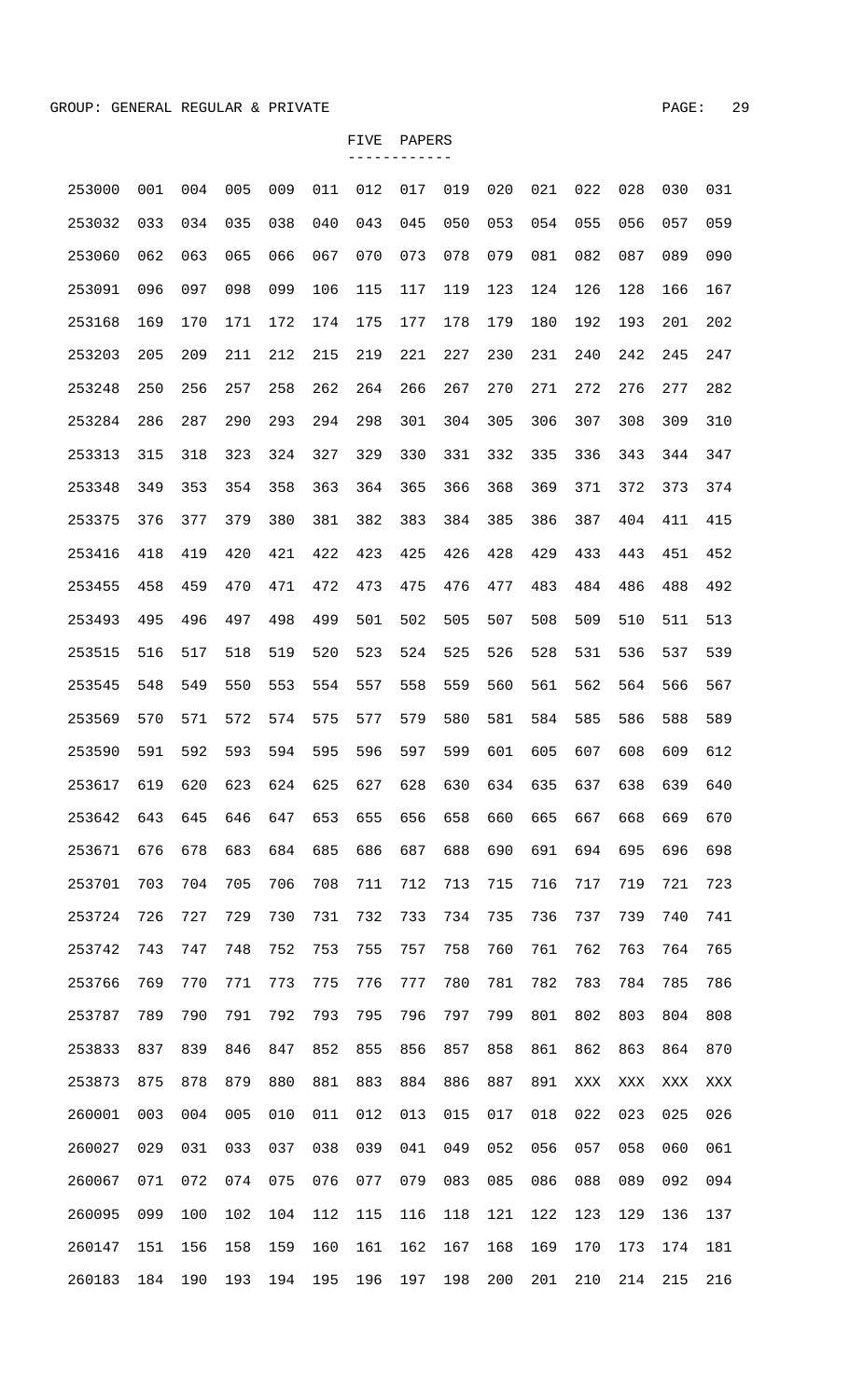| 260217 | 220 | 223 | 227 | 228 | 229 | 230 | 232 | 233 | 234 | 235 | 236 | 238 | 239 | 241 |
|--------|-----|-----|-----|-----|-----|-----|-----|-----|-----|-----|-----|-----|-----|-----|
| 260244 | 245 | 246 | 247 | 248 | 249 | 251 | 252 | 253 | 254 | 256 | 257 | 258 | 259 | 260 |
| 260261 | 263 | 264 | 265 | 266 | 267 | 268 | 269 | 270 | 271 | 273 | 274 | 275 | 277 | 278 |
| 260280 | 282 | 283 | 285 | 286 | 287 | 288 | 290 | 292 | 293 | 294 | 295 | 296 | 298 | 300 |
| 260301 | 302 | 307 | 308 | 311 | 312 | 314 | 315 | 317 | 318 | 320 | 322 | 324 | 325 | 328 |
| 260329 | 330 | 331 | 334 | 335 | 337 | 339 | 342 | 344 | 347 | 348 | 350 | 352 | 360 | 363 |
| 260364 | 369 | 371 | 372 | 375 | 377 | 379 | 384 | 385 | 387 | 390 | 392 | 393 | 395 | 396 |
| 260398 | 400 | 402 | 406 | 408 | 409 | 412 | 418 | 419 | 420 | 421 | 424 | 426 | 427 | 432 |
| 260433 | 434 | 439 | 441 | 442 | 444 | 449 | 451 | 452 | 453 | 454 | 457 | 459 | 468 | 469 |
| 260475 | 483 | 484 | 486 | 496 | 497 | 498 | 502 | 505 | 508 | 511 | 515 | 518 | 523 | 526 |
| 260535 | 537 | 539 | 540 | 541 | 544 | 549 | 554 | 557 | 558 | 560 | 561 | 564 | 565 | 568 |
| 260575 | 584 | 585 | 586 | 587 | 591 | 598 | 600 | 601 | 602 | 604 | 606 | 607 | 608 | 609 |
| 260611 | 613 | 615 | 616 | 617 | 618 | 619 | 620 | 621 | 622 | 624 | 625 | 627 | 628 | 629 |
| 260630 | 631 | 632 | 633 | 634 | 635 | 636 | 637 | 638 | 639 | 640 | 641 | 642 | 643 | 644 |
| 260645 | 646 | 647 | 648 | 649 | 651 | 652 | 653 | 654 | 656 | 657 | 658 | 659 | 662 | 663 |
| 260664 | 667 | 668 | 670 | 672 | 673 | 676 | 677 | 679 | 681 | 682 | 683 | 684 | 686 | 687 |
| 260688 | 689 | 690 | 694 | 695 | 697 | 699 | 700 | 701 | 703 | 704 | 705 | 706 | 707 | 708 |
| 260709 | 710 | 711 | 712 | 713 | 715 | 716 | 717 | 718 | 719 | 723 | 724 | 727 | 728 | 729 |
| 260730 | 734 | 739 | 740 | 745 | 748 | 749 | 751 | 752 | 753 | 756 | 758 | 760 | 763 | 764 |
| 260767 | 768 | 771 | 774 | 775 | 778 | 779 | 780 | 781 | 783 | 784 | 785 | 786 | 788 | 789 |
| 260790 | 791 | 793 | 794 | 795 | 796 | 800 | 804 | 808 | 812 | 817 | 820 | 822 | 830 | 831 |
| 260832 | 833 | 835 | 836 | 838 | 840 | 841 | 842 | 843 | 844 | 845 | 846 | 847 | 849 | 850 |
| 260851 | 852 | 853 | 854 | 855 | 856 | 857 | 858 | 859 | 860 | 861 | 863 | 864 | 867 | 868 |
| 260869 | 870 | 871 | 872 | 873 | 874 | 877 | 878 | 879 | 880 | 881 | 882 | 883 | 884 | 885 |
| 260886 | 887 | 888 | 890 | 891 | 893 | 895 | 896 | 898 | 900 | 901 | 904 | 906 | 908 | 911 |
| 260912 | 913 | 914 | 915 | 916 | 919 | 920 | 921 | 922 | 923 | 924 | 926 | 928 | 929 | 931 |
| 260932 | 933 | 934 | 935 | 936 | 938 | 941 | 942 | 943 | 944 | 945 | 946 | 947 | 950 | 952 |
| 260953 | 955 | 956 | 957 | 958 | 959 | 961 | 962 | 963 | 965 | 966 | 972 | 973 | 974 | 975 |
| 260977 | 979 | 980 | 982 | 983 | 986 | 989 | 990 | 991 | 994 | 995 | 996 | 997 | 998 | 999 |
| 261000 | 004 | 012 | 013 | 031 | 033 | 037 | 039 | 040 | 041 | 042 | 044 | 045 | 046 | 047 |
| 261048 | 049 | 050 | 051 | 052 | 053 | 059 | 062 | 063 | 064 | 066 | 068 | 069 | 073 | 075 |
| 261078 | 079 | 081 | 082 | 083 | 085 | 086 | 093 | 094 | 095 | 098 | 100 | 102 | 104 | 107 |
| 261110 | 113 | 114 | 115 | 118 | 120 | 121 | 125 | 129 | 130 | 133 | 134 | 141 | 142 | 143 |
| 261144 | 148 | 149 | 151 | 152 | 155 | 156 | 157 | 158 | 160 | 161 | 162 | 164 | 167 | 171 |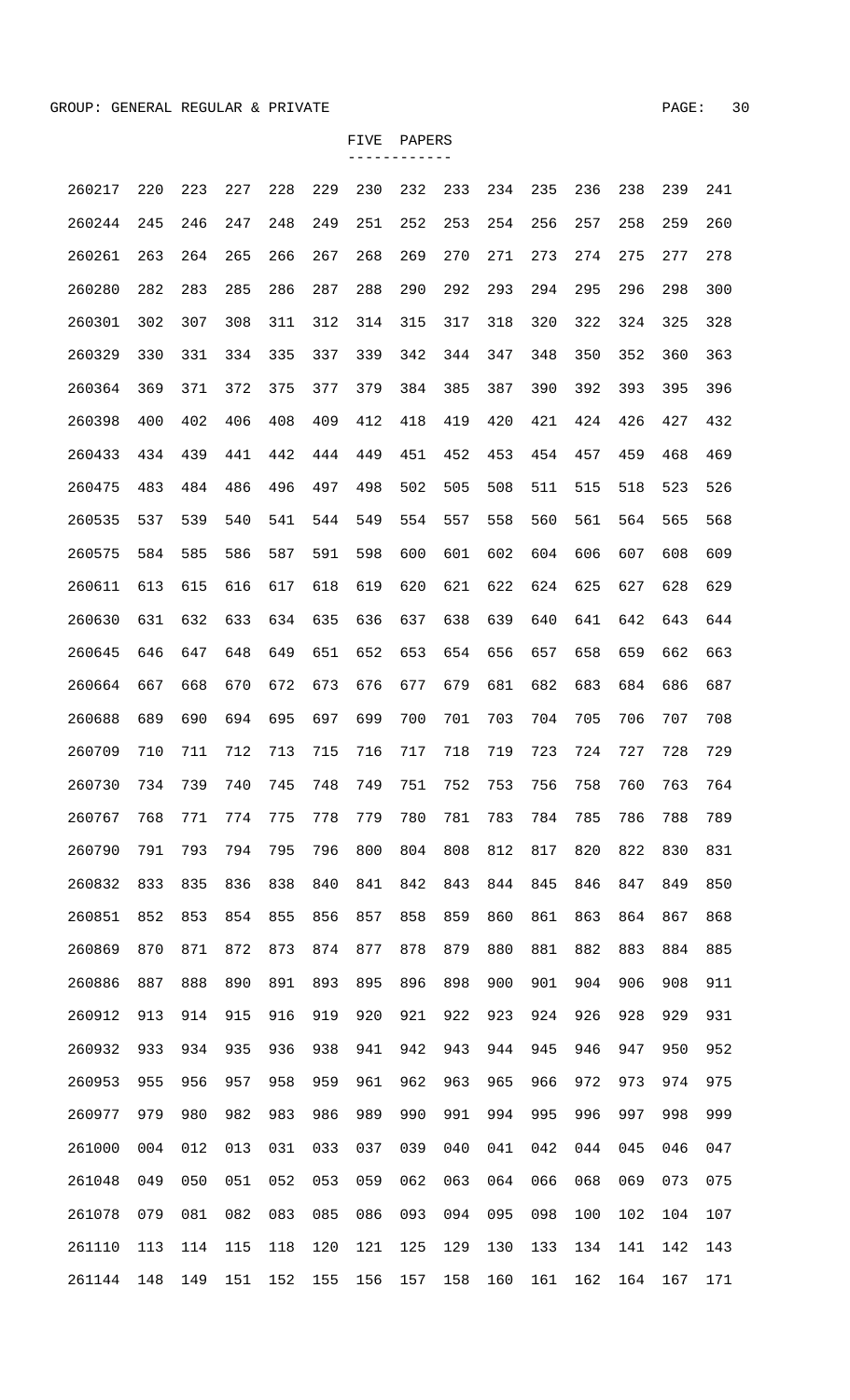| 261173 | 174 | 175 | 176 | 177 | 183 | 184 | 187 | 188 | 189 | 190 | 199 | 201 | 202 | 203 |
|--------|-----|-----|-----|-----|-----|-----|-----|-----|-----|-----|-----|-----|-----|-----|
| 261208 | 210 | 211 | 212 | 216 | 217 | 220 | 230 | 239 | 240 | 241 | 242 | 244 | 253 | 254 |
| 261255 | 257 | 260 | 266 | 268 | 269 | 270 | 271 | 274 | 275 | 276 | 277 | 281 | 285 | 289 |
| 261293 | 294 | 295 | 296 | 298 | 299 | 300 | 301 | 302 | 303 | 304 | 305 | 306 | 307 | 308 |
| 261310 | 311 | 312 | 313 | 314 | 315 | 316 | 319 | 322 | 328 | 329 | 332 | 334 | 335 | 336 |
| 261338 | 340 | 341 | 342 | 347 | 348 | 353 | 355 | 360 | 361 | 362 | 366 | 372 | 376 | 377 |
| 261378 | 379 | 380 | 382 | 384 | 385 | 386 | 389 | 391 | 392 | 394 | 395 | XXX | XXX | XXX |

FIVE PAPERS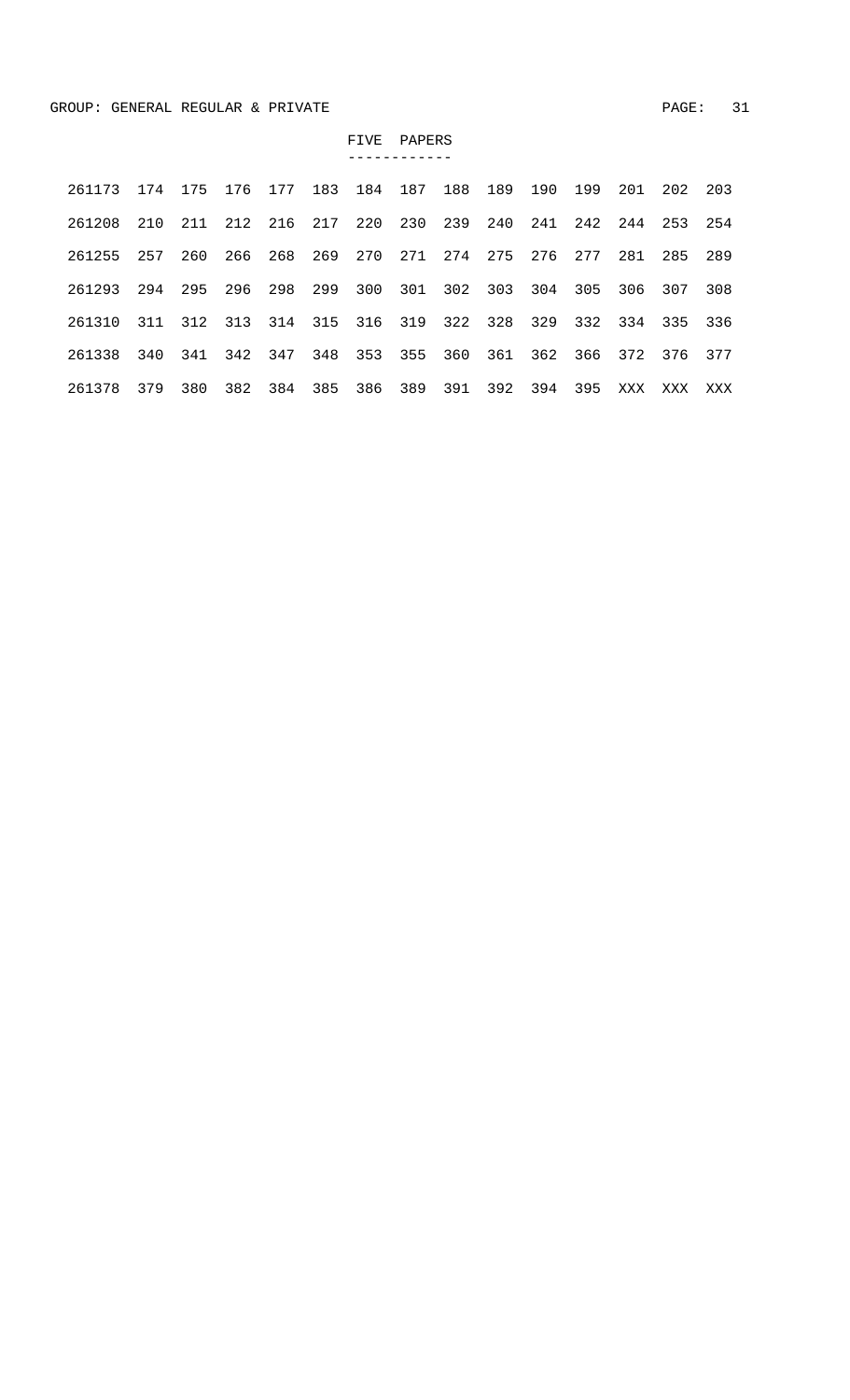|            |       |           |     |         |     |           | FOUR | PAPERS    |     |           |       |           |     |         |     |
|------------|-------|-----------|-----|---------|-----|-----------|------|-----------|-----|-----------|-------|-----------|-----|---------|-----|
| 200003     | (H)   | $005$ (H) |     | 010     | (H) | $015$ (H) |      | $016$ (H) |     | 019(D)    |       | 023(D)    |     | 027(D)  |     |
| 200029     | (D)   | 030       | (D) | 032(D)  |     | 033(D)    |      | 034(D)    |     | $041$ (E) |       | 044(D)    |     | 045     | (H) |
| 200047     | (D)   | 055       | (D) | 061(D)  |     | $062$ (H) |      | $068$ (D) |     | $076$ (H) |       | $077$ (H) |     | 081     | (H) |
| 200082     | (H)   | 083       | (H) | 085     | (H) | 089       | (H)  | $093$ (D) |     | $094$ (D) |       | $095$ (D) |     | 096     | (D) |
| 200097 (D) |       | 103(D)    |     | 104(D)  |     | 105(D)    |      | $119$ (H) |     | 120(D)    |       | 121(H)    |     | 123     | (H) |
| 200128     | (H)   | 143       | (H) | 153(D)  |     | 196 (E)   |      | $202$ (H) |     | 203 (H)   |       | $204$ (H) |     | 205     | (H) |
| 200210     | (H)   | 215       | (H) | 216     | (H) | $220$ (H) |      | 226       | (H) | 233 (H)   |       | 234 (H)   |     | 236     | (H) |
| 200238     | (H)   | 239 (E)   |     | 245     | (H) | 251(D)    |      | 253(D)    |     | $267$ (H) |       | 268(D)    |     | 270     | (H) |
| 200274     | (H)   | 276 (H)   |     | 277 (H) |     | 278 (H)   |      | 279 (E)   |     | 281 (H)   |       | 284 (H)   |     | 286     | (H) |
| 200287     | (H)   | 292(S)    |     | 308     | (D) | 309(D)    |      | 310(D)    |     | 313(S)    |       | 315(D)    |     | 331 (K) |     |
| 200335     | (H)   | 336 (H)   |     | 338 (H) |     | 346(D)    |      | 347 (K)   |     | 353(S)    |       | 358 (K)   |     | 373 (H) |     |
| 200378     | ( E ) | 381 (H)   |     | 384 (H) |     | 391 (H)   |      | 392 (K)   |     | 393 (K)   |       | 394 (H)   |     | 395 (H) |     |
| 200397 (H) |       | 398 (H)   |     | 399 (H) |     | 401 (H)   |      | 406 (H)   |     | 407 (H)   |       | 408 (H)   |     | 411 (H) |     |
| 200412     | (H)   | 413 (H)   |     | 417 (D) |     | 426 (H)   |      | 428 (H)   |     | 432 (H)   |       | 433 (H)   |     | 438 (H) |     |
| 200445     | (D)   | 455 (K)   |     | 461 (S) |     | 462 (S)   |      | 463 (D)   |     | 464 (S)   |       | 465 (S)   |     | 466 (S) |     |
| 200485 (D) |       | 487 (K)   |     | 496 (E) |     | 499 (H)   |      | 506(S)    |     | $508$ (H) |       | 509 (H)   |     | 510 (H) |     |
| 200511 (H) |       | 512 (H)   |     | 514 (H) |     | 515(S)    |      | 516 (E)   |     | 522 (H)   |       | 523 (H)   |     | 524 (H) |     |
| 200526     | (H)   | 529(D)    |     | 531 (D) |     | 541 (H)   |      | 543       | (H) | 545       | (H)   | 546 (H)   |     | 547 (H) |     |
| 200548     | (H)   | 550       | (H) | 562 (H) |     | 563 (H)   |      | 573 (D)   |     | 576       | (H)   | 580       | (D) | 581     | (H) |
| 200588     | (D)   | 591 (D)   |     | 595     | (D) | 602 (H)   |      | 610       | (H) | 612(D)    |       | 613 (D)   |     | 615     | (H) |
| 200616     | (D)   | 617 (D)   |     | 618     | (D) | 622(D)    |      | 623       | (D) | 624 (D)   |       | 627 (D)   |     | 645     | (D) |
| 200646     | (D)   | 647 (D)   |     | 650     | (H) | 651 (D)   |      | 654 (H)   |     | 657 (D)   |       | 658       | (D) | 661 (H) |     |
| 200663     | (D)   | 667 (H)   |     | 669     | (D) | 670       | (H)  | 673 (H)   |     | 680       | (H)   | 686       | (H) | 692 (D) |     |
| 200705     | (D)   | 706 (D)   |     | 712 (H) |     | 719 (D)   |      | 720       | (D) | 736       | ( E ) | 737 (E)   |     | 742 (D) |     |
| 200743     | ( E ) | 747 (D)   |     | 771 (D) |     | 775       | (H)  | 788       | (H) | 790       | (H)   | 792 (H)   |     | 794 (H) |     |
| 200797 (D) |       |           |     |         |     |           |      | 822 (H)   |     |           |       | 824 (H)   |     |         |     |
| 200847     | (H)   | 798       | (D) | 819     | (H) | 821 (H)   |      | 908       |     | 823       | (H)   | 913 (H)   |     | 845     | (H) |
|            |       | 905       | (H) | 906     | (H) | 907 (H)   |      |           | (H) | 910       | (H)   |           |     | 915     | (D) |
| 200924     | (H)   | 929       | (H) | 942     | (H) | 950       | (D)  | 953 (H)   |     | 955       | (H)   | 956       | (H) | 957     | (H) |
| 200958     | (H)   | 961       | (D) | 962     | (H) | 966 (H)   |      | 974 (D)   |     | 977 (D)   |       | 982       | (D) | 986     | (D) |
| 200987     | (D)   | 989       | (H) | 997     | (H) | XXX (X)   |      | XXX (X)   |     | XXX (X)   |       | XXX (X)   |     | XXX (X) |     |
| 201001 (E) |       | $005$ (D) |     | 010     | (E) | 011 (D)   |      | 015       | (E) | $016$ (E) |       | $036$ (E) |     | 048(S)  |     |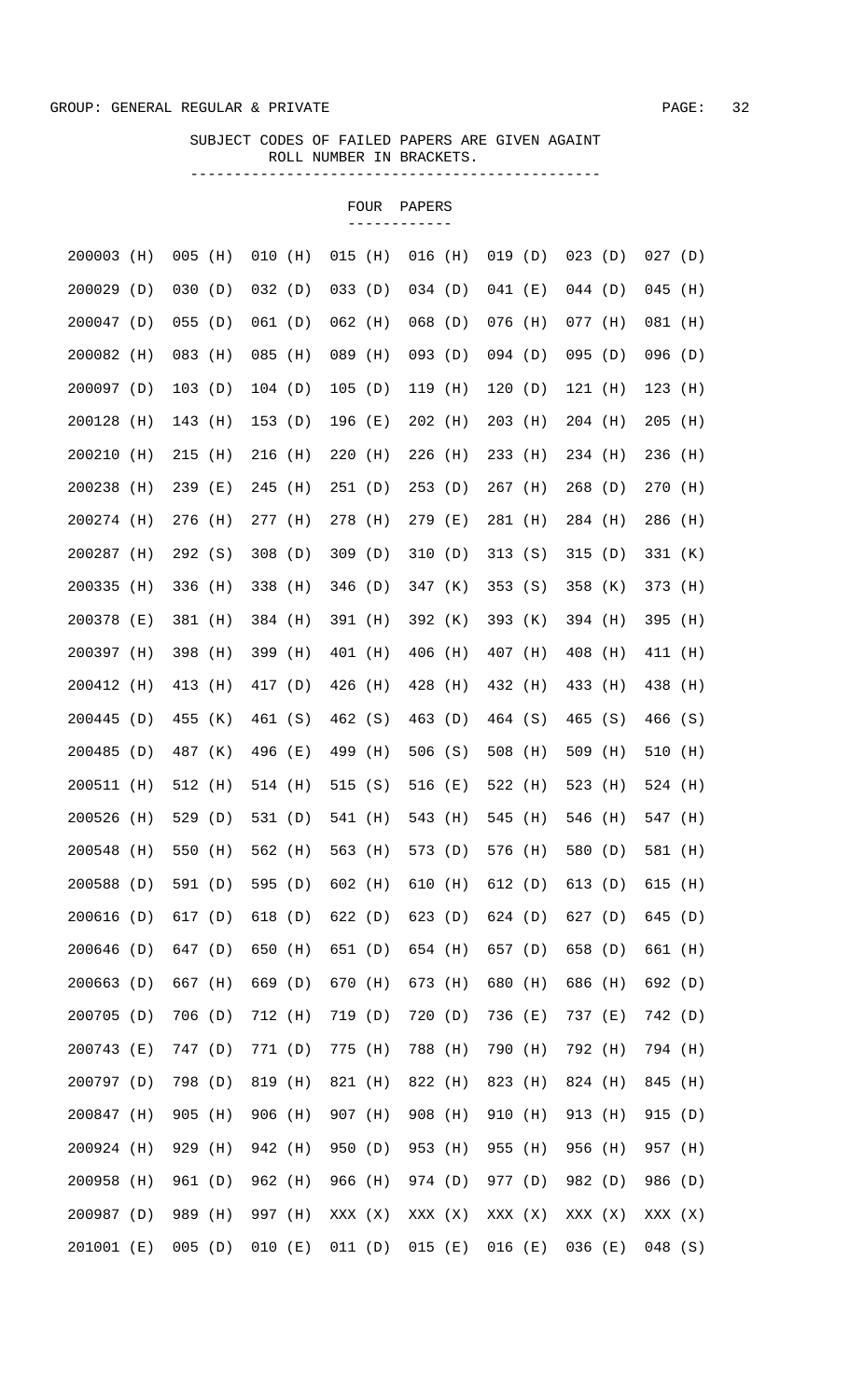|            |       |           |       |           |     |           | <b>FOUR</b> | PAPERS    |     |           |       |           |     |           |       |
|------------|-------|-----------|-------|-----------|-----|-----------|-------------|-----------|-----|-----------|-------|-----------|-----|-----------|-------|
| 201094 (D) |       | 115(D)    |       | 156 (H)   |     | 159 (H)   |             | 160 (H)   |     | 162 (H)   |       | 163 (H)   |     | $164$ (H) |       |
| 201170 (H) |       | 171 (H)   |       | 172 (H)   |     | 173 (H)   |             | 176 (H)   |     | 179 (H)   |       | 180       | (H) | 181 (H)   |       |
| 201182     | (H)   | 184 (H)   |       | 191 (D)   |     | 197 (D)   |             | 214 (H)   |     | $265$ (H) |       | 311 (S)   |     | 313 $(E)$ |       |
| 201320     | ( E ) | $327$ (E) |       | 358       | (H) | $363$ (H) |             | $365$ (H) |     | 368(D)    |       | 371 (E)   |     | 380       | ( E ) |
| 201382     | (D)   | 383 (D)   |       | 384 (S)   |     | 389 (D)   |             | 393(S)    |     | $394$ (S) |       | 396 (D)   |     | 413 (D)   |       |
| 201419 (D) |       | 435 (D)   |       | 450       | (H) | 469 (S)   |             | 476       | (H) | 477 (D)   |       | 479 (D)   |     | 482 (D)   |       |
| 201491     | (H)   | 494 (D)   |       | 498 (D)   |     | 499 (D)   |             | 502 $(D)$ |     | $503$ (H) |       | 505 (D)   |     | 506 (D)   |       |
| 201507 (D) |       | 510 (D)   |       | 513 (D)   |     | 514 (D)   |             | 516(D)    |     | 520 $(E)$ |       | 523 $(D)$ |     | 587 (H)   |       |
| 201634 (D) |       | 636 (D)   |       | 637 (D)   |     | 642 (H)   |             | 643 (S)   |     | 651 (S)   |       | 654 (H)   |     | 657 (S)   |       |
| 201660 (K) |       | 664 (D)   |       | 693 (D)   |     | 710 (D)   |             | 712 (E)   |     | 717 (D)   |       | 718 (D)   |     | 722 (D)   |       |
| 201724 (D) |       | 727(D)    |       | 729 (E)   |     | 737 (E)   |             | 747 (S)   |     | 756 (S)   |       | 759 (S)   |     | 764 (S)   |       |
| 201765 (S) |       | 767 (S)   |       | 770 (S)   |     | 773 (S)   |             | 818 (D)   |     | 829 (E)   |       | 851 (H)   |     | 853 (H)   |       |
| 201856     | (H)   | 857 (H)   |       | 864 (H)   |     | 888 (H)   |             | 889 (S)   |     | 898 (S)   |       | 900 (H)   |     | 904(D)    |       |
| 201905     | (D)   | 909 (D)   |       | 915 (D)   |     | 917 (H)   |             | 921 (D)   |     | 923 (H)   |       | 929 (D)   |     | 930 (D)   |       |
| 201932     | (H)   | 940 (H)   |       | 944 (H)   |     | 947 (D)   |             | 950 (H)   |     | 951 (D)   |       | 953 (H)   |     | 960(S)    |       |
| 201962 (H) |       | 966 (D)   |       | 967 (H)   |     | 968 (H)   |             | 969 (H)   |     | 970 (K)   |       | 982 (H)   |     | 994 (D)   |       |
| 201996 (D) |       | 997 (D)   |       | 999       | (H) | XXX (X)   |             | XXX (X)   |     | XXX (X)   |       | XXX (X)   |     | XXX (X)   |       |
| 202001 (H) |       | $002$ (H) |       | $003$ (H) |     | $009$ (H) |             | $023$ (H) |     | $027$ (H) |       | $035$ (H) |     | $060$ (H) |       |
| 202062     | (H)   | 070       | (H)   | $074$ (D) |     | 080       | (H)         | 085       | (D) | 088       | (H)   | 109       | (E) | 130       | (H)   |
| 202143     | (D)   | 164(D)    |       | 202(D)    |     | 210       | (D)         | 213       | (H) | 223       | (H)   | 224(D)    |     | 240       | ( E ) |
| 202246     | (D)   | 250       | (D)   | 257       | (H) | 277(D)    |             | 284 (D)   |     | 291(D)    |       | 297(D)    |     | 362       | (D)   |
| 202368     | (D)   | 376 (D)   |       | 381 (D)   |     | 383 (H)   |             | 395       | (H) | 396       | (D)   | 399       | (D) | 400       | (H)   |
| 202403     | (D)   | 404 (D)   |       | 409       | (D) | 416 (D)   |             | 419       | (E) | 421 (D)   |       | 444 (H)   |     | 449       | (E)   |
| 202467     | (D)   | 468 (K)   |       | 469       | (K) | 474 (H)   |             | 476       | (K) | 485       | (E)   | 495       | (H) | 497 (D)   |       |
| 202499     | (H)   | 513       | (D)   | 518       | (D) | 529 (D)   |             | 530       | (H) | 531 (H)   |       | 540       | (H) | 543       | (H)   |
| 202546     | (H)   | 548       | (H)   | 551 (D)   |     | 557 (H)   |             | 559       | (H) | 561 (E)   |       | 562       | (E) | 564 (E)   |       |
| 202567     | (H)   | 568       | (D)   | 578       | (D) | 583 (D)   |             | 586       | (H) | 593 (D)   |       | 594 (D)   |     | 598       | (D)   |
| 202599     | (D)   | 601 (D)   |       | 603       | (D) | 607 (D)   |             | 610       | (S) | 614 (D)   |       | 620       | (K) | 623       | (K)   |
| 202624     | (K)   | 626       | (K)   | 627       | (H) | 634 (E)   |             | 651       | (H) | 655       | (H)   | 656       | (D) | 683       | ( E ) |
| 202685     | (E)   | 701       | ( E ) | 706       | (E) | 712 (S)   |             | 718       | (S) | 723       | (H)   | 727       | (H) | 733       | (H)   |
| 202736     | (H)   | 737       | (H)   | 743       | (H) | 746 (D)   |             | 749       | (H) | 756       | ( E ) | 761 (H)   |     | 764 (H)   |       |
| 202774 (S) |       | 775 (S)   |       | 781 (S)   |     | 782 (S)   |             | 786       | (E) | 788 (S)   |       | 796       | (H) | 797 (H)   |       |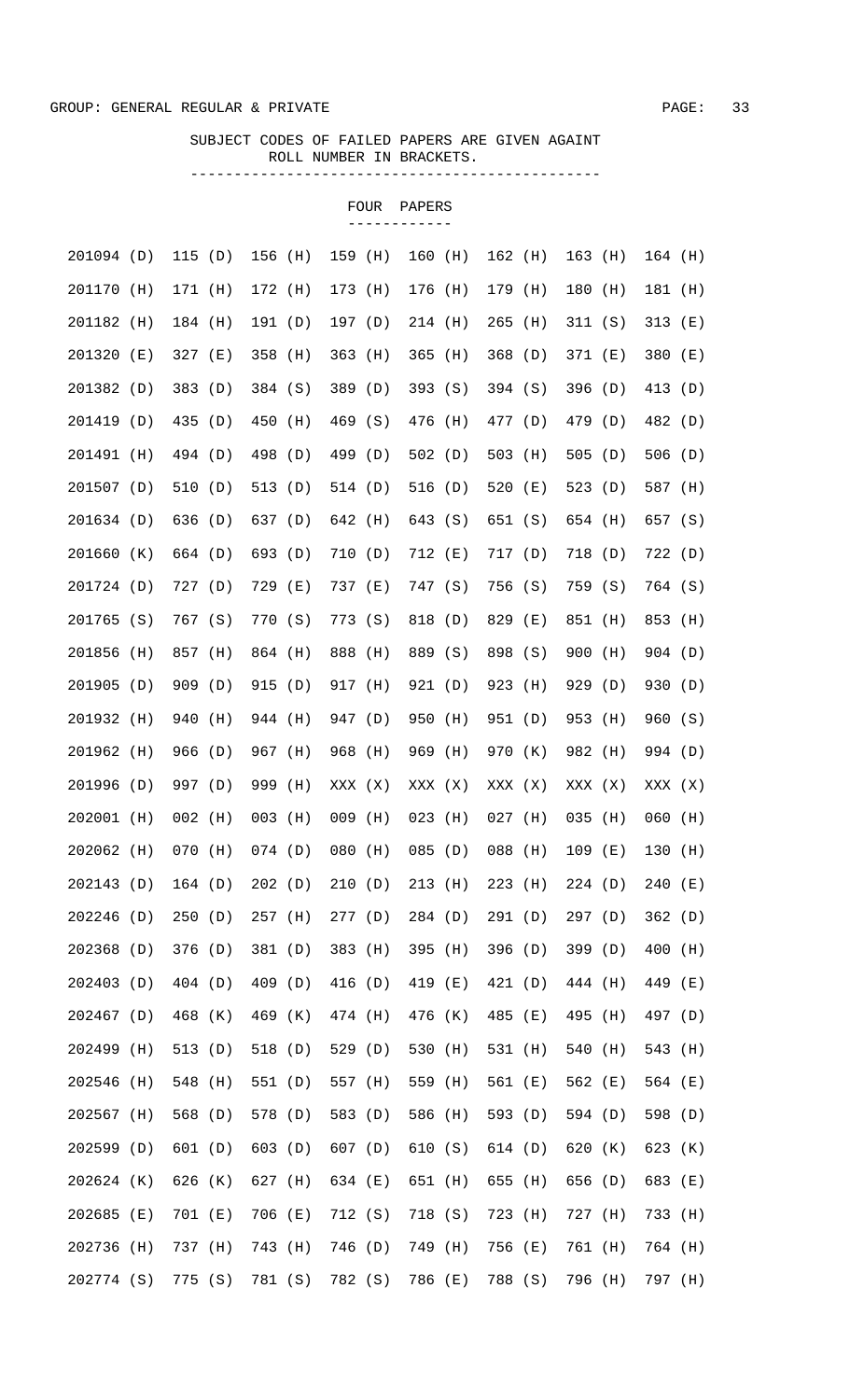|            |     |           |     |           |         |           | FOUR | PAPERS    |         |           |     |           |       |           |       |
|------------|-----|-----------|-----|-----------|---------|-----------|------|-----------|---------|-----------|-----|-----------|-------|-----------|-------|
| 202800     | (H) | 817 (D)   |     | 823 (D)   |         | 824 (D)   |      | 825       | (H)     | 826 (D)   |     | 827 (D)   |       | 830 (D)   |       |
| 202832 (D) |     | 833 (H)   |     | 834 (H)   |         | 846 (K)   |      | 856 (D)   |         | 869 (E)   |     | 879 (D)   |       | 891 (H)   |       |
| 202895     | (H) | 900 (H)   |     | 947 (E)   |         | 948 (E)   |      | 949 (E)   |         | 952 (E)   |     | 964 (E)   |       | 968 (K)   |       |
| 202973     | (E) | 979 (H)   |     | 984 (S)   |         | 987 (H)   |      | 988 (H)   |         | 994 (H)   |     | XXX (X)   |       | XXX (X)   |       |
| 203053 (D) |     | $085$ (D) |     | $087$ (D) |         | $098$ (D) |      | 104(D)    |         | 121(D)    |     | 132(D)    |       | 149 (E)   |       |
| 203176 (D) |     | 182 (D)   |     | 186 (D)   |         | 188 (D)   |      | 189 (D)   |         | 196 (D)   |     | 202(D)    |       | 204(D)    |       |
| 203205     | (D) | 213(D)    |     | 215       | (D)     | $217$ (E) |      | 219(D)    |         | 220(D)    |     | $223$ (H) |       | 229       | ( E ) |
| 203231     | (H) | 233(D)    |     | 239       | (H)     | $245$ (E) |      | 248 (D)   |         | 253(S)    |     | $264$ (E) |       | 296       | (H)   |
| 203298     | (H) | 300       | (H) | 320       | (S)     | 343 (H)   |      | 345(D)    |         | 347 (H)   |     | 352(S)    |       | 358       | (D)   |
| 203363     | (S) | 371 (D)   |     | 372 (H)   |         | 377 (D)   |      | 380       | (H)     | 381 (E)   |     | 382       | ( E ) | 389       | ( E ) |
| 203390     | (E) | 419       | (H) | 425       | (H)     | 430       | (H)  | 432       | (H)     | 433       | (H) | 437 (H)   |       | 456       | (D)   |
| 203457     | (D) | 459 (D)   |     | 468       | (E)     | 469 (E)   |      | 501 (H)   |         | 521 (H)   |     | 523 $(E)$ |       | 527 (D)   |       |
| 203533     | (E) | 541 (H)   |     | 543       | (H)     | 546 (D)   |      | 547 (H)   |         | 548 (H)   |     | 551 (H)   |       | 563 (D)   |       |
| 203565     | (D) | 568 (D)   |     | 569 (D)   |         | 575 (H)   |      | 600(D)    |         | 621 (S)   |     | 624(D)    |       | 626 (D)   |       |
| 203629     | (D) | 632 (D)   |     | 633       | (D)     | 634 (D)   |      | 636 (D)   |         | 637 (D)   |     | 641 (D)   |       | 642 (D)   |       |
| 203643     | (D) | 650 (E)   |     | 652 (D)   |         | 653 (E)   |      | 654 (E)   |         | 659 (D)   |     | 660 (D)   |       | 661 (D)   |       |
| 203666     | (D) | 667 (D)   |     | 673       | (H)     | 675 (H)   |      | 676 (D)   |         | 677 (D)   |     | 678 (D)   |       | 682 (D)   |       |
| 203683 (D) |     | 688 (E)   |     |           | 691 (D) | 700 (H)   |      |           | 702 (D) | 712 (K)   |     | 713 (K)   |       | 719 (H)   |       |
| 203723 (H) |     | 724 (H)   |     | 730 (D)   |         | 732 (D)   |      | 733 (D)   |         | 734 (D)   |     | 736 (D)   |       | 737 (D)   |       |
| 203738 (D) |     | 744 (D)   |     | 752 (D)   |         | 753 (D)   |      | 755 (D)   |         | 756 (D)   |     | 758 (D)   |       | 760 (D)   |       |
| 203774 (S) |     | 781 (K)   |     | 782 (K)   |         | 783 (K)   |      | 824 (S)   |         | 834 (S)   |     | 835 (E)   |       | 840 (S)   |       |
| 203845 (S) |     | 869 (E)   |     | 874 (D)   |         | 875 (D)   |      | 876 (D)   |         | 877 (D)   |     | 885 (D)   |       | 894 (H)   |       |
| 203905 (D) |     | 922 (E)   |     | 926 (H)   |         | 938 (K)   |      | 941 (H)   |         | 944 (E)   |     | 946 (E)   |       | 958 (E)   |       |
| 203960 (E) |     | 963 (H)   |     | 964 (E)   |         | 965 (H)   |      | 974 (E)   |         | 979 (H)   |     | 982 (E)   |       | 989 (H)   |       |
| 203990     | (H) | 995 (H)   |     | 996 (H)   |         | 997 (H)   |      | 999 (H)   |         | XXX (X)   |     | XXX (X)   |       | XXX (X)   |       |
| 204000     | (H) | $009$ (H) |     | $019$ (H) |         | $021$ (H) |      | $022$ (H) |         | $024$ (H) |     | $026$ (H) |       | $028$ (H) |       |
| 204030 (H) |     | 033 (H)   |     | 036 (H)   |         | 037 (H)   |      | 038 (H)   |         | $042$ (H) |     | 043 (H)   |       | 044 (H)   |       |
| 204051 (H) |     | $054$ (N) |     | $055$ (K) |         | 056 (H)   |      | $057$ (H) |         | 059 (H)   |     | $063$ (E) |       | $065$ (N) |       |
| 204066 (H) |     | 069 (H)   |     | 070 (H)   |         | 081 (H)   |      | 082 (H)   |         | 090 (H)   |     | 091 (H)   |       | $104$ (K) |       |
| 204119 (E) |     | $123$ (H) |     | 124 (H)   |         | $125$ (H) |      | 129 (H)   |         | 132 (E)   |     | 134 (H)   |       | 136 (H)   |       |
| 204137 (H) |     | 139 (H)   |     | 140 (H)   |         | 142 (H)   |      | 143 (H)   |         | 146 (E)   |     | 150 (H)   |       | 152 (H)   |       |
| 204153 (H) |     | 154 (H)   |     | 158 (H)   |         | 159 (H)   |      | 161 (H)   |         | $162$ (H) |     | 163 (H)   |       | $164$ (H) |       |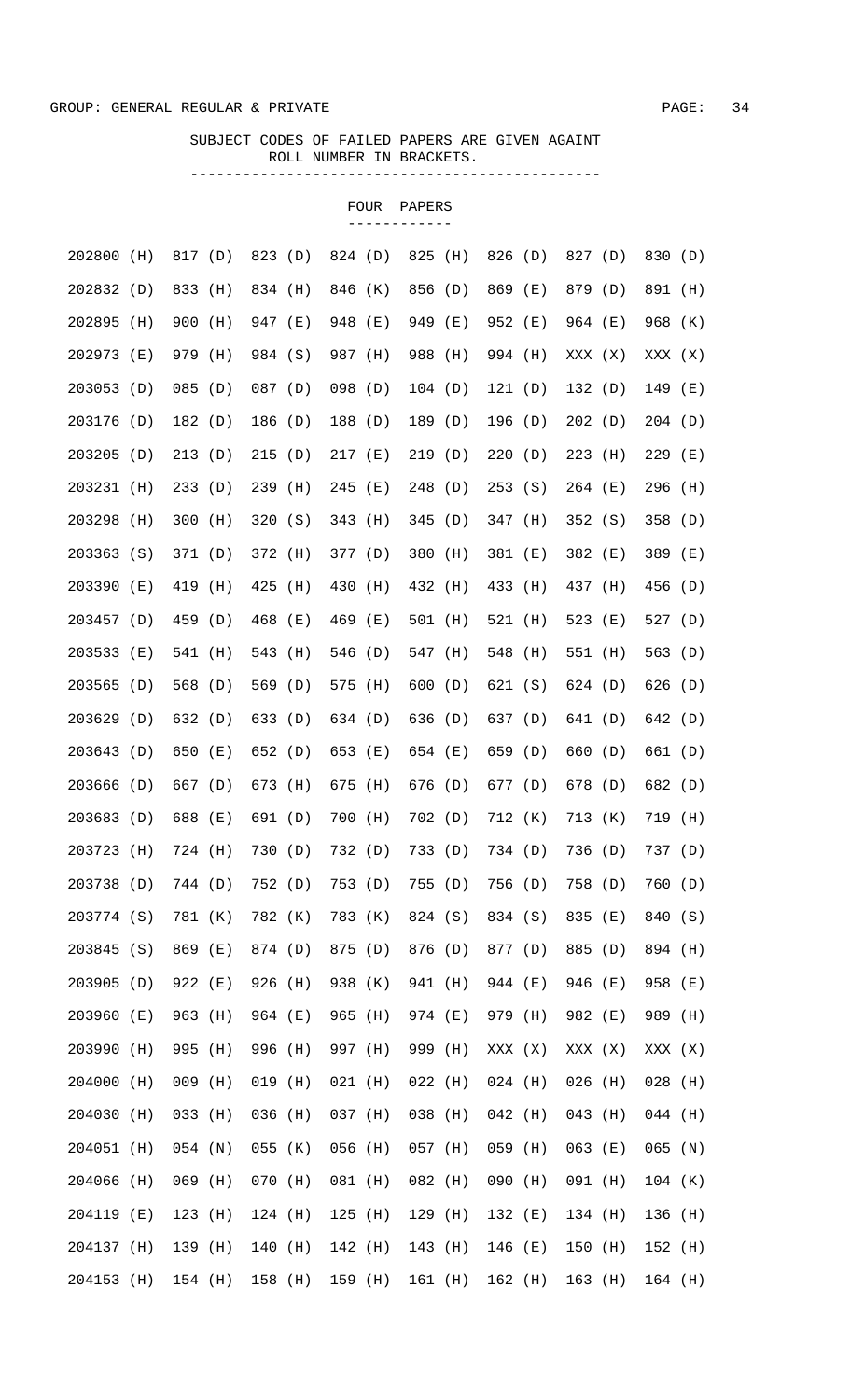|            |     |           |                                                         |           |           | FOUR | PAPERS    |           |           |           |  |
|------------|-----|-----------|---------------------------------------------------------|-----------|-----------|------|-----------|-----------|-----------|-----------|--|
| 204165 (H) |     | 167 (H)   |                                                         | 168 (H)   | 169 (H)   |      | 170 (H)   | 171 (H)   | 173 (S)   | 177 (H)   |  |
| 204184 (D) |     | 194 (H)   |                                                         | 207(S)    | 211 (H)   |      | 214 (H)   | $225$ (H) | 227 (H)   | $228$ (E) |  |
| 204229 (H) |     | 230 (H)   |                                                         | 232 (H)   | 235 (H)   |      | 236 (H)   | 238 (H)   | 239 (H)   | 302 (K)   |  |
| 204307 (E) |     | 317 (E)   |                                                         | 318 (E)   | $325$ (E) |      | 326 (E)   | 327 (E)   | 328 (E)   | 329 (E)   |  |
| 204331 (E) |     | 333 (E)   |                                                         | 334 (H)   | 345 (H)   |      | 346 (H)   | 350 (H)   | 353 (H)   | 354 (H)   |  |
| 204355 (H) |     | 374 (K)   |                                                         | 375 (K)   | 376 (K)   |      | 380 (K)   | 405 (H)   | 406 (H)   | 412 (H)   |  |
| 204413 (H) |     | 414 (H)   |                                                         | 415 (H)   | 418 (H)   |      | 420 (H)   | 421 (H)   | 425 (K)   | 427 (H)   |  |
| 204434 (K) |     | 435 (H)   |                                                         | 436 (H)   | 437 (H)   |      | 438 (H)   | 517 (H)   | 525 (H)   | 528 (H)   |  |
| 204531 (H) |     | 533 (H)   |                                                         | 535 (K)   | 536 (H)   |      | 537 (H)   | 538 (H)   | 539 (H)   | 540 (H)   |  |
| 204541 (H) |     | 545 (H)   |                                                         | 549 (H)   | 553 (H)   |      | 569 (S)   | 677 (H)   | 712 (H)   | 767 (E)   |  |
| 204773 (D) |     | 787 (K)   |                                                         | 789 (H)   | 792 (H)   |      | 794 (H)   | 798 (H)   | 799 (H)   | 801 (H)   |  |
| 204802 (H) |     | 803 (H)   |                                                         | 811 (E)   | 817 (H)   |      | 826 (H)   | 828 (H)   | 834 (H)   | 836 (H)   |  |
| 204838 (H) |     | 839 (H)   |                                                         | 842 (H)   | 845 (H)   |      | 848 (H)   | 850 (H)   | 853 (H)   | 854 (H)   |  |
| 204855     | (H) | 856 (H)   |                                                         | 858 (H)   | 859 (H)   |      | 861 (H)   | 862 (H)   | 863 (H)   | 864 (H)   |  |
| 204865     | (H) | 867 (S)   |                                                         | 873 (H)   | 874 (H)   |      | 876 (K)   | 877 (H)   | 882 (H)   | 883 (H)   |  |
| 204885 (H) |     | 896 (D)   |                                                         | 899 (H)   | 900 (H)   |      | 902 (H)   | 911 (E)   | 914 (D)   | 920 (E)   |  |
| 204936 (H) |     | 956 (S)   |                                                         | 978 (E)   | 988 (H)   |      | 989 (H)   | 992 (H)   | 997 (D)   | XXX (X)   |  |
| 205005 (H) |     |           | 007 (H) 009 (H) 010 (H) 013 (H) 014 (H) 015 (H) 021 (H) |           |           |      |           |           |           |           |  |
| 205023 (H) |     | $026$ (H) |                                                         | 027 (H)   | $028$ (H) |      | 031 (H)   | 033 (H)   | 036 (H)   | 041 (H)   |  |
| 205042 (H) |     | $045$ (H) |                                                         | $047$ (H) | $048$ (H) |      | $051$ (H) | 052 (H)   | $053$ (H) | 056 (H)   |  |
| 205057 (H) |     | 059 (H)   |                                                         | $060$ (H) | 061 (H)   |      | $063$ (H) | 072 (H)   | $075$ (H) | 082 (H)   |  |
| 205091 (H) |     | 095 (H)   |                                                         | 096 (S)   | $102$ (H) |      | $107$ (H) | 109 (H)   | 111 (H)   | 112 (K)   |  |
| 205115 (H) |     | 119 (H)   |                                                         | 120(H)    | 128(D)    |      | 136 (H)   | 138(D)    | 142 (H)   | 143 (H)   |  |
| 205145     | (H) | 147 (H)   |                                                         | 151 (H)   | 152 (H)   |      | 153 (H)   | 159 (H)   | 162 (H)   | 164 (H)   |  |
| 205167 (H) |     | 168 (H)   |                                                         | 174 (D)   | 177 (H)   |      | 181 (H)   | 182 (E)   | 185 (E)   | 187 (H)   |  |
| 205189 (H) |     | 191 (D)   |                                                         | 192 (H)   | 194 (H)   |      | 197 (H)   | 198 (H)   | 199 (H)   | $200$ (H) |  |
| 205204 (H) |     | 207 (H)   |                                                         | $208$ (H) | $209$ (H) |      | 210 (H)   | 211 (H)   | 212 (H)   | 217 (H)   |  |
| 205218 (H) |     | $223$ (H) |                                                         | 224 (E)   | 228 (H)   |      | 230 (E)   | 232 (H)   | 246 (H)   | 247 (H)   |  |
| 205248 (H) |     | 249 (H)   |                                                         | 250 (H)   | 256 (D)   |      | 259 (E)   | 260(D)    | 270(D)    | 274 (H)   |  |
| 205279 (D) |     | $283$ (E) |                                                         | 289 (H)   | 293 (H)   |      | 298 (H)   | 299 (E)   | 303(D)    | $304$ (H) |  |
| 205310 (H) |     | 315 (H)   |                                                         | $316$ (H) | 318 (H)   |      | 321 (H)   | 322 (H)   | $326$ (H) | 327 (H)   |  |
| 205332 (H) |     | 338 (H)   |                                                         | 340 (H)   | 346 (H)   |      | 350 (H)   | 351 (H)   | 367(S)    | 370 (H)   |  |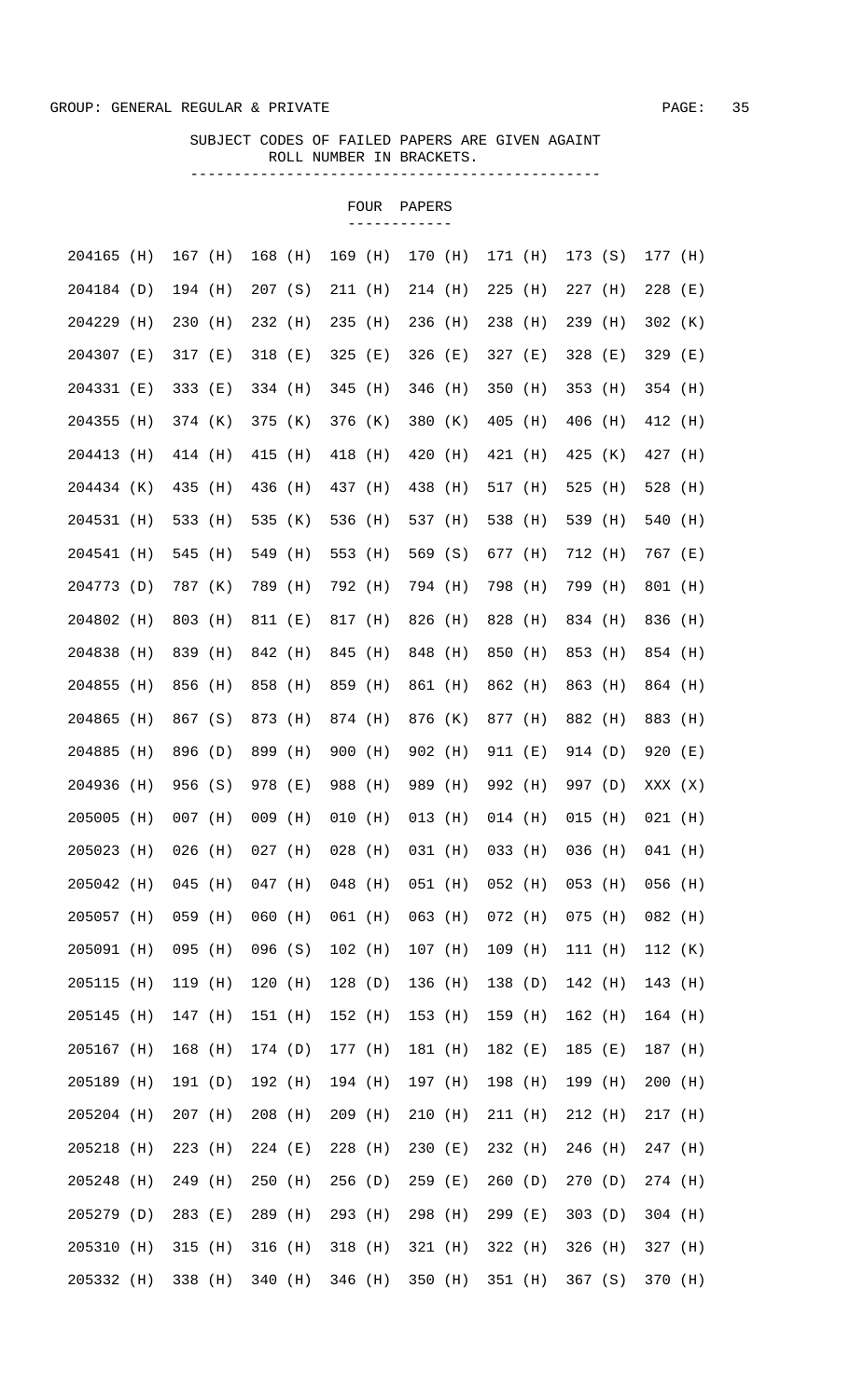| 409 (S)<br>205371 (H)<br>373 (E)<br>378 (H)<br>383 (K)<br>385<br>(D)<br>393 $(D)$<br>413 (E)<br>422 (E)<br>205415<br>(E)<br>416 (E)<br>417 (E)<br>418 (D)<br>423 (D)<br>424 (D)<br>432 (E)<br>205441<br>(H)<br>454 (H)<br>456<br>(H)<br>468 (S)<br>469 (S)<br>471 (S)<br>476<br>(H)<br>478 (H)<br>205482<br>(H)<br>484 (H)<br>485<br>(H)<br>487 (H)<br>488 (H)<br>489 (H)<br>490<br>(H)<br>XXX (X)<br>225002 (D)<br>$004$ (D)<br>$007$ (D)<br>016(S)<br>$019$ (H)<br>$022$ (H)<br>024(D)<br>$029$ (H)<br>038<br>225036<br>037 (H)<br>041 (H)<br>$043$ (H)<br>$045$ (D)<br>$046$ (D)<br>$047$ (D)<br>(H)<br>(H)<br>060<br>$063$ (D)<br>225054 (H)<br>$055$ (D)<br>061(D)<br>$064$ (D)<br>066(D)<br>070<br>(D)<br>225073 (D)<br>077 (H)<br>080<br>(D)<br>084 (D)<br>085<br>(D)<br>086 (D)<br>$087$ (D)<br>104(D)<br>225105<br>(D)<br>106(D)<br>107(D)<br>116 (H)<br>119 (D)<br>131(D)<br>134(D)<br>139<br>225142<br>(H)<br>148<br>(H)<br>149<br>151 (H)<br>152 (H)<br>$153$ (H)<br>154 (H)<br>155<br>(H)<br>225160<br>$164$ (H)<br>171 (D)<br>174 (D)<br>177 (D)<br>178 (D)<br>179 (D)<br>180<br>(H)<br>225182<br>183(D)<br>185<br>188 (D)<br>189 (D)<br>193(D)<br>(D)<br>(D)<br>187 (D)<br>194 (D)<br>225197<br>238 (H)<br>207 (K)<br>225<br>$228$ (H)<br>$233$ (H)<br>$235$ (H)<br>239<br>(D)<br>(H)<br>225243<br>$262$ (H)<br>$263$ (H)<br>248<br>$254$ (H)<br>$265$ (H)<br>$266$ (H)<br>269<br>(H)<br>(H)<br>225271<br>(D)<br>274(D)<br>275(D)<br>278 (D)<br>284 (H)<br>287 (H)<br>289 (D)<br>294 (D)<br>225301<br>(D)<br>302(D)<br>$304$ (H)<br>305(D)<br>306(D)<br>307(D)<br>310<br>313<br>(H)<br>225316<br>319 (H)<br>322(K)<br>327 (K)<br>330 (H)<br>332 (K)<br>333(D)<br>338 (D)<br>(H)<br>225339 (D)<br>350 (H)<br>355 (H)<br>357 (S)<br>346 (S)<br>360 (H)<br>363 (S)<br>364 (S)<br>225365 (H)<br>366 (H)<br>367 (H)<br>373 (H)<br>377 (H)<br>380 (S)<br>382 (H)<br>385 (K)<br>225388 (S)<br>389 (H)<br>393 (H)<br>395 (H)<br>397 (H)<br>407 (D)<br>404 (D)<br>408 (S)<br>225412 (D)<br>421 (H)<br>424 (D)<br>428 (S)<br>413 (D)<br>422 (H)<br>427 (D)<br>435 (D)<br>225441 (H)<br>445 (H)<br>448 (D)<br>450 (H)<br>464 (D)<br>444 (H)<br>463(D)<br>466 (D)<br>225472 (D)<br>473 (D)<br>474 (D)<br>476 (H)<br>484 (D)<br>489 (H)<br>487 (H)<br>492 (H)<br>225493 (H)<br>495 (D)<br>504(D)<br>513 (D)<br>522 (H)<br>511 (D)<br>514 (D)<br>528 (D)<br>538 (H)<br>540 (D)<br>556 (S)<br>225532 (H)<br>533 (H)<br>539 (D)<br>553 (S)<br>562 (H)<br>225563 (D)<br>574 (D)<br>577 (S)<br>579 (D)<br>582 (D)<br>598 (D)<br>590 (H)<br>$600$ (H)<br>225605<br>615 (H)<br>621 (H)<br>622 (H)<br>626 (D)<br>(H)<br>608 (H)<br>623 (H)<br>630 (H)<br>225632 (H)<br>637 (H)<br>640 (D)<br>652 (H)<br>663 (D)<br>644 (D)<br>653 (D)<br>666 (H)<br>225674 (H)<br>680 (D)<br>686 (E)<br>693 (H)<br>679 (D)<br>685 (D)<br>692 (D)<br>694 (H)<br>225697 (D)<br>698 (D)<br>699 (D)<br>702 (H)<br>703 (H)<br>707(D)<br>705 (D)<br>713 (H)<br>225716 (H)<br>718 (D)<br>722 (H)<br>724 (D)<br>734 (H)<br>720 (D)<br>732 (D)<br>735 (H) |  |  |  |  | FOUR | PAPERS |  |  |  |       |
|----------------------------------------------------------------------------------------------------------------------------------------------------------------------------------------------------------------------------------------------------------------------------------------------------------------------------------------------------------------------------------------------------------------------------------------------------------------------------------------------------------------------------------------------------------------------------------------------------------------------------------------------------------------------------------------------------------------------------------------------------------------------------------------------------------------------------------------------------------------------------------------------------------------------------------------------------------------------------------------------------------------------------------------------------------------------------------------------------------------------------------------------------------------------------------------------------------------------------------------------------------------------------------------------------------------------------------------------------------------------------------------------------------------------------------------------------------------------------------------------------------------------------------------------------------------------------------------------------------------------------------------------------------------------------------------------------------------------------------------------------------------------------------------------------------------------------------------------------------------------------------------------------------------------------------------------------------------------------------------------------------------------------------------------------------------------------------------------------------------------------------------------------------------------------------------------------------------------------------------------------------------------------------------------------------------------------------------------------------------------------------------------------------------------------------------------------------------------------------------------------------------------------------------------------------------------------------------------------------------------------------------------------------------------------------------------------------------------------------------------------------------------------------------------------------------------------------------------------------------------------------------------------------------------------------------------------------------------------------------------------------------------------|--|--|--|--|------|--------|--|--|--|-------|
|                                                                                                                                                                                                                                                                                                                                                                                                                                                                                                                                                                                                                                                                                                                                                                                                                                                                                                                                                                                                                                                                                                                                                                                                                                                                                                                                                                                                                                                                                                                                                                                                                                                                                                                                                                                                                                                                                                                                                                                                                                                                                                                                                                                                                                                                                                                                                                                                                                                                                                                                                                                                                                                                                                                                                                                                                                                                                                                                                                                                                            |  |  |  |  |      |        |  |  |  |       |
|                                                                                                                                                                                                                                                                                                                                                                                                                                                                                                                                                                                                                                                                                                                                                                                                                                                                                                                                                                                                                                                                                                                                                                                                                                                                                                                                                                                                                                                                                                                                                                                                                                                                                                                                                                                                                                                                                                                                                                                                                                                                                                                                                                                                                                                                                                                                                                                                                                                                                                                                                                                                                                                                                                                                                                                                                                                                                                                                                                                                                            |  |  |  |  |      |        |  |  |  |       |
|                                                                                                                                                                                                                                                                                                                                                                                                                                                                                                                                                                                                                                                                                                                                                                                                                                                                                                                                                                                                                                                                                                                                                                                                                                                                                                                                                                                                                                                                                                                                                                                                                                                                                                                                                                                                                                                                                                                                                                                                                                                                                                                                                                                                                                                                                                                                                                                                                                                                                                                                                                                                                                                                                                                                                                                                                                                                                                                                                                                                                            |  |  |  |  |      |        |  |  |  |       |
|                                                                                                                                                                                                                                                                                                                                                                                                                                                                                                                                                                                                                                                                                                                                                                                                                                                                                                                                                                                                                                                                                                                                                                                                                                                                                                                                                                                                                                                                                                                                                                                                                                                                                                                                                                                                                                                                                                                                                                                                                                                                                                                                                                                                                                                                                                                                                                                                                                                                                                                                                                                                                                                                                                                                                                                                                                                                                                                                                                                                                            |  |  |  |  |      |        |  |  |  |       |
|                                                                                                                                                                                                                                                                                                                                                                                                                                                                                                                                                                                                                                                                                                                                                                                                                                                                                                                                                                                                                                                                                                                                                                                                                                                                                                                                                                                                                                                                                                                                                                                                                                                                                                                                                                                                                                                                                                                                                                                                                                                                                                                                                                                                                                                                                                                                                                                                                                                                                                                                                                                                                                                                                                                                                                                                                                                                                                                                                                                                                            |  |  |  |  |      |        |  |  |  |       |
|                                                                                                                                                                                                                                                                                                                                                                                                                                                                                                                                                                                                                                                                                                                                                                                                                                                                                                                                                                                                                                                                                                                                                                                                                                                                                                                                                                                                                                                                                                                                                                                                                                                                                                                                                                                                                                                                                                                                                                                                                                                                                                                                                                                                                                                                                                                                                                                                                                                                                                                                                                                                                                                                                                                                                                                                                                                                                                                                                                                                                            |  |  |  |  |      |        |  |  |  |       |
|                                                                                                                                                                                                                                                                                                                                                                                                                                                                                                                                                                                                                                                                                                                                                                                                                                                                                                                                                                                                                                                                                                                                                                                                                                                                                                                                                                                                                                                                                                                                                                                                                                                                                                                                                                                                                                                                                                                                                                                                                                                                                                                                                                                                                                                                                                                                                                                                                                                                                                                                                                                                                                                                                                                                                                                                                                                                                                                                                                                                                            |  |  |  |  |      |        |  |  |  | (D)   |
|                                                                                                                                                                                                                                                                                                                                                                                                                                                                                                                                                                                                                                                                                                                                                                                                                                                                                                                                                                                                                                                                                                                                                                                                                                                                                                                                                                                                                                                                                                                                                                                                                                                                                                                                                                                                                                                                                                                                                                                                                                                                                                                                                                                                                                                                                                                                                                                                                                                                                                                                                                                                                                                                                                                                                                                                                                                                                                                                                                                                                            |  |  |  |  |      |        |  |  |  |       |
|                                                                                                                                                                                                                                                                                                                                                                                                                                                                                                                                                                                                                                                                                                                                                                                                                                                                                                                                                                                                                                                                                                                                                                                                                                                                                                                                                                                                                                                                                                                                                                                                                                                                                                                                                                                                                                                                                                                                                                                                                                                                                                                                                                                                                                                                                                                                                                                                                                                                                                                                                                                                                                                                                                                                                                                                                                                                                                                                                                                                                            |  |  |  |  |      |        |  |  |  | ( E ) |
|                                                                                                                                                                                                                                                                                                                                                                                                                                                                                                                                                                                                                                                                                                                                                                                                                                                                                                                                                                                                                                                                                                                                                                                                                                                                                                                                                                                                                                                                                                                                                                                                                                                                                                                                                                                                                                                                                                                                                                                                                                                                                                                                                                                                                                                                                                                                                                                                                                                                                                                                                                                                                                                                                                                                                                                                                                                                                                                                                                                                                            |  |  |  |  |      |        |  |  |  | (H)   |
|                                                                                                                                                                                                                                                                                                                                                                                                                                                                                                                                                                                                                                                                                                                                                                                                                                                                                                                                                                                                                                                                                                                                                                                                                                                                                                                                                                                                                                                                                                                                                                                                                                                                                                                                                                                                                                                                                                                                                                                                                                                                                                                                                                                                                                                                                                                                                                                                                                                                                                                                                                                                                                                                                                                                                                                                                                                                                                                                                                                                                            |  |  |  |  |      |        |  |  |  | (D)   |
|                                                                                                                                                                                                                                                                                                                                                                                                                                                                                                                                                                                                                                                                                                                                                                                                                                                                                                                                                                                                                                                                                                                                                                                                                                                                                                                                                                                                                                                                                                                                                                                                                                                                                                                                                                                                                                                                                                                                                                                                                                                                                                                                                                                                                                                                                                                                                                                                                                                                                                                                                                                                                                                                                                                                                                                                                                                                                                                                                                                                                            |  |  |  |  |      |        |  |  |  |       |
|                                                                                                                                                                                                                                                                                                                                                                                                                                                                                                                                                                                                                                                                                                                                                                                                                                                                                                                                                                                                                                                                                                                                                                                                                                                                                                                                                                                                                                                                                                                                                                                                                                                                                                                                                                                                                                                                                                                                                                                                                                                                                                                                                                                                                                                                                                                                                                                                                                                                                                                                                                                                                                                                                                                                                                                                                                                                                                                                                                                                                            |  |  |  |  |      |        |  |  |  | (H)   |
|                                                                                                                                                                                                                                                                                                                                                                                                                                                                                                                                                                                                                                                                                                                                                                                                                                                                                                                                                                                                                                                                                                                                                                                                                                                                                                                                                                                                                                                                                                                                                                                                                                                                                                                                                                                                                                                                                                                                                                                                                                                                                                                                                                                                                                                                                                                                                                                                                                                                                                                                                                                                                                                                                                                                                                                                                                                                                                                                                                                                                            |  |  |  |  |      |        |  |  |  | (H)   |
|                                                                                                                                                                                                                                                                                                                                                                                                                                                                                                                                                                                                                                                                                                                                                                                                                                                                                                                                                                                                                                                                                                                                                                                                                                                                                                                                                                                                                                                                                                                                                                                                                                                                                                                                                                                                                                                                                                                                                                                                                                                                                                                                                                                                                                                                                                                                                                                                                                                                                                                                                                                                                                                                                                                                                                                                                                                                                                                                                                                                                            |  |  |  |  |      |        |  |  |  |       |
|                                                                                                                                                                                                                                                                                                                                                                                                                                                                                                                                                                                                                                                                                                                                                                                                                                                                                                                                                                                                                                                                                                                                                                                                                                                                                                                                                                                                                                                                                                                                                                                                                                                                                                                                                                                                                                                                                                                                                                                                                                                                                                                                                                                                                                                                                                                                                                                                                                                                                                                                                                                                                                                                                                                                                                                                                                                                                                                                                                                                                            |  |  |  |  |      |        |  |  |  | (H)   |
|                                                                                                                                                                                                                                                                                                                                                                                                                                                                                                                                                                                                                                                                                                                                                                                                                                                                                                                                                                                                                                                                                                                                                                                                                                                                                                                                                                                                                                                                                                                                                                                                                                                                                                                                                                                                                                                                                                                                                                                                                                                                                                                                                                                                                                                                                                                                                                                                                                                                                                                                                                                                                                                                                                                                                                                                                                                                                                                                                                                                                            |  |  |  |  |      |        |  |  |  |       |
|                                                                                                                                                                                                                                                                                                                                                                                                                                                                                                                                                                                                                                                                                                                                                                                                                                                                                                                                                                                                                                                                                                                                                                                                                                                                                                                                                                                                                                                                                                                                                                                                                                                                                                                                                                                                                                                                                                                                                                                                                                                                                                                                                                                                                                                                                                                                                                                                                                                                                                                                                                                                                                                                                                                                                                                                                                                                                                                                                                                                                            |  |  |  |  |      |        |  |  |  |       |
|                                                                                                                                                                                                                                                                                                                                                                                                                                                                                                                                                                                                                                                                                                                                                                                                                                                                                                                                                                                                                                                                                                                                                                                                                                                                                                                                                                                                                                                                                                                                                                                                                                                                                                                                                                                                                                                                                                                                                                                                                                                                                                                                                                                                                                                                                                                                                                                                                                                                                                                                                                                                                                                                                                                                                                                                                                                                                                                                                                                                                            |  |  |  |  |      |        |  |  |  |       |
|                                                                                                                                                                                                                                                                                                                                                                                                                                                                                                                                                                                                                                                                                                                                                                                                                                                                                                                                                                                                                                                                                                                                                                                                                                                                                                                                                                                                                                                                                                                                                                                                                                                                                                                                                                                                                                                                                                                                                                                                                                                                                                                                                                                                                                                                                                                                                                                                                                                                                                                                                                                                                                                                                                                                                                                                                                                                                                                                                                                                                            |  |  |  |  |      |        |  |  |  |       |
|                                                                                                                                                                                                                                                                                                                                                                                                                                                                                                                                                                                                                                                                                                                                                                                                                                                                                                                                                                                                                                                                                                                                                                                                                                                                                                                                                                                                                                                                                                                                                                                                                                                                                                                                                                                                                                                                                                                                                                                                                                                                                                                                                                                                                                                                                                                                                                                                                                                                                                                                                                                                                                                                                                                                                                                                                                                                                                                                                                                                                            |  |  |  |  |      |        |  |  |  |       |
|                                                                                                                                                                                                                                                                                                                                                                                                                                                                                                                                                                                                                                                                                                                                                                                                                                                                                                                                                                                                                                                                                                                                                                                                                                                                                                                                                                                                                                                                                                                                                                                                                                                                                                                                                                                                                                                                                                                                                                                                                                                                                                                                                                                                                                                                                                                                                                                                                                                                                                                                                                                                                                                                                                                                                                                                                                                                                                                                                                                                                            |  |  |  |  |      |        |  |  |  |       |
|                                                                                                                                                                                                                                                                                                                                                                                                                                                                                                                                                                                                                                                                                                                                                                                                                                                                                                                                                                                                                                                                                                                                                                                                                                                                                                                                                                                                                                                                                                                                                                                                                                                                                                                                                                                                                                                                                                                                                                                                                                                                                                                                                                                                                                                                                                                                                                                                                                                                                                                                                                                                                                                                                                                                                                                                                                                                                                                                                                                                                            |  |  |  |  |      |        |  |  |  |       |
|                                                                                                                                                                                                                                                                                                                                                                                                                                                                                                                                                                                                                                                                                                                                                                                                                                                                                                                                                                                                                                                                                                                                                                                                                                                                                                                                                                                                                                                                                                                                                                                                                                                                                                                                                                                                                                                                                                                                                                                                                                                                                                                                                                                                                                                                                                                                                                                                                                                                                                                                                                                                                                                                                                                                                                                                                                                                                                                                                                                                                            |  |  |  |  |      |        |  |  |  |       |
|                                                                                                                                                                                                                                                                                                                                                                                                                                                                                                                                                                                                                                                                                                                                                                                                                                                                                                                                                                                                                                                                                                                                                                                                                                                                                                                                                                                                                                                                                                                                                                                                                                                                                                                                                                                                                                                                                                                                                                                                                                                                                                                                                                                                                                                                                                                                                                                                                                                                                                                                                                                                                                                                                                                                                                                                                                                                                                                                                                                                                            |  |  |  |  |      |        |  |  |  |       |
|                                                                                                                                                                                                                                                                                                                                                                                                                                                                                                                                                                                                                                                                                                                                                                                                                                                                                                                                                                                                                                                                                                                                                                                                                                                                                                                                                                                                                                                                                                                                                                                                                                                                                                                                                                                                                                                                                                                                                                                                                                                                                                                                                                                                                                                                                                                                                                                                                                                                                                                                                                                                                                                                                                                                                                                                                                                                                                                                                                                                                            |  |  |  |  |      |        |  |  |  |       |
|                                                                                                                                                                                                                                                                                                                                                                                                                                                                                                                                                                                                                                                                                                                                                                                                                                                                                                                                                                                                                                                                                                                                                                                                                                                                                                                                                                                                                                                                                                                                                                                                                                                                                                                                                                                                                                                                                                                                                                                                                                                                                                                                                                                                                                                                                                                                                                                                                                                                                                                                                                                                                                                                                                                                                                                                                                                                                                                                                                                                                            |  |  |  |  |      |        |  |  |  |       |
|                                                                                                                                                                                                                                                                                                                                                                                                                                                                                                                                                                                                                                                                                                                                                                                                                                                                                                                                                                                                                                                                                                                                                                                                                                                                                                                                                                                                                                                                                                                                                                                                                                                                                                                                                                                                                                                                                                                                                                                                                                                                                                                                                                                                                                                                                                                                                                                                                                                                                                                                                                                                                                                                                                                                                                                                                                                                                                                                                                                                                            |  |  |  |  |      |        |  |  |  |       |
|                                                                                                                                                                                                                                                                                                                                                                                                                                                                                                                                                                                                                                                                                                                                                                                                                                                                                                                                                                                                                                                                                                                                                                                                                                                                                                                                                                                                                                                                                                                                                                                                                                                                                                                                                                                                                                                                                                                                                                                                                                                                                                                                                                                                                                                                                                                                                                                                                                                                                                                                                                                                                                                                                                                                                                                                                                                                                                                                                                                                                            |  |  |  |  |      |        |  |  |  |       |
|                                                                                                                                                                                                                                                                                                                                                                                                                                                                                                                                                                                                                                                                                                                                                                                                                                                                                                                                                                                                                                                                                                                                                                                                                                                                                                                                                                                                                                                                                                                                                                                                                                                                                                                                                                                                                                                                                                                                                                                                                                                                                                                                                                                                                                                                                                                                                                                                                                                                                                                                                                                                                                                                                                                                                                                                                                                                                                                                                                                                                            |  |  |  |  |      |        |  |  |  |       |
|                                                                                                                                                                                                                                                                                                                                                                                                                                                                                                                                                                                                                                                                                                                                                                                                                                                                                                                                                                                                                                                                                                                                                                                                                                                                                                                                                                                                                                                                                                                                                                                                                                                                                                                                                                                                                                                                                                                                                                                                                                                                                                                                                                                                                                                                                                                                                                                                                                                                                                                                                                                                                                                                                                                                                                                                                                                                                                                                                                                                                            |  |  |  |  |      |        |  |  |  |       |
| 740 (H)<br>744 (S)<br>225739 (H)<br>743 (H)<br>753 (H)<br>757 (H)<br>771 (D)<br>774 (D)                                                                                                                                                                                                                                                                                                                                                                                                                                                                                                                                                                                                                                                                                                                                                                                                                                                                                                                                                                                                                                                                                                                                                                                                                                                                                                                                                                                                                                                                                                                                                                                                                                                                                                                                                                                                                                                                                                                                                                                                                                                                                                                                                                                                                                                                                                                                                                                                                                                                                                                                                                                                                                                                                                                                                                                                                                                                                                                                    |  |  |  |  |      |        |  |  |  |       |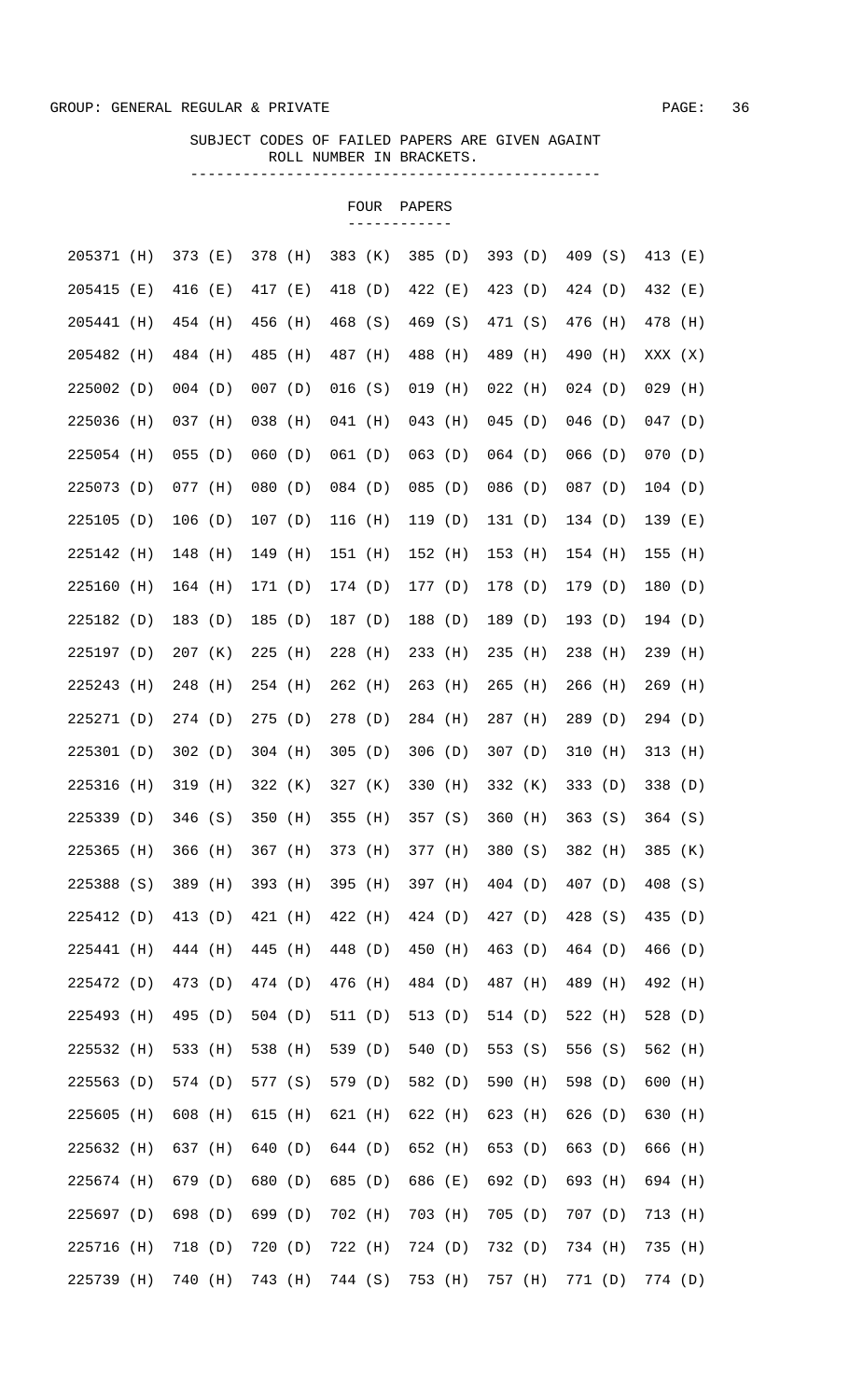|            |            |           |     |         |     |           | <b>FOUR</b> | PAPERS    |         |           |         |                  |           |     |
|------------|------------|-----------|-----|---------|-----|-----------|-------------|-----------|---------|-----------|---------|------------------|-----------|-----|
| 225775     | (D)        | 786 (D)   |     | 787 (D) |     | 790 (D)   |             | 792 (D)   |         | 796 (D)   |         | 798 (D)          | 799 (D)   |     |
| 225802 (D) |            | 804 (H)   |     | 806 (D) |     | 807 (D)   |             | 808 (H)   |         | 814 (D)   |         | 819 (D)          | 821 (E)   |     |
| 225822     | ( E )      | 824 (H)   |     | 826     | (H) | 837 (D)   |             | 855 (D)   |         | 858 (S)   |         | 862 (D)          | 864 (D)   |     |
| 225866     | (D)        | 867 (D)   |     | 871 (D) |     | 874 (H)   |             | 877 (H)   |         | 880 (D)   |         | 882 (H)          | 885 (D)   |     |
| 225888     | (H)        | 891 (H)   |     | 893 (H) |     | 896 (H)   |             | 897 (H)   |         | 898 (H)   |         | 901 (D)          | 902(D)    |     |
| 225903 (D) |            | 908 (H)   |     | 910     | (H) | 913 (H)   |             | 914 (H)   |         | 919 (H)   |         | 926(D)           | 930       | (H) |
| 225931     | (H)        | 933 (H)   |     | 937 (D) |     | 941 (D)   |             | 942 (H)   |         | 948       | (H)     | 952 (H)          | 954 (K)   |     |
| 225959     | (H)        | 961       | (D) | 969     | (D) | 973 (D)   |             | 977 (D)   |         | 981 (H)   |         | 983 (D)          | 984 (D)   |     |
| 225985     |            |           |     |         |     |           |             | 997 (D)   |         |           |         |                  |           |     |
| 226001     | (H)<br>(D) | 989       | (H) | 990     | (H) | 995       | (D)         |           |         | 998 (D)   |         | XXX (X)          | XXX (X)   |     |
|            |            | $004$ (H) |     | 015     | (D) | $023$ (D) |             | $024$ (H) |         | 028       | ( E )   | 035(D)<br>063(D) | 039(D)    |     |
| 226043     | (H)        | $044$ (H) |     | 050     | (H) | $052$ (H) |             | 055       | (H)     | 062(D)    |         |                  | $079$ (H) |     |
| 226080     | (H)        | 084 (D)   |     | 086     | (H) | $096$ (D) |             | 097 (D)   |         | 119       | (H)     | 147(D)           | 151 (H)   |     |
| 226152     | (D)        | 153(D)    |     | 165     | (H) | 166       | (H)         | 169 (H)   |         | 170 (H)   |         | 171 (H)          | 172 (H)   |     |
| 226173     | (H)        | 174 (H)   |     | 178 (H) |     | 179 (H)   |             | 184 (H)   |         | 187 (H)   |         | 188 (H)          | 190       | (H) |
| 226203     | (H)        | $209$ (H) |     | 210     | (D) | 211(D)    |             | 214 (H)   |         | $216$ (H) |         | $229$ (H)        | 230       | (H) |
| 226231     | (H)        | 232 (H)   |     | 235     | (H) | 236 (H)   |             | 238       | (H)     | $240$ (H) |         | 241 (H)          | 244 (H)   |     |
| 226245     | (H)        | 246       | (H) | 247     | (H) | 248 (H)   |             | 249 (H)   |         | $251$ (H) |         | 252 (H)          | 253       | (H) |
| 226254 (H) |            | $255$ (H) |     | 256 (H) |     | 257 (H)   |             | 258 (H)   |         | 259 (H)   |         | 261 (H)          | $263$ (H) |     |
| 226264 (H) |            | 266 (H)   |     | 267 (H) |     | 275(D)    |             | 276 (D)   |         | 279 (D)   |         | 284 (D)          | 285(D)    |     |
| 226298 (D) |            | 299 (D)   |     | 301(D)  |     | 303(D)    |             | 306(D)    |         | 307(D)    |         | 315(D)           | 318 (H)   |     |
| 226319 (H) |            | 322 (H)   |     | 323 (H) |     | 327 (D)   |             | 339 (D)   |         | 347 (S)   |         | 348 (D)          | 355(D)    |     |
| 226362 (H) |            | 371 (D)   |     | 373 (D) |     | 375 (H)   |             | 380 (D)   |         | 382 (D)   |         | 390 (H)          | 396 (D)   |     |
| 226398 (H) |            | 400 (H)   |     | 403 (H) |     | 405 (H)   |             | 417 (D)   |         | 419 (S)   |         | 433 (S)          | 445 (H)   |     |
| 226456     | (H)        | 464 (H)   |     | 471 (D) |     | 473 (H)   |             | 476 (H)   |         | 477 (H)   |         | 484 (H)          | 485 (H)   |     |
| 226489 (H) |            | 491 (D)   |     | 494 (S) |     | 495 (D)   |             | 496 (D)   |         | 514 (H)   |         | 515(S)           | 522 $(D)$ |     |
| 226533 (D) |            | 537 (D)   |     | 538 (D) |     | 539 (D)   |             | 540 (D)   |         | 544 (K)   |         | 547 (D)          | 551 (D)   |     |
| 226554 (D) |            | 560 (D)   |     | 575 (D) |     | 578 (D)   |             | 583 (D)   |         | 586 (H)   |         | 591 (D)          | 603 (H)   |     |
| 226608 (H) |            | 609 (H)   |     | 611 (H) |     | 612 (H)   |             | 618 (D)   |         | 627 (D)   |         | 631 (D)          | 645 (H)   |     |
| 226649 (D) |            | 655 (H)   |     | 659 (D) |     | 661 (H)   |             | 662 (H)   |         | 666 (H)   |         | 668 (H)          | 675 (H)   |     |
| 226676     | (H)        | 681 (H)   |     | 714 (H) |     | 716 (H)   |             | 717 (H)   |         | 720 (H)   |         | 721 (H)          | 732 (H)   |     |
| 226742 (H) |            | 754 (H)   |     | 756 (D) |     | 761 (D)   |             | 762 (D)   |         | 764 (D)   |         | 773 (H)          | 783 (E)   |     |
| 226787 (E) |            | 793 (H)   |     | 800 (H) |     |           | 802 (E)     |           | 806 (D) |           | 810 (D) | 815 (H)          | 817 (S)   |     |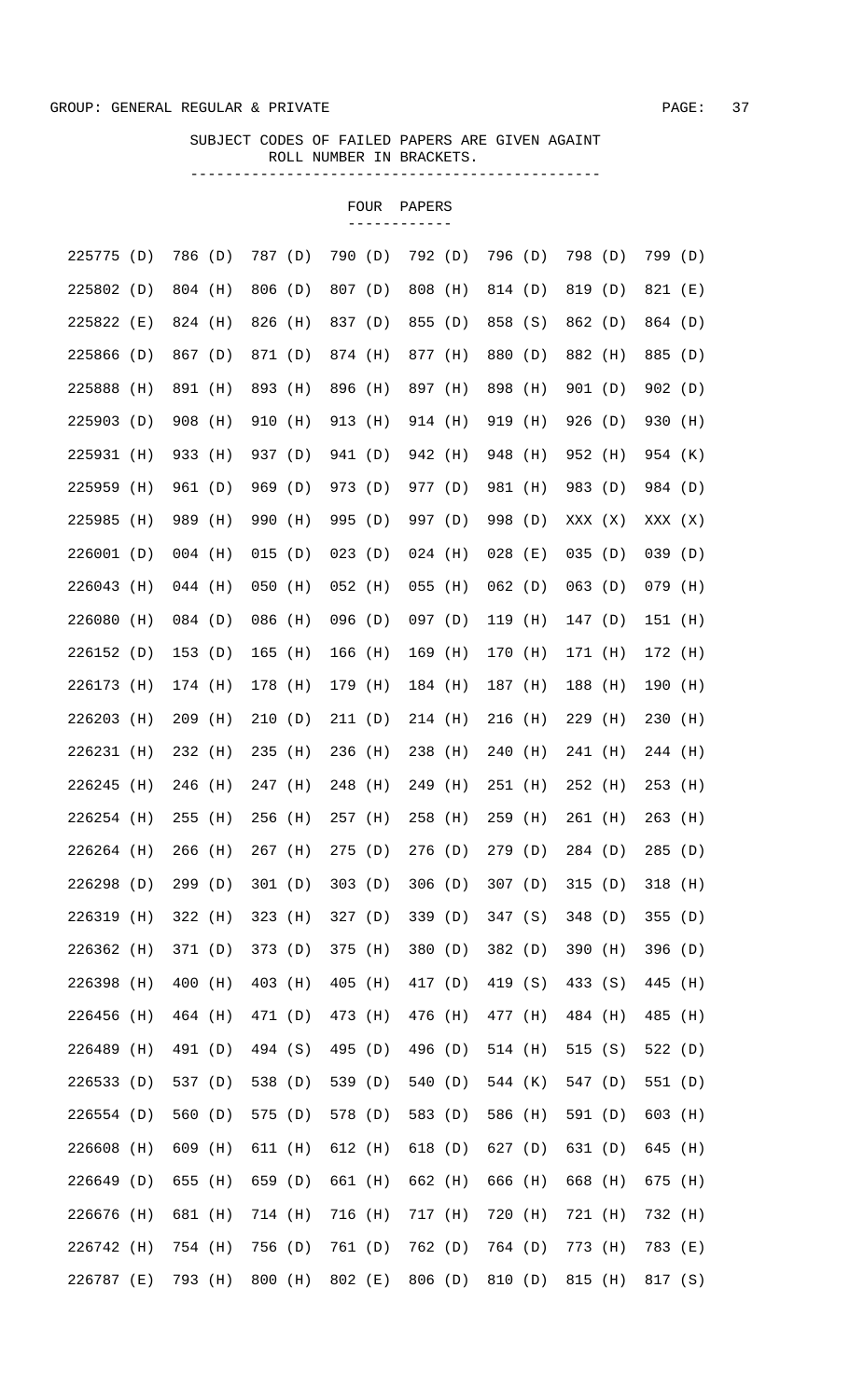|            |     |           |     |         |         |           | FOUR  | PAPERS    |     |           |     |           |     |           |     |
|------------|-----|-----------|-----|---------|---------|-----------|-------|-----------|-----|-----------|-----|-----------|-----|-----------|-----|
| 226818 (D) |     | 822 (D)   |     | 826     | (H)     | 830 (D)   |       | 835 (K)   |     | 841 (D)   |     | 843 (D)   |     | 845 (H)   |     |
| 226847 (D) |     | 850 (D)   |     | 854 (D) |         | 855 (H)   |       | 856 (D)   |     | 860 (H)   |     | 861 (H)   |     | 862 (D)   |     |
| 226868     | (D) | 869 (H)   |     | 870 (D) |         | 871 (D)   |       | 872 (D)   |     | 873 (D)   |     | 876 (H)   |     | 879 (D)   |     |
| 226891     | (H) | 892 (H)   |     | 899 (H) |         | 907 (D)   |       | 908 (D)   |     | 909 (D)   |     | 910       | (H) | 911 (H)   |     |
| 226912     | (H) | 918 (H)   |     | 924 (D) |         | 928 (S)   |       | 934 (D)   |     | 937 (D)   |     | 938 (D)   |     | 944 (D)   |     |
| 226949     | (D) | 952 (D)   |     | 991 (D) |         | 993 (D)   |       | 994 (D)   |     | 995 (D)   |     | 996 (D)   |     | 997 (H)   |     |
| 227002     | (D) | $009$ (D) |     | 011 (D) |         | 012 (D)   |       | 013(D)    |     | 016(D)    |     | 017(D)    |     | $018$ (D) |     |
| 227019     | (D) | 021(D)    |     | 029     | (D)     | 030(D)    |       | 033(D)    |     | 034(D)    |     | 039(D)    |     | $041$ (H) |     |
| 227042     | (H) | $044$ (H) |     | 047(D)  |         | $048$ (D) |       | $057$ (H) |     | $058$ (D) |     | 061(S)    |     | $062$ (S) |     |
| 227067 (S) |     | $083$ (D) |     | 085     | (D)     | 086 (D)   |       | 090 (H)   |     | $095$ (D) |     | 099 (H)   |     | 101(D)    |     |
| 227103     | (H) | 104 (H)   |     | 105     | (H)     | 111 (H)   |       | 118       | (H) | 119 (H)   |     | $124$ (E) |     | 127 (H)   |     |
| 227129     | (D) | 130(E)    |     | 131(E)  |         | 136 (E)   |       | 139(D)    |     | 150(D)    |     | $160$ (H) |     | 165       | (D) |
| 227166     | (D) | 167(D)    |     | 168 (D) |         | 172 (H)   |       | 176 (H)   |     | 182 (H)   |     | 183 (H)   |     | 184 (D)   |     |
| 227187 (D) |     | 189 (H)   |     | 191 (H) |         | 192 (H)   |       | 197 (D)   |     | 200(D)    |     | $203$ (H) |     | $208$ (K) |     |
| 227211 (D) |     | $213$ (E) |     | 219 (D) |         | 233(D)    |       | 234 (D)   |     | 237(D)    |     | 242 (H)   |     | 246       | (H) |
| 227248     | (D) | 255       | (H) | 260     | (H)     | 266(D)    |       | 267(D)    |     | $269$ (H) |     | 273(D)    |     | 285       | (D) |
| 227290 (D) |     | 293 (H)   |     | 295(S)  |         | 297 (H)   |       | 298 (H)   |     | $299$ (H) |     | $301$ (H) |     | 302 (H)   |     |
| 227303 (H) |     | 308 (E)   |     |         | 313 (S) | 320(D)    |       | 324 (H)   |     | 327 (D)   |     | 328 (H)   |     | 334 (H)   |     |
| 227347     | (H) | 349       | (H) | 351     | (D)     | 355       | (H)   | 356       | (H) | 361 (H)   |     | 365       | (D) | 368       | (H) |
| 227369     | (H) | 370       | (S) | 371     | (H)     | 372       | (H)   | 374 (H)   |     | 375       | (H) | 376       | (H) | 377 (H)   |     |
| 227383     | (H) | 385       | (S) | 386     | (H)     | 388 (D)   |       | 392       | (D) | 393(D)    |     | 394       | (D) | 395       | (D) |
| 227397     | (D) | 400       | (D) | 402 (D) |         | 407 (H)   |       | 409       | (D) | 416       | (S) | 425       | (D) | 427       | (D) |
| 227428     | (H) | 429       | (H) | 430     | (D)     | 431 (D)   |       | 434 (D)   |     | 435       | (D) | 440       | (D) | 441 (D)   |     |
| 227445     | (D) | 446 (D)   |     | 452 (H) |         | 458 (D)   |       | 459       | (H) | 460       | (H) | 461 (H)   |     | 462 (D)   |     |
| 227464     | (H) | 467 (S)   |     | 468     | (H)     | 475       | (D)   | 489       | (H) | 492 (D)   |     | 494 (D)   |     | 497 (D)   |     |
| 227500     | (D) | 503(D)    |     | 504(D)  |         | 505       | (D)   | 511       | (D) | 515       | (D) | 524 (D)   |     | 530       | (H) |
| 227550     | (H) | 551 (H)   |     | 552 (H) |         | 553       | (H)   | 555       | (H) | 556       | (H) | 557 (H)   |     | 558       | (H) |
| 227559     | (H) | 560       | (H) | 561 (H) |         | 562 (H)   |       | 566       | (H) | 568       | (H) | 570       | (H) | 571 (H)   |     |
| 227573     | (H) | 576       | (H) | 580     | (D)     | 588       | ( E ) | 593       | (E) | 596       | (H) | 599       | (E) | 621(D)    |     |
| 227626     | (H) | 627       | (H) | 630     | (H)     | 633 (D)   |       | 640       | (H) | 641 (D)   |     | 647       | (D) | 648       | (D) |
| 227650     | (D) | 653       | (H) | 658     | (D)     | 660       | ( E ) | 666       | (D) | 669       | (H) | 687 (H)   |     | 689       | (D) |
| 227691     | (S) | 693 (D)   |     | 695 (S) |         | 696 (E)   |       | 698 (E)   |     | 701 (H)   |     | 714 (H)   |     | 715 (H)   |     |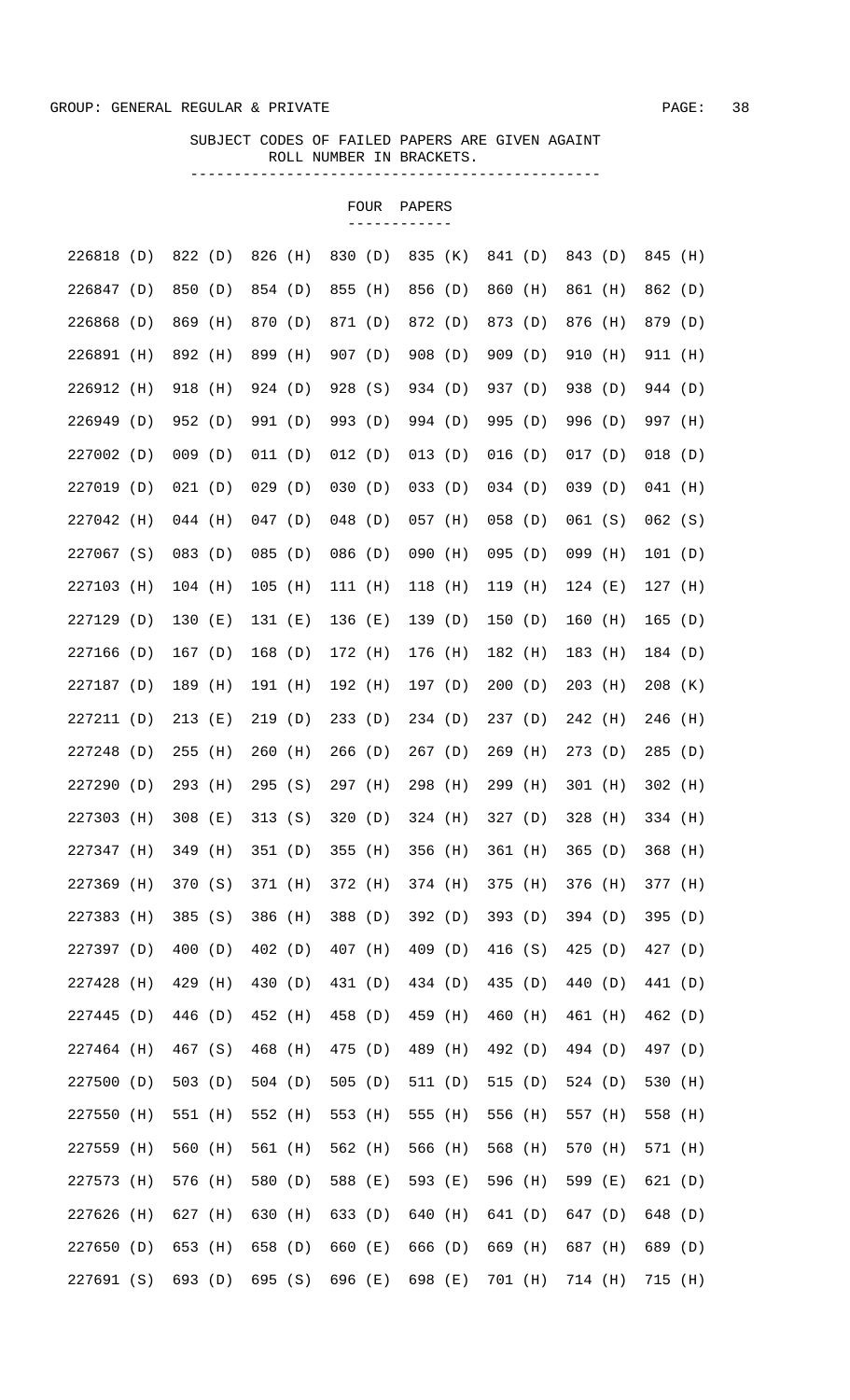|            |     |           |       |           |     |           | FOUR | PAPERS    |     |           |     |           |     |           |     |
|------------|-----|-----------|-------|-----------|-----|-----------|------|-----------|-----|-----------|-----|-----------|-----|-----------|-----|
| 227716 (H) |     | 717 (H)   |       | 720       | (H) | 722 (H)   |      | 727 (H)   |     | 729 (H)   |     | 731 (H)   |     | 734 (H)   |     |
| 227737     | (H) | 738 (H)   |       | 739       | (H) | 746 (H)   |      | 766 (D)   |     | 768 (H)   |     | 775 (D)   |     | 776 (D)   |     |
| 227786     | (D) | 792 (D)   |       | 807       | (H) | 818 (D)   |      | 819 (E)   |     | 826 (H)   |     | 827 (H)   |     | 828       | (H) |
| 227831     | (H) | 832 (H)   |       | 838 (D)   |     | 844 (S)   |      | 850       | (H) | 856 (D)   |     | 861 (D)   |     | 862 (D)   |     |
| 227863     | (H) | 869       | (H)   | 891 (H)   |     | 896 (H)   |      | 898       | (H) | 913 (D)   |     | 915 (D)   |     | 917 (D)   |     |
| 227919     | (D) | 920(D)    |       | 921 (D)   |     | 925(D)    |      | 926 (D)   |     | 928 (D)   |     | 933 (D)   |     | 935       | (H) |
| 227940     | (D) | 943 (H)   |       | 944 (D)   |     | 950 (H)   |      | 951 (D)   |     | 955 (D)   |     | 958 (D)   |     | 959       | (H) |
| 227960     | (D) | 961 (D)   |       | 962 (H)   |     | 964 (D)   |      | 967 (D)   |     | 971 (E)   |     | 974 (E)   |     | 976       | (H) |
| 227978     | (H) | 983 (H)   |       | 984 (H)   |     | 985 (H)   |      | 990 (H)   |     | 995 (H)   |     | 997 (D)   |     | 998 (H)   |     |
| 228003     | (H) | $012$ (H) |       | 019       | (H) | $025$ (H) |      | 039(D)    |     | $041$ (H) |     | $047$ (D) |     | $054$ (D) |     |
| 228055     | (K) | 058 (K)   |       | $059$ (K) |     | $061$ (H) |      | 062(D)    |     | $063$ (D) |     | $064$ (H) |     | $074$ (S) |     |
| 228076 (S) |     | $084$ (D) |       | $087$ (D) |     | 090(D)    |      | 095(D)    |     | 099(D)    |     | 103 (K)   |     | $107$ (K) |     |
| 228114 (D) |     | 119 (D)   |       | 131 (H)   |     | 134(D)    |      | 136 (D)   |     | 141(D)    |     | 145(S)    |     | 148(S)    |     |
| 228149 (S) |     | 150(D)    |       | 151 (S)   |     | 152(S)    |      | 154 (S)   |     | 162(S)    |     | 165(D)    |     | 185 (D)   |     |
| 228186 (D) |     | 188 (H)   |       | 195 (H)   |     | 199 (H)   |      | $200$ (H) |     | $201$ (H) |     | $202$ (H) |     | $203$ (H) |     |
| 228207 (H) |     | 209(S)    |       | 233 (H)   |     | 236 (H)   |      | 239 (H)   |     | 240 (H)   |     | 242 (H)   |     | 243 (H)   |     |
| 228245     | (H) | 246 (H)   |       | 248 (H)   |     | 249 (H)   |      | 251 (H)   |     | $254$ (H) |     | $255$ (H) |     | $269$ (H) |     |
| 228289 (D) |     | $324$ (H) |       | 327(D)    |     | 332 (D)   |      | 334 (K)   |     | 336 (D)   |     | 339 (K)   |     | 342(D)    |     |
| 228362     | (D) | 377 (D)   |       | 381 (D)   |     | 388 (D)   |      | 420 (D)   |     | 421 (D)   |     | 483       | (E) | 484 (D)   |     |
| 228486     | (D) | 488       | (D)   | 489       | (D) | 491 (E)   |      | 492 (D)   |     | 493       | (D) | 495       | (H) | 497 (D)   |     |
| 228498     | (D) | 501(D)    |       | 502 (H)   |     | 509 (D)   |      | 515       | (K) | 519       | (D) | 525       | (H) | 528(S)    |     |
| 228537     | (H) | 538       | (H)   | 539       | (H) | 540       | (H)  | 541       | (H) | 542 (H)   |     | 543       | (H) | 544 (H)   |     |
| 228545     | (H) | 547       | (H)   | 548       | (H) | 549       | (H)  | 553       | (H) | 554 (H)   |     | 556       | (H) | 558       | (H) |
| 228559     | (S) | 570       | (H)   | 581 (D)   |     | 590       | (H)  | 599       | (H) | 600(D)    |     | 602       | (D) | 606       | (D) |
| 228607 (D) |     | 608       | (D)   | 619       | (H) | 625       | (H)  | 629       | (K) | 641 (K)   |     | 643 (H)   |     | 645       | (H) |
| 228684 (D) |     | 686       | (K)   | 703       | (H) | 708 (D)   |      | 709       | (H) | 714 (D)   |     | 717 (H)   |     | 719       | (D) |
| 228724 (D) |     | 740       | (H)   | 747       | (H) | 761 (D)   |      | 762 (H)   |     | 765       | (H) | 774 (H)   |     | 779       | (H) |
| 228787     | (D) | 790       | ( E ) | 806       | (H) | 807 (H)   |      | 808       | (H) | 812 (D)   |     | 843       | (H) | 844 (H)   |     |
| 228854     | (H) | 868       | (H)   | 869       | (H) | 872 (H)   |      | 876       | (D) | 884 (D)   |     | 888       | (D) | 891       | (D) |
| 228892     | (D) | 898       | (D)   | 899       | (D) | 902(D)    |      | 922       | (D) | 923 (D)   |     | 926       | (D) | 929       | (D) |
| 228938     | (D) | 941 (D)   |       | 949       | (D) | 951 (D)   |      | 958 (E)   |     | 959       | (D) | 963       | (H) | 965       | (H) |
| 228969     | (H) | 972 (H)   |       | 978       | (H) | 980 (H)   |      | 991 (D)   |     | 992 (D)   |     | 995       | (H) | XXX (X)   |     |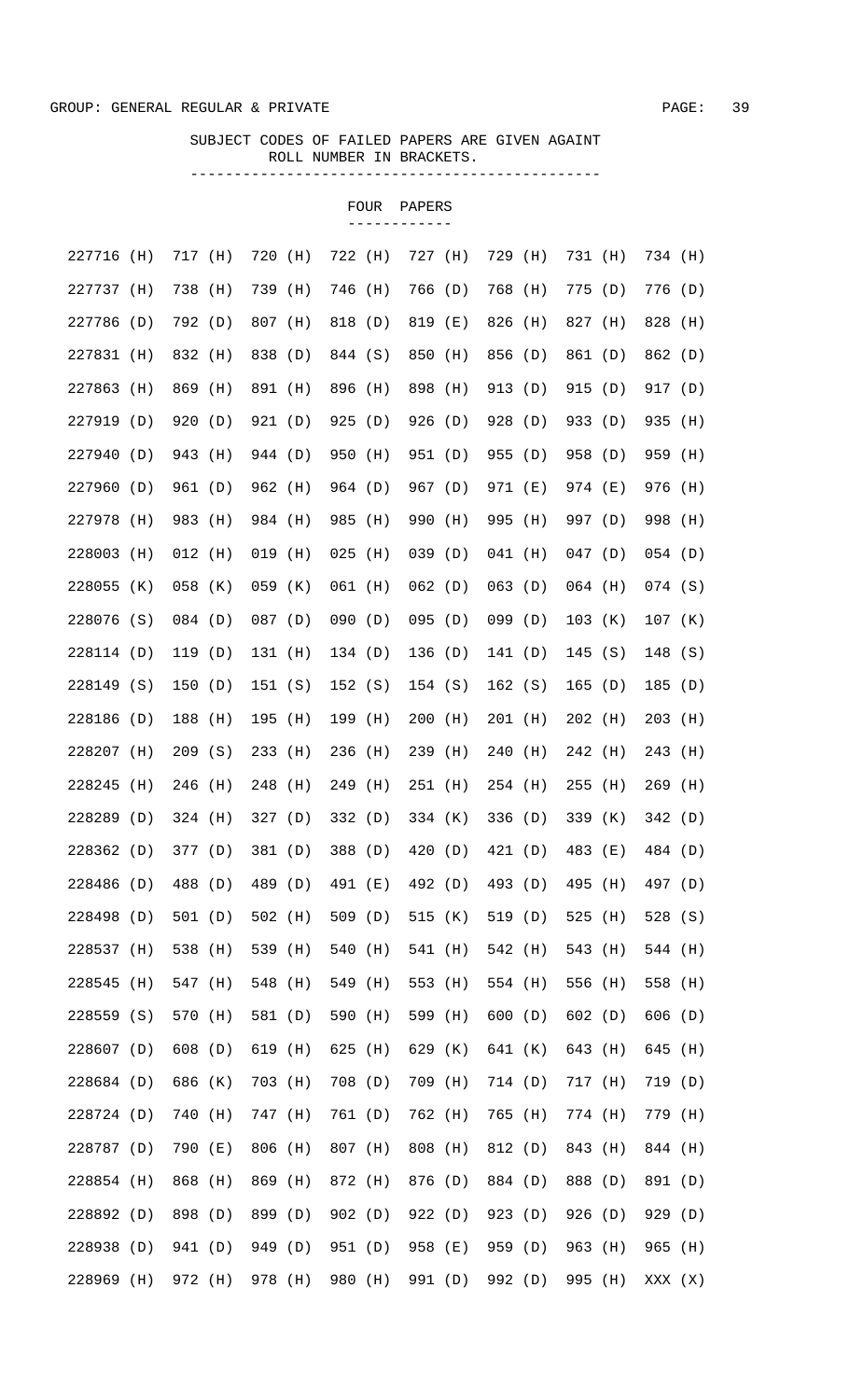|                  |     |            |         |           |         |           | FOUR    | PAPERS    |                 |           |         |           |         |           |     |
|------------------|-----|------------|---------|-----------|---------|-----------|---------|-----------|-----------------|-----------|---------|-----------|---------|-----------|-----|
| 229000           | (H) | 001 (D)    |         | $003$ (D) |         | $005$ (D) |         | $012$ (K) |                 | $013$ (E) |         | 015(D)    |         | 017(D)    |     |
| 229018           | (D) | 020(D)     |         | $021$ (E) |         | 022(S)    |         | 023(D)    |                 | $028$ (D) |         | 031(D)    |         | 035(D)    |     |
| 229040           | (H) | 041(D)     |         | 042(D)    |         | $050$ (H) |         | 051 (H)   |                 | $058$ (H) |         | $078$ (H) |         | 239(D)    |     |
| 229242           | (D) | 246 (D)    |         | 248 (D)   |         | $250$ (H) |         | 251(D)    |                 | 255(D)    |         | 258(D)    |         | 260       | (H) |
| 229265           | (H) | 268        | (D)     | 270(D)    |         | 275(D)    |         | 276(D)    |                 | 279(D)    |         | 281 (D)   |         | 282(D)    |     |
| 229283           | (D) | 295        | (D)     | 303(D)    |         | 305(D)    |         | 315(D)    |                 | 319(D)    |         | 321(D)    |         | 324(D)    |     |
| 229328           | (D) | 330(D)     |         | 333(D)    |         | 336 (D)   |         | 338 (H)   |                 | 340 (D)   |         | 343(D)    |         | 347(D)    |     |
| 229349           | (D) | 350(D)     |         | 353(D)    |         | 355(D)    |         | 356 (S)   |                 | 364(D)    |         | 368       | (H)     | 375       | (S) |
| 229377           | (D) | 379 (D)    |         | 380       | (D)     | 381 (D)   |         | 383 (D)   |                 | 386 (D)   |         | 388 (D)   |         | 390       | (D) |
| 229391           | (D) | 398        | (D)     | 399       | (D)     | 402 (E)   |         | 404 (S)   |                 | 422 (D)   |         | 427 (D)   |         | 428       | (D) |
| 229429           | (D) | 456        | (D)     | 516       | (D)     | 519 (D)   |         | 527 $(D)$ |                 | 529 (D)   |         | 539 (S)   |         | 541       | (D) |
| 229542           | (D) | 546        | (H)     | 549       | (D)     | 551 (D)   |         | 559 (D)   |                 | 577 (D)   |         | 583 (K)   |         | 585       | (D) |
| 229588           | (D) | 590        | (H)     | 595       | (H)     | 596 (H)   |         | 607(D)    |                 | 611 (H)   |         | 612 (H)   |         | 615       | (H) |
|                  |     |            |         |           |         |           |         |           |                 |           |         |           |         |           |     |
| 229616<br>229638 | (H) | 618<br>639 | (D)     | 622 (D)   |         | 626 (S)   |         | 630 (D)   |                 | 633 (D)   |         | 634 (E)   |         | 636       | (D) |
|                  | (D) |            | (H)     | 651 (D)   |         | 652 (H)   |         | 653 (H)   |                 | 655       | (H)     | 656 (H)   |         | 659       | (H) |
| 229660           | (D) | 667 (D)    |         | 675 (D)   |         | 721 (E)   |         | 730 (E)   |                 | 733 (E)   |         | 735 (D)   |         | 737 (E)   |     |
| 229748           | (D) | 755        | (D)     | 777 (H)   |         | 782 (H)   |         | 783 (D)   |                 | 785 (H)   |         | 787 (H)   |         | 789       | (H) |
| 229793 (D)       |     |            | 798 (D) |           | 799 (D) |           | 805 (E) |           | 806 (E)         |           | 908 (D) | 915 (H)   |         | 918 (D)   |     |
| 229921 (E)       |     | 931 (S)    |         |           | 932 (S) |           | 933 (S) |           | 935 (S) 936 (S) |           |         |           | 941 (S) | 949 (H)   |     |
| 229954 (H)       |     | 958 (D)    |         | 967 (S)   |         | 968 (H)   |         |           | 971 (H)         | 974 (H)   |         | 978 (H)   |         | 980 (H)   |     |
| 229983 (D)       |     | 986 (H)    |         | 989 (D)   |         | 990 (K)   |         | 997 (D)   |                 | XXX (X)   |         | XXX (X)   |         | XXX (X)   |     |
| 230000 (D)       |     | 041(S)     |         | 044(D)    |         | $068$ (D) |         | 078 (D)   |                 | 095(S)    |         | 100(S)    |         | 103(D)    |     |
| 230105 (S)       |     | 106(D)     |         | 107 (S)   |         | 112(D)    |         | 127(D)    |                 | 136 (D)   |         | 138 (D)   |         | 141 (D)   |     |
| 230144 (D)       |     | 153(D)     |         | $155$ (H) |         | 161 (H)   |         | 170 (D)   |                 | 171 (D)   |         | 187 (H)   |         | 188 (H)   |     |
| 230189 (D)       |     | 193 (D)    |         | 195(S)    |         | 202(D)    |         | $203$ (H) |                 | 209(D)    |         | 215(D)    |         | 216(D)    |     |
| 230218 (S)       |     | 226 (H)    |         | 230 (H)   |         | 233(S)    |         | 235(D)    |                 | 238 (D)   |         | 244 (H)   |         | $245$ (H) |     |
| 230248 (D)       |     | 250(D)     |         | 253 (H)   |         | 257 (D)   |         | 259 (D)   |                 | 262 (H)   |         | 264 (H)   |         | 266(S)    |     |
| 230270 (H)       |     | 272 (H)    |         | 273 (H)   |         | 279 (H)   |         | 282 (H)   |                 | 297 (D)   |         | 300(E)    |         | 303(D)    |     |
| 230310 (S)       |     | 311 (S)    |         | 312 (S)   |         | 313(S)    |         | 332 (D)   |                 | 337 (D)   |         | 340(D)    |         | 345 (H)   |     |
| 230347 (H)       |     | 348 (H)    |         | 350 (D)   |         | 358 (H)   |         | 359 (H)   |                 | 360(D)    |         | 368 (D)   |         | 405(D)    |     |
| 230410 (D)       |     | 463 (H)    |         | 470 (D)   |         | 471 (D)   |         | 474 (D)   |                 | 478 (D)   |         | 480 (D)   |         | 492 (H)   |     |
| 230495 (H)       |     | 504 (H)    |         |           | 505 (H) |           |         |           | 507 (D) 512 (D) |           | 513 (D) | 525 (H)   |         | 532 (H)   |     |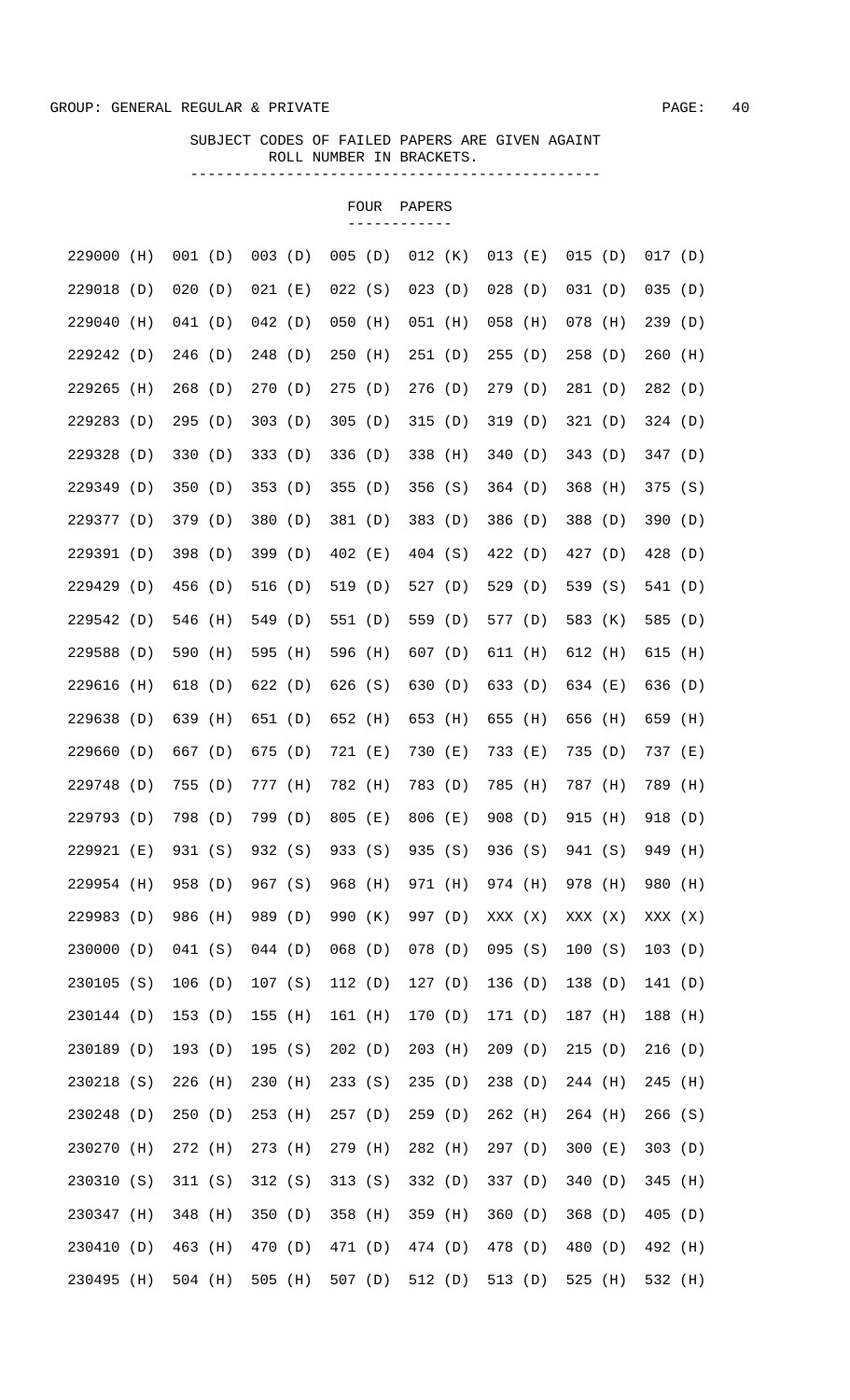|            |     |           |     |           |     |         | FOUR | PAPERS    |     |           |     |         |     |           |     |
|------------|-----|-----------|-----|-----------|-----|---------|------|-----------|-----|-----------|-----|---------|-----|-----------|-----|
| 230533     | (H) | 539 (H)   |     | 544 (D)   |     | 552 (D) |      | 555 (D)   |     | 557 (D)   |     | 558 (H) |     | 559 (D)   |     |
| 230563     | (H) | 565 (D)   |     | 576 (D)   |     | 581 (D) |      | 582 (D)   |     | 584 (H)   |     | 591 (D) |     | 601 (E)   |     |
| 230612     | (D) | 615 $(D)$ |     | 616 (H)   |     | 634 (H) |      | 703 (H)   |     | 710 (H)   |     | 713 (H) |     | 715 (H)   |     |
| 230720     | (H) | 723       | (H) | 726 (D)   |     | 727 (H) |      | 732 (H)   |     | 733 (H)   |     | 736 (H) |     | 737 (H)   |     |
| 230738     | (H) | 740       | (H) | 742 (D)   |     | 745 (H) |      | 751 (S)   |     | 761 (S)   |     | 771 (H) |     | 776 (H)   |     |
| 230784 (H) |     | 801 (D)   |     | 802 (D)   |     | 803 (D) |      | 804 (D)   |     | 805 (D)   |     | 812 (D) |     | 813       | (H) |
| 230817     | (H) | 819 (H)   |     | 823       | (H) | 824 (H) |      | 829 (H)   |     | 830 (H)   |     | 835 (D) |     | 837 (E)   |     |
| 230859     | (D) | 869 (D)   |     | 870 (D)   |     | 872 (D) |      | 873 (D)   |     | 876 (H)   |     | 883 (D) |     | 886 (H)   |     |
| 230887 (D) |     | 889 (D)   |     | 890       | (D) | 894 (D) |      | 896 (D)   |     | 898 (H)   |     | 899 (D) |     | 910(S)    |     |
| 230913 (S) |     | 917 (D)   |     | 919       | (H) | 921 (D) |      | 924 (H)   |     | 926 (H)   |     | 927 (H) |     | 929 (H)   |     |
| 230934 (H) |     | 935 (H)   |     | 937 (H)   |     | 940 (D) |      | 941 (D)   |     | 943 (D)   |     | 945 (H) |     | 957 (D)   |     |
| 230960     | (D) | 961 (D)   |     | 962 (D)   |     | 964 (D) |      | 965(D)    |     | 973 (S)   |     | 980 (S) |     | 984 (D)   |     |
| 230987 (D) |     | 988 (D)   |     | 997 (D)   |     | 999 (D) |      | XXX (X)   |     | XXX (X)   |     | XXX (X) |     | XXX (X)   |     |
| 231003 (D) |     | $014$ (D) |     | $020$ (H) |     | 040(D)  |      | $046$ (H) |     | $055$ (D) |     | 056(D)  |     | $059$ (H) |     |
| 231061 (D) |     | $066$ (H) |     | $067$ (H) |     | 089 (D) |      | $094$ (D) |     | $101$ (H) |     | 104(D)  |     | 105(D)    |     |
| 231109 (D) |     | 110 (H)   |     | 111(D)    |     | 112(D)  |      | 126(D)    |     | 128(D)    |     | 132 (H) |     | 135(D)    |     |
| 231164 (H) |     | 166 (H)   |     | 169 (H)   |     | 173 (H) |      | 175 (H)   |     | 176 (H)   |     | 190 (H) |     | 191 (H)   |     |
| 231193 (H) |     | 197 (H)   |     | 198 (H)   |     | 200 (H) |      | $206$ (H) |     | 212 (H)   |     | 213 (D) |     | 214 (D)   |     |
| 231215     | (D) | 218       | (H) | 219       | (H) | 224 (H) |      | 226       | (H) | 228       | (H) | 231 (H) |     | 252       | (H) |
| 231255     | (H) | 256       | (H) | 257       | (H) | 265(D)  |      | 268       | (H) | 269(D)    |     | 278     | (H) | 285       | (D) |
| 231292     | (H) | 295       | (H) | 297       | (H) | 299 (H) |      | $301$ (H) |     | $304$ (H) |     | 305     | (H) | 308       | (H) |
| 231309     | (H) | 310       | (H) | 311 (H)   |     | 312 (H) |      | 313       | (H) | $314$ (H) |     | 316     | (H) | 317 (H)   |     |
| 231318     | (H) | 319       | (H) | 322       | (H) | 324 (H) |      | 328       | (H) | 330 (H)   |     | 369     | (D) | 373       | (H) |
| 231380     | (H) | 381 (H)   |     | 409       | (D) | 410     | (H)  | 411 (D)   |     | 415       | (H) | 416     | (H) | 419       | (H) |
| 231421     | (H) | 425 (D)   |     | 429       | (K) | 445 (H) |      | 461       | (H) | 465       | (H) | 466     | (H) | 469       | (H) |
| 231470     | (H) | 473       | (H) | 475       | (H) | 477 (H) |      | 479 (H)   |     | 481 (H)   |     | 487 (H) |     | 489       | (H) |
| 231490     | (H) | 491 (H)   |     | 492 (H)   |     | 494 (H) |      | 496 (D)   |     | 506 (H)   |     | 507 (H) |     | 509       | (H) |
| 231519     | (H) | 520       | (H) | 524 (H)   |     | 525     | (H)  | 526       | (H) | 531 (D)   |     | 534 (H) |     | 542       | (H) |
| 231552     | (H) | 560       | (D) | 563       | (D) | 582 (H) |      | 583       | (H) | 587 (H)   |     | 588     | (H) | 591       | (H) |
| 231621     | (H) | 622       | (H) | 631       | (D) | 632 (D) |      | 639       | (D) | 640       | (H) | 641     | (H) | 642       | (H) |
| 231645     | (H) | 648       | (H) | 650       | (H) | 651 (H) |      | 653       | (H) | 654 (H)   |     | 655     | (H) | 656       | (H) |
| 231659     | (H) | 664 (D)   |     | 666       | (H) | 675 (H) |      | 679 (H)   |     | 680 (H)   |     | 681 (H) |     | 682 (H)   |     |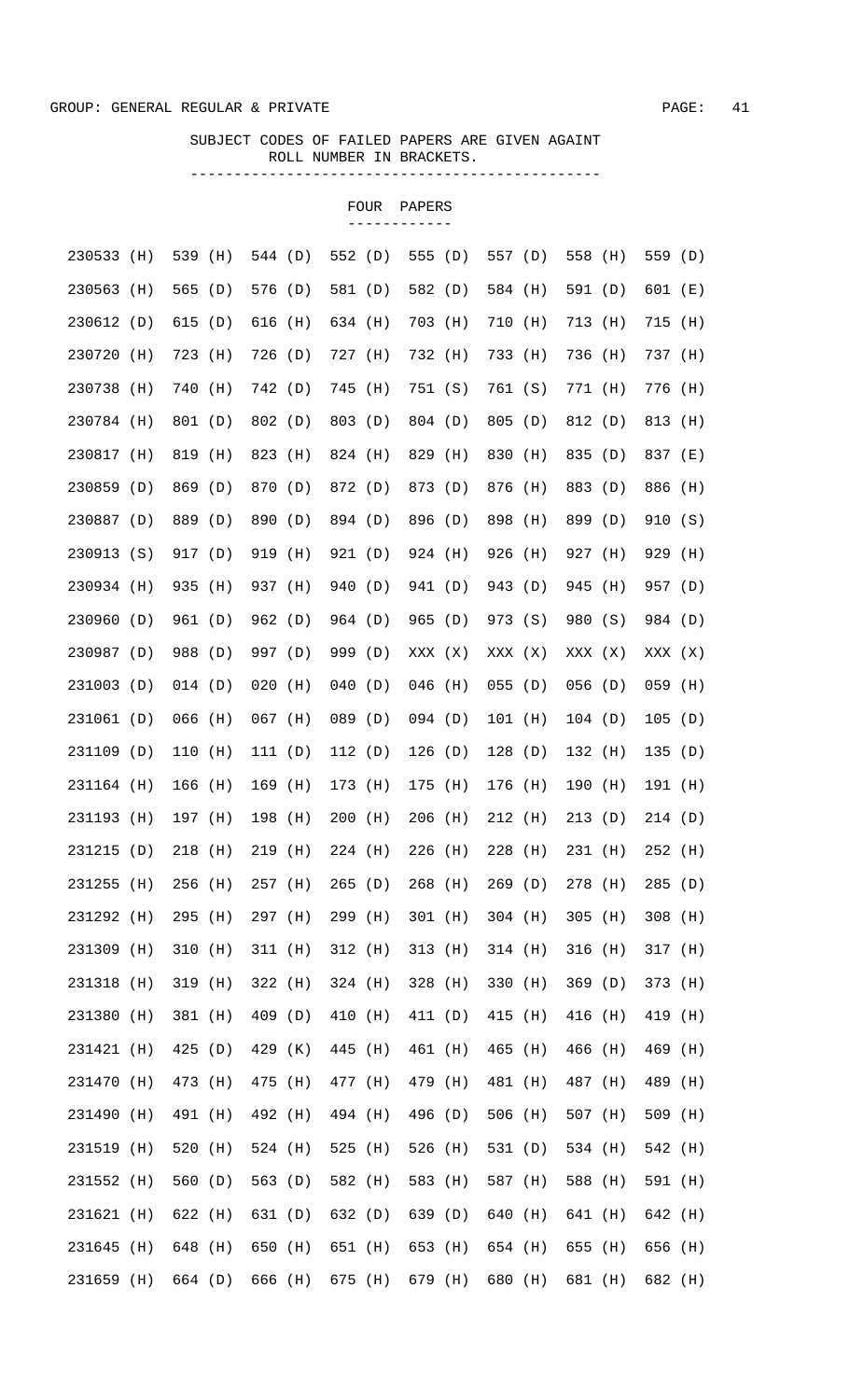|            |     |           |     |           |       |           | <b>FOUR</b><br>---------- | PAPERS    |     |           |     |           |     |           |       |
|------------|-----|-----------|-----|-----------|-------|-----------|---------------------------|-----------|-----|-----------|-----|-----------|-----|-----------|-------|
| 231683 (H) |     | 684 (H)   |     | 685       | (H)   | 692 (H)   |                           | 693 (H)   |     | 694 (H)   |     | 695 (H)   |     | 696 (H)   |       |
| 231705     | (H) | 715 (D)   |     | 718 (D)   |       | 719 (D)   |                           | 721(D)    |     | 723 (D)   |     | 724 (D)   |     | 727 (H)   |       |
| 231733     | (H) | 734 (H)   |     | 738       | ( E ) | 739 (H)   |                           | 740       | (H) | 745 (H)   |     | 746 (H)   |     | 747 (H)   |       |
| 231748     | (H) | 752 (D)   |     | 755       | (D)   | 760 (D)   |                           | 779 (H)   |     | 782 (D)   |     | 783 (D)   |     | 798 (D)   |       |
| 231806     | (D) | 807 (D)   |     | 810       | (S)   | 821 (D)   |                           | 823 (D)   |     | 824 (H)   |     | 826 (D)   |     | 829       | (D)   |
| 231840     | (H) | 844 (H)   |     | 845       | (H)   | 846 (H)   |                           | 847 (H)   |     | 848 (H)   |     | 851 (H)   |     | 852       | (H)   |
| 231853     | (H) | 856       | (H) | 857       | (H)   | 858 (H)   |                           | 859 (H)   |     | 861 (H)   |     | 863 (H)   |     | 869       | (D)   |
| 231871     | (H) | 873 (H)   |     | 876       | ( E ) | 887 (D)   |                           | 889 (D)   |     | 892 (D)   |     | 894 (D)   |     | 895       | (D)   |
| 231896     | (D) | 897 (D)   |     | 900       | (H)   | 901 (D)   |                           | 902(D)    |     | 905(D)    |     | 907(D)    |     | 908(D)    |       |
| 231911 (D) |     | 914 (D)   |     | 917 (H)   |       | 919 (D)   |                           | 922 (H)   |     | 923 (H)   |     | $925$ (H) |     | 928 (H)   |       |
| 231930     | (H) | 932 (D)   |     | 934 (D)   |       | 941 (H)   |                           | 949 (D)   |     | 950 (H)   |     | 951 (D)   |     | 952 (D)   |       |
| 231953     | (H) | 954 (E)   |     | 955 (D)   |       | 956 (D)   |                           | 958 (D)   |     | 959 (H)   |     | 962 (D)   |     | 964 (D)   |       |
| 231966     | (H) | 967 (H)   |     | 970 (H)   |       | 976 (D)   |                           | 977 (H)   |     | 986 (D)   |     | 987 (H)   |     | XXX (X)   |       |
| 232000 (D) |     | 001 (D)   |     | $005$ (D) |       | $008$ (D) |                           | $016$ (H) |     | 017(D)    |     | $023$ (H) |     | $024$ (H) |       |
| 232034 (D) |     | $037$ (H) |     | 044(D)    |       | 050(D)    |                           | $051$ (D) |     | $053$ (D) |     | $055$ (D) |     | $058$ (D) |       |
| 232063 (D) |     | $067$ (D) |     | 070(D)    |       | $072$ (D) |                           | 074(D)    |     | $080$ (H) |     | $081$ (H) |     | 090       | (H)   |
| 232091 (H) |     | $095$ (D) |     | 096(D)    |       | 098 (E)   |                           | $100$ (E) |     | $105$ (E) |     | 107(D)    |     | 108(D)    |       |
| 232109 (D) |     | 116 (D)   |     | 117 (K)   |       | 124(S)    |                           | 132 (K)   |     | 133(S)    |     | 142 (D)   |     | 147(D)    |       |
| 232148     | (D) | 149       | (D) | 152       | (D)   | 155       | (D)                       | 157 (H)   |     | 158       | (H) | 164       | (D) | 168       | (H)   |
| 232179     | (H) | 180       | (D) | 184 (H)   |       | 187 (H)   |                           | 192       | (H) | 193       | (H) | 200       | (D) | 203       | (D)   |
| 232208     | (D) | 210       | (E) | 214(D)    |       | 225       | (H)                       | 228       | (D) | 233(D)    |     | 245       | (H) | 250       | (H)   |
| 232259     | (D) | 260       | (D) | 263       | (D)   | 264(D)    |                           | 266       | (D) | 272(D)    |     | 274(D)    |     | 275       | (D)   |
| 232276     | (S) | 280       | (H) | 293       | (H)   | 294 (H)   |                           | 301 (H)   |     | 307(D)    |     | 311(D)    |     | 312(D)    |       |
| 232314 (D) |     | 324 (H)   |     | 330       | (D)   | 333 (D)   |                           | 349       | (D) | 363 (H)   |     | 383       | (D) | 390       | (D)   |
| 232391     | (D) | 393       | (D) | 399       | (H)   | 400       | (H)                       | 401       | (H) | 402 (H)   |     | 405       | (H) | 406       | (H)   |
| 232409     | (H) | 412 (K)   |     | 415       | (H)   | 420       | (D)                       | 421 (D)   |     | 423 (D)   |     | 424 (D)   |     | 427 (D)   |       |
| 232428     | (D) | 429 (D)   |     | 430       | (D)   | 431 (D)   |                           | 432 (D)   |     | 433 (D)   |     | 436       | (D) | 442       | ( E ) |
| 232443     | (E) | 444 (D)   |     | 445       | (D)   | 454 (D)   |                           | 455       | (D) | 461 (D)   |     | 462 (H)   |     | 468       | (H)   |
| 232469     | (H) | 471 (D)   |     | 473       | (D)   | 474 (D)   |                           | 482       | (H) | 484 (K)   |     | 491 (H)   |     | 494 (E)   |       |
| 232499     | (H) | 500       | (H) | 503       | (S)   | 508(S)    |                           | 511 (S)   |     | 512 (H)   |     | 514 (H)   |     | 516 (S)   |       |
| 232523     | (S) | 531       | (S) | 536 (S)   |       | 537 (D)   |                           | 540       | (H) | 543 (D)   |     | 551 (D)   |     | 554 (H)   |       |
| 232559     | (D) | 563 (D)   |     | 565       | (H)   | 566       | (H)                       | 691 (H)   |     | 696 (H)   |     | 702 (H)   |     | 706 (H)   |       |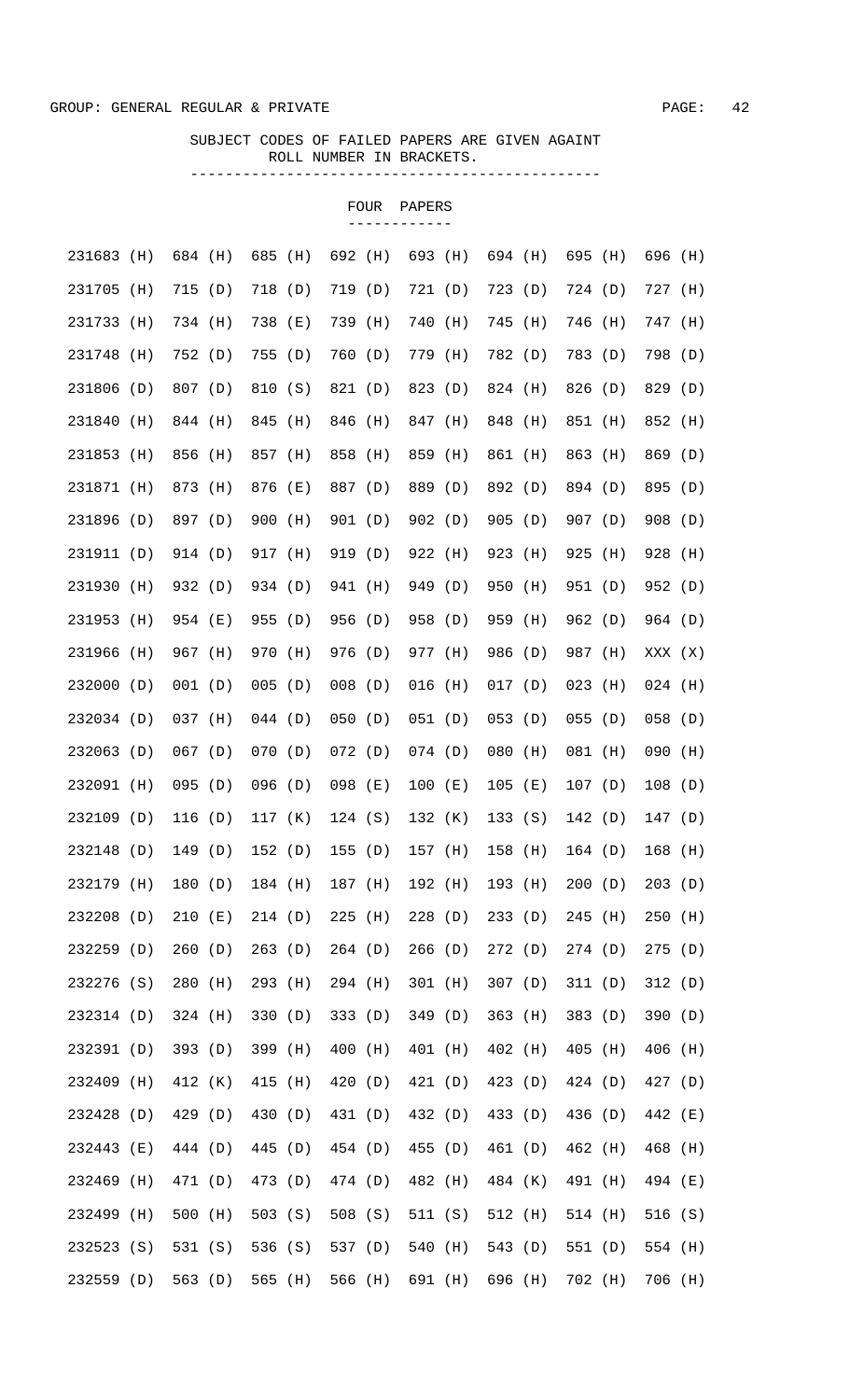|            |     |           |       |           |       |           | <b>FOUR</b> | PAPERS    |       |           |       |           |       |           |     |
|------------|-----|-----------|-------|-----------|-------|-----------|-------------|-----------|-------|-----------|-------|-----------|-------|-----------|-----|
| 232715 (D) |     | 716 (H)   |       | 745       | ( E ) | 766 (E)   |             | 767 (E)   |       | 773 (E)   |       | 776       | ( E ) | 778 (E)   |     |
| 232779 (E) |     | 780 (H)   |       | 790       | (H)   | 816 (H)   |             | 817 (H)   |       | 819 (H)   |       | 820       | (S)   | 821 (H)   |     |
| 232823     | (H) | 824 (H)   |       | 825       | (H)   | 827 (H)   |             | 828 (H)   |       | 830 (H)   |       | 831 (H)   |       | 834 (H)   |     |
| 232835     | (H) | 837 (H)   |       | 840       | (H)   | 843 (H)   |             | 847 (H)   |       | 848       | (H)   | 849       | (H)   | 851 (H)   |     |
| 232852     | (H) | 853       | (H)   | 860       | (D)   | 861 (K)   |             | 865       | (H)   | 870 (H)   |       | 872 (H)   |       | 876       | (H) |
| 232878     | (H) | 880       | (H)   | 881       | (H)   | 882 (H)   |             | 883       | (H)   | 884 (H)   |       | 885       | (H)   | 894 (H)   |     |
| 232898     | (D) | 900       | (H)   | 913       | (H)   | 915 (H)   |             | 917 (D)   |       | 926 (H)   |       | 931 (E)   |       | 936       | (H) |
| 232937     | (H) | 939       | ( E ) | 940       | (H)   | 944 (D)   |             | 946       | ( E ) | 947 (E)   |       | 953 (H)   |       | 956 (D)   |     |
| 232967     | (D) | 969 (D)   |       | 973 (D)   |       | 974 (H)   |             | 977 (H)   |       | 978 (H)   |       | 982 (H)   |       | 987 (H)   |     |
| 232990     | (H) | 997 (D)   |       | 998       | (D)   | 999 (D)   |             | XXX (X)   |       | XXX (X)   |       | XXX (X)   |       | XXX (X)   |     |
| 233000     | (H) | $006$ (H) |       | 008       | (H)   | $014$ (H) |             | 016       | (H)   | $017$ (H) |       | $020$ (H) |       | $027$ (H) |     |
| 233028     | (D) | 029(D)    |       | 037 (H)   |       | $041$ (H) |             | 042(D)    |       | 044(D)    |       | $045$ (H) |       | $047$ (D) |     |
| 233050     | (D) | 052(D)    |       | 053       | (H)   | $055$ (H) |             | $064$ (D) |       | 070(S)    |       | 071(S)    |       | $074$ (S) |     |
| 233078 (S) |     | 079(S)    |       | 080(D)    |       | $083$ (D) |             | 084 (D)   |       | 085(D)    |       | 086 (D)   |       | $087$ (D) |     |
| 233088     | (D) | 090(D)    |       | $107$ (H) |       | $108$ (E) |             | 112 (H)   |       | $115$ (H) |       | 116 (H)   |       | $118$ (H) |     |
| 233127 (E) |     | $129$ (H) |       | 134 (H)   |       | $135$ (H) |             | 136 (H)   |       | $141$ (H) |       | 142 (H)   |       | $145$ (H) |     |
| 233147     | (H) | 151 (H)   |       | 152 (H)   |       | 153 (H)   |             | 156 (H)   |       | $159$ (H) |       | 162 (H)   |       | 167 (H)   |     |
| 233168 (H) |     | 175 (E)   |       | 178 (H)   |       | 180 (E)   |             | 184 (H)   |       | $195$ (H) |       | 197 (H)   |       | $200$ (H) |     |
| 233201     | (H) | 203       | (D)   | 204(D)    |       | 205       | (D)         | 213       | (H)   | 215       | ( E ) | 220       | (H)   | 221       | (H) |
| 233222     | (H) | 223       | (H)   | 225       | (H)   | $228$ (H) |             | 235       | (D)   | 236       | (D)   | 238       | (H)   | 246       | (D) |
| 233249     | (S) | 252       | (H)   | 253       | (H)   | $258$ (E) |             | 261       | ( E ) | 269       | (D)   | 270       | (D)   | 273       | (H) |
| 233274 (H) |     | 275       | (D)   | 283       | (H)   | 287 (H)   |             | 288       | (H)   | 289       | (H)   | 293       | (E)   | 294 (E)   |     |
| 233301     | (E) | 306(D)    |       | 310       | (D)   | 313(D)    |             | 314(D)    |       | 316       | (D)   | 318       | (D)   | 324(D)    |     |
| 233325     | (D) | 326(D)    |       | 331 (S)   |       | 340       | (D)         | 345       | (D)   | 349 (E)   |       | 351 (D)   |       | 352(D)    |     |
| 233354     | (D) | 361 (D)   |       | 365       | (D)   | 366       | (H)         | 369       | (D)   | 381 (D)   |       | 385       | (D)   | 387 (D)   |     |
| 233388     | (D) | 389       | (D)   | 393       | (D)   | 394 (D)   |             | 405       | (D)   | 415       | (E)   | 426       | (D)   | 427 (E)   |     |
| 233428     | (H) | 429       | (H)   | 433       | (D)   | 435 (D)   |             | 440       | (D)   | 442 (H)   |       | 447       | (D)   | 448 (S)   |     |
| 233452     | (D) | 453       | (S)   | 460       | (D)   | 462 (H)   |             | 464 (H)   |       | 469 (S)   |       | 470       | (H)   | 471 (H)   |     |
| 233472     | (H) | 473       | (S)   | 477       | (H)   | 503 $(D)$ |             | 508(D)    |       | 510(D)    |       | 513       | (H)   | 517 (H)   |     |
| 233521     | (D) | 523       | (D)   | 529       | (S)   | 533 (D)   |             | 539       | (D)   | 541 (D)   |       | 542       | (D)   | 543       | (D) |
| 233544     | (D) | 545       | (D)   | 549       | (D)   | 554 (D)   |             | 557 (D)   |       | 560       | (D)   | 565       | (D)   | 566       | (D) |
| 233567     | (D) | 568       | (D)   | 569       | (D)   | 572 (D)   |             | 574 (D)   |       | 575       | (D)   | 576       | (D)   | 580       | (D) |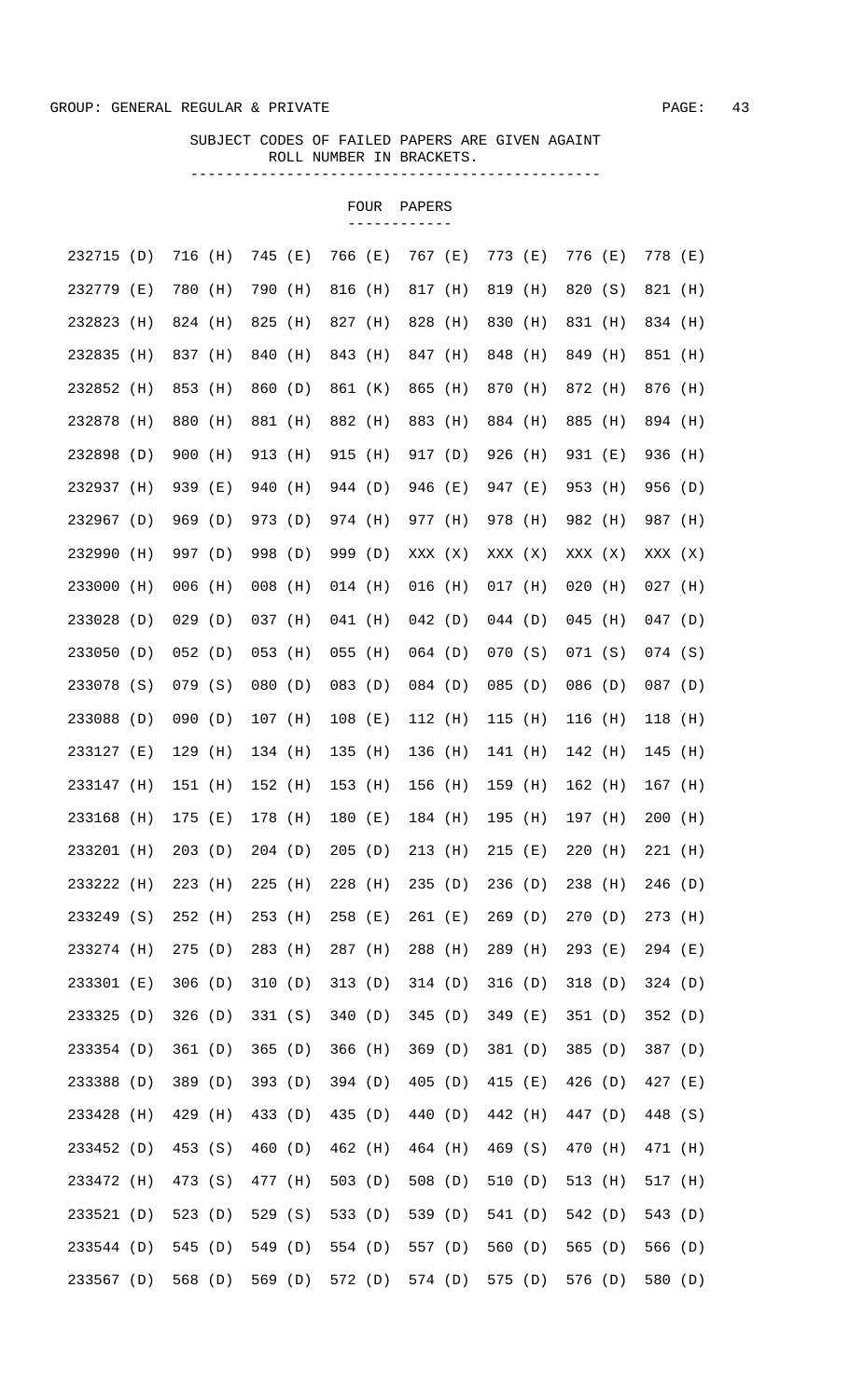|            |     |           |     |           |     |           | FOUR | PAPERS    |     |           |     |           |       |           |     |
|------------|-----|-----------|-----|-----------|-----|-----------|------|-----------|-----|-----------|-----|-----------|-------|-----------|-----|
| 233585     | (D) | 593 (D)   |     | 594 (D)   |     | 595 (D)   |      | 602(D)    |     | $609$ (H) |     | 616 (H)   |       | 617 (H)   |     |
| 233618     | (H) | 621 (H)   |     | 626 (H)   |     | 629 (E)   |      | 630 (E)   |     | 636 (E)   |     | 639 (D)   |       | 646 (E)   |     |
| 233676     | (D) | 677 (D)   |     | 684 (E)   |     | 690 (H)   |      | 691 (H)   |     | 692 (H)   |     | 693 (H)   |       | 697 (H)   |     |
| 233700     | (H) | 705 (H)   |     | 707 (H)   |     | 715 (H)   |      | 716 (H)   |     | 719 (D)   |     | 724 (H)   |       | 726 (D)   |     |
| 233730 (D) |     | 731 (D)   |     | 735       | (H) | 740 (D)   |      | 744 (H)   |     | 745 (H)   |     | 746 (D)   |       | 751 (D)   |     |
| 233752 (D) |     | 753 (D)   |     | 754 (D)   |     | 755 (D)   |      | 756 (D)   |     | 758 (D)   |     | 760 (D)   |       | 761 (D)   |     |
| 233765 (D) |     | 767 (D)   |     | 769 (D)   |     | 770 (D)   |      | 772 (D)   |     | 774 (D)   |     | 775(D)    |       | 776 (D)   |     |
| 233777 (D) |     | 779 (D)   |     | 780 (S)   |     | 792 (K)   |      | 793 (K)   |     | 800 (H)   |     | 801 (H)   |       | 803 (K)   |     |
| 233804 (H) |     | 808 (K)   |     | 810 (E)   |     | 812 (D)   |      | 824 (K)   |     | 833 (H)   |     | 834 (H)   |       | 839 (H)   |     |
| 233843 (E) |     | 848 (H)   |     | 850 (D)   |     | 854 (H)   |      | 859 (H)   |     | 871 (D)   |     | 877 (H)   |       | 888 (D)   |     |
| 233901 (H) |     | 915 (D)   |     | 921 (D)   |     | 925(D)    |      | 932 (E)   |     | 939 (H)   |     | 940 (H)   |       | 947 (H)   |     |
| 233949 (H) |     | 950 (H)   |     | 959 (H)   |     | 978 (H)   |      | 982 (H)   |     | 983 (H)   |     | 984 (H)   |       | 985 (H)   |     |
| 233986     | (H) | 990 (H)   |     | 991 (H)   |     | 992 (H)   |      | 993 (H)   |     | 995 (H)   |     | 996 (H)   |       | 997 (H)   |     |
| 233998 (H) |     | XXX (X)   |     | XXX (X)   |     | XXX (X)   |      | XXX (X)   |     | XXX (X)   |     | XXX (X)   |       | XXX (X)   |     |
| 234003 (H) |     | $018$ (E) |     | $020$ (H) |     | $021$ (H) |      | $025$ (H) |     | $028$ (H) |     | $029$ (H) |       | $033$ (H) |     |
| 234034 (H) |     | $035$ (H) |     | $038$ (H) |     | $043$ (H) |      | 048 (H)   |     | $049$ (H) |     | $053$ (H) |       | $055$ (H) |     |
| 234057 (H) |     | 060 (H)   |     | 061 (H)   |     | $062$ (H) |      | $065$ (H) |     | $066$ (H) |     | 072 (H)   |       | $078$ (H) |     |
| 234086 (H) |     | 099(D)    |     | 104(D)    |     | 111(H)    |      | 125(D)    |     | 143 (E)   |     | 146 (D)   |       | $153$ (H) |     |
| 234159 (S) |     | 163(D)    |     | 164 (H)   |     | 168(D)    |      | 178 (S)   |     | 179 (S)   |     | 185       | (S)   | 188       | (H) |
| 234198     | (H) | $203$ (E) |     | 206(D)    |     | 213 (H)   |      | 217(D)    |     | 218       | (H) | 219(D)    |       | $221$ (H) |     |
| 234222     | (D) | 229       | (D) | 233       | (K) | 234 (D)   |      | 235       | (H) | 242 (D)   |     | 244(D)    |       | 246       | (D) |
| 234252     | (D) | 257(D)    |     | 259       | (E) | 261 (D)   |      | $266$ (E) |     | $267$ (E) |     | 268       | ( E ) | 272 (E)   |     |
| 234276     | (H) | 277(D)    |     | 279       | (D) | 280       | (D)  | 281 (D)   |     | 282 (D)   |     | 284 (D)   |       | 285       | (D) |
| 234286     | (D) | 288       | (D) | 289       | (D) | 292 (H)   |      | 293 (H)   |     | 300 (H)   |     | $301$ (H) |       | 302       | (H) |
| 234303     | (H) | $304$ (H) |     | 308       | (H) | 309 (H)   |      | 311 (H)   |     | $314$ (H) |     | 320       | (H)   | 321       | (H) |
| 234323     | (H) | 324 (H)   |     | 327       | (H) | $328$ (H) |      | 329       | (H) | 361(S)    |     | 364 (H)   |       | 373       | (H) |
| 234393     | (H) | 394 (H)   |     | 395       | (H) | 397 (H)   |      | 398       | (H) | 399 (H)   |     | 401 (H)   |       | 403       | (H) |
| 234405     | (H) | 407       | (H) | 408       | (H) | 409 (H)   |      | 410       | (H) | 411 (H)   |     | 412 (H)   |       | 414 (H)   |     |
| 234419     | (H) | 420       | (H) | 425       | (H) | 428 (D)   |      | 429       | (H) | 434 (H)   |     | 440       | (H)   | 452       | (H) |
| 234453     | (H) | 454 (H)   |     | 455       | (H) | 458       | (H)  | 465       | (H) | 466       | (H) | 470       | (H)   | 480       | (S) |
| 234482     | (S) | 488 (S)   |     | 489       | (H) | $500$ (H) |      | 507 (H)   |     | 509 (H)   |     | 510       | (H)   | 511 (H)   |     |
| 234512 (H) |     | 519(S)    |     | 520       | (E) | 523 $(D)$ |      | 529 (D)   |     | 533 (D)   |     | 534 (D)   |       | 536 (D)   |     |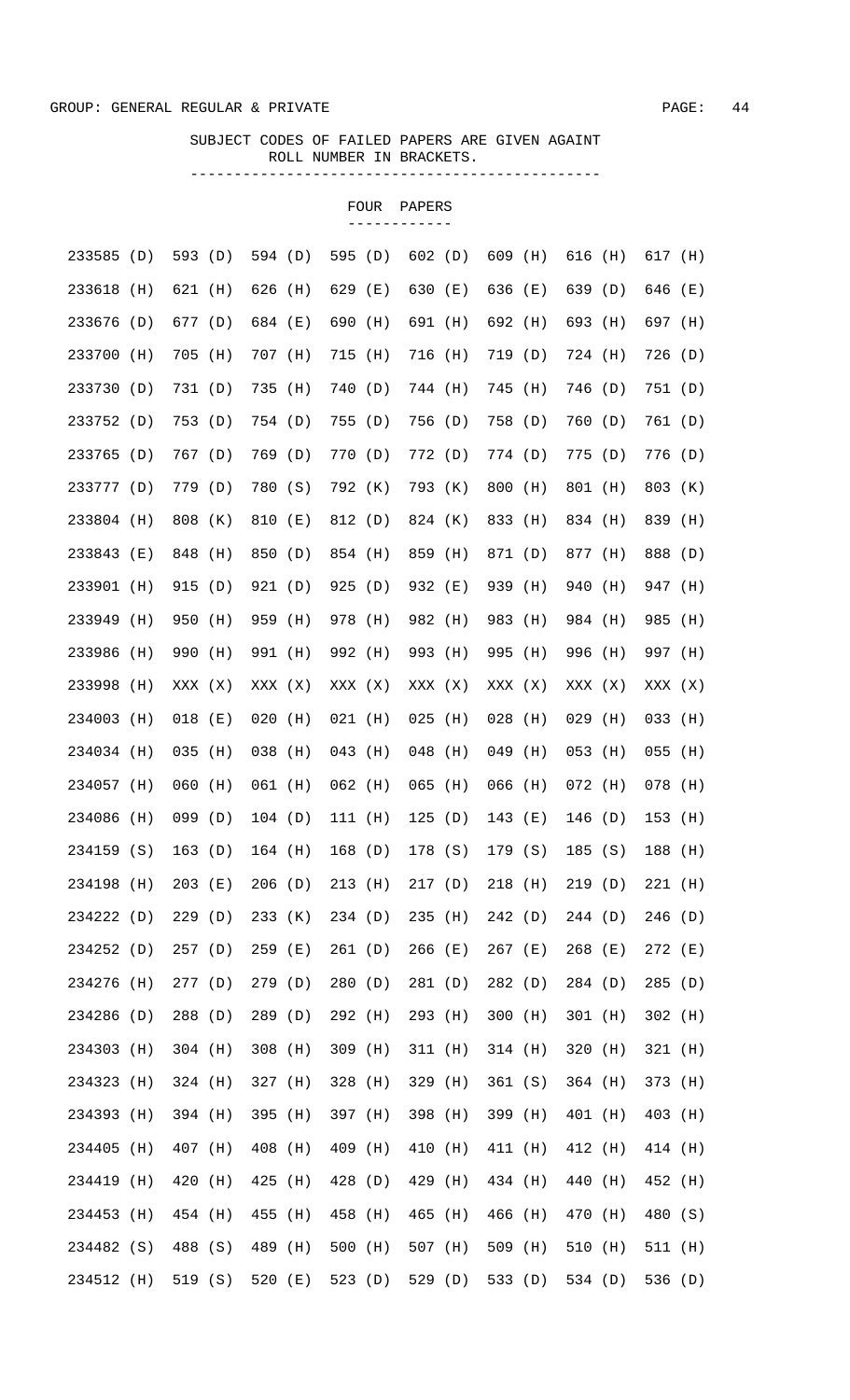|            |       |         |     |         |     |           | FOUR  | PAPERS  |     |         |       |         |     |           |       |
|------------|-------|---------|-----|---------|-----|-----------|-------|---------|-----|---------|-------|---------|-----|-----------|-------|
| 234540     | (D)   | 541 (D) |     | 544 (D) |     | 545 (D)   |       | 546 (D) |     | 547 (D) |       | 555 (H) |     | 559 (H)   |       |
| 234566     | (D)   | 570 (D) |     | 572 (H) |     | 573 (D)   |       | 574 (H) |     | 575 (H) |       | 583 (S) |     | 586 (S)   |       |
| 234590     | (S)   | 591 (D) |     | 592 (D) |     | 593 (D)   |       | 595 (D) |     | 596 (D) |       | 597 (D) |     | 598 (D)   |       |
| 234607 (D) |       | 612(D)  |     | 613     | (H) | 614 (H)   |       | 616 (D) |     | 617 (D) |       | 619 (D) |     | 620       | (D)   |
| 234621     | (D)   | 622(D)  |     | 626(D)  |     | 627 (D)   |       | 628 (D) |     | 632 (D) |       | 650 (E) |     | 654 (H)   |       |
| 234659 (D) |       | 661 (D) |     | 663     | (H) | 667 (D)   |       | 668 (D) |     | 669 (H) |       | 672 (D) |     | 674 (S)   |       |
| 234678 (S) |       | 684 (D) |     | 685     | (D) | 686 (D)   |       | 689 (D) |     | 690 (D) |       | 702 (D) |     | 706 (H)   |       |
| 234707 (H) |       | 709 (D) |     | 714 (D) |     | 715 (D)   |       | 716(S)  |     | 719 (D) |       | 720(D)  |     | 726 (D)   |       |
| 234728     | (D)   | 737 (H) |     | 738 (H) |     | 740 (D)   |       | 746 (D) |     | 751 (D) |       | 754 (H) |     | 755 (D)   |       |
| 234757 (D) |       | 762 (D) |     | 772 (D) |     | 773 (D)   |       | 776 (D) |     | 777 (D) |       | 778 (D) |     | 782 (D)   |       |
| 234783 (D) |       | 792 (D) |     | 793 (H) |     | 794 (D)   |       | 795 (D) |     | 799 (D) |       | 800 (D) |     | 801 (D)   |       |
| 234804 (D) |       | 818 (E) |     | 821 (D) |     | 826 (D)   |       | 829 (H) |     | 831 (H) |       | 832 (H) |     | 833 (H)   |       |
| 234834 (H) |       | 839 (H) |     | 840 (H) |     | 841 (H)   |       | 843 (H) |     | 844 (H) |       | 846 (H) |     | 849 (D)   |       |
| 234855 (D) |       | 872 (D) |     | 874 (D) |     | 876 (D)   |       | 885 (E) |     | 888 (D) |       | 897 (D) |     | 903 (H)   |       |
| 234905 (D) |       | 907 (D) |     | 908 (D) |     | 909 (H)   |       | 910 (D) |     | 915 (D) |       | 924 (D) |     | 926 (H)   |       |
| 234928     | ( E ) | 930 (H) |     | 938 (H) |     | 941 (S)   |       | 956 (D) |     | 958 (D) |       | 960(D)  |     | 963 (D)   |       |
| 234966     | (D)   | 967 (D) |     | 971 (D) |     | 973 (D)   |       | 981 (D) |     | 984 (D) |       | 986 (D) |     | 997 (D)   |       |
| 235000 (D) |       | 002(D)  |     | 084 (S) |     | $106$ (H) |       | 109 (H) |     | 110 (H) |       | 112 (H) |     | 113 (H)   |       |
| 235115     | (H)   | 127(D)  |     | 145     | (D) | 146 (H)   |       | 149     | (H) | 153     | (H)   | 154(D)  |     | 173       | (H)   |
| 235190     | (D)   | 209(D)  |     | 216     | (H) | 220       | (H)   | 222     | (H) | 223     | (H)   | 226     | (H) | $227$ (H) |       |
| 235228     | (H)   | 230     | (H) | 232 (H) |     | 259(S)    |       | 268     | (D) | 280     | (D)   | 341 (S) |     | 347 (H)   |       |
| 235352     | (D)   | 355     | (H) | 359     | (S) | 360(S)    |       | 371 (E) |     | 377 (D) |       | 394 (H) |     | 401 (H)   |       |
| 235403     | (H)   | 406     | (H) | 407 (H) |     | 410 (D)   |       | 411 (D) |     | 412 (D) |       | 413 (D) |     | 415       | (D)   |
| 235417     | (D)   | 420 (D) |     | 422     | (D) | 424 (H)   |       | 425     | (H) | 426     | (H)   | 427 (H) |     | 430       | (H)   |
| 235456     | (E)   | 525     | (D) | 553     | (H) | 558 (H)   |       | 563 (H) |     | 570 (S) |       | 571 (H) |     | 572       | (H)   |
| 235575     | (H)   | 580     | (H) | 581 (H) |     | 590       | (D)   | 595 (D) |     | 599 (D) |       | 603(D)  |     | 605       | (D)   |
| 235607     | (K)   | 614 (D) |     | 615     | (D) | 620       | ( E ) | 622 (D) |     | 623     | ( E ) | 626     | (E) | 639       | ( E ) |
| 235644     | (D)   | 646     | (D) | 652 (S) |     | 654 (D)   |       | 655 (D) |     | 660     | (D)   | 679     | (D) | 682       | (D)   |
| 235684     | (E)   | 685     | (D) | 691     | (D) | 732 (H)   |       | 740     | (D) | 762 (K) |       | 783 (S) |     | 785       | (D)   |
| 235793     | (D)   | 796     | (D) | 803     | (D) | 808 (D)   |       | 813     | (D) | 822 (D) |       | 829     | (D) | 831 (D)   |       |
| 235843     | (D)   | 852 (D) |     | 853     | (D) | 893 (D)   |       | 898 (D) |     | 902(D)  |       | 916 (D) |     | 924(D)    |       |
| 235930     | (D)   | 941 (D) |     | 943     | (K) | 949 (D)   |       | 965     | (H) | 977 (D) |       | 983 (D) |     | 987 (D)   |       |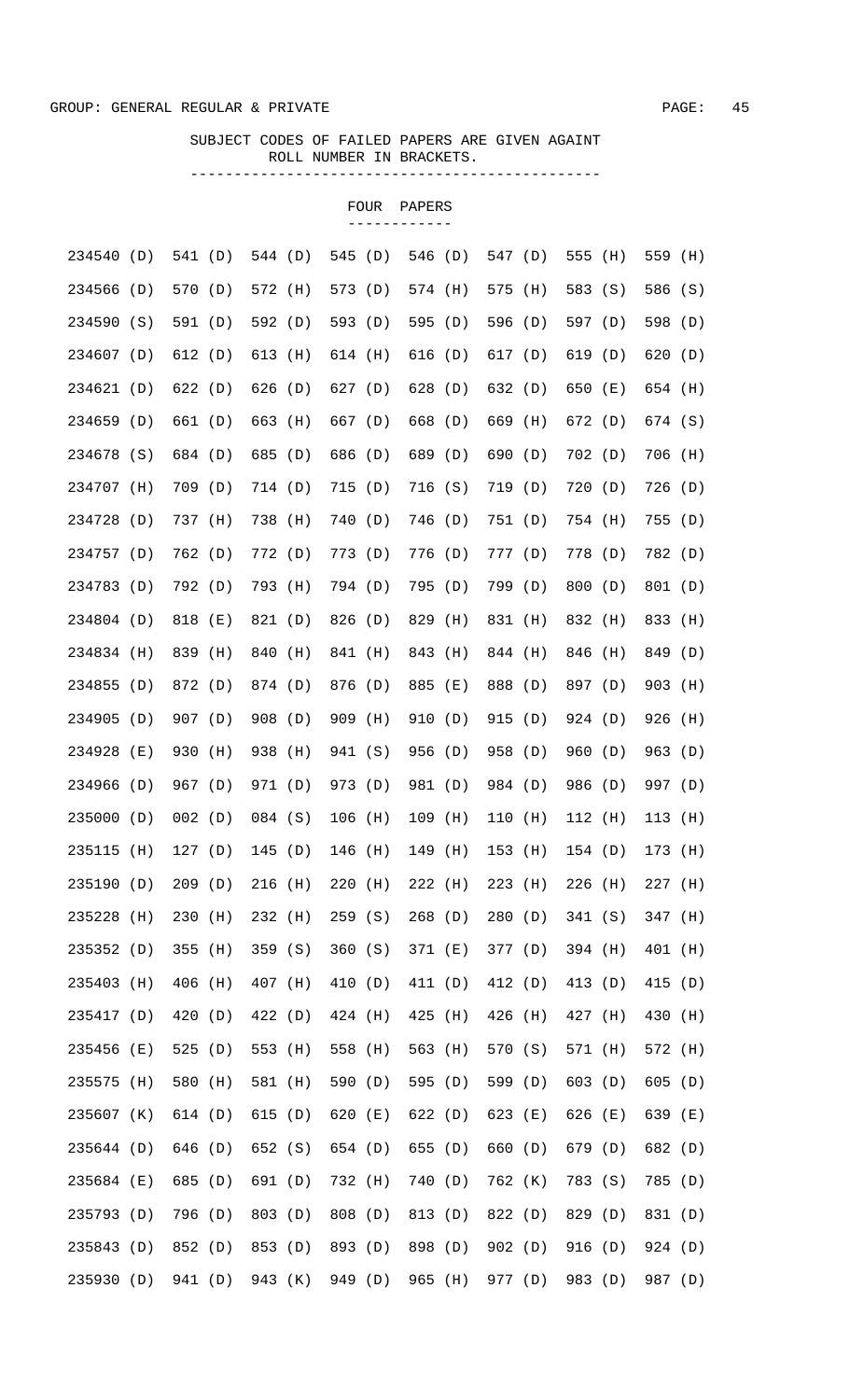|            |     |           |       |           |     |           | FOUR | PAPERS    |     |           |           |     |           |     |
|------------|-----|-----------|-------|-----------|-----|-----------|------|-----------|-----|-----------|-----------|-----|-----------|-----|
| 235988     | (H) | XXX (X)   |       | XXX (X)   |     | XXX (X)   |      | XXX (X)   |     | XXX (X)   | XXX (X)   |     | XXX (X)   |     |
| 236004 (D) |     | $005$ (D) |       | 006(D)    |     | $007$ (D) |      | 009(D)    |     | 010 (D)   | $013$ (D) |     | 016(D)    |     |
| 236021 (D) |     | 030(D)    |       | 031(D)    |     | 034(D)    |      | 035(D)    |     | 037(D)    | $038$ (H) |     | 039(D)    |     |
| 236040     | (D) | $045$ (D) |       | 047(D)    |     | 050(D)    |      | $056$ (H) |     | 059(S)    | $064$ (E) |     | $068$ (D) |     |
| 236071     | (H) | $072$ (H) |       | $073$ (H) |     | $074$ (D) |      | $077$ (H) |     | $078$ (H) | $083$ (D) |     | 091(D)    |     |
| 236100     | (H) | 103(S)    |       | 105(S)    |     | 111 (S)   |      | 122(D)    |     | 126(D)    | 131(D)    |     | 132 (H)   |     |
| 236135     | (D) | 140(D)    |       | 142 (D)   |     | 169(D)    |      | 175 (H)   |     | 180(D)    | 182 (D)   |     | 190 (H)   |     |
| 236201 (H) |     | 204(D)    |       | 205(D)    |     | 210(D)    |      | 215(D)    |     | 240(D)    | 243 (D)   |     | 252(D)    |     |
| 236254 (D) |     | 259 (H)   |       | 261 (D)   |     | 265(D)    |      | 266(D)    |     | 267(D)    | 268(D)    |     | 279 (H)   |     |
| 236287 (D) |     | 288 (D)   |       | 289 (D)   |     | 292 (S)   |      | 295(S)    |     | 296(D)    | 312(S)    |     | 315(S)    |     |
| 236316 (S) |     | 320(D)    |       | 326(S)    |     | 338 (S)   |      | 339 (S)   |     | 344 (S)   | 349(S)    |     | 350(S)    |     |
| 236352 (S) |     | 355(S)    |       | 369 (H)   |     | 372 (D)   |      | 374 (H)   |     | 387 (D)   | 394 (D)   |     | 399 (D)   |     |
| 236401 (S) |     | 419 (D)   |       | 430 (K)   |     | 438 (D)   |      | 444 (S)   |     | 462 (D)   | 473 (H)   |     | 488 (S)   |     |
| 236489 (S) |     | 497 (H)   |       | 526 $(D)$ |     | 647 (H)   |      | 652 (D)   |     | 653 (D)   | 666 (S)   |     | 670 (D)   |     |
| 236680 (D) |     | 693 (H)   |       | 696 (H)   |     | 697 (D)   |      | 765 (H)   |     | 778 (D)   | 798 (D)   |     | 805(D)    |     |
| 236806 (D) |     | 807 (D)   |       | 808 (D)   |     | 811 (H)   |      | 814 (D)   |     | 817 (D)   | 819 (D)   |     | 820 (D)   |     |
| 236824 (D) |     | 829 (H)   |       | 831 (D)   |     | 833 (D)   |      | 835 (D)   |     | 837 (D)   | 839 (D)   |     | 842 (D)   |     |
| 236844 (D) |     | 847 (H)   |       | 849 (D)   |     | 851 (D)   |      | 855 (D)   |     | 856 (D)   | 857 (D)   |     | 858 (D)   |     |
| 236863     | (D) | 864 (H)   |       | 865       | (D) | 867 (D)   |      | 868 (D)   |     | 869 (D)   | 870 (D)   |     | 871 (D)   |     |
| 236874 (D) |     | 877 (D)   |       | 880       | (D) | 884 (D)   |      | 890 (D)   |     | 892 (E)   | 903       | (H) | 904(D)    |     |
| 236906     | (D) | 912 (D)   |       | 916       | (D) | 922(S)    |      | 924 (D)   |     | 926(D)    | 929 (D)   |     | 937 (S)   |     |
| 236939     | (S) | 948       | (D)   | 949       | (D) | XXX (X)   |      | XXX (X)   |     | XXX (X)   | XXX (X)   |     | XXX (X)   |     |
| 237036     | (D) | $053$ (D) |       | 054(D)    |     | 059(D)    |      | 069(D)    |     | 077(D)    | 080       | (D) | 085(D)    |     |
| 237090     | (D) | 091 (D)   |       | $092$ (H) |     | 098 (H)   |      | 102(D)    |     | 103(D)    | 110       | (D) | 112(D)    |     |
| 237113 (D) |     | 118 (H)   |       | 121(D)    |     | 123(D)    |      | 138 (D)   |     | 142 (D)   | 143       | (H) | 149       | (D) |
| 237153     | (D) | 154(D)    |       | 157(D)    |     | 158 (D)   |      | 160       | (D) | $164$ (H) | 167(D)    |     | 171 (D)   |     |
| 237192     | (H) | 193       | (H)   | 197       | (H) | 203       | (H)  | $204$ (H) |     | 214(D)    | 215(D)    |     | $224$ (K) |     |
| 237247     | (E) | 254       | ( E ) | 259       | (D) | 261(D)    |      | 266(D)    |     | 273 (K)   | 280       | (D) | 283       | (K) |
| 237286     | (E) | 288       | (H)   | 299       | (D) | $304$ (S) |      | 308(D)    |     | 322 (D)   | 324(D)    |     | 338       | (D) |
| 237381     | (H) | 383       | (E)   | 392 (D)   |     | $394$ (S) |      | 395       | (D) | 401 (D)   | 403 (D)   |     | 406 (D)   |     |
| 237414 (D) |     | 417 (D)   |       | 418 (D)   |     | 429 (S)   |      | 432 (S)   |     | 433 (D)   | 437 (S)   |     | 444 (D)   |     |
| 237445     | (H) | 446       | (D)   | 447       | (H) | 452 (H)   |      | 457 (H)   |     | 458 (H)   | 461 (H)   |     | 466 (D)   |     |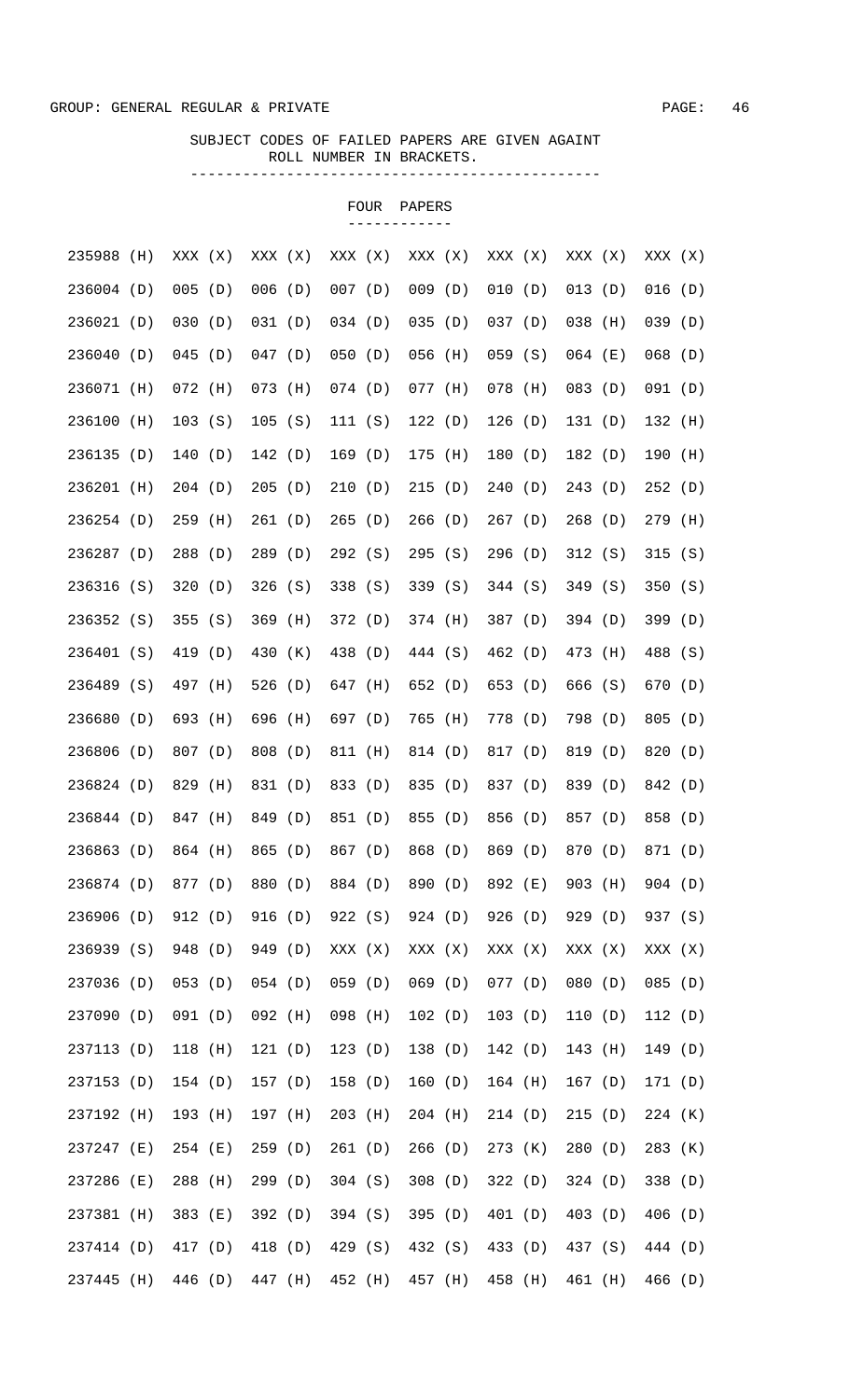|            |       |           |       |           |         |           | FOUR | PAPERS    |         |           |     |           |     |           |     |
|------------|-------|-----------|-------|-----------|---------|-----------|------|-----------|---------|-----------|-----|-----------|-----|-----------|-----|
| 237467 (D) |       | 472 (H)   |       | 474 (D)   |         | 475 (D)   |      | 480 (K)   |         | 483 (K)   |     | 492 (D)   |     | 495 (D)   |     |
| 237497 (D) |       | 505(D)    |       | 514 (D)   |         | 524 (D)   |      | 534 (D)   |         | 560 (D)   |     | 563 (D)   |     | 570 (D)   |     |
| 237571 (H) |       | 573 (H)   |       | 578 (D)   |         | 581 (K)   |      | 585 (D)   |         | 588 (D)   |     | 593 (D)   |     | 595 (D)   |     |
| 237599 (H) |       | 603 (H)   |       | 604 (H)   |         | 606 (H)   |      | 607 (H)   |         | 608 (H)   |     | 609 (H)   |     | 616 (D)   |     |
| 237624 (D) |       | 627 (D)   |       | 632 (D)   |         | 637 (D)   |      | 646 (D)   |         | 670 (H)   |     | 676 (H)   |     | 677 (H)   |     |
| 237688     | (H)   | 690       | (H)   | 699       | (H)     | 705 (H)   |      | 706 (H)   |         | 708 (H)   |     | 713 (H)   |     | 715 (H)   |     |
| 237716     | (H)   | 719       | (H)   | 720       | (H)     | 723 (H)   |      | 726 (H)   |         | 732 (H)   |     | 745 (H)   |     | 746       | (H) |
| 237748     | (H)   | 758       | (H)   | 781 (H)   |         | 793 (H)   |      | 801 (H)   |         | 808 (K)   |     | 811 (H)   |     | 812 (H)   |     |
| 237814 (H) |       | 815       | (H)   | 816       | (H)     | 820       | (H)  | 838 (H)   |         | 850 (H)   |     | 854 (H)   |     | 855       | (H) |
| 237864 (H) |       | 865       | (H)   | 868       | (H)     | 869       | (H)  | 883 (H)   |         | 885       | (H) | 888 (H)   |     | 891       | (H) |
| 237901     | (H)   | 907 (H)   |       | 913       | (H)     | 953 (H)   |      | 954 (S)   |         | 956 (H)   |     | 957 (H)   |     | 962 (H)   |     |
| 237970     | (H)   | 972 (H)   |       | 975 (H)   |         | 978 (H)   |      | 979 (H)   |         | 981 (H)   |     | 982 (H)   |     | 983       | (H) |
| 237984     | (H)   | 985 (H)   |       | 987 (H)   |         | 989 (H)   |      | 993 (H)   |         | 995 (H)   |     | 996 (H)   |     | 998 (H)   |     |
| 237999     | (H)   | XXX (X)   |       | XXX (X)   |         | XXX (X)   |      | XXX (X)   |         | XXX (X)   |     | XXX (X)   |     | XXX (X)   |     |
| 238020     | (H)   | $022$ (H) |       | $025$ (H) |         | $047$ (H) |      | $059$ (H) |         | $078$ (D) |     | 079(D)    |     | 082(D)    |     |
| 238085     | (D)   | $093$ (D) |       | 110(D)    |         | 112(D)    |      | 113(D)    |         | 117(D)    |     | $121$ (H) |     | $124$ (H) |     |
| 238127 (D) |       | 128(D)    |       | 135(D)    |         | 137 (K)   |      | 140(D)    |         | $145$ (H) |     | 150(D)    |     | 151(D)    |     |
| 238152 (D) |       | 157 (D)   |       |           | 159 (D) | 162 (D)   |      |           | 165 (D) | 166 (D)   |     | 168 (D)   |     | 171 (H)   |     |
| 238172     | (D)   | 176       | (D)   | 178       | (D)     | 182 (D)   |      | 183       | (H)     | 186       | (H) | 188       | (D) | 189       | (D) |
| 238191     | (H)   | 196 (D)   |       | 197       | (H)     | 198 (H)   |      | 199       | (H)     | 200       | (H) | 202       | (H) | 203       | (H) |
| 238204     | ( E ) | 205       | (H)   | 214 (H)   |         | 215       | (H)  | 217       | (H)     | 218       | (H) | 221       | (H) | 222       | (H) |
| 238248     | (H)   | 252 (H)   |       | 253       | (H)     | $268$ (H) |      | 278       | (H)     | 284 (H)   |     | 299       | (H) | 315       | (H) |
| 238326     | (H)   | 369       | ( E ) | 401 (H)   |         | 402 (H)   |      | 403       | (H)     | 404 (H)   |     | 419       | (H) | 514 (H)   |     |
| 238543     | (H)   | 567       | (E)   | 578       | ( E )   | 628 (H)   |      | 635       | (D)     | 637 (D)   |     | 644 (H)   |     | 648       | (D) |
| 238649     | (D)   | 650       | (D)   | 651 (D)   |         | 658       | (H)  | 664 (H)   |         | 665       | (H) | 666       | (H) | 669       | (H) |
| 238670     | (H)   | 675       | (D)   | 697       | (H)     | 709 (D)   |      | 712       | (D)     | 717 (H)   |     | 741 (E)   |     | 742       | (H) |
| 238746     | (H)   | 756       | (H)   | 757       | (H)     | 760       | (H)  | 763       | (H)     | 771       | (H) | 773       | (H) | 774 (H)   |     |
| 238781     | (E)   | 782 (E)   |       | 784       | ( E )   | 789 (E)   |      | 792       | ( E )   | 800       | (H) | 803       | (H) | 804 (H)   |     |
| 238808     | (H)   | 813       | (H)   | 835       | (K)     | 843       | (K)  | 854 (E)   |         | 857       | (H) | 860       | (H) | 911 (D)   |     |
| 238920     | (H)   | 931 (H)   |       | 932       | (H)     | 933 (H)   |      | 934 (H)   |         | 935       | (H) | 937       | (H) | 938       | (H) |
| 238939     | (H)   | 941 (H)   |       | 944 (H)   |         | 951 (H)   |      | 953 (K)   |         | 960       | (H) | 962 (H)   |     | 965       | (H) |
| 238966     | (H)   | 967       | (H)   | 968       | (H)     | 969       | (H)  | 971       | (H)     | 972       | (H) | 973       | (H) | 977       | (H) |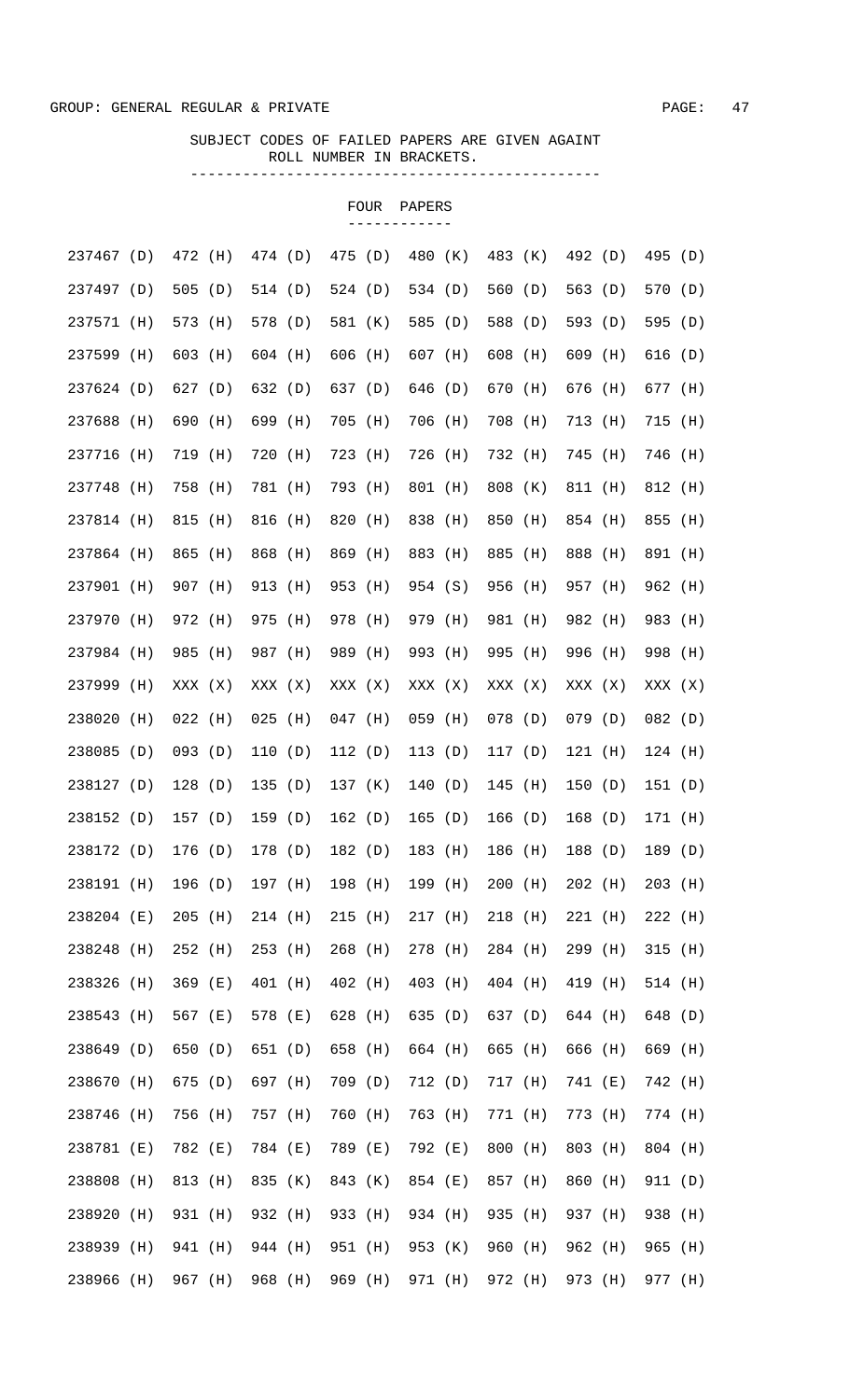|            |       |           |       |           |     |           | FOUR | PAPERS    |     |           |     |           |     |           |       |
|------------|-------|-----------|-------|-----------|-----|-----------|------|-----------|-----|-----------|-----|-----------|-----|-----------|-------|
| 238978 (H) |       | 980 (H)   |       | 988 (H)   |     | XXX (X)   |      | XXX (X)   |     | XXX (X)   |     | XXX (X)   |     | XXX (X)   |       |
| 239018 (H) |       | $020$ (H) |       | $027$ (H) |     | $028$ (H) |      | $040$ (H) |     | $042$ (H) |     | $043$ (H) |     | $045$ (H) |       |
| 239074 (H) |       | $075$ (H) |       | 084 (H)   |     | $085$ (H) |      | $087$ (H) |     | $088$ (H) |     | 091 (H)   |     | 110       | (H)   |
| 239118     | (D)   | 119 (D)   |       | 140       | (H) | 141 (H)   |      | 144 (H)   |     | 150 (H)   |     | 167 (H)   |     | 168       | (H)   |
| 239169     | (H)   | 170       | (H)   | 173       | (H) | 176 (H)   |      | 177 (H)   |     | $201$ (H) |     | $204$ (H) |     | 214 (K)   |       |
| 239221     | (H)   | 223       | (H)   | 226       | (H) | $227$ (H) |      | 228       | (H) | $229$ (H) |     | 231 (H)   |     | 232 (H)   |       |
| 239233     | (H)   | 234 (H)   |       | 235       | (H) | 236 (H)   |      | 237 (H)   |     | 241 (H)   |     | 243 (H)   |     | 244 (H)   |       |
| 239245     | (H)   | 246 (H)   |       | 247       | (H) | 331 (H)   |      | 332 (H)   |     | 356 (H)   |     | 362 (H)   |     | 363       | (H)   |
| 239382     | (K)   | 383 (K)   |       | 385       | (H) | 386 (H)   |      | 387 (H)   |     | 391 (H)   |     | 394 (H)   |     | 395       | (H)   |
| 239399     | (H)   | 402 (H)   |       | 409       | (D) | 410 (H)   |      | 417 (D)   |     | 418       | (H) | 421 (H)   |     | 422       | ( E ) |
| 239425     | (K)   | 443 (D)   |       | 453       | (H) | 454 (H)   |      | 456       | (H) | 459 (H)   |     | 464 (H)   |     | 465       | (H)   |
| 239466     | (E)   | 468 (D)   |       | 473 (E)   |     | 476 (S)   |      | 477 (D)   |     | 480 (D)   |     | 481 (D)   |     | 483 (D)   |       |
| 239489     | (E)   | 490 (D)   |       | 494 (H)   |     | 498 (D)   |      | 501 (D)   |     | $504$ (H) |     | 509 (D)   |     | 514 (H)   |       |
| 239515     | (H)   | 517 (D)   |       | 518 (D)   |     | 532 (E)   |      | 534 (H)   |     | 538 (H)   |     | 541 (D)   |     | 543 (D)   |       |
| 239548     | ( E ) | 557 (E)   |       | 558 (E)   |     | 562 (D)   |      | 563 (D)   |     | 565 (D)   |     | 568 (D)   |     | 572 (D)   |       |
| 239575     | (D)   | 576 (D)   |       | 577 (D)   |     | 583 (H)   |      | 584 (D)   |     | 585 (D)   |     | 588 (H)   |     | 592 (D)   |       |
| 239593     | (H)   | 609(D)    |       | 626 (D)   |     | 628 (K)   |      | 635 (H)   |     | 636 (D)   |     | 651 (E)   |     | 670 (D)   |       |
| 239671     | (H)   | 676 (D)   |       | 681 (D)   |     | 682 (D)   |      | 683 (D)   |     | 684 (D)   |     | 685 (S)   |     | 690 (D)   |       |
| 239691     | (D)   | 697 (S)   |       | 702       | (H) | 704 (H)   |      | 705       | (H) | 710       | (D) | 713       | (D) | 720       | (D)   |
| 239722     | (D)   | 724 (D)   |       | 725       | (D) | 727 (D)   |      | 728       | (D) | 731 (D)   |     | 733       | (D) | 734 (D)   |       |
| 239742     | (E)   | 744 (D)   |       | 748       | (D) | 749 (D)   |      | 750       | (D) | 756       | (D) | 757       | (D) | 763       | (D)   |
| 239767     | (D)   | 769       | (D)   | 771 (D)   |     | 773 (D)   |      | 777 (D)   |     | 781 (H)   |     | 783       | (D) | 788       | (H)   |
| 239790     | (H)   | 791 (H)   |       | 794 (H)   |     | 801 (D)   |      | 802 (E)   |     | 804 (H)   |     | 805       | (H) | 812       | (H)   |
| 239813     | (D)   | 814 (D)   |       | 826       | (H) | 835       | (D)  | 840       | (D) | 842 (D)   |     | 848       | (S) | 852       | (H)   |
| 239854     | (D)   | 855       | (D)   | 856       | (D) | 863       | (D)  | 864 (D)   |     | 865       | (D) | 866       | (D) | 867       | (D)   |
| 239869     | (D)   | 871 (D)   |       | 872 (D)   |     | 873       | (D)  | 874 (D)   |     | 875       | (D) | 879       | (D) | 880       | (D)   |
| 239888     | (H)   | 890       | (H)   | 892       | (H) | 893       | (H)  | 900       | (H) | 902(D)    |     | 905       | (D) | 907 (D)   |       |
| 239911     | (H)   | 912 (K)   |       | 918       | (D) | 923 (D)   |      | 928 (D)   |     | 931 (H)   |     | 933       | (H) | 934 (H)   |       |
| 239937     | (H)   | 939       | (H)   | 940       | (H) | 941 (H)   |      | 942       | (H) | 944 (H)   |     | 945       | (H) | 947       | (H)   |
| 239948     | (H)   | 949       | (H)   | 951       | (H) | 953       | (H)  | 955       | (H) | 957       | (H) | 960       | (H) | 962       | (H)   |
| 239964     | (H)   | 965       | (H)   | 967       | (H) | 978 (H)   |      | 979       | (D) | 981 (D)   |     | 987       | (E) | 988       | (H)   |
| 239990     | (H)   | XXX       | ( X ) | XXX       | (X) | XXX (X)   |      | XXX (X)   |     | XXX (X)   |     | XXX       | (X) | XXX (X)   |       |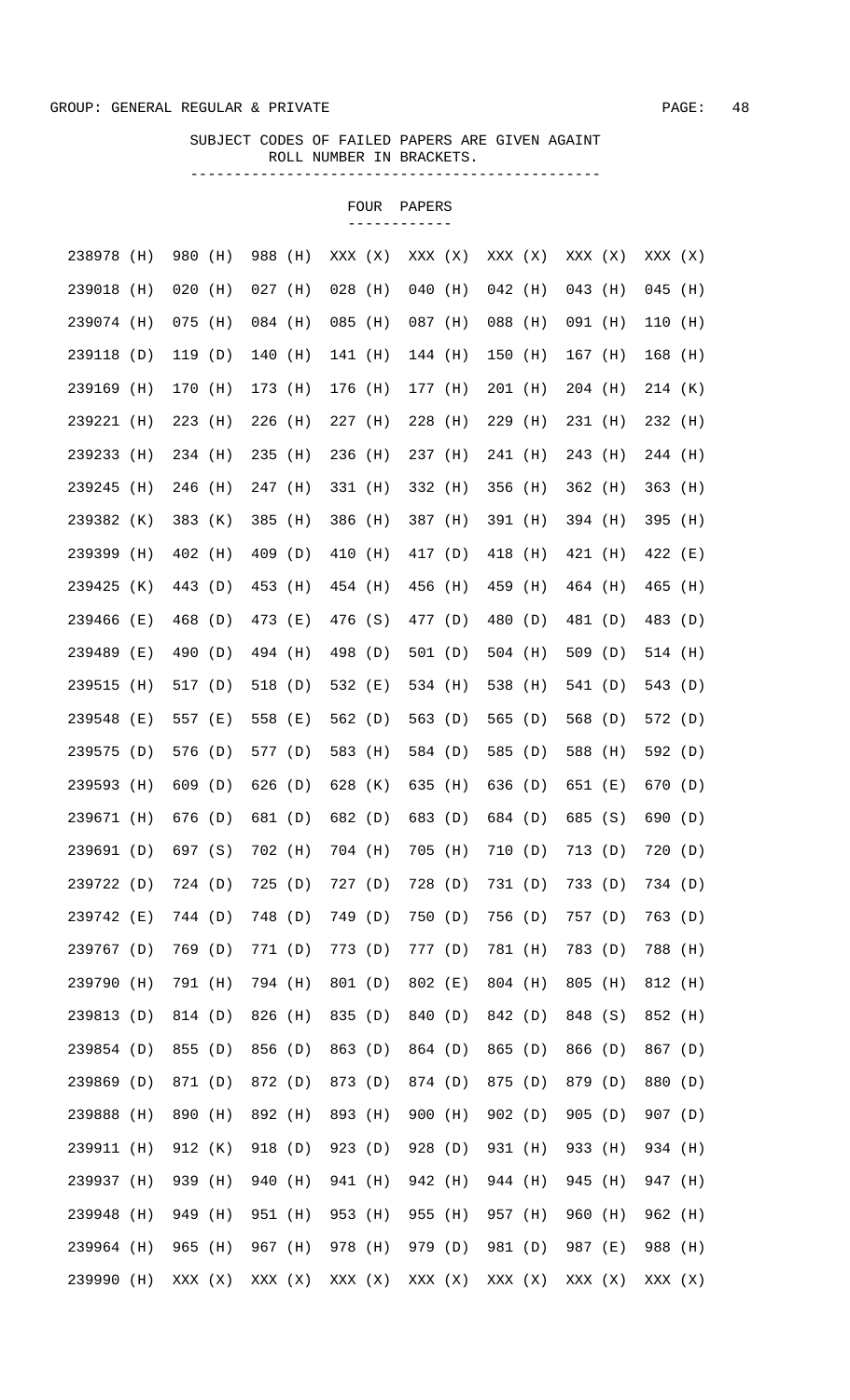|            |     |           |     |         |     |           | FOUR | PAPERS    |     |           |     |           |     |           |     |
|------------|-----|-----------|-----|---------|-----|-----------|------|-----------|-----|-----------|-----|-----------|-----|-----------|-----|
| 240035 (D) |     | 039(D)    |     | 043(D)  |     | $046$ (D) |      | $047$ (H) |     | 053 (H)   |     | $054$ (H) |     | $055$ (H) |     |
| 240056     | (H) | $057$ (H) |     | 058     | (H) | 061 (H)   |      | $067$ (H) |     | $069$ (H) |     | $073$ (H) |     | $074$ (H) |     |
| 240075     | (H) | 076 (H)   |     | 080     | (H) | 081 (H)   |      | $082$ (H) |     | 083 (H)   |     | 084 (H)   |     | 085       | (D) |
| 240089     | (D) | $093$ (D) |     | 098     | (D) | $102$ (H) |      | 108 (D)   |     | 112(D)    |     | 113 (H)   |     | 134 (H)   |     |
| 240135     | (H) | 136       | (H) | 142     | (H) | $145$ (H) |      | 149 (E)   |     | 154 (E)   |     | 155       | (K) | 161       | (H) |
| 240164 (D) |     | 165(D)    |     | 166 (D) |     | 181 (H)   |      | 188 (D)   |     | 190(D)    |     | 195(D)    |     | 202(D)    |     |
| 240208     | (D) | 210       | (D) | 211 (D) |     | 212(D)    |      | 213       | (D) | 214(D)    |     | 215(D)    |     | 222(D)    |     |
| 240228     | (H) | 231 (H)   |     | 232 (H) |     | $235$ (H) |      | 238       | (H) | 240 (H)   |     | 242 (H)   |     | 243       | (H) |
| 240244     | (H) | 251(D)    |     | 255     | (D) | 258(D)    |      | 265       | (H) | 276(D)    |     | 277(D)    |     | 295       | (D) |
| 240298     | (H) | 300(D)    |     | 308     | (D) | 315       | (H)  | 319 (H)   |     | 325       | (H) | 331 (H)   |     | 332       | (H) |
| 240333     | (H) | 335       | (H) | 336     | (H) | 339 (H)   |      | 347 (H)   |     | 349 (H)   |     | 350 (H)   |     | 354 (H)   |     |
| 240366     | (H) | 368(D)    |     | 370 (D) |     | 371 (D)   |      | 372 (S)   |     | 377 (H)   |     | 378 (H)   |     | 380       | (H) |
| 240381     | (H) | 382 (H)   |     | 386 (D) |     | 393 (H)   |      | 401 (H)   |     | 402 (H)   |     | 403 (H)   |     | 404 (H)   |     |
| 240410     | (H) | 412 (D)   |     | 427 (H) |     | 428 (H)   |      | 431 (H)   |     | 433 (H)   |     | 434 (H)   |     | 437 (H)   |     |
| 240438     | (H) | 440 (H)   |     | 445 (K) |     | 448 (K)   |      | 458 (H)   |     | 459 (D)   |     | 460 (D)   |     | 465       | (H) |
| 240469     | (H) | 471 (D)   |     | 474 (E) |     | 477 (H)   |      | 482 (H)   |     | 483 (D)   |     | 488 (D)   |     | 489       | (H) |
| 240490     | (D) | 504 (K)   |     | 508 (D) |     | 512 (D)   |      | 517 (D)   |     | 520 $(D)$ |     | 521 $(D)$ |     | 537 (H)   |     |
| 240545 (D) |     | 546 (H)   |     | 548 (E) |     | 549 (D)   |      | 550 (H)   |     | 551 (H)   |     | 556 (H)   |     | 566 (H)   |     |
| 240572     | (D) | 573       | (D) | 575     | (H) | 576       | (H)  | 578       | (H) | 580       | (K) | 584       | (H) | 594 (D)   |     |
| 240595     | (D) | 597       | (H) | 598     | (D) | 599       | (H)  | 601       | (H) | 603       | (E) | 606       | (H) | 612       | (H) |
| 240614     | (H) | 616       | (H) | 617     | (H) | 627 (D)   |      | 628       | (D) | 629       | (D) | 632       | (D) | 641 (D)   |     |
| 240648     | (H) | 653       | (H) | 656     | (H) | 657 (H)   |      | 661 (D)   |     | 666       | (D) | 667 (D)   |     | 671 (D)   |     |
| 240678     | (H) | 679       | (H) | 680     | (H) | 682 (H)   |      | 685       | (H) | 686       | (H) | 688       | (H) | 690       | (H) |
| 240691     | (H) | 694 (H)   |     | 695     | (H) | 696       | (H)  | 703       | (H) | 705       | (S) | 707       | (H) | 708       | (H) |
| 240711     | (H) | 715       | (D) | 721     | (H) | 725       | (H)  | 726       | (H) | 732 (H)   |     | 738       | (H) | 739       | (H) |
| 240746     | (H) | 748       | (H) | 750     | (H) | 751 (H)   |      | 752       | (H) | 754 (H)   |     | 755       | (H) | 775       | (H) |
| 240777     | (D) | 784 (H)   |     | 790     | (H) | 791 (H)   |      | 792       | (H) | 794 (H)   |     | 796       | (H) | 797       | (H) |
| 240799     | (H) | 802 (H)   |     | 803     | (H) | 805       | (H)  | 809       | (H) | 812 (H)   |     | 814       | (H) | 817 (H)   |     |
| 240819     | (H) | 826       | (H) | 827     | (H) | 828       | (H)  | 829       | (H) | 830       | (H) | 833       | (H) | 834 (H)   |     |
| 240835     | (H) | 836       | (H) | 837     | (H) | 839       | (H)  | 841       | (H) | 844 (H)   |     | 846       | (H) | 849       | (D) |
| 240853     | (D) | 854 (D)   |     | 856     | (D) | 857 (K)   |      | 858       | (D) | 860       | (D) | 861 (D)   |     | 862       | (D) |
| 240863     | (D) | 864 (D)   |     | 865     | (D) | 866       | (D)  | 868       | (D) | 870       | (H) | 873       | (D) | 876       | (D) |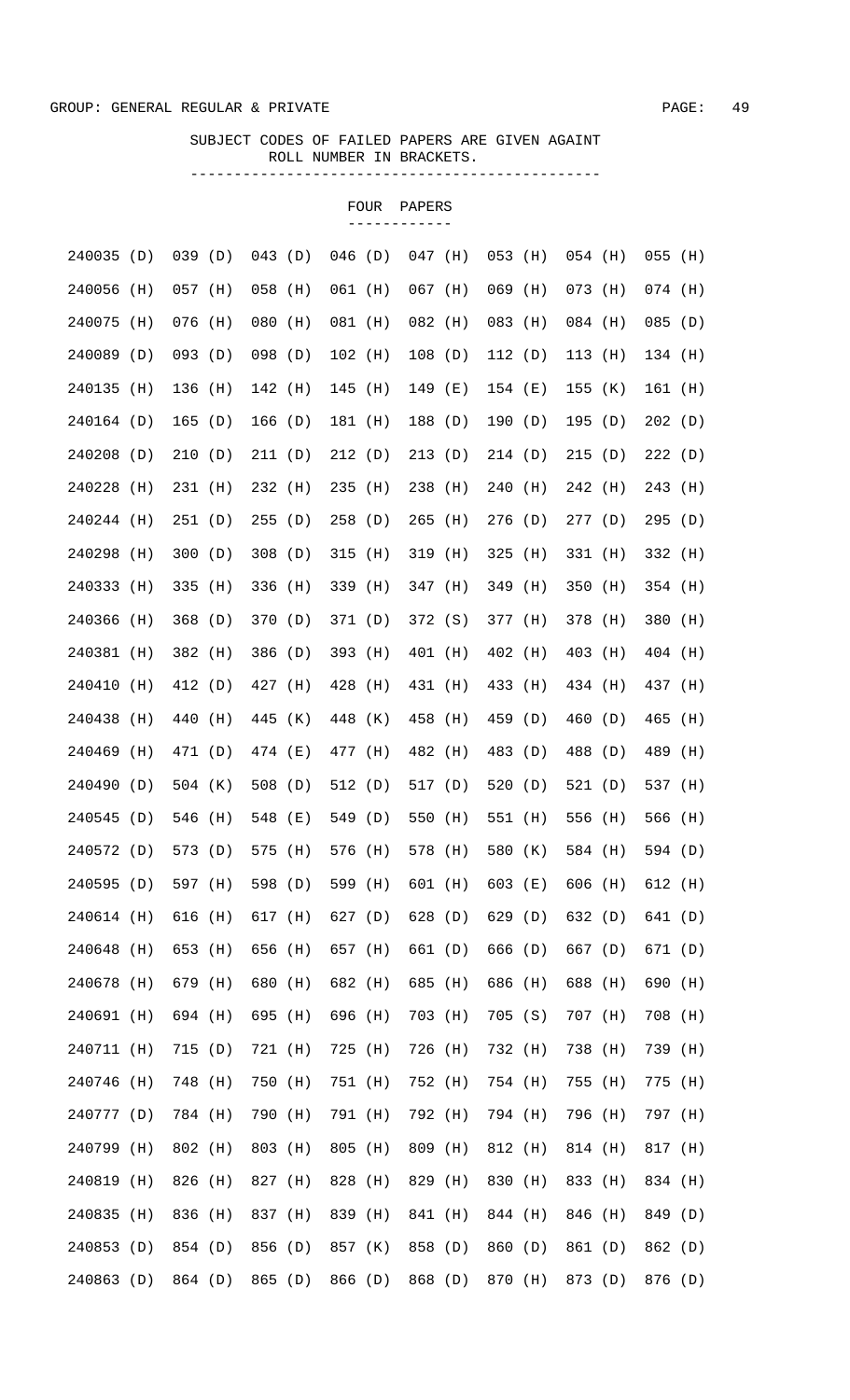|            |     |           |     |           |     |           | FOUR | PAPERS    |     |           |       |           |     |           |       |
|------------|-----|-----------|-----|-----------|-----|-----------|------|-----------|-----|-----------|-------|-----------|-----|-----------|-------|
| 240877 (D) |     | 878 (D)   |     | 884 (D)   |     | 892 (D)   |      | 900(D)    |     | 910 (H)   |       | 911 (H)   |     | 912 (H)   |       |
| 240918     | (H) | 920       | (H) | 921 (H)   |     | 927 (H)   |      | 928 (H)   |     | 929 (H)   |       | 931 (H)   |     | 932 (H)   |       |
| 240936     | (H) | 937 (H)   |     | 938       | (H) | 939 (H)   |      | 940 (H)   |     | 943 (H)   |       | 947 (H)   |     | 948 (H)   |       |
| 240950     | (H) | 952 (H)   |     | 953       | (H) | 954 (H)   |      | 956 (H)   |     | 957 (H)   |       | 964 (H)   |     | 974 (E)   |       |
| 240975     | (K) | 980 (H)   |     | 983 (H)   |     | 984 (H)   |      | 987 (H)   |     | 988 (H)   |       | 994 (H)   |     | 995 (H)   |       |
| 240997 (S) |     | XXX (X)   |     | XXX (X)   |     | XXX (X)   |      | XXX (X)   |     | XXX (X)   |       | XXX (X)   |     | XXX (X)   |       |
| 241001 (H) |     | $007$ (H) |     | $008$ (H) |     | $009$ (H) |      | $010$ (H) |     | $011$ (H) |       | $014$ (H) |     | $017$ (H) |       |
| 241018 (H) |     | $021$ (H) |     | $025$ (H) |     | $027$ (E) |      | 037 (H)   |     | $045$ (K) |       | 049 (H)   |     | $050$ (H) |       |
| 241053 (H) |     | $065$ (H) |     | 091 (H)   |     | $092$ (S) |      | $108$ (E) |     | 111(E)    |       | 131 (H)   |     | 147 (H)   |       |
| 241176 (D) |     | 178 (D)   |     | 184 (D)   |     | 199 (H)   |      | $200$ (H) |     | $202$ (H) |       | $205$ (H) |     | 206 (H)   |       |
| 241207 (H) |     | $214$ (H) |     | 218 (H)   |     | 224(D)    |      | 227(D)    |     | 230(D)    |       | 236 (E)   |     | 238 (D)   |       |
| 241240 (E) |     | $255$ (H) |     | 257 (H)   |     | $259$ (H) |      | $260$ (H) |     | 261 (H)   |       | $263$ (H) |     | $268$ (H) |       |
| 241273 (D) |     | 288 (H)   |     | $300$ (H) |     | 311(D)    |      | 312 (H)   |     | 331 (H)   |       | 339 (H)   |     | 340 (H)   |       |
| 241342 (H) |     | 349 (H)   |     | 352 (H)   |     | 359 (E)   |      | 362 (H)   |     | 369(D)    |       | 376 (H)   |     | 378 (D)   |       |
| 241381 (H) |     | 383 (H)   |     | 384 (H)   |     | 388 (H)   |      | 392 (H)   |     | 393 (H)   |       | 397 (H)   |     | 398 (H)   |       |
| 241400 (H) |     | 401 (H)   |     | 402 (H)   |     | 404 (H)   |      | 420 (H)   |     | 428 (D)   |       | 429 (H)   |     | 430       | (H)   |
| 241432 (H) |     | 434 (D)   |     | 436 (H)   |     | 437 (H)   |      | 445 (H)   |     | 451 (H)   |       | 452 (H)   |     | 453 (H)   |       |
| 241454 (H) |     | 455 (H)   |     | 457 (H)   |     | 458 (H)   |      | 459 (H)   |     | 460 (H)   |       | 461 (H)   |     | 463 (H)   |       |
| 241464     | (H) | 465       | (H) | 466       | (H) | 468 (H)   |      | 477 (H)   |     | 478       | (H)   | 480       | (H) | 483 (H)   |       |
| 241484     | (H) | 485       | (H) | 486       | (H) | 488       | (H)  | 489       | (H) | 490       | ( E ) | 493       | (H) | 500       | (H)   |
| 241507     | (H) | 512 (D)   |     | 516       | (H) | 519 (D)   |      | 520       | (D) | 521 (H)   |       | 523 $(D)$ |     | 527 (D)   |       |
| 241529     | (D) | 530       | (D) | 531 (D)   |     | 537 (D)   |      | 539 (H)   |     | 540       | (D)   | 542 (D)   |     | 543 (D)   |       |
| 241549     | (D) | 550       | (D) | 556       | (D) | 557 (D)   |      | 559 (D)   |     | 560 (D)   |       | 563 (D)   |     | 567 (D)   |       |
| 241568     | (D) | 569       | (D) | 570       | (D) | 571 (D)   |      | 573 (D)   |     | 574 (D)   |       | 575       | (D) | 580       | (D)   |
| 241581     | (D) | 595       | (H) | 600       | (H) | 602 (H)   |      | 603 (D)   |     | 605       | (H)   | 610       | (D) | 615       | (D)   |
| 241621     | (D) | 622       | (H) | 625       | (H) | 627 (H)   |      | 628       | (H) | 629       | (H)   | 631 (H)   |     | 632       | (H)   |
| 241635     | (E) | 637 (D)   |     | 644 (D)   |     | 652 (D)   |      | 667 (D)   |     | 669       | (D)   | 670       | (D) | 682       | ( E ) |
| 241698     | (D) | 710       | (H) | 721 (D)   |     | 732 (D)   |      | 733 (D)   |     | 734 (D)   |       | 735       | (D) | 736       | (D)   |
| 241737     | (D) | 753       | (E) | 759       | (D) | 761 (D)   |      | 766       | (D) | 783 (H)   |       | 784 (H)   |     | 786       | (H)   |
| 250017     | (H) | 020       | (H) | 021       | (K) | 025       | (H)  | $027$ (H) |     | 029       | (H)   | 042(D)    |     | $054$ (S) |       |
| 250067     | (H) | 073(S)    |     | 075       | (H) | $078$ (H) |      | 086       | (H) | 087 (H)   |       | 092 (H)   |     | 095       | (H)   |
| 250102 (H) |     | $103$ (H) |     | 116       | (D) | 132(D)    |      | 143       | (H) | 146 (D)   |       | 147(D)    |     | 149 (D)   |       |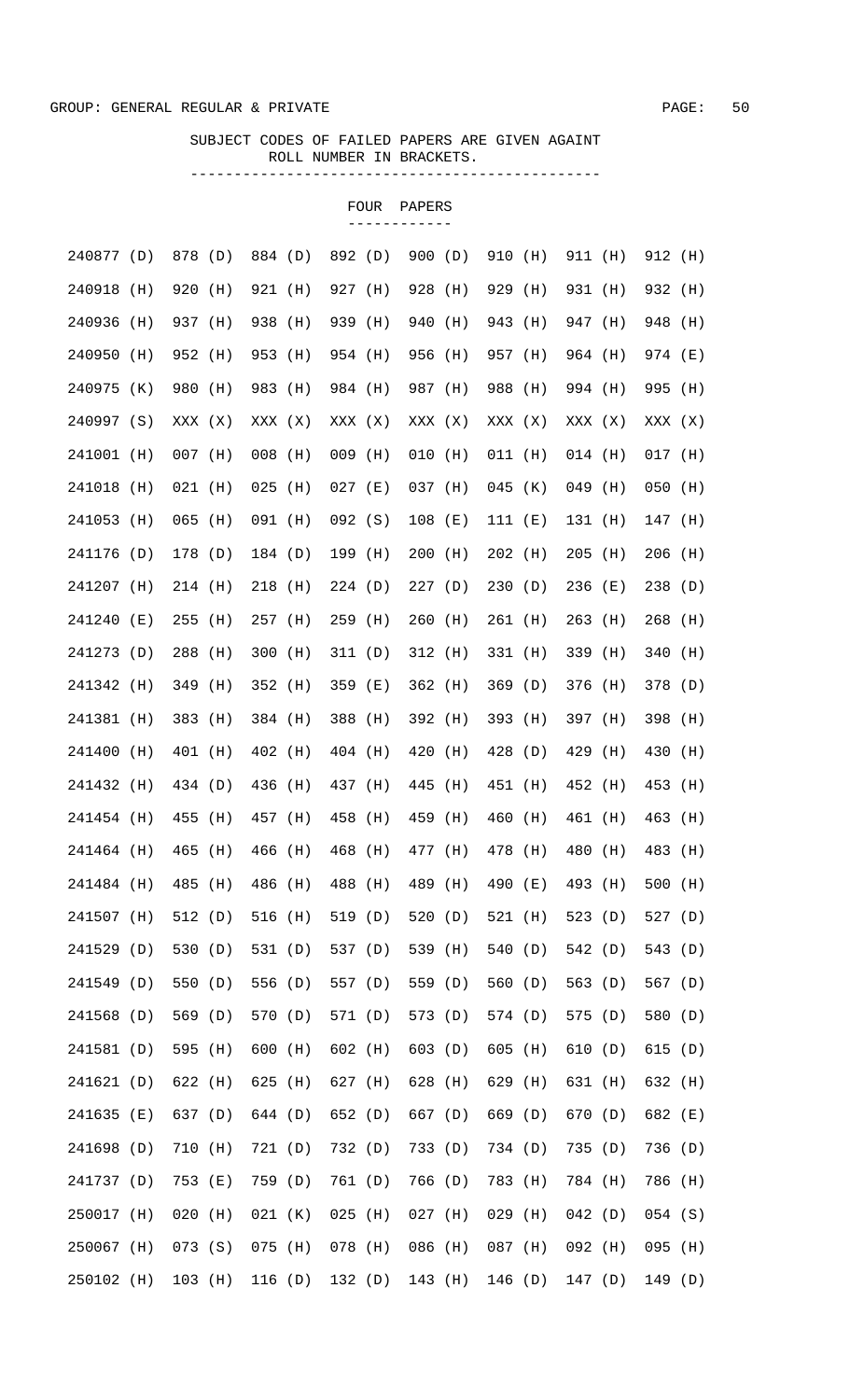|            |     |           |       |         |     |           | <b>FOUR</b> | PAPERS  |       |           |     |           |     |         |     |
|------------|-----|-----------|-------|---------|-----|-----------|-------------|---------|-------|-----------|-----|-----------|-----|---------|-----|
| 250152 (H) |     | 156 (E)   |       | 162(D)  |     | 163 (H)   |             | 180 (H) |       | 182 (S)   |     | 188 (E)   |     | 197(D)  |     |
| 250200     | (E) | $206$ (K) |       | 209(D)  |     | 210(D)    |             | 214 (H) |       | 216 (E)   |     | $221$ (H) |     | 222 (H) |     |
| 250227     | (H) | $228$ (E) |       | 229     | (H) | 234 (E)   |             | 238 (H) |       | 241 (H)   |     | 242 (H)   |     | 250     | (S) |
| 250252     | (K) | 254 (H)   |       | 257 (H) |     | $259$ (E) |             | 260     | (H)   | $262$ (H) |     | $269$ (H) |     | 270     | (D) |
| 250275     | (H) | 290       | (H)   | 311     | (D) | 313 (E)   |             | 315     | (D)   | 323 (H)   |     | 331(D)    |     | 332 (S) |     |
| 250339     | (E) | 348       | (H)   | 356     | (H) | 359 (H)   |             | 361 (H) |       | $363$ (H) |     | 364 (H)   |     | 365     | (H) |
| 250369     | (H) | 371 (E)   |       | 373     | (H) | 386 (H)   |             | 388     | (H)   | 393 (H)   |     | 408 (H)   |     | 410     | (H) |
| 250415     | (H) | 418       | ( E ) | 419     | (H) | 420       | (H)         | 422 (H) |       | 423 (H)   |     | 431 (E)   |     | 437 (H) |     |
| 250440     | (H) | 444 (H)   |       | 445 (S) |     | 448 (D)   |             | 450 (H) |       | 454 (S)   |     | 455 (S)   |     | 457 (S) |     |
| 250460     | (S) | 461 (S)   |       | 462 (S) |     | 463 (S)   |             | 468     | (H)   | 469 (S)   |     | 470 (H)   |     | 478 (H) |     |
| 250479     | (H) | 484 (K)   |       | 485     | (H) | 486 (H)   |             | 487 (H) |       | 489 (H)   |     | 490 (H)   |     | 494 (H) |     |
| 250500 (S) |     | 516 (H)   |       | 527 (H) |     | 528 (H)   |             | 531 (H) |       | 532 (D)   |     | 534 (H)   |     | 548 (D) |     |
| 250565     | (H) | 566 (H)   |       | 567 (H) |     | 568 (H)   |             | 569 (H) |       | 570 (H)   |     | 571 (H)   |     | 576 (H) |     |
| 250578     | (H) | 583 (H)   |       | 584 (D) |     | 585 (E)   |             | 587 (H) |       | 594 (H)   |     | 595 (H)   |     | 601 (H) |     |
| 250603     | (H) | 605 (H)   |       | 607 (H) |     | $609$ (H) |             | 610 (H) |       | 612 (H)   |     | 615 (D)   |     | 618 (D) |     |
| 250619 (D) |     | 620 (D)   |       | 622(D)  |     | 623 (H)   |             | 624 (H) |       | 625 $(D)$ |     | 630 (D)   |     | 634 (H) |     |
| 250635 (D) |     | 637 (E)   |       | 638 (H) |     | 641 (H)   |             | 643 (H) |       | 648 (H)   |     | 649 (H)   |     | 650     | (H) |
| 250652 (H) |     | 656 (H)   |       | 658 (S) |     | 659 (H)   |             | 660 (H) |       | 668       | (H) | 669 (H)   |     | 670 (H) |     |
| 250671     | (H) | 673       | (H)   | 675     | (H) | 677       | (H)         | 680     | ( E ) | 683       | (H) | 692       | (D) | 695     | (D) |
| 250704 (S) |     | 705       | (H)   | 745     | (S) | 747 (E)   |             | 765     | (H)   | 786       | (H) | 792       | (H) | 797 (D) |     |
| 250804     | (E) | 809       | (E)   | 810     | (E) | 813 (E)   |             | 814     | (H)   | 820       | (H) | 822       | (S) | 824 (S) |     |
| 250826     | (D) | 829       | (D)   | 832 (D) |     | 834 (D)   |             | 840     | (D)   | 842 (H)   |     | 846       | (H) | 848     | (D) |
| 250849     | (D) | 852 (D)   |       | 853 (D) |     | 855       | (H)         | 860     | (H)   | 870       | (D) | 877       | (H) | 880     | (H) |
| 250882     | (D) | 883 (D)   |       | 890     | (D) | 891 (D)   |             | 892 (D) |       | 899       | (H) | 907       | (H) | 908     | (H) |
| 250911     | (E) | 912 (H)   |       | 915     | (H) | 917 (H)   |             | 918     | (D)   | 922 (S)   |     | 930       | (D) | 933     | (S) |
| 250937     | (H) | 940       | (H)   | 942     | (H) | 944 (H)   |             | 947     | (H)   | 951 (H)   |     | 961 (D)   |     | 967     | (H) |
| 250969     | (D) | 970       | (H)   | 972     | (H) | 983 (H)   |             | 984 (H) |       | 985       | (H) | 986       | (H) | 987 (H) |     |
| 250991     | (H) | 997 (K)   |       | 999     | (D) | XXX (X)   |             | XXX (X) |       | XXX (X)   |     | XXX (X)   |     | XXX (X) |     |
| 251002     | (D) | $004$ (D) |       | 012     | (H) | $021$ (H) |             | 023     | (H)   | 025       | (H) | 028       | (S) | 029     | (D) |
| 251032     | (H) | 033       | (K)   | 035     | (D) | 037 (H)   |             | 038     | (H)   | 039       | (H) | 040       | (D) | 051 (S) |     |
| 251052     | (H) | $054$ (H) |       | 055     | (H) | 058       | (H)         | 063     | (H)   | 070       | (H) | $074$ (H) |     | 079     | (H) |
| 251080     | (H) | 081       | (D)   | 086(S)  |     | 090       | (H)         | 101 (S) |       | 113(D)    |     | 124 (D)   |     | 150     | (H) |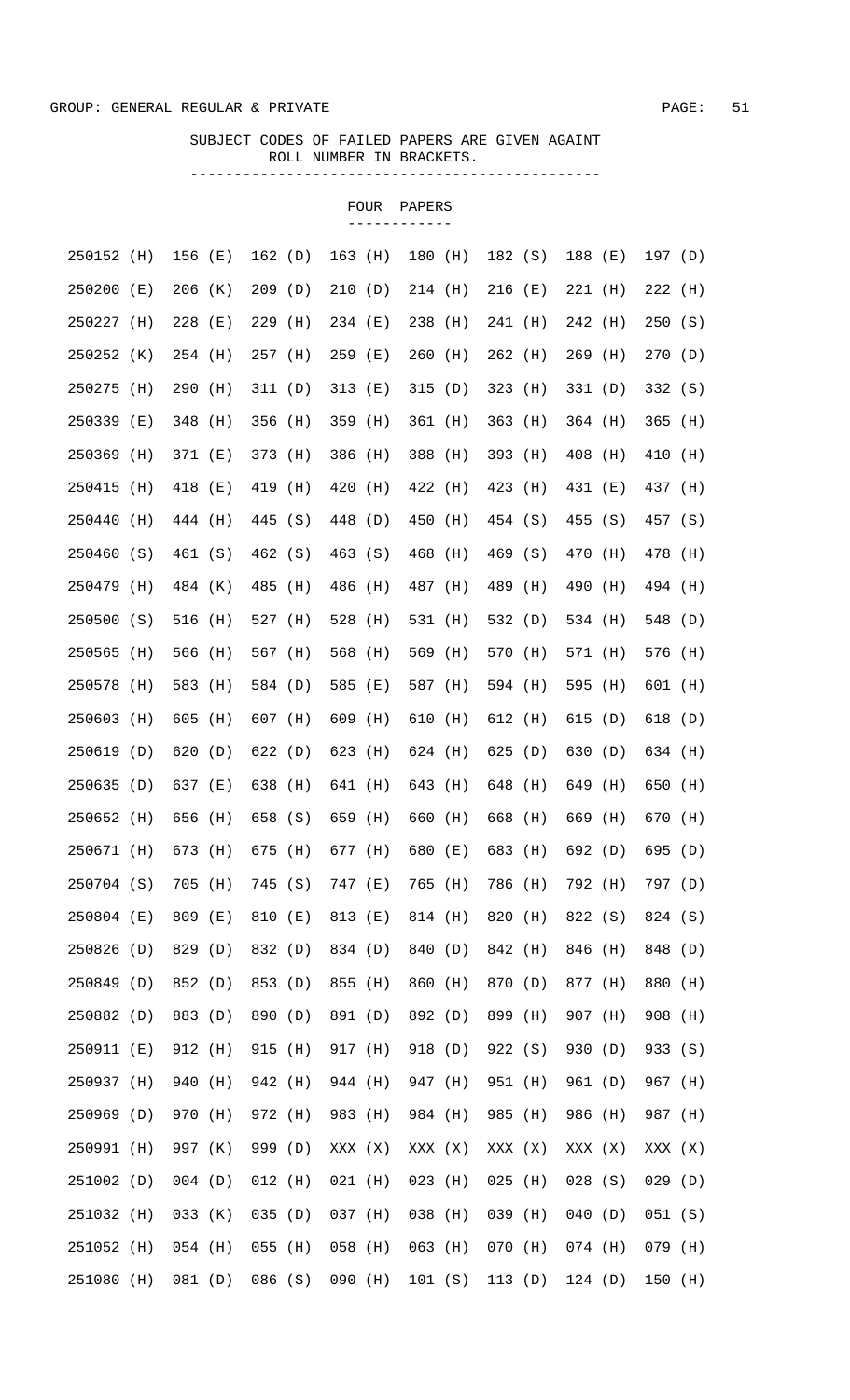|            |     |           |     |           |         |           | FOUR    | PAPERS    |         |           |         |           |     |           |       |
|------------|-----|-----------|-----|-----------|---------|-----------|---------|-----------|---------|-----------|---------|-----------|-----|-----------|-------|
| 251156     | (H) | $160$ (H) |     | 176 (E)   |         | 178 (D)   |         | 180 (D)   |         | 186 (H)   |         | 194 (H)   |     | $217$ (E) |       |
| 251234 (E) |     | 235(S)    |     | 241 (E)   |         | 242 (E)   |         | 249(A)    |         | 250 (E)   |         | 261 (H)   |     | 266(S)    |       |
| 251270     | (H) | 279 (H)   |     | 283(D)    |         | 284 (D)   |         | 286 (H)   |         | 292 (H)   |         | 297 (H)   |     | $301$ (H) |       |
|            |     |           |     |           |         |           |         |           |         |           |         |           |     |           |       |
| 251307 (H) |     | 326(D)    |     | 335       | (H)     | 339 (H)   |         | 390 (E)   |         | 391 (H)   |         | 396 (H)   |     | $405$ (E) |       |
| 251408     | (H) | 416       | (H) | 429       | (E)     | 446 (H)   |         | 452 (H)   |         | 454 (D)   |         | 459 (E)   |     | 484 (S)   |       |
| 251500 (S) |     | 503 $(D)$ |     | 506       | (H)     | 523 (H)   |         | 530 (H)   |         | 534 (S)   |         | 536       | (H) | 542 (H)   |       |
| 251546     | (D) | 560 (D)   |     | 575 (D)   |         | 578 (E)   |         | 579 (K)   |         | 581 (H)   |         | 584 (S)   |     | 585       | (H)   |
| 251596     | (H) | 615 (D)   |     | 633       | (H)     | 639 (H)   |         | 644 (S)   |         | 646       | (H)     | 649 (H)   |     | 656       | (S)   |
| 251663     | (H) | 667 (H)   |     | 668       | (H)     | 670 (E)   |         | 697 (S)   |         | 699 (H)   |         | 709 (E)   |     | 715       | ( E ) |
| 251716     | (H) | 724 (H)   |     | 741       | (H)     | 744 (H)   |         | 776 (H)   |         | 777 (H)   |         | 800       | (H) | 803       | (H)   |
| 251804     | (H) | 806       | (H) | 815       | (H)     | 820       | (D)     | 821 (D)   |         | 824 (H)   |         | 827 (H)   |     | 838       | (H)   |
| 251841     | (H) | 843       | (H) | 848       | (E)     | 850       | (H)     | 854 (H)   |         | 860       | (H)     | 862 (E)   |     | 868       | (H)   |
| 251872     | (H) | 880       | (H) | 884 (D)   |         | 911 (E)   |         | 921 (E)   |         | 925       | (H)     | 931 (H)   |     | 934 (S)   |       |
| 251938     | (H) | 946       | (H) | 947 (D)   |         | 951 (S)   |         | 964 (K)   |         | 967 (H)   |         | 969 (K)   |     | 977 (K)   |       |
| 251979     | (K) | 980       | (K) | 990       | (H)     | 991 (S)   |         | XXX (X)   |         | XXX (X)   |         | XXX (X)   |     | XXX (X)   |       |
| 252002     | (H) | $003$ (H) |     | $004$ (H) |         | 005       | (H)     | $006$ (K) |         | $008$ (H) |         | $009$ (H) |     | $012$ (H) |       |
| 252026     | (H) | 035(S)    |     | 037 (H)   |         | 045       | (H)     | $051$ (H) |         | 056 (H)   |         | $058$ (S) |     | 066(D)    |       |
| 252076 (H) |     | 078 (H)   |     | $080$ (H) |         |           | 084 (D) |           | 094 (D) | 097 (H)   |         | 099 (H)   |     | $103$ (H) |       |
| 252105 (D) |     | 109 (H)   |     | 112 (H)   |         |           | 114 (H) | 117 (D)   |         |           | 127 (H) | 129 (H)   |     | 130 (H)   |       |
| 252132 (H) |     | 133 (H)   |     | 134 (H)   |         | 137 (H)   |         |           | 142 (H) | 147 (H)   |         | 153 (D)   |     | 154 (H)   |       |
| 252161 (H) |     | $165$ (H) |     | 166 (H)   |         | $167$ (H) |         | 170 (D)   |         | 173 (E)   |         | 180 (H)   |     | 181 (H)   |       |
| 252183 (E) |     | 187 (H)   |     | 188 (H)   |         | 189 (H)   |         | 190 (H)   |         | 191 (H)   |         | 193 (H)   |     | 208 (E)   |       |
| 252219 (D) |     | 222 (H)   |     | 224 (H)   |         | $227$ (H) |         | 228 (D)   |         | 233 (H)   |         | 234 (H)   |     | 237 (H)   |       |
| 252238 (H) |     | 239 (H)   |     | 245 (K)   |         | 248 (S)   |         | $268$ (H) |         | 270 (H)   |         | 273 (H)   |     | 278 (H)   |       |
| 252279 (H) |     | $280$ (H) |     | 284 (H)   |         | 286 (H)   |         | 288 (H)   |         | 292 (H)   |         | 293 (H)   |     | $296$ (E) |       |
| 252299 (H) |     | 301 (H)   |     | 308 (E)   |         | $313$ (H) |         | 318 (H)   |         | 319 (H)   |         | 321 (H)   |     | 322 (H)   |       |
| 252323 (H) |     | 325 (H)   |     | 338 (H)   |         | 341 (H)   |         | 345 (H)   |         | 346 (H)   |         | 350 (E)   |     | 354 (H)   |       |
| 252356 (H) |     | 362 (H)   |     | 367 (H)   |         | 370 (H)   |         | 371 (E)   |         | 372 (H)   |         | 375 (H)   |     | 378 (H)   |       |
| 252380 (H) |     | 382 (H)   |     | 389 (H)   |         | 405 (S)   |         | 457 (H)   |         | 459 (E)   |         | 463 (D)   |     | 473 (E)   |       |
| 252478 (H) |     | 482 (H)   |     | 488 (H)   |         | 498 (H)   |         | 506 (H)   |         | 509 (K)   |         | 518 (H)   |     | 519 (H)   |       |
| 252520 (H) |     | 529 (K)   |     | 535 (H)   |         | 538 (H)   |         | 539 (S)   |         | 547 (H)   |         | 555 (H)   |     | 566 (H)   |       |
| 252567 (H) |     | 574 (H)   |     |           | 577 (H) |           | 578 (H) |           | 581 (H) |           | 582 (H) | 585 (H)   |     | 586 (H)   |       |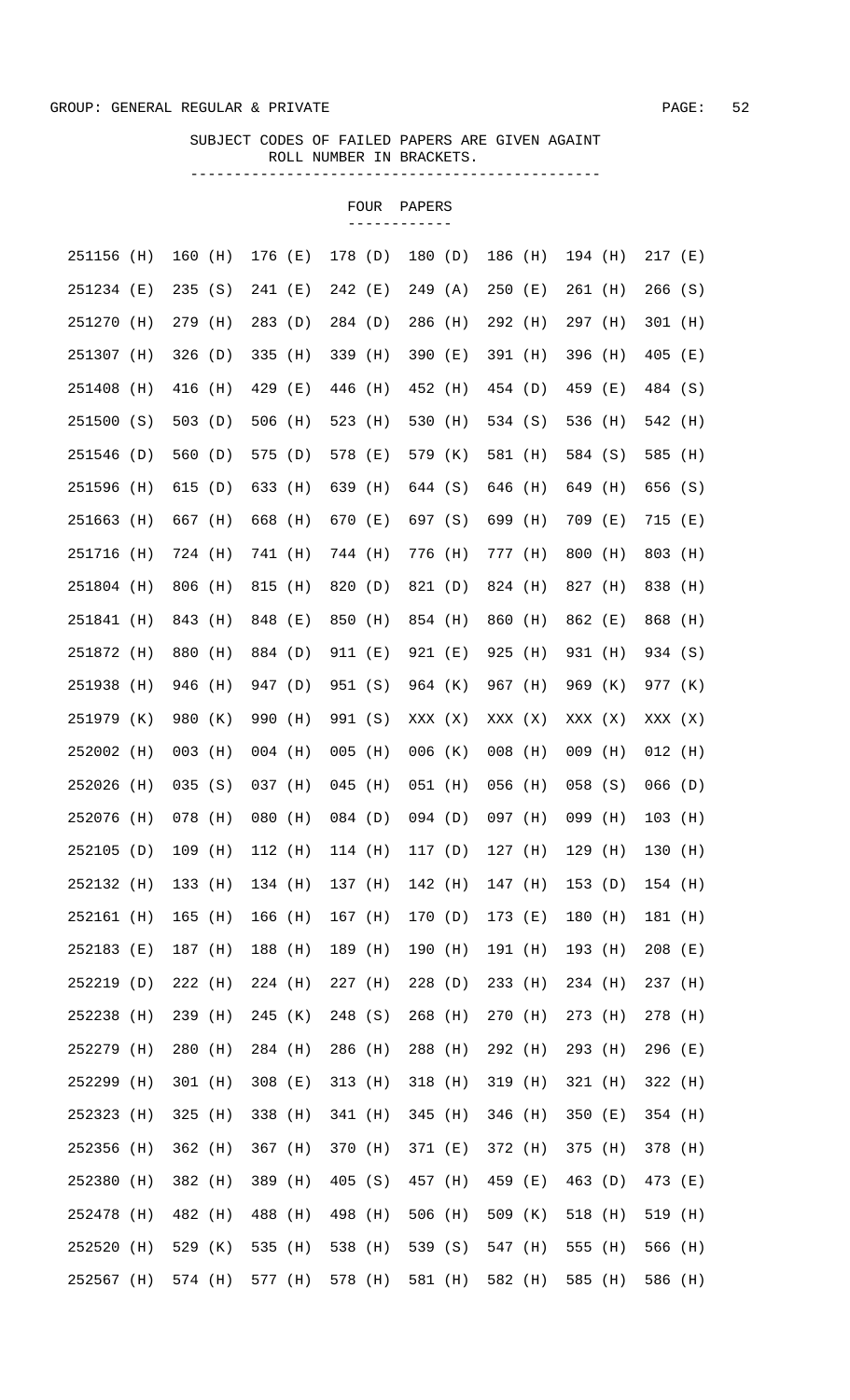|            |     |           |     |           |     |           | FOUR | PAPERS    |       |           |       |           |     |           |       |
|------------|-----|-----------|-----|-----------|-----|-----------|------|-----------|-------|-----------|-------|-----------|-----|-----------|-------|
| 252588     | (H) | 590 (H)   |     | 592 (H)   |     | 615 (E)   |      | 623 (H)   |       | 626 (E)   |       | 628       | (H) | 635 (E)   |       |
| 252640     | (K) | 643 (H)   |     | 647 (H)   |     | 662 (D)   |      | 670 (K)   |       | 675 (H)   |       | 678 (H)   |     | 679 (H)   |       |
| 252682     | (H) | 684 (H)   |     | 685       | (H) | 686 (H)   |      | 688 (H)   |       | 690 (H)   |       | 692 (H)   |     | 702 (H)   |       |
| 252712     | (H) | 713 (H)   |     | 714 (H)   |     | 716 (S)   |      | 717 (H)   |       | 728 (S)   |       | 731 (D)   |     | 732 (S)   |       |
| 252734 (S) |     | 740 (S)   |     | 756 (S)   |     | 759 (D)   |      | 779 (S)   |       | 785 (H)   |       | 791 (H)   |     | 795 (S)   |       |
| 252813     | (H) | 815       | (H) | 817 (H)   |     | 836 (E)   |      | 849       | (H)   | 855 (E)   |       | 863 (E)   |     | 868       | ( E ) |
| 252878     | (H) | 880 (D)   |     | 891 (H)   |     | 896 (H)   |      | 898 (H)   |       | 899 (H)   |       | 900(S)    |     | $902$ (H) |       |
| 252904     | (H) | 908 (H)   |     | 909       | (H) | 910 (H)   |      | 911 (D)   |       | 912 (H)   |       | 916 (H)   |     | 918 (H)   |       |
| 252928     | (D) | 929 (H)   |     | 932 (K)   |     | 934 (H)   |      | 935 (H)   |       | 943 (H)   |       | 947 (K)   |     | 949 (H)   |       |
| 252950     | (H) | 959 (K)   |     | 961 (E)   |     | 971 (H)   |      | 972 (H)   |       | 978 (H)   |       | 982 (S)   |     | 989 (H)   |       |
| 252995     | (H) | 996 (H)   |     | 997 (H)   |     | XXX (X)   |      | XXX (X)   |       | XXX (X)   |       | XXX (X)   |     | XXX (X)   |       |
| 253006 (D) |     | $010$ (H) |     | $013$ (D) |     | $014$ (D) |      | $015$ (H) |       | $016$ (H) |       | $018$ (D) |     | $027$ (H) |       |
| 253036     | (H) | 041(D)    |     | $042$ (K) |     | $047$ (K) |      | 049(D)    |       | 058(D)    |       | 061(D)    |     | $064$ (D) |       |
| 253069 (D) |     | 072(D)    |     | 080(S)    |     | $083$ (E) |      | 084 (E)   |       | 092 (E)   |       | 101 (D)   |     | $105$ (H) |       |
| 253108 (E) |     | 109(S)    |     | 111(H)    |     | 116 (S)   |      | 118 (S)   |       | 121(D)    |       | $127$ (H) |     | 134(D)    |       |
| 253135 (D) |     | 151(D)    |     | 164 (K)   |     | 165(D)    |      | 176 (D)   |       | 181 (D)   |       | 182 (D)   |     | 184 (D)   |       |
| 253185 (D) |     | 186 (D)   |     | 188 (D)   |     | 189 (D)   |      | 190 (D)   |       | 191 (D)   |       | 194 (D)   |     | 196(S)    |       |
| 253197 (E) |     | $200$ (H) |     | $206$ (H) |     | 213 (H)   |      | 216 (H)   |       | 222 (E)   |       | $225$ (H) |     | $229$ (H) |       |
| 253236     | (K) | 238       | (K) | 241 (S)   |     | 249 (K)   |      | 251(D)    |       | $252$ (E) |       | 253       | (H) | 254 (H)   |       |
| 253255     | (H) | 259       | (H) | 260       | (H) | 261 (H)   |      | 263       | ( E ) | 268       | (H)   | 279       | (H) | 285       | ( E ) |
| 253288     | (H) | 289       | (H) | 299       | (H) | $303$ (H) |      | 311 (H)   |       | 314 (H)   |       | 317 (H)   |     | 319       | ( E ) |
| 253320     | (E) | 322(H)    |     | 328       | (S) | 339 (H)   |      | 340       | ( E ) | 346       | ( E ) | 351 (E)   |     | 352 (E)   |       |
| 253355     | (H) | 359(D)    |     | 360       | (E) | 394(D)    |      | 398 (D)   |       | 405       | (D)   | 417 (E)   |     | 431 (S)   |       |
| 253436     | (S) | 447 (D)   |     | 448       | (D) | 465 (S)   |      | 474 (E)   |       | 479       | (H)   | 480       | (K) | 482       | (H)   |
| 253485     | (H) | 487 (K)   |     | 489       | (H) | 490 (H)   |      | 504(D)    |       | 506       | (H)   | 521 (H)   |     | 522       | (H)   |
| 253529     | (H) | 532 (D)   |     | 533       | (H) | 538 (D)   |      | 540       | ( E ) | 543 (H)   |       | 547 (E)   |     | 552 (H)   |       |
| 253556     | (H) | 568       | (H) | 582       | (H) | 587 (H)   |      | 604 (H)   |       | 606       | ( E ) | 611 (S)   |     | 615       | (H)   |
| 253616     | (H) | 618       | (H) | 631 (E)   |     | 692 (H)   |      | 697 (E)   |       | 699 (D)   |       | 709       | (H) | 710       | (H)   |
| 253714     | (H) | 722       | (H) | 725       | (H) | 728       | (H)  | 744 (D)   |       | 745 (D)   |       | 750       | (D) | 754 (H)   |       |
| 253756     | (H) | 759       | (E) | 774 (E)   |     | 788       | (H)  | 798 (D)   |       | 817 (S)   |       | 818 (S)   |     | 821       | (S)   |
| 253823     | (D) | 842 (S)   |     | 843       | (D) | 844 (S)   |      | 848 (D)   |       | 853 (H)   |       | 865       | (H) | 869 (D)   |       |
| 253872     | (H) | 876 (D)   |     | 882       | (H) | 888 (H)   |      | XXX (X)   |       | XXX (X)   |       | XXX (X)   |     | XXX (X)   |       |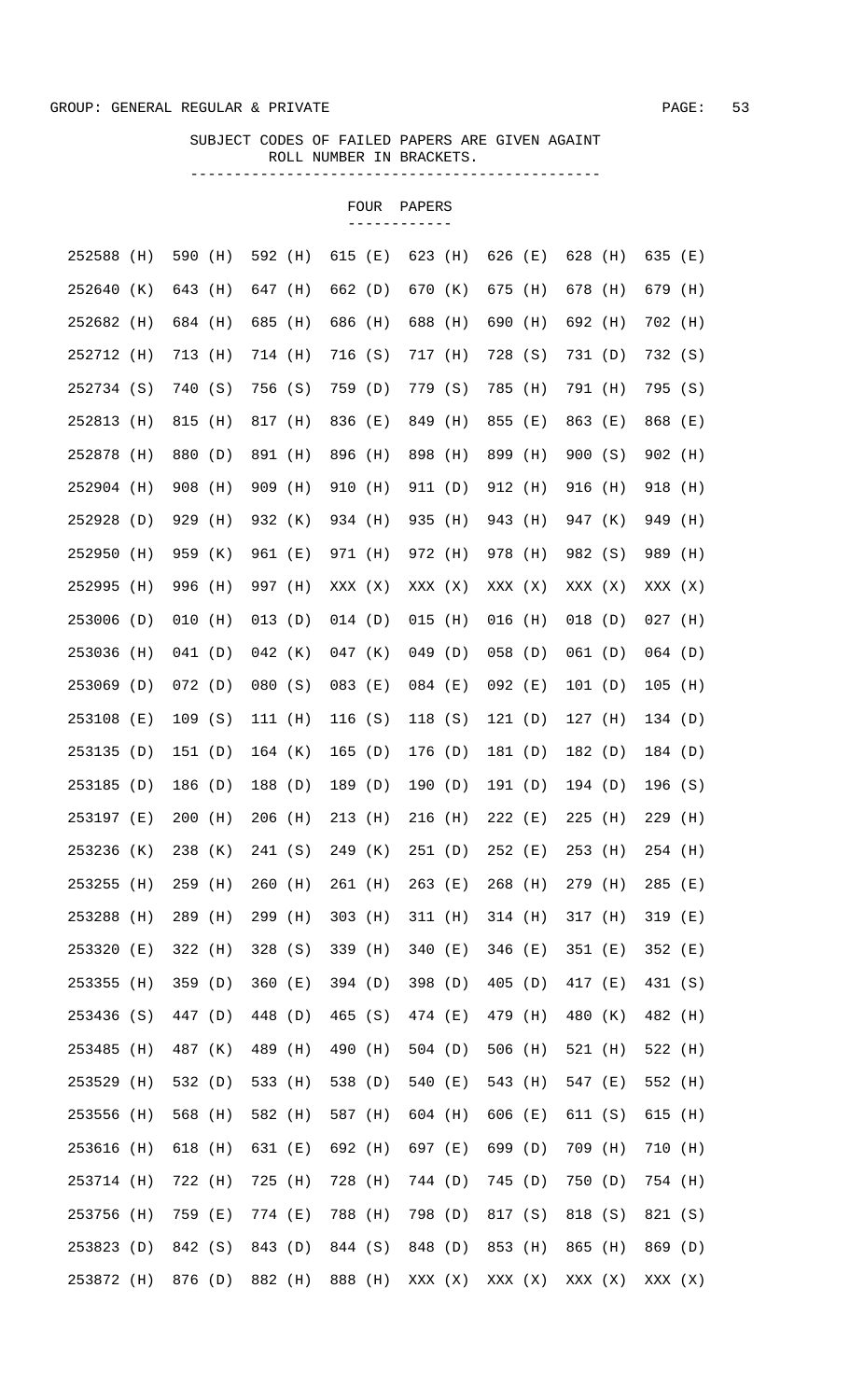|            |     |           |     |           |         |           | FOUR    | PAPERS    |         |           |         |           |       |           |     |
|------------|-----|-----------|-----|-----------|---------|-----------|---------|-----------|---------|-----------|---------|-----------|-------|-----------|-----|
| 260002 (K) |     | $006$ (D) |     | $007$ (H) |         | $008$ (H) |         | $009$ (H) |         | $014$ (H) |         | $016$ (H) |       | $021$ (K) |     |
| 260034 (D) |     | 035(D)    |     | 045(D)    |         | $046$ (D) |         | $048$ (D) |         | $051$ (D) |         | $053$ (D) |       | $054$ (D) |     |
| 260055     | (H) | 059(D)    |     | 062(D)    |         | $063$ (D) |         | $066$ (D) |         | $068$ (D) |         | $069$ (D) |       | 070 (K)   |     |
| 260073 (S) |     | $078$ (H) |     | 081 (D)   |         | $082$ (D) |         | 084 (H)   |         | $090$ (H) |         | 091 (H)   |       | $093$ (H) |     |
| 260096     | (H) | 098 (H)   |     | $103$ (H) |         | $105$ (E) |         | $107$ (H) |         | 109 (H)   |         | 111(D)    |       | $113$ (H) |     |
| 260124 (D) |     | 130(E)    |     | 138 (D)   |         | 142 (H)   |         | 143 (H)   |         | 145       | (H)     | 146       | (H)   | 155       | (H) |
| 260157 (H) |     | 163(D)    |     | 165       | (H)     | 171 (D)   |         | 172 (K)   |         | 176 (D)   |         | 177(D)    |       | 178 (D)   |     |
| 260179 (D) |     | 182 (D)   |     | 185       | (H)     | 189 (D)   |         | 191 (H)   |         | 199 (H)   |         | 207(D)    |       | 208(D)    |     |
| 260219 (D) |     | 224(D)    |     | 237 (H)   |         | 240       | (S)     | $250$ (K) |         | 255(K)    |         | $262$ (K) |       | 272 (K)   |     |
| 260276     | (H) | 281 (H)   |     | 284 (H)   |         | 289(D)    |         | 291 (H)   |         | 306 (H)   |         | $309$ (H) |       | 310       | (H) |
| 260313     | (H) | 316       | (H) | 323       | (H)     | 326(S)    |         | 332 (H)   |         | 333 (H)   |         | 343 (H)   |       | 345       | (H) |
| 260346     | (H) | 351 (H)   |     | 353       | (H)     | 356 (H)   |         | 359 (H)   |         | 365(D)    |         | 367 (H)   |       | 370       | (H) |
| 260380     | (D) | 382 (D)   |     | 389       | (D)     | 401 (E)   |         | 403 (D)   |         | 404 (S)   |         | 416 (D)   |       | 417       | (K) |
| 260425     | (S) | 431 (D)   |     | 436 (S)   |         | 443 (D)   |         | 445       | (D)     | 446 (D)   |         | 448 (D)   |       | 455       | (D) |
| 260461     | (D) | 462 (H)   |     | 470       | (H)     | 478 (H)   |         | 482 (D)   |         | 485 (D)   |         | 487 (D)   |       | 489       | (D) |
| 260490     | (E) | 491 (D)   |     | 493       | (D)     | 494 (D)   |         | 501 (S)   |         | 504 (D)   |         | 507 $(D)$ |       | 509       | (D) |
| 260510 (S) |     | 513       | (D) | 517 (D)   |         | 521 (D)   |         | 522 (H)   |         | 527 (D)   |         | 528       | ( E ) | 529       | (D) |
| 260533 (D) |     | 538 (D)   |     |           | 543 (D) |           | 545 (H) |           | 547 (D) |           | 548 (D) | 551 (D)   |       | 553 (D)   |     |
| 260556 (D) |     | 563(S)    |     | 570 (D)   |         |           | 572 (D) |           | 574 (S) | 578 (D)   |         | 579 (D)   |       | 580 (D)   |     |
| 260581 (D) |     | 582 (D)   |     | 590 (D)   |         | 592 (E)   |         |           | 593 (D) | 594 (D)   |         | 596 (D)   |       | 597 (D)   |     |
| 260599 (D) |     | 605(D)    |     | 612 (E)   |         | 623(D)    |         | 626 (H)   |         | 661 (H)   |         | 665 (H)   |       | 666 (H)   |     |
| 260671 (H) |     | 674 (H)   |     | 678 (H)   |         | 680 (H)   |         | 685 (H)   |         | 691 (H)   |         | 692 (H)   |       | 693 (H)   |     |
| 260696 (H) |     | 698 (H)   |     | 702 (H)   |         | 721 (D)   |         | 722 (D)   |         | 726 (D)   |         | 735 (D)   |       | 737 (D)   |     |
| 260743 (D) |     | 744 (E)   |     | 746 (H)   |         | 750 (D)   |         | 754 (D)   |         | 757 (S)   |         | 762 (D)   |       | 765 (D)   |     |
| 260769 (H) |     | 773 (D)   |     | 777 (H)   |         | 797 (D)   |         | 798 (D)   |         | 799 (D)   |         | 801 (D)   |       | 802 (D)   |     |
| 260805 (D) |     | 806 (D)   |     | 809 (E)   |         | 811 (E)   |         | 816 (D)   |         | 825 (S)   |         | 827 (S)   |       | 828 (D)   |     |
| 260848 (H) |     | 875 (H)   |     | 894 (K)   |         | 905 (H)   |         | 909 (E)   |         | 927 (H)   |         | 930 (H)   |       | 940       | (H) |
| 260948 (E) |     | 949 (H)   |     | 951 (D)   |         | $960$ (H) |         | 964 (H)   |         | 967 (H)   |         | 968 (H)   |       | 969 (H)   |     |
| 260971 (H) |     | 976 (H)   |     | 978 (H)   |         | 981 (S)   |         | 987 (H)   |         | XXX (X)   |         | XXX (X)   |       | XXX (X)   |     |
| 261001 (E) |     | $002$ (H) |     | 005(S)    |         | 006(S)    |         | 007(S)    |         | 011 (S)   |         | 016(S)    |       | $017$ (D) |     |
| 261018 (S) |     | 019(S)    |     | 020(S)    |         | 022(S)    |         | $023$ (H) |         | 024(D)    |         | $032$ (E) |       | 034 (H)   |     |
| 261035 (H) |     | 036 (H)   |     | 038 (H)   |         |           | 054 (K) | 055 (K)   |         | 058 (H)   |         | 060 (H)   |       | 061 (H)   |     |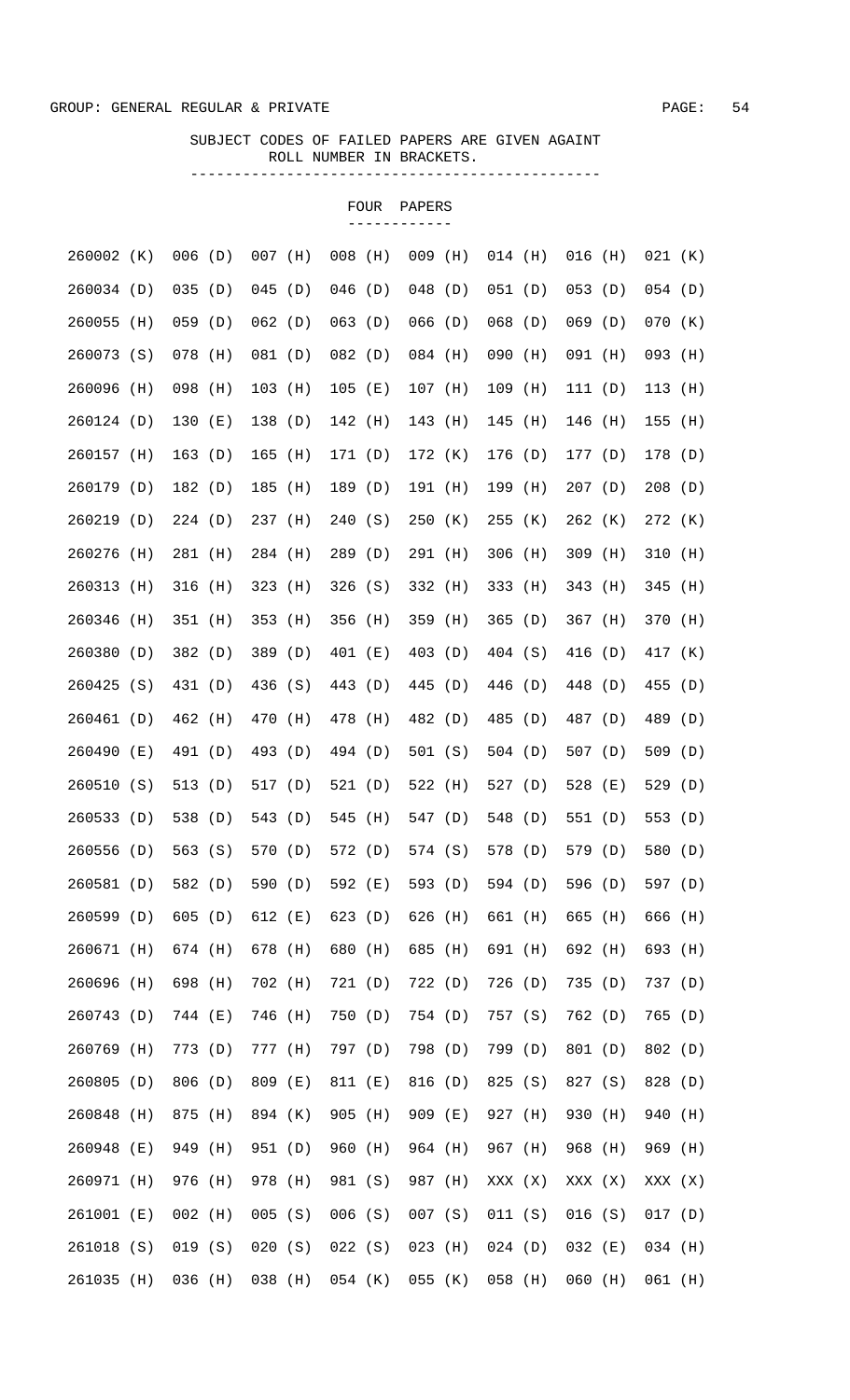|               |                       | FOUR            | PAPERS          |            |            |           |
|---------------|-----------------------|-----------------|-----------------|------------|------------|-----------|
| 261065<br>(H) | 070<br>071 (D)<br>(H) | 072 (D)         | 084 (H)         | 089<br>(H) | 090<br>(H) | 091 (H)   |
| (H)<br>261101 | 108 (D)<br>111 (E)    | 117 (H)         | 123 (D)         | 124 (D)    | 127 (D)    | 153 (H)   |
| 261159 (K)    | 163 (K)               | 165 (H) 166 (H) | 168 (S)         | 170 (D)    | 180 (D)    | 185 (D)   |
| 261186 (H)    | 191 (D)               | 194 (S) 195 (S) | 197 (D) 204 (D) |            | 207(D)     | $213$ (E) |
| 261228 (S)    | 233 (D)               | 235 (D) 246 (D) | 251 (H)         | 256 (H)    | 264 (H)    | 279 (E)   |
| (S)<br>261280 | 283 (H)               | 284 (D) 292 (D) | 317 (D)         | 320 (H)    | 324 (H)    | 325 (H)   |
| 261326<br>(H) | 330 (H)<br>337 (H)    | 339 (H)         | 344 (H)         | 345 (D)    | 346 (H)    | 349 (H)   |
| 261357 (D)    | 358 (H)<br>359 (H)    | 369 (H)         | 390 (H)         | XXX (X)    | XXX (X)    | XXX (X)   |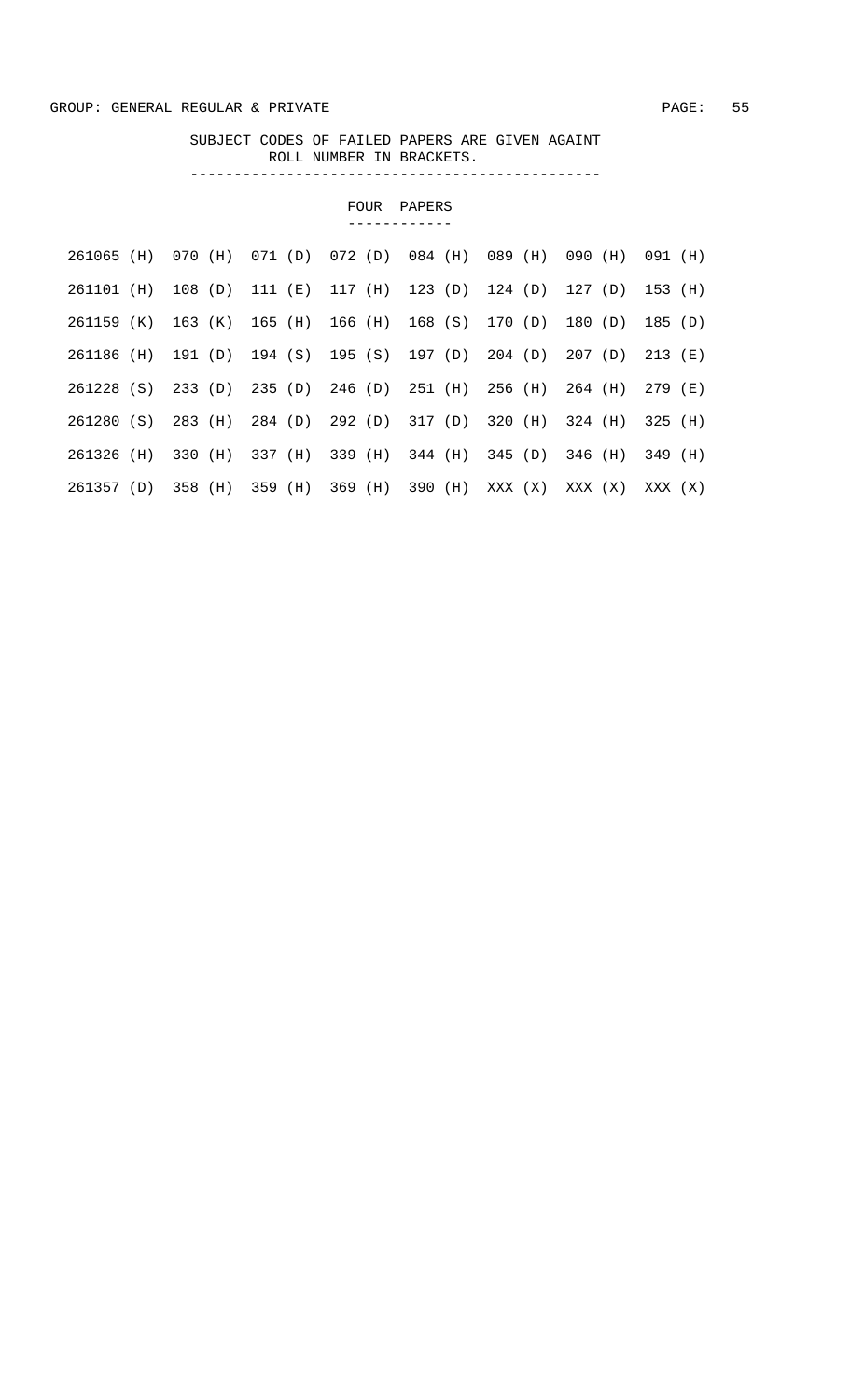## SUBJECT CODES OF FAILED PAPERS ARE GIVEN AGAINT ROLL NUMBER IN BRACKETS. -----------------------------------------------

| 200001 (H,D)  |        | $004$ (H, K) | 008 | (H, D)        |     | $012$ (H,D) |     | $025$ (H,D)   | $028$ (H,D)  | $031$ (H,D) |
|---------------|--------|--------------|-----|---------------|-----|-------------|-----|---------------|--------------|-------------|
| 200035        | (H, D) | $036$ (H,D)  | 039 | (H, E)        |     | $042$ (H,D) | 050 | (H,D)         | $059$ (H,D)  | $060$ (H,D) |
| 200063 (K,E)  |        | $067$ (H,D)  | 080 | (H, D)        |     | $084$ (H,D) |     | 086 (H,D)     | 087 (H,D)    | 090 (H,D)   |
| 200091 (H,D)  |        | 101 (H,D)    |     | $102$ (H,D)   |     | $112$ (H,E) |     | $206$ (K,E)   | $211$ (H,E)  | 213 (H,D)   |
| 200218        | (H, D) | 244 (H, K)   |     | 271 (H,E)     | 288 | (H,D)       |     | 297 (K,E)     | 306 (H,E)    | 344 (H, K)  |
| 200350        | (H, K) | 355 (S,K)    | 380 | (H, K)        |     | 387 (H, K)  |     | 403 (H,D)     | 410 (S,H)    | 414 (S, H)  |
| 200422 (H,D)  |        | $425$ (H,E)  |     | 427 (H,D)     | 429 | (H,E)       |     | 431 (H,D)     | 434 (K,D)    | 435 (H,D)   |
| 200436 (H, K) |        | 449 (H,D)    |     | 454 (H,D)     |     | 479 (S,D)   | 480 | (H, D)        | 502 $(H, D)$ | 530 (H,D)   |
| 200534 (S, H) |        | 544 (H,D)    |     | 555 (H,D)     |     | 558 (H,D)   |     | 559 (H,D)     | 560 (H,D)    | 561 (H,D)   |
| 200564 (H,D)  |        | 571 (H, K)   |     | 578 (S, H)    | 589 | (H,D)       |     | 590 (H,E)     | 592 (H,D)    | 593 (H,D)   |
| 200594 (H,D)  |        | 596 (E,D)    | 600 | (H, D)        | 625 | (H,D)       |     | 629 (E,D)     | 662 (H, K)   | 671 (H,D)   |
| 200672 (H,D)  |        | 674 (H,D)    | 675 | (H, D)        | 678 | (H, D)      |     | 679 (H,D)     | 682 (H,D)    | 683 (E,D)   |
| 200687 (H,D)  |        | 688 (H,D)    | 689 | (H, D)        |     | 694 (K,D)   |     | 695 (K,D)     | 696 (K,D)    | 697 (K,D)   |
| 200701 (E,D)  |        | 708 (H,D)    |     | 709 (H,D)     | 710 | (H,D)       |     | 715 (H,D)     | 770 (H,D)    | 773 (H,D)   |
| 200781        | (H, E) | 785 (H,E)    | 791 | (H, D)        | 793 | (H,D)       |     | 796 (H,E)     | 914 (H,D)    | 919 (H,D)   |
| 200923        | (S,H)  | 926 (S,D)    | 927 | (H, D)        | 937 | (H,E)       |     | 951 (H,D)     | 960 (H,D)    | 967 (H,D)   |
| 200969        | (H, D) | 971 (K,D)    |     | 972 (K,D)     |     | 973 (K,D)   |     | 975 (H,D)     | 980 (S,D)    | 985 (E,D)   |
| 200990        | (H, D) | 991 (H,D)    |     | 992 (H,D)     | 993 | (H,D)       |     | 999 (H,D)     | XXX (X, X)   | XXX (X, X)  |
| 201004 (E,D)  |        | $006$ (E,D)  |     | $013$ $(E,D)$ |     | $017$ (E,D) |     | $079$ $(S,E)$ | 088 (H, K)   | 089 (H,D)   |
| 201121 (H,D)  |        | $123$ (H,D)  |     | $154$ (H,E)   |     | $155$ (H,K) |     | $165$ (H,D)   | 177 (S,H)    | 183 (H,D)   |
| 201195 (E,D)  |        | 196 (K,D)    |     | 216 (S,H)     |     | 357 (H,D)   |     | 360 (S,H)     | 361 (H,E)    | 364 (H,D)   |
| 201367 (S,D)  |        | 375 (E,D)    |     | 381 (E,D)     |     | $404$ (E,D) |     | 408 (S,D)     | 409 (S,E)    | 416 (S, D)  |
| 201420 (K,D)  |        | 421 (S,D)    |     | 437 (S, H)    |     | 440 (S,D)   |     | 451 (H,D)     | 457 (H,E)    | 470 (S,E)   |
| 201483 (S,D)  |        | 489 (H,E)    |     | 504 (S, H)    |     | 518 (H,D)   |     | 521 $(S,E)$   | 585 (S,E)    | 590 (H,D)   |
| 201592 (H,D)  |        | 597 (H,D)    |     | 608 (S, H)    |     | 622 (H,D)   |     | 627 $(E, D)$  | 633 (H,E)    | 653 (K,E)   |
| 201720 (S,D)  |        | 736 (H,D)    |     | 743 (H,D)     |     | 776 (E,D)   |     | 794 (H,D)     | 803 (H,D)    | 834 (H,D)   |
| 201845 (H,D)  |        | 850 (H,D)    |     | 852 (H,D)     |     | 855 (H,D)   |     | 858 (H,D)     | 863 (H,D)    | 865 (H,D)   |
| 201868 (H,D)  |        | 869 (H,D)    |     | 871 (H,D)     |     | 873 (S,D)   |     | 877 (H,D)     | 880 (S,D)    | 883 (H,D)   |
| 201887 (H,D)  |        | 891 (H,D)    |     | 892 (E,D)     |     | 895 (S,H)   |     | 897 (H,D)     | 899 (H,D)    | 901 (H,D)   |
| 201902 (H,D)  |        | 903 (H,D)    |     | 906 (S,D)     |     | 908 (H,D)   |     | 913 (H,D)     | 914 (H,D)    | 916 (H,D)   |
| 201919 (H,D)  |        | 920 (H,D)    |     | 922 (H,D)     |     | 956 (H,D)   |     | 957 (H,D)     | 958 (H,D)    | 959 (S,D)   |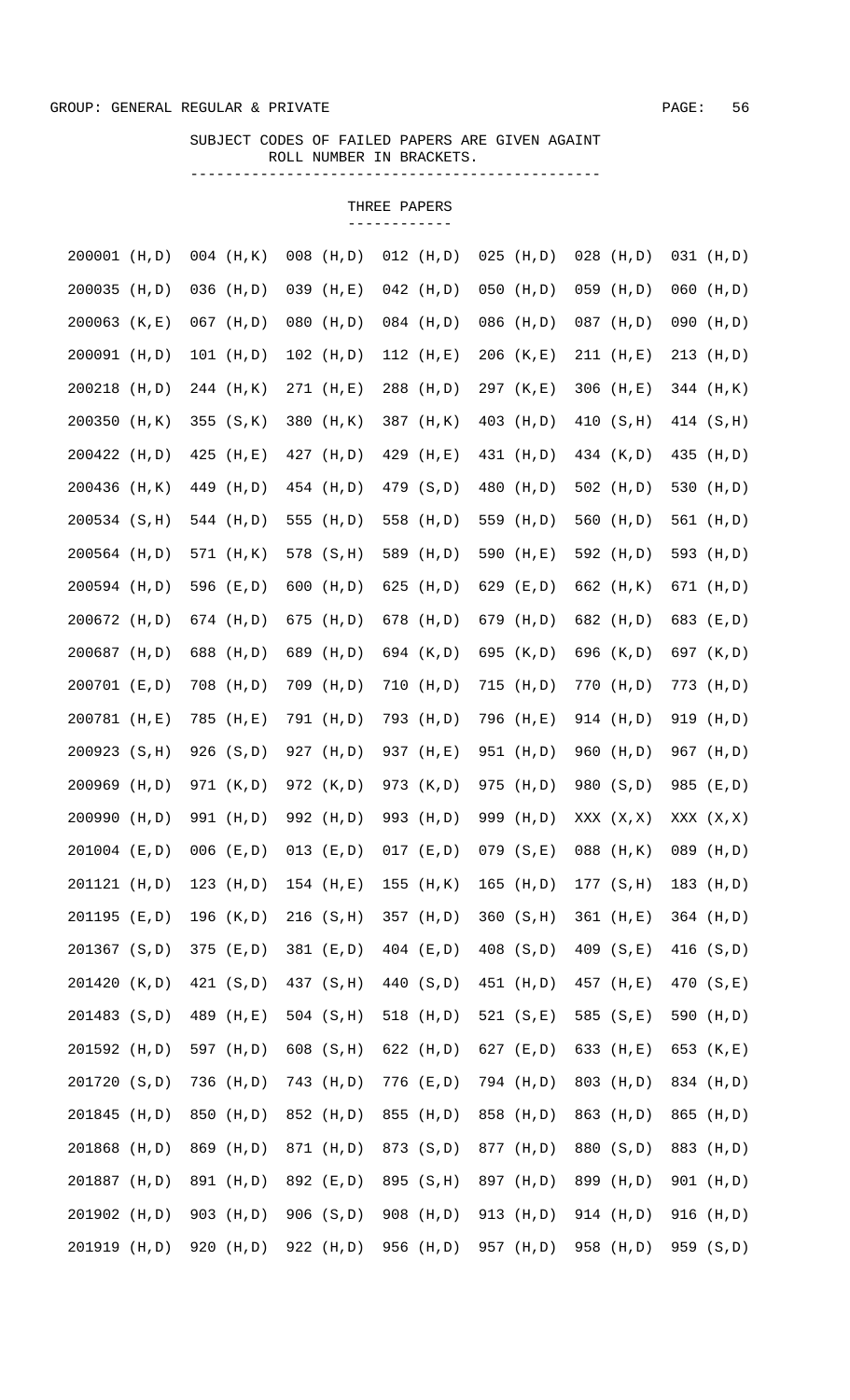## SUBJECT CODES OF FAILED PAPERS ARE GIVEN AGAINT ROLL NUMBER IN BRACKETS. -----------------------------------------------

| 201961 (H,D)  |        | 965 (H,D)     | 988 (E,D)     | 993 | (H, D)        |     | 995 (E,D)   | XXX (X, X)   | XXX (X, X)   |
|---------------|--------|---------------|---------------|-----|---------------|-----|-------------|--------------|--------------|
| 202004 (H, K) |        | 078 (K,D)     | 086 (H,D)     |     | 089 (H,D)     |     | $108$ (H,D) | $163$ (E,D)  | 214 (E,D)    |
| 202218 (E,D)  |        | 219 (S,D)     | 231 (S,D)     |     | 235 (S,E)     | 259 | (H,D)       | 261 (H,D)    | 262 (H,D)    |
| 202272 (S, H) |        | 273 (S,D)     | 276 (H,E)     | 283 | (H, D)        | 290 | (H, D)      | 344 (H,E)    | 372 (H,D)    |
| 202373 (E,D)  |        | 374 (H,D)     | 378 (H,D)     | 380 | (H, D)        |     | 382 (H,D)   | 388 (H,D)    | 389 (H,D)    |
| 202394 (S, H) |        | 398 (H,D)     | $405$ $(S,D)$ |     | 406 (S,D)     |     | 417 (H,E)   | 434 (H, K)   | 437 (H, K)   |
| 202445        | (H, E) | 447 (E,D)     | 464 (S,D)     |     | 481 (E,D)     |     | 503 $(E,D)$ | 505 $(E,D)$  | 524 (H, K)   |
| 202556 (H,D)  |        | 587 (K,D)     | 591 (H,D)     |     | $602$ $(S,D)$ |     | 611 (S,D)   | 660 (H, K)   | 695 (E,D)    |
| 202711 (H,D)  |        | 773 (S, E)    | 778 (S,E)     |     | 785 (S,E)     |     | 787 (S,D)   | 790 (S,E)    | 792 (S,D)    |
| 202802 (H,D)  |        | 803 (H,D)     | 804 (H,D)     | 806 | (H, D)        |     | 809 (H,D)   | 810 (H,D)    | 811 (H,D)    |
| 202814 (H,D)  |        | 815 (H,D)     | 816 (K,D)     | 820 | (H,D)         |     | 821 (H,D)   | 822 (K,D)    | 828 (E,D)    |
| 202835 (H,D)  |        | 842 (K,E)     | 845 (K,E)     |     | 850 (K,D)     |     | 877 (H, K)  | 929 (H,E)    | 932 (H,E)    |
| 202971 (K,E)  |        | XXX (X, X)    | XXX (X, X)    |     | XXX (X, X)    |     | XXX (X, X)  | XXX (X, X)   | XXX (X, X)   |
| 203000        | (S,H)  | $002$ (H,D)   | $004$ (H,D)   |     | $006$ (H,D)   |     | $007$ (H,D) | $008$ (H,D)  | $009$ (H,D)  |
| 203010        | (H,D)  | $011$ (H,D)   | $012$ (H,D)   |     | $013$ (H,D)   |     | $014$ (H,D) | $016$ (H,D)  | $032$ (H,D)  |
| 203038        | (H, K) | $128$ (E,D)   | 136 (E,D)     |     | 140 $(S, D)$  |     | 194 (S,D)   | 209 (H,E)    | $216$ (E,D)  |
| 203222        | (H, E) | 225 (H,D)     | 226 (H,E)     | 230 | (H, E)        |     | $235$ (H,D) | $242$ (E,D)  | 247 (E,D)    |
| 203249        | (S,H)  | 254 (S,E)     | 274 (E,D)     |     | 277 (E,D)     |     | 284 (E,D)   | $295$ (S, H) | 299 (S, H)   |
| 203302 (H,D)  |        | 303 (S, H)    | 309 (H,E)     |     | $311$ (H,E)   |     | $314$ (E,D) | 315 (S, D)   | $319$ (H,D)  |
| 203325        | (H, D) | 342 (S, D)    | 348 (H,D)     |     | 359 (H,D)     |     | 362 (A,H)   | $368$ (H,D)  | 370 (S, H)   |
| 203376 (H,D)  |        | 379 (H,D)     | 391 (H,E)     |     | 455 (H,D)     |     | 466 (H,E)   | 500 $(H, K)$ | 532 (E,D)    |
| 203562 (S,D)  |        | 589 (E,D)     | 601 (K,D)     |     | 625 $(K, D)$  |     | 628 (S,D)   | 639 (E,D)    | 672 (H,D)    |
| 203674 (H,D)  |        | 679 (E,D)     | 687 (H,E)     |     | 701 (H, K)    |     | 716 (H,D)   | 718 (H,D)    | 726 (S, H)   |
| 203731 (H,D)  |        | 739 (E,D)     | 815 (H,E)     |     | 818 (H, K)    |     | 820 (S,E)   | 821 (S,E)    | 826 (E,D)    |
| 203830 (E,D)  |        | 833 (S,E)     | 842 (H,E)     |     | 870 (E,D)     |     | 871 (H,D)   | 879 (E,D)    | 883 (H,D)    |
| 203895 (H,E)  |        | 915 (H,E)     | 948 (H,E)     |     | XXX (X, X)    |     | XXX (X, X)  | XXX (X, X)   | XXX (X, X)   |
| 204005 (S, H) |        | $008$ $(S,H)$ | $017$ (H,E)   |     | $020$ (H,E)   |     | $023$ (H,E) | $046$ (S, H) | $053$ (N, H) |
| 204064 (H,E)  |        | $085$ (S, H)  | $120$ (H,E)   |     | 157 (H, K)    |     | $166$ (H,E) | 199 (S, H)   | 201 (S,H)    |
| 204205 (S, H) |        | 219 (S,E)     | 379 (H, K)    |     | 417 (H, K)    |     | 424 (H, K)  | 428 (H, K)   | 454 (H,E)    |
| 204526 (H, K) |        | 544 (H,E)     | 547 (H,E)     |     | 548 (H,E)     |     | 562 (E,D)   | 751 (H,D)    | 765 (H,D)    |
| 204768 (H,E)  |        | 797 (H,D)     | 837 (H,E)     |     | 881 (H,D)     |     | 889 (H,D)   | 903 (H,E)    | 913 (H,E)    |
| 204926 (H,D)  |        | 958 (H,E)     | XXX (X, X)    |     | XXX (X,X)     |     | XXX (X, X)  | XXX (X, X)   | XXX (X, X)   |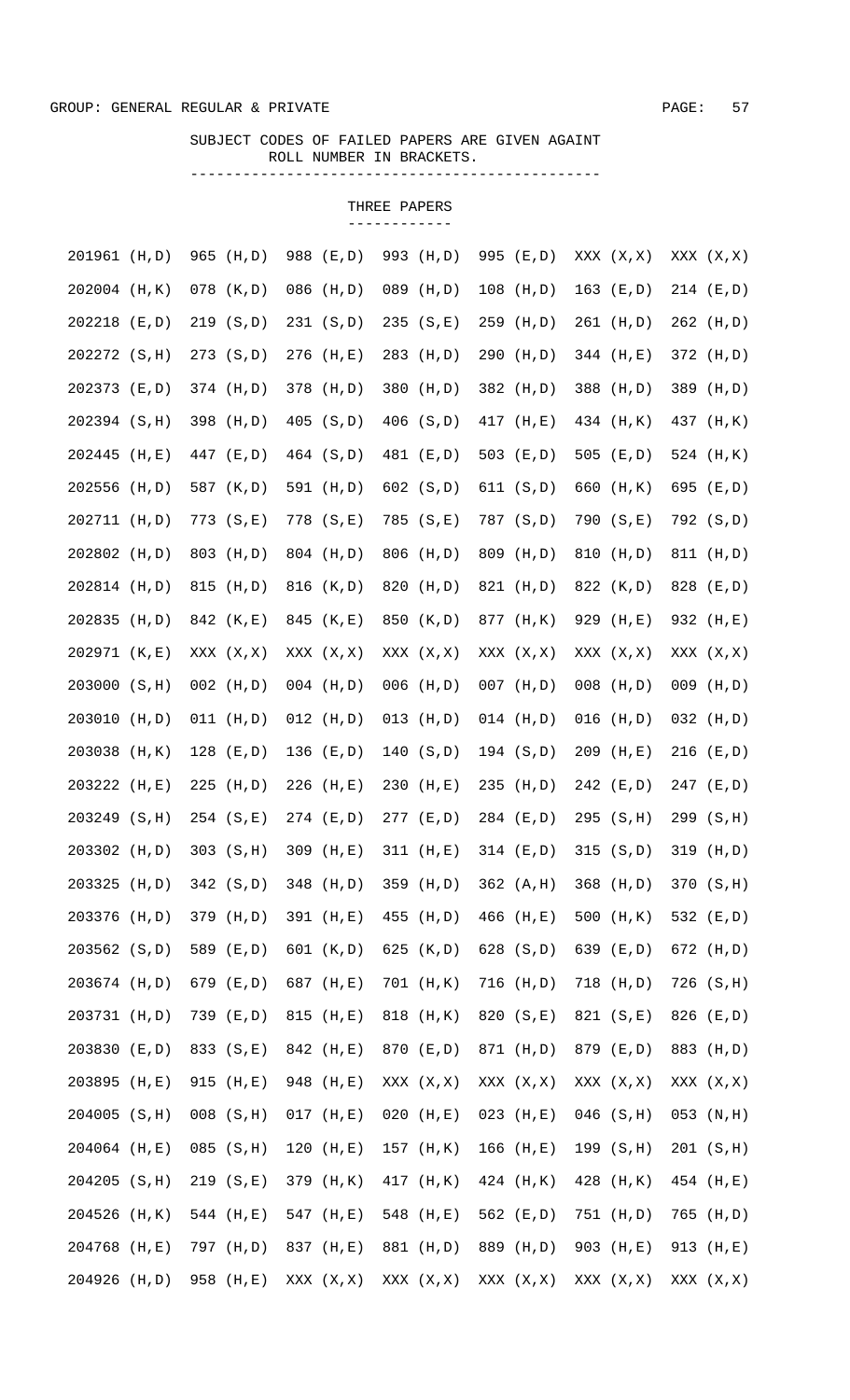## SUBJECT CODES OF FAILED PAPERS ARE GIVEN AGAINT ROLL NUMBER IN BRACKETS. -----------------------------------------------

| 205011 (S, H) |        | $012$ (H,D)  |     | 019 (S,E)    | 065 | (H, D)      | 123 (S,H)    | 124 (H,D)    | 129(S,H)     |
|---------------|--------|--------------|-----|--------------|-----|-------------|--------------|--------------|--------------|
| 205130 (H,D)  |        | 137 (H,D)    |     | 139 (H,D)    |     | $144$ (H,D) | $146$ (H,D)  | $149$ (H,E)  | 150 (H,E)    |
| 205155        | (H, D) | $160$ (H,D)  | 180 | (H,E)        |     | $183$ (H,D) | $188$ (S, H) | 196 (H,E)    | 203 (H,E)    |
| 205205        | (H, E) | $206$ (H,E)  |     | 215 (S,H)    |     | $216$ (H,E) | $219$ (H,E)  | $220$ (H,E)  | 231 (H,E)    |
| 205237 (S, K) |        | 238 (S, H)   |     | 240 (H,E)    |     | 241 (H, K)  | 245 (H,E)    | $255$ (H, K) | 261 (E,D)    |
| 205266 (H,D)  |        | $268$ (E,D)  |     | 271 (H,D)    |     | 272 (H,D)   | $277$ (E,D)  | $306$ (H,D)  | 308 (H,E)    |
| 205313 (H,D)  |        | 319 (H,D)    |     | 324 (H,D)    |     | 330 (H,D)   | 333 (N, H)   | 334 (H,D)    | 336 (H,D)    |
| 205368 (H,E)  |        | 381 (E,D)    |     | 398 (H,D)    |     | 399 (H,D)   | 402 (H,E)    | 403 (H,E)    | 404 (H,E)    |
| 205405 (H,E)  |        | 407 (H,E)    |     | 420 (E,D)    |     | $425$ (H,E) | 426 (H,E)    | $428$ (H,E)  | 429 (H,E)    |
| 205430        | (H, E) | 431 (H,E)    |     | 433 (E,D)    |     | 434 (E,D)   | 437 (E,D)    | 438 (H,E)    | 439 (H,E)    |
| 205440        | (H, E) | 486 (H,E)    |     | XXX (X, X)   |     | XXX (X, X)  | XXX (X, X)   | XXX (X, X)   | XXX (X, X)   |
| 225005        | (H, D) | 009 (H,D)    |     | $017$ (H,D)  |     | $025$ (H,D) | $026$ (H,D)  | $027$ (H,D)  | $028$ (H,D)  |
| 225030        | (H, D) | $032$ (H,D)  | 033 | (H, D)       |     | $034$ (H,D) | $044$ (E,D)  | $049$ (H,D)  | $056$ (H,D)  |
| 225062        | (H, D) | $068$ (H,D)  |     | $071$ (E,D)  | 090 | (H,D)       | 097 (H,D)    | 098 (H,D)    | 099 (H,D)    |
| 225100        | (H, D) | 102 (K, D)   |     | 111 $(H, D)$ |     | $117$ (H,D) | $118$ (H,D)  | $123$ (H,D)  | $128$ (H,E)  |
| 225138        | (H, D) | 147 (H,D)    |     | 157 (H, K)   |     | $163$ (H,D) | $166$ (H,D)  | $167$ (H,D)  | 168 (H,D)    |
| 225170 (K,D)  |        | 190 $(K, D)$ |     | 201 (K,D)    |     | $208$ (K,D) | $209$ (H,D)  | $210$ (H,D)  | 212 (H,E)    |
| 225213 (S, H) |        | 214 (S, H)   |     | $216$ (S, H) |     | 218 (H,E)   | 236 (H,E)    | 242 (S, H)   | 267 (H,D)    |
| 225268 (E,D)  |        | $270$ (H,D)  |     | $272$ (E,D)  |     | $276$ (E,D) | 290 (H,D)    | 299 (H,D)    | 303 $(H, D)$ |
| 225308 (H,D)  |        | 324 (K,D)    |     | 326 (H,E)    |     | 329 (H,D)   | 344 (S, H)   | 359 (H,D)    | 362 (S, H)   |
| 225372 (H,D)  |        | 374 (S, H)   |     | 379 (S, H)   |     | 384 (H,D)   | 386 (H,D)    | $405$ (S,D)  | 414 (H,D)    |
| 225419 (H,D)  |        | $425$ (H,D)  |     | 431 (S, H)   |     | 436 (H,D)   | 442 (S, H)   | 443 (H,D)    | 446 (H,D)    |
| 225447 (H,D)  |        | 452 (H,D)    |     | 453 (H,D)    |     | 454 (H,D)   | 455 (H,D)    | 456 (H,D)    | 457 (H,D)    |
| 225462 (H,D)  |        | 490 (H, K)   |     | 496 (H,D)    |     | 500 (S,H)   | 502 $(S,H)$  | 509 (H,D)    | 518 (S,E)    |
| 225521 (H,D)  |        | 534 (H,E)    |     | 544 (H,D)    |     | 547 (S,D)   | 549 (S, H)   | 551 (S,D)    | 555 (S,D)    |
| 225559 (S, H) |        | 571 (S, H)   |     | 580 (E,D)    |     | 583 (H,D)   | 586 (H,D)    | 593 (H,D)    | 597 (H,D)    |
| 225607 (H,E)  |        | $611$ (H,D)  |     | 616 $(H,E)$  |     | 619 $(H,E)$ | 620 (H,D)    | 625 (H,D)    | 651 (H,D)    |
| 225656 (E,D)  |        | 660 (H,E)    |     | 668 (H,D)    |     | 678 (H,D)   | 682 (H,D)    | 683 (H,D)    | 684 (H,D)    |
| 225689 (H,D)  |        | 690 (H,D)    |     | $710$ (H,D)  |     | 711 (H,D)   | 712 (H,D)    | 714 (H,D)    | $715$ (H,D)  |
| 225717 (H,D)  |        | 723 (H,D)    |     | 726 (H,D)    |     | 728 (H,D)   | 729 (H,D)    | 730 (H,D)    | 746 (H,D)    |
| 225749 (S,D)  |        | 750 (S,D)    |     | 751 (H,D)    |     | 752 (H,D)   | 754 (H,D)    | 756 (H,D)    | 759 (H,D)    |
| 225763 (H,D)  |        | 779 (H,D)    |     | 788 (H,D)    |     | 789 (K,D)   | 791 (H,D)    | 800 (H,D)    | 810 (H,D)    |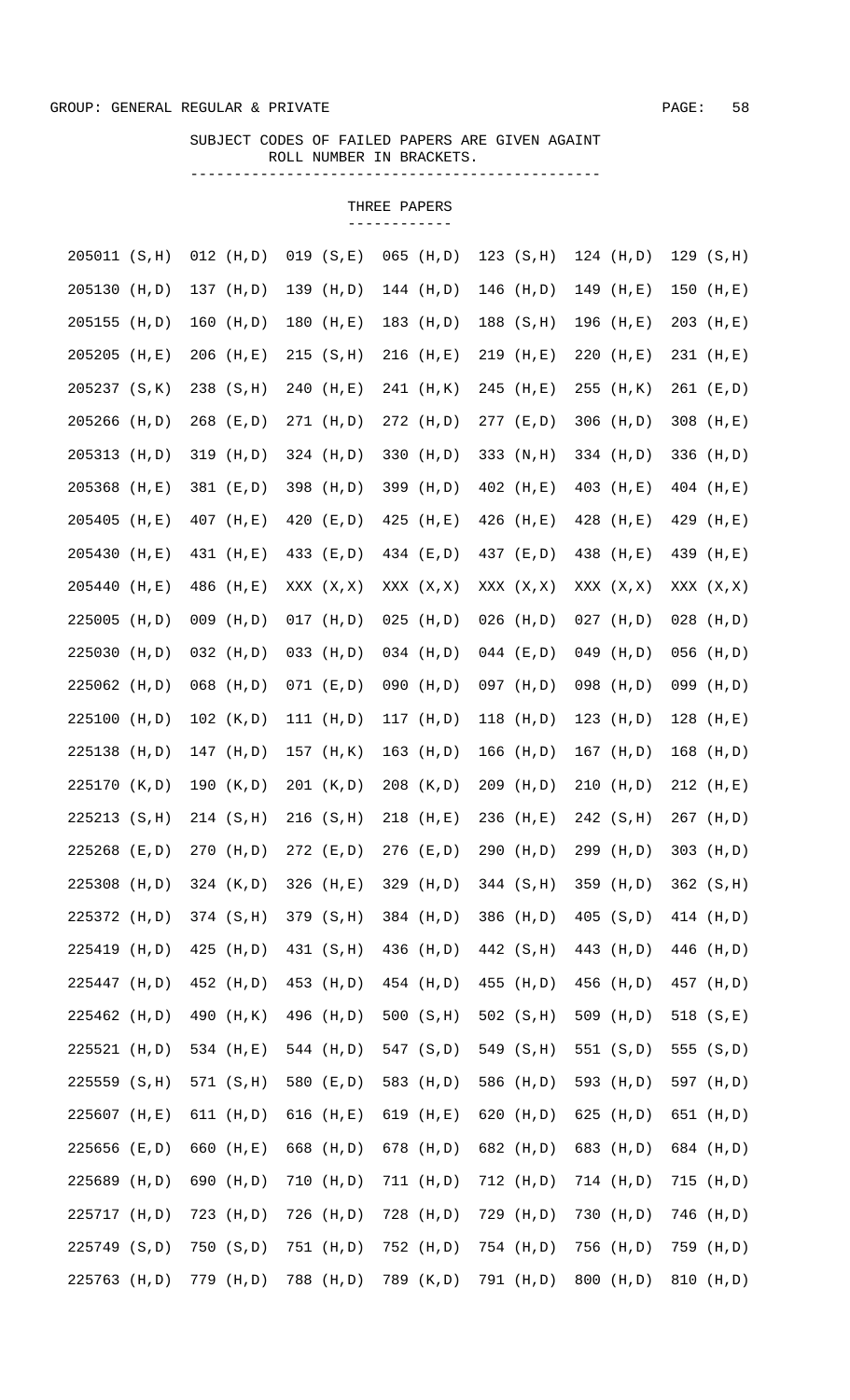## SUBJECT CODES OF FAILED PAPERS ARE GIVEN AGAINT ROLL NUMBER IN BRACKETS. -----------------------------------------------

| 225818        | (E,D)  | 827 (H,D)    |     | 831 (H,D)   | 841 | (H,D)        | 842 (H,D)     |     | 844 (H,D)   |     | 870 (H,D)   |
|---------------|--------|--------------|-----|-------------|-----|--------------|---------------|-----|-------------|-----|-------------|
| 225872 (H,D)  |        | 878 (H, K)   |     | 884 (H,D)   |     | 887 (H,D)    | 892 (H,D)     |     | 900 (H,D)   |     | 905 (S,D)   |
| 225907 (H,D)  |        | 911 (H,D)    |     | 916 (H,D)   | 920 | (H, D)       | 921 (H,D)     |     | 924 (E,D)   |     | 925 (H,D)   |
| 225929        | (H,D)  | 934 (H,D)    |     | 935 (H,D)   | 939 | (H,D)        | 944 (H,E)     |     | 945 (H,D)   |     | 946 (H,D)   |
| 225953        | (H, D) | 956 (H,D)    |     | 957 (H,D)   | 958 | (H,D)        | 960 (H,D)     |     | 971 (E,D)   |     | 972 (E,D)   |
| 225979 (K,D)  |        | 987 (H,D)    | 988 | (H, D)      |     | 994 (H,D)    | XXX (X, X)    |     | XXX (X, X)  |     | XXX (X, X)  |
| 226002 (H,D)  |        | $005$ (H,D)  |     | $006$ (H,D) |     | $008$ (H,D)  | $012$ (H,D)   |     | $014$ (H,D) |     | $021$ (H,D) |
| 226026 (S,D)  |        | $027$ (E,D)  | 040 | (H, D)      |     | $041$ (H,D)  | $047$ (H,D)   |     | $056$ (H,D) |     | $072$ (H,E) |
| 226076 (S, H) |        | 081 (S,H)    |     | 082 (H,D)   | 085 | (S,H)        | 089 (H,D)     |     | 091 (H,D)   |     | 092 (H,D)   |
| 226098 (H,D)  |        | 099 (H,D)    |     | 177 (S, H)  |     | $185$ (S, H) | 186 (S, H)    |     | 191 (H,E)   |     | $215$ (H,D) |
| 226219 (H,D)  |        | 237 (H,D)    |     | $260$ (H,D) |     | 262 (H,D)    | 272 (H,D)     |     | $274$ (E,D) |     | 277 (H,E)   |
| 226297 (K,D)  |        | $305$ (H,D)  |     | 317 (H, D)  | 320 | (H,D)        | 385 (H,D)     |     | 391 (H,D)   |     | 392 (H,D)   |
| 226393 (H,D)  |        | 394 (H,D)    |     | 395 (H,D)   |     | 401 (S, H)   | 404 (H,D)     |     | 409 (S,D)   |     | 410 (S,D)   |
| 226412 (S, H) |        | 414 (S,D)    |     | 421 (S, H)  |     | 423 (S,D)    | $425$ $(S,D)$ |     | 426(S,D)    |     | 427 (S, H)  |
| 226428        | (H, D) | 429 (H,D)    |     | 432 (H,D)   | 436 | (H,D)        | 438 (S, H)    |     | 443 (H,D)   |     | 446 (H,E)   |
| 226447 (H,D)  |        | 450 (H,D)    |     | 454 (H,D)   |     | 460 (S, H)   | 462 (H, K)    |     | 463 (H,D)   | 466 | (H, D)      |
| 226467 (H,D)  |        | 468 (H,D)    | 469 | (H, D)      |     | 474 (H,D)    | 475 (H,D)     |     | 478 (H,D)   |     | 479 (H,D)   |
| 226481        | (H, D) | 482 (H,D)    | 490 | (H, D)      |     | 502 $(S,E)$  | $506$ (H,D)   | 513 | (H, D)      |     | 517 (S,D)   |
| 226520        | (H, D) | 525 $(H, D)$ |     | 528 (H,E)   |     | 529 (H,D)    | 534 (H,D)     |     | 541 (K,D)   |     | 548 (H,D)   |
| 226552 (E,D)  |        | 553 (E,D)    |     | 561 (S, H)  |     | 562 (H,D)    | 564 (H,D)     |     | 574 (H,D)   |     | 579 (H,D)   |
| 226580 (H,D)  |        | 589 (H,D)    |     | 590 (H,D)   |     | 596 (S,D)    | 602 (H,D)     |     | 605 (H,D)   |     | 607 (H,D)   |
| 226610 (H,D)  |        | 624 (H,D)    |     | 641 (H,D)   |     | 644 (H,D)    | 656 (H, K)    |     | 663 (S, H)  |     | 669 (H,D)   |
| 226677 (H,D)  |        | 678 (H,D)    |     | 679 (H,D)   |     | 680 (H,D)    | 759 (H,D)     |     | 768 (H,D)   |     | $770$ (E,D) |
| 226780 (H,D)  |        | 784 (S,D)    |     | 785 (H,E)   |     | 796 (H,D)    | 798 (E,D)     |     | 801 (H,D)   |     | 834 (H,D)   |
| 226846 (H,D)  |        | 848 (H, K)   |     | 849 (H,D)   |     | 858 (H,D)    | 867 (H,D)     |     | 877 (E,D)   |     | 889 (H,D)   |
| 226896 (H,D)  |        | 906 (H,D)    |     | 913 (S, H)  |     | 916 (H,D)    | 940 (H,D)     |     | 956 (S,D)   |     | 992 (H,D)   |
| 226999 (H,D)  |        | XXX (X,X)    |     | XXX (X, X)  |     | XXX (X, X)   | XXX (X, X)    |     | XXX (X,X)   |     | XXX (X, X)  |
| 227004 (E,D)  |        | $031$ (H,D)  |     | $056$ (H,D) |     | 070 (S,H)    | 082 (H,D)     |     | 087 (S,D)   |     | $107$ (E,D) |
| 227110 (H,E)  |        | $125$ (H,E)  |     | 132 (H, D)  |     | 149 (H,D)    | $152$ (H,D)   |     | $157$ (H,E) |     | 158 (H,D)   |
| 227161 (H,E)  |        | 164 (H,D)    |     | $170$ (H,D) |     | 177 (H,D)    | 179 (H,D)     |     | 188 (H,D)   |     | 190 (H,D)   |
| 227194 (H,D)  |        | 195 (H,D)    |     | 199 (H,D)   |     | 201 (H,D)    | 202 (H,D)     |     | $217$ (E,D) |     | $225$ (E,D) |
| 227226 (K,D)  |        | 244 (H,D)    |     | 249 (H,D)   |     | 256 (H,D)    | 257 (H,D)     |     | 258 (H,D)   |     | 261 (H,D)   |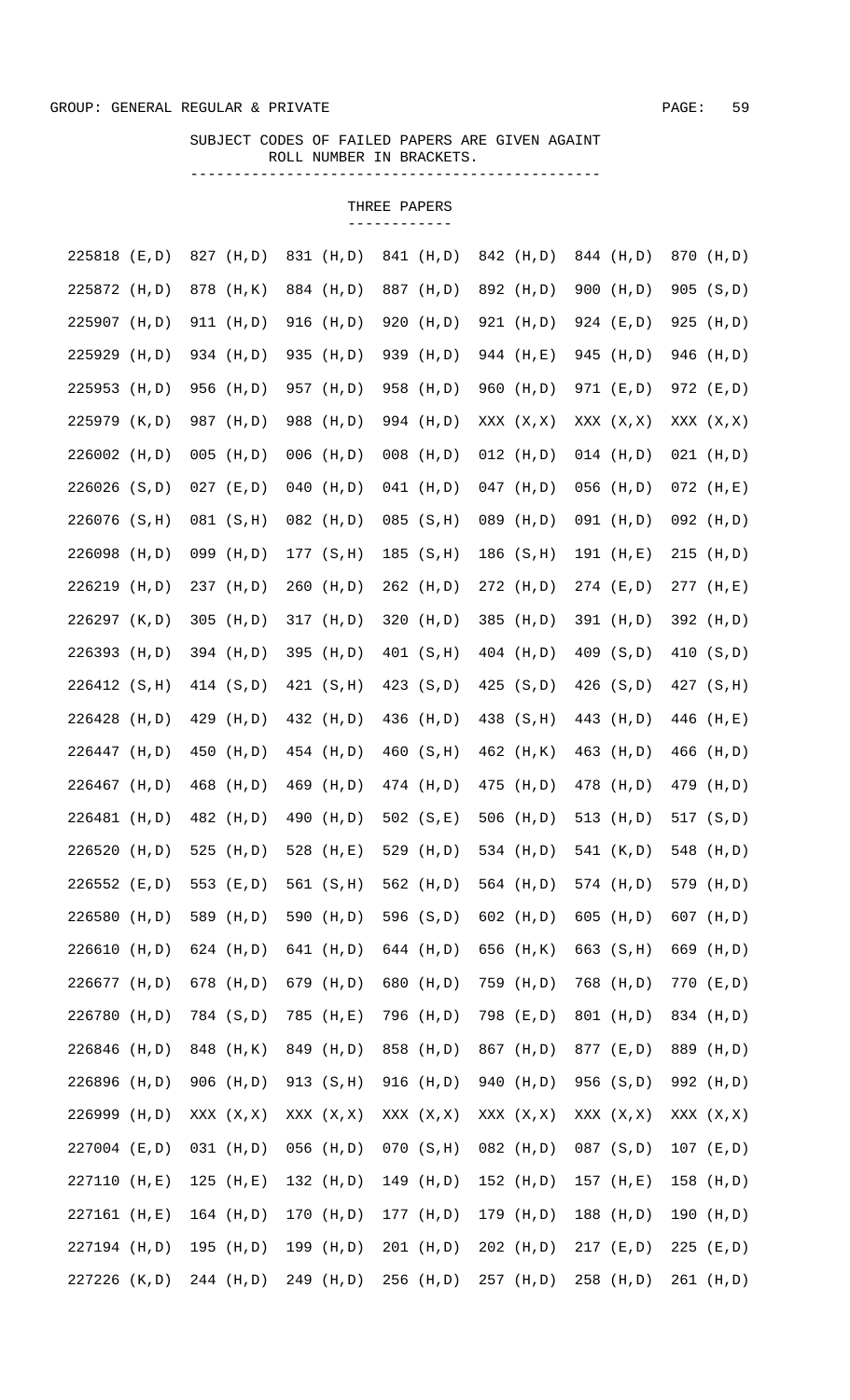## SUBJECT CODES OF FAILED PAPERS ARE GIVEN AGAINT ROLL NUMBER IN BRACKETS. -----------------------------------------------

| 227265        | (H,D)  | 268 (H,D)     |     | 275 (H,D)     |     | 283 (H,D)     | 286 (H,D)     | 287 (H,D)     | 288 (H,D)     |
|---------------|--------|---------------|-----|---------------|-----|---------------|---------------|---------------|---------------|
| 227289 (H,D)  |        | 291 (H,D)     |     | 292 (H,D)     |     | 294 (H,D)     | 300 (H, K)    | 304 (H, K)    | $306$ $(S,K)$ |
| 227312 (S, H) |        | 319 (H,E)     |     | 322 (H,D)     | 326 | (H,D)         | 329 (H,D)     | 332 (H,D)     | 337 (H,D)     |
| 227341 (H,D)  |        | 344 (H,D)     |     | 346 (H,D)     |     | 350 (H,D)     | 364 (H,D)     | 366 (K,D)     | 380 (S, H)    |
| 227381 (S, H) |        | 384 (S, H)    |     | 390 (H,D)     |     | 396 (S,D)     | 403 (S,D)     | $405$ $(S,D)$ | 406 (H, K)    |
| 227422 (S, H) |        | 424 (H,D)     |     | 426 (S,D)     |     | 432 (K,D)     | 437 (H,D)     | 438 (S, H)    | 442 (H,D)     |
| 227444 (H,D)  |        | 447 (H,D)     |     | 448 (S,D)     |     | 449 (K,D)     | 451 (H,D)     | 453 (H,D)     | 454 (H,D)     |
| 227456 (H,D)  |        | 486 (H,D)     |     | 493 (H,D)     |     | 513 (H,D)     | 518 (H,D)     | 520 $(S, D)$  | 521 (H,D)     |
| 227522 (H,D)  |        | 525 (H,D)     |     | 554 (H,E)     |     | 563 (H,E)     | 564 (H,E)     | 577 (H,E)     | 579 (H,D)     |
| 227584 (E,D)  |        | 590 (E,D)     |     | 591 (S, H)    |     | 594 (H,D)     | 628 (H,E)     | 629 (H,D)     | 632 (H,E)     |
| 227652 (H,D)  |        | 668 (H,D)     |     | 672 (S,D)     |     | 697 (H,D)     | 761 (H,D)     | 767 (H,D)     | 812 (H,E)     |
| 227846 (H,D)  |        | 875 (H,D)     |     | 886 (H, K)    | 901 | (H,D)         | 910 (H,D)     | 916 (K,D)     | 934 (H,D)     |
| 227937 (H,E)  |        | 948 (H,D)     | 949 | (H, D)        |     | 952 (H,D)     | 970 (H,D)     | 973 (H,D)     | 977 (H,D)     |
| 227979        | (H, D) | 986 (H,D)     | 987 | (H, D)        |     | 988 (H,D)     | 989 (H,D)     | 993 (S, H)    | 994 (H,D)     |
| 227996        | (H, K) | XXX (X,X)     |     | XXX (X, X)    |     | XXX (X, X)    | XXX (X, X)    | XXX (X, X)    | XXX (X, X)    |
| 228010 (S, H) |        | 011 (S,H)     |     | $018$ $(S,H)$ |     | $020$ (H,D)   | $027$ (H,D)   | $038$ (H,D)   | $066$ $(S,D)$ |
| 228069 (S,D)  |        | $070$ $(S,D)$ |     | 071 (S,D)     |     | $072$ $(S,D)$ | $077$ $(S,D)$ | $078$ $(S,D)$ | $079$ (S,D)   |
| 228082 (S, K) |        | 083 (S,D)     |     | 086 (H,D)     |     | 089 (H,D)     | $092$ (H,D)   | $100$ (H,D)   | $126$ (H,D)   |
| 228135 (S,D)  |        | 138 $(H, D)$  |     | $140$ (H,D)   |     | $142$ (H,D)   | 143 $(S,D)$   | $144$ (E,D)   | 146 $(S, D)$  |
| 228147 (S,D)  |        | 156(S,H)      |     | 160 (S, D)    |     | 161 $(S,D)$   | 187 (H,E)     | 192 (S, H)    | 193 (S,H)     |
| 228197 (H,D)  |        | 244 (S, H)    |     | 305 (S,K)     |     | 323 (S,E)     | 382 (S,K)     | 386 (S,D)     | 390 (S,D)     |
| 228479 (E,D)  |        | 512 (S, K)    |     | 518 (S, K)    |     | 520 (S,H)     | 522 (S, K)    | 527 (H,D)     | 529 (S, H)    |
| 228534 (H, K) |        | 536 (H,D)     |     | 546 (H,D)     |     | 560 $(S,E)$   | 578 (E,D)     | 584 (H,D)     | 598 (H,D)     |
| 228614 (H,D)  |        | 615 $(H, D)$  |     | 618 $(H, D)$  |     | 635 (K,D)     | 691 (K,E)     | 693 (K,E)     | 706 (K,D)     |
| 228727 (H,D)  |        | 732 (S, H)    |     | 737 (S, H)    |     | 741 (H,E)     | 742 (S,E)     | 752 (H,D)     | 793 (H,E)     |
| 228798 (H,E)  |        | 800 (H,D)     |     | 809 (H,D)     |     | 810 (H,D)     | 853 (H,D)     | 866 (H,D)     | 875 (H,D)     |
| 228877 (H,D)  |        | 878 (H,D)     |     | 882 (H,D)     |     | 883 (H,D)     | 897 (H,D)     | 906 (H,D)     | 909 (H,D)     |
| 228910 (E,D)  |        | 916 (H,E)     |     | 928 (E,D)     |     | 943 (H,D)     | 944 (H,D)     | 966 (H,D)     | 967 (H,D)     |
| 228968 (H,D)  |        | 970 (H,D)     |     | 975 (H,D)     |     | 977 (H,D)     | 979 (H,D)     | 981 (H,D)     | 989 (K,E)     |
| 228990 (H,E)  |        | 993 (H,D)     |     | XXX (X, X)    |     | XXX (X, X)    | XXX (X, X)    | XXX (X, X)    | XXX (X, X)    |
| 229024 (E,D)  |        | $026$ (H,D)   |     | $034$ (H,D)   |     | $049$ (H,D)   | $052$ (H,D)   | $055$ (H,D)   | $061$ (H,D)   |
| 229077 (H,D)  |        | 211 (E, D)    |     | 249 (E,D)     |     | 252 (H,D)     | 269 (H,D)     | 271 (K,D)     | 285 (H,D)     |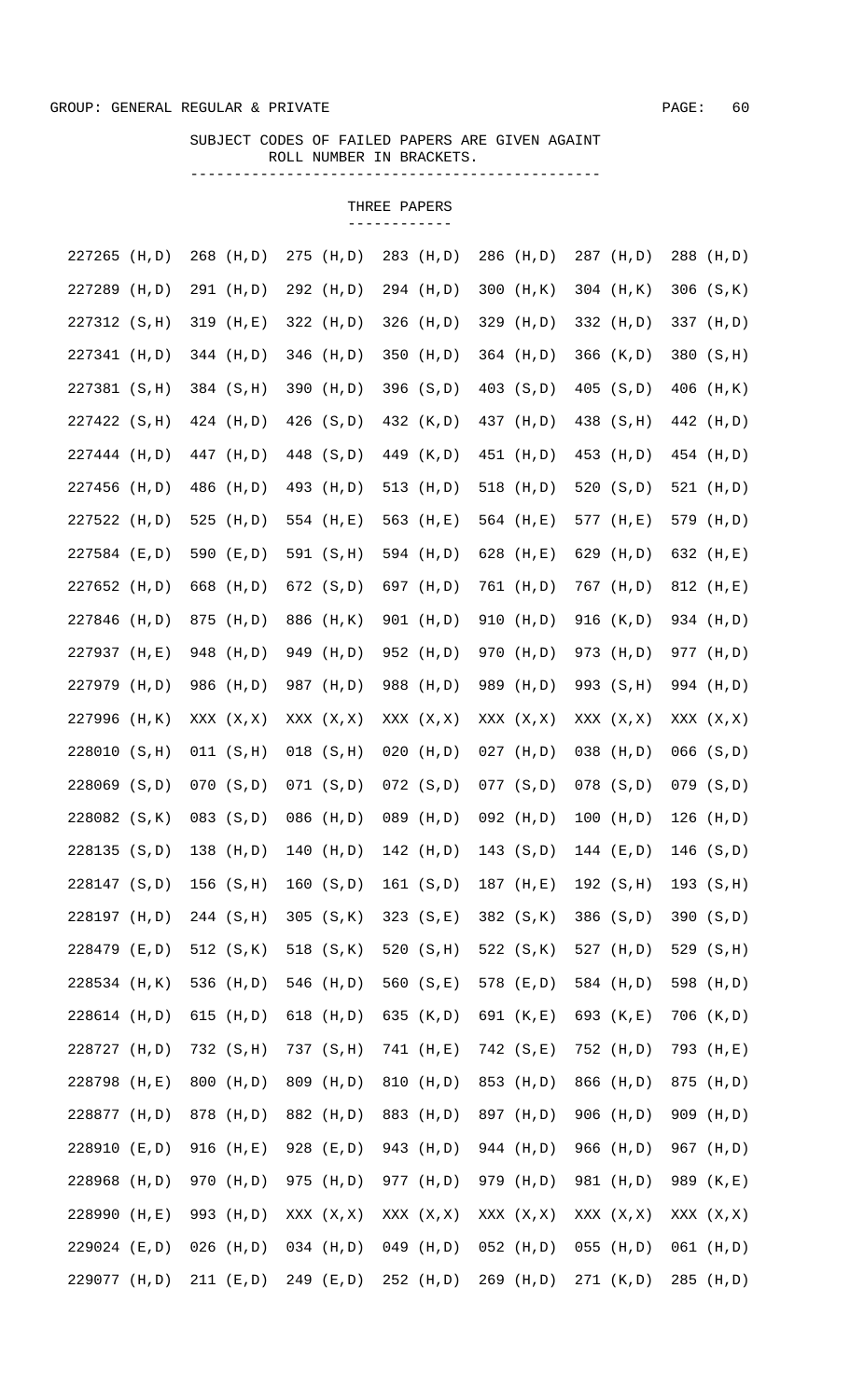## SUBJECT CODES OF FAILED PAPERS ARE GIVEN AGAINT ROLL NUMBER IN BRACKETS. -----------------------------------------------

| 229287 (H,D)     | 288 (H,D)    | 289<br>(H, D) | 291 (S,H)     | 292 (H,D)    | 294 (H,D)     | 296 (S,D)     |
|------------------|--------------|---------------|---------------|--------------|---------------|---------------|
| 229299 (S, H)    | 300 (H,D)    | 301 (S, D)    | 326 (K,D)     | 351 (S,D)    | 359 (H,D)     | 362 (H,D)     |
| 229371 (H,D)     | 382 (H,D)    | 423 (H,D)     | 435 (H,E)     | 509 (K,D)    | 513 (H,D)     | 514 (H,D)     |
| 229517 (H,D)     | 521 (H,D)    | 523 (E,D)     | 528 (S,D)     | 531 (S,D)    | 532 (S,D)     | 554 (S,E)     |
| 229569 (K,E)     | 597 (H,D)    | 599<br>(H, D) | 600<br>(H,D)  | 601 $(H, D)$ | 602 (H,D)     | 603 (H,D)     |
| 229604 (H,D)     | 605 $(H, D)$ | 608<br>(H, D) | 609<br>(H,E)  | 613 $(H, D)$ | 614 (H,D)     | 617 (H,D)     |
| 229620 (H,D)     | 650 (H,E)    | 669 (H,D)     | 670 (E,D)     | 674 (H,D)    | $705$ (H,D)   | 706 (H,D)     |
| 229736 (E,D)     | 778 (H,D)    | 779 (E,D)     | 901 (S, H)    | 902 (S, H)   | 906 (H,D)     | 907 (H,D)     |
| 229912 (S,D)     | 913 (H,D)    | 920<br>(H, D) | 922 (H,D)     | 930 (S, H)   | 934 (S, H)    | 937 (S, H)    |
| 229939 (S, H)    | 966 (S, H)   | 969 (S, H)    | 973 (H,D)     | XXX (X, X)   | XXX (X, X)    | XXX (X, X)    |
| 230036 (S,D)     | $042$ (S,D)  | $092$ $(S,E)$ | $097$ (H,D)   | 108 (S,E)    | 122 (S,D)     | 125 (S, D)    |
| 230128 (K,D)     | 129 (H, D)   | 132 (H, D)    | $134$ (H,D)   | 135 $(H, D)$ | 151 (H,D)     | 152 (H,D)     |
| 230159 (H,D)     | 160 (H,D)    | $164$ (H,D)   | 165<br>(H, D) | 179 (H,D)    | 181 (H,D)     | 183 (H,D)     |
| 230186<br>(H, D) | 194 (S, H)   | 196 (S,D)     | 198<br>(H,D)  | 207 (S,D)    | $208$ $(S,D)$ | 210 (S,D)     |
| 230225<br>(H, D) | 227 (H,D)    | $228$ (S, H)  | 239<br>(H,D)  | 241 (H,D)    | 243 (H,E)     | 246<br>(H, D) |
| 230249<br>(H, D) | 251 (H,D)    | 252 (H,D)     | 271 (S,H)     | 277 (H,D)    | 287 (H,E)     | 289<br>(H, D) |
| 230293<br>(H,E)  | 298 (H,D)    | 299 (S, H)    | 328<br>(H, D) | 341 (H,D)    | 352 (H,D)     | 357 (H,D)     |
| 230361<br>(H, D) | $363$ (H,D)  | 425 (K,D)     | 456<br>(H,D)  | 458 (H,D)    | 461 (E,D)     | 473 (H,E)     |
| 230485<br>(H, D) | 490 (H,D)    | 496 (H,D)     | 510 $(H, D)$  | 514 $(H, D)$ | $521$ (H,D)   | 543 (H,D)     |
| 230545<br>(E,D)  | 547 (H,D)    | 549 (H,D)     | 553 $(E,D)$   | 556 (E,D)    | 566 (H,D)     | 570 (H,D)     |
| 230571 (H,D)     | 574 (S, K)   | 580 (H,D)     | 613 $(K, D)$  | 614 $(E, D)$ | 619 $(S,E)$   | 627 (S, H)    |
| 230629 (H,D)     | 631 (S, H)   | 707 (S, H)    | 711 (H,D)     | 729 (S, H)   | 741 (H,D)     | 744 (H,D)     |
| 230747 (H,D)     | 756 (H,D)    | 777 (H,D)     | 806 (S,D)     | 808 (S,D)    | 811 (S,D)     | 814 (H,D)     |
| 230815 (H,D)     | 818 (H,D)    | 821 (H,D)     | 825 (H,D)     | 826 (H,D)    | 828 (H,D)     | 832 (H,E)     |
| 230867 (H,D)     | 874 (E,D)    | 878 (E,D)     | 879 (H,D)     | 885 (H,D)    | 900 (S,H)     | 905 (S, H)    |
| 230912 (H,D)     | 925 (H,D)    | 928 (H,D)     | 930 (H,D)     | 931 (H,D)    | 933 (H,D)     | 938 (H,D)     |
| 230939 (H,D)     | 942 (H,D)    | 947 (H,D)     | 948 (H,D)     | 949 (H,D)    | 950 (K,D)     | 951 (H,D)     |
| 230952 (H,D)     | 955 (H,D)    | 958 (H,D)     | 959 (H,D)     | 967 (H,D)    | 986 (S,D)     | 989 (S,D)     |
| 230991 (S,D)     | 994 (S,D)    | 996 (H,D)     | 998 (S,D)     | XXX (X, X)   | XXX (X, X)    | XXX (X,X)     |
| 231000 (H,D)     | $010$ (H,D)  | 011 (E, D)    | $013$ (H,D)   | 037 (K,D)    | $043$ (H,D)   | $045$ (H,D)   |
| 231048 (H,D)     | $051$ (H,D)  | $057$ (H,D)   | $058$ (H,D)   | $063$ (H,D)  | $064$ (H,D)   | $068$ (H,D)   |
| 231070 (H,D)     | $071$ (H,D)  | $072$ (H,D)   | $075$ (E,D)   | 088 (H,D)    | 096 (H,D)     | 130 (H,D)     |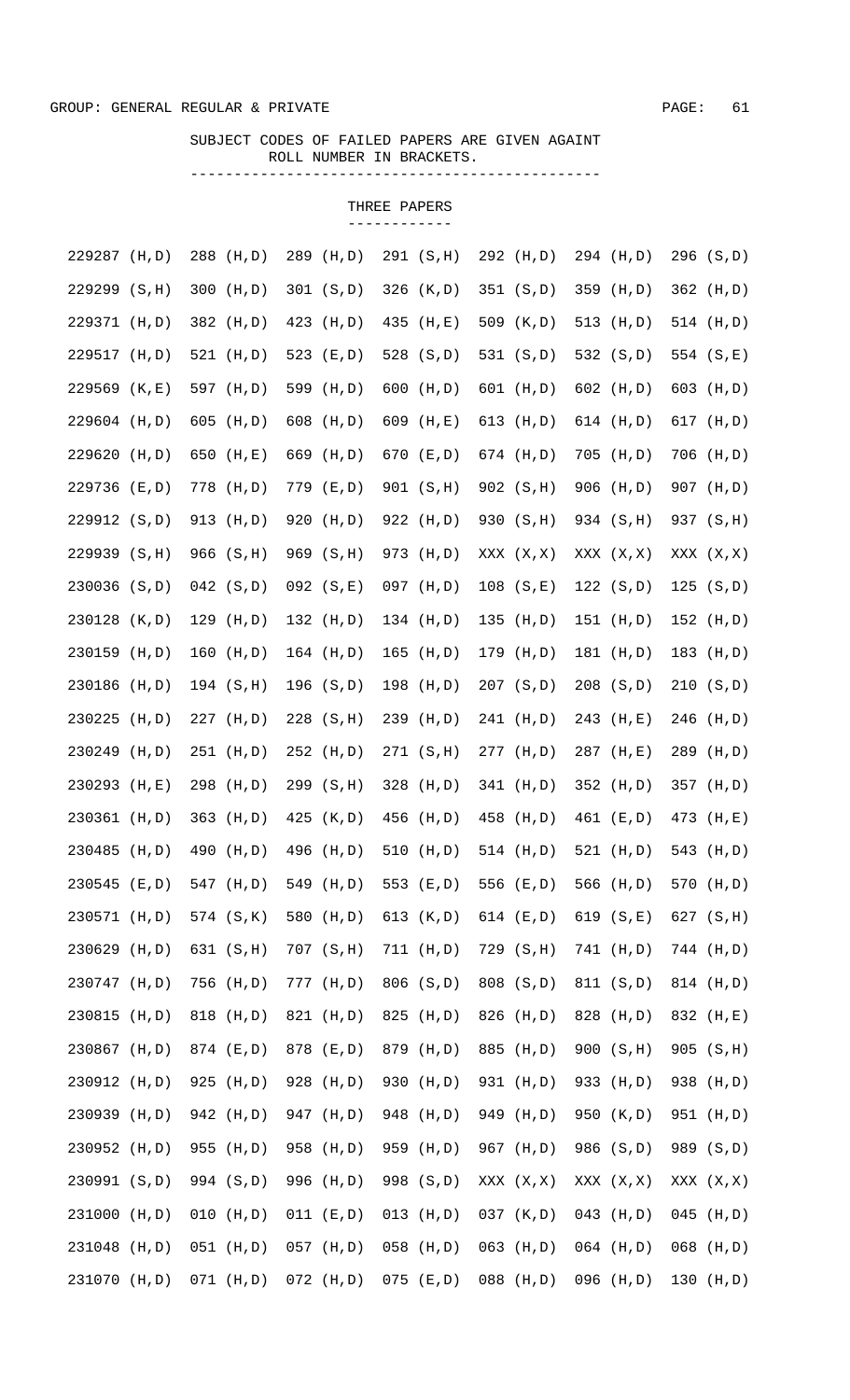## SUBJECT CODES OF FAILED PAPERS ARE GIVEN AGAINT ROLL NUMBER IN BRACKETS. -----------------------------------------------

| 231167 (H,D)  |        | 189 (H,D)    |     | $203$ (H,D) | $211$ (H,D)   | 298 (H,D)   | $300$ (H,D)  | $303$ (H,D) |
|---------------|--------|--------------|-----|-------------|---------------|-------------|--------------|-------------|
| 231325 (H,D)  |        | 339 (H,D)    |     | 371 (H,D)   | $420$ (H,D)   | 472 (H,D)   | 510 $(H, D)$ | 523 (H,D)   |
| 231530 (H,D)  |        | 533 (H,D)    |     | 535 (H,D)   | 536 (H,D)     | 537 (H,D)   | 538 (H,D)    | 539 (H,D)   |
| 231544 (H,D)  |        | 545 (H,D)    |     | 559 (H,D)   | 569 (S,D)     | 570 (K,E)   | 643 (H,D)    | 647 (H,D)   |
| 231657 (H,D)  |        | 663 (H,D)    |     | 665 (H,D)   | 668 (H,D)     | 669 (H,D)   | 674 (S, H)   | 686 (H,D)   |
| 231731 (H,D)  |        | 737 (H,D)    |     | 743 (H,D)   | 744 (H,D)     | 750 (H,D)   | 751 (H,D)    | 753 (H,D)   |
| 231756 (H,D)  |        | 757 (H,D)    |     | 758 (H,D)   | 761 (H,D)     | 762 (H,D)   | 763 (H,D)    | 764 (H,D)   |
| 231765        | (H, D) | 766 (H,D)    |     | 767 (H,D)   | 769 (H,D)     | 770 (H,D)   | $772$ (H,D)  | 774 (H,D)   |
| 231775 (H,D)  |        | 776 (H,D)    | 780 | (H, D)      | 789 (H,D)     | 790 (H,D)   | 792 (H,D)    | 795 (H,D)   |
| 231818        | (H, D) | 822 (H,D)    | 835 | (H, D)      | 838 (H,D)     | 849 (H,D)   | 850 (H,D)    | 855 (H,D)   |
| 231860        | (H, D) | 866 (H,E)    |     | 868 (H,D)   | 870 (H,D)     | 875 (H,E)   | 879 (H,D)    | 890 (E,D)   |
| 231891 (E,D)  |        | 893 (E,D)    |     | 903 (H,D)   | 909 (H,D)     | 912 (H,D)   | 920 (H,D)    | 926 (H,D)   |
| 231927 (H,D)  |        | 929 (H,D)    | 960 | (H, D)      | 963 (H,D)     | 968 (H,D)   | 969 (H,D)    | 971 (H,D)   |
| 231972 (H,D)  |        | 974 (H,D)    |     | 978 (H,E)   | 983 (E,D)     | 985 (H,D)   | 996 (H,D)    | 998 (H,D)   |
| 232009 (H,D)  |        | $013$ (H,D)  |     | $015$ (H,E) | $021$ (H,D)   | $030$ (H,E) | $032$ (H,E)  | 036 (H,D)   |
| 232039 (H,D)  |        | $043$ (H,D)  |     | $045$ (H,D) | $046$ (H,D)   | $047$ (H,D) | $054$ (K,D)  | $056$ (H,D) |
| 232057 (H,D)  |        | $060$ (H,D)  |     | $061$ (H,D) | $069$ (H,D)   | $073$ (H,D) | $075$ (H,D)  | 082 (H,D)   |
| 232083 (H,D)  |        | 085 (H,D)    |     | 087 (H,D)   | 088 (H,D)     | 089 (H,D)   | 097 (E,D)    | $112$ (H,E) |
| 232115 (K,D)  |        | 119 (H, K)   |     | 120 (K, E)  | 122 (K, D)    | $128$ (K,E) | $135$ (E,D)  | 146(S,E)    |
| 232151 (H,D)  |        | 153 (H,D)    |     | $160$ (H,D) | 161 (H,D)     | 162 (H,D)   | 165 (H,D)    | 169 (H,D)   |
| 232171 (H,D)  |        | $172$ (H, D) |     | 181 (H,D)   | 182 (H,D)     | 188 (H,D)   | $202$ (E,D)  | $206$ (E,D) |
| 232217 (H,D)  |        | $223$ (H,D)  |     | 224 (H, D)  | 229 (H,D)     | 235 (H,D)   | 236 (H,D)    | 238 (H,D)   |
| 232247 (H,D)  |        | 248 (H,D)    |     | 252 (H,E)   | 253 (H,D)     | 270 (H,D)   | 271 (E,D)    | 278 (H,D)   |
| 232282        | (H, D) | 283 (H,D)    |     | 284 (S,D)   | 286 (H,D)     | 287 (H,D)   | 289 (H,D)    | 313 (H,D)   |
| 232316        | (H, D) | 323 (H,D)    |     | $325$ (H,D) | 350 (S, H)    | 397 (E,D)   | 398 (H,D)    | 407 (K,D)   |
| 232408 (H, K) |        | 410 (H,D)    |     | 416 (H,D)   | 418 (K,D)     | 426 (E,D)   | 440 (H,D)    | 441 (E,D)   |
| 232449 (E,D)  |        | 453 (E,D)    |     | 460 (H,D)   | 464 (H,D)     | 466 (H,D)   | 467 (H,D)    | 489 (K,E)   |
| 232498 (S, H) |        | 501 (S,H)    |     | 502 (S,H)   | $504$ $(S,H)$ | 513 (H,D)   | 519 (S,D)    | 529 (S, H)  |
| 232535 (S, H) |        | 539 (H,D)    |     | 547 (H,E)   | 550 (H,D)     | 552 (H,D)   | 553 (H,D)    | 564 (H,D)   |
| 232567 (H,D)  |        | 738 (H,D)    |     | 746 (H,E)   | 754 (S,E)     | 818 (S, H)  | 822 (S, H)   | 826 (H,E)   |
| 232844 (H, K) |        | 845 (H, K)   |     | 887 (H, K)  | 890 (H,D)     | 891 (H,D)   | 893 (H,D)    | 897 (H,D)   |
| 232899 (H,D)  |        | 908 (S, H)   |     | 910 (H,E)   | 922 (H,E)     | 923 (H,E)   | 924 (H,E)    | 925 (H,E)   |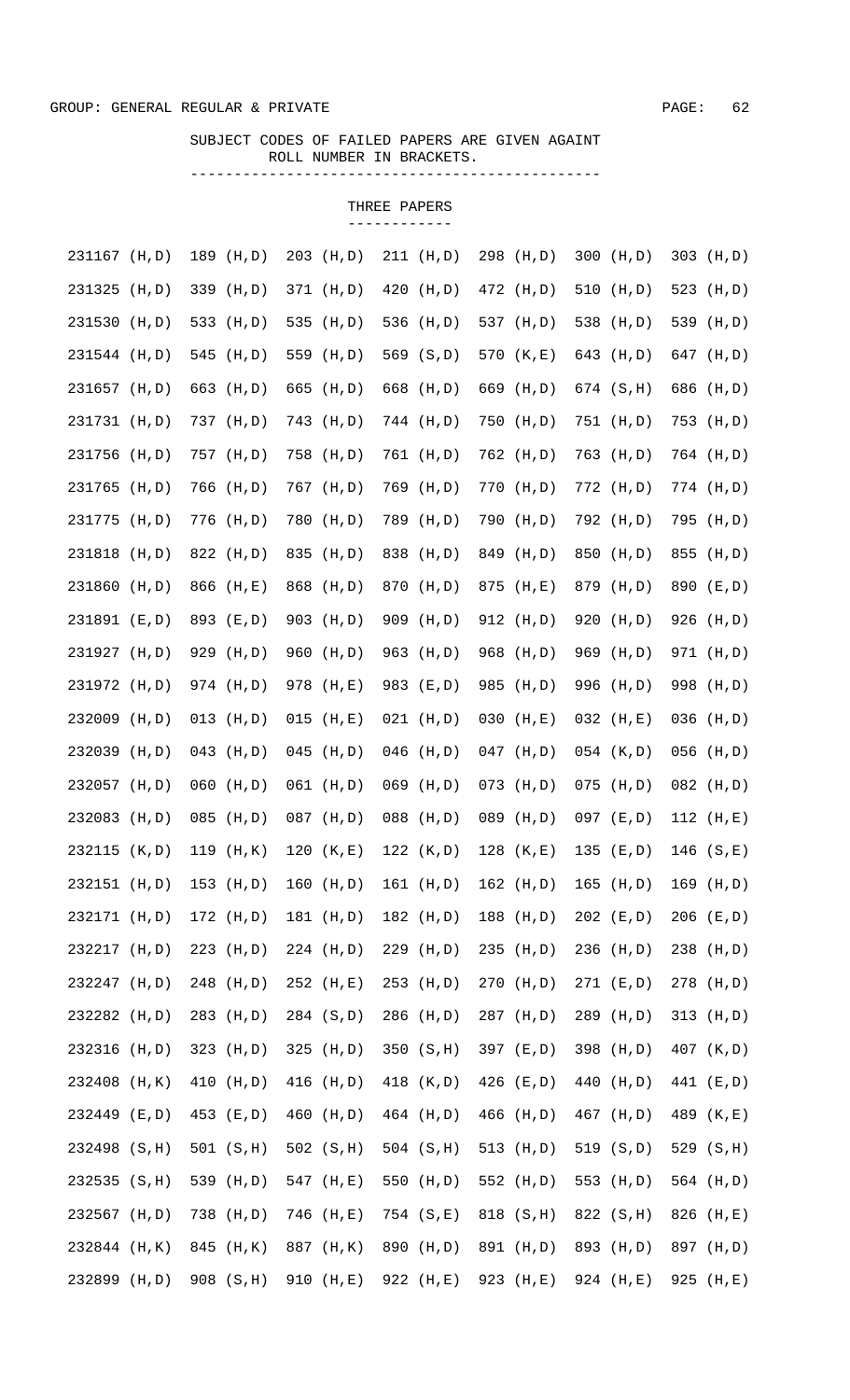## SUBJECT CODES OF FAILED PAPERS ARE GIVEN AGAINT ROLL NUMBER IN BRACKETS. -----------------------------------------------

| 232929<br>(H,E)  | 930 (H,E)     | 935 (H,E)     | 942 (H,E)    | 950 (H,D)     | 971 (H,D)     | XXX (X, X)  |
|------------------|---------------|---------------|--------------|---------------|---------------|-------------|
| 233001 (H,D)     | $002$ (H,D)   | $003$ (H,D)   | $004$ (H,D)  | $005$ (H,D)   | $011$ (H,D)   | $012$ (H,D) |
| 233013 (H,D)     | $018$ (H,D)   | $019$ $(H,D)$ | 035<br>(H,D) | $040$ (H,D)   | $046$ (H,D)   | $048$ (H,D) |
| 233051 (H,D)     | $073$ $(S,E)$ | $076$ $(S,E)$ | $091$ (H,D)  | $097$ $(S,H)$ | $098$ (E,D)   | 130 (H,E)   |
| 233144 (H,E)     | 154 (H,D)     | $163$ (H,D)   | $165$ (H,D)  | $166$ (H,D)   | $169$ (H,D)   | 171 (S, H)  |
| 233172 (S, H)    | 185 (H,D)     | 186 (H,D)     | 188 (H,D)    | $206$ (H,D)   | $207$ (H, D)  | $208$ (H,D) |
| 233210 (H,D)     | 211 (H, D)    | $224$ (H,E)   | 227 (S,E)    | 250 (S, D)    | 251 (H,D)     | 255 (H,D)   |
| 233256 (H,D)     | 262 (E,D)     | 264 (H,D)     | 281 (H,E)    | 285 (K,E)     | 299 (S,E)     | 303 (H,D)   |
| 233304 (H,D)     | 305 (E,D)     | 308 $(E, D)$  | 309 (E,D)    | 311 (E, D)    | $312$ (E,D)   | $315$ (H,D) |
| 233319 (K,D)     | 322 (H,D)     | 327 (E,D)     | 329 (S,D)    | 332 (S,D)     | 335 (E,D)     | 336 (H,E)   |
| 233337 (H,E)     | 350 (S,D)     | 355 (S, D)    | 359 (H,D)    | 360 (S,D)     | 375 (H,D)     | 390 (H,D)   |
| 233395 (S,D)     | 399 (E,D)     | 400 (S,D)     | 403 (K,D)    | 404 (E,D)     | 408 (S,E)     | 411 (E,D)   |
| 233412 (E,D)     | 413 (E,D)     | 421 (K,D)     | 422 (H,D)    | 423 (S, K)    | $425$ $(S,D)$ | 434 (H, K)  |
| 233443<br>(H, D) | 449 (S, H)    | 454 (S,D)     | 457 (H,D)    | 458 (S, H)    | 459 (S, H)    | 461 (S, H)  |
| 233463 (H,D)     | 465 (H,E)     | 481 (H,E)     | 511 (H,D)    | 514 (S,D)     | 515 $(H, D)$  | 516 (H,D)   |
| 233524 (S,D)     | 546 (H,D)     | 548 (H,D)     | 556<br>(H,D) | 558 (H,D)     | 564 (S,D)     | 581 (H,D)   |
| 233598<br>(E,D)  | 603 $(H, D)$  | 604 $(H, D)$  | 605<br>(H,D) | 606 $(H, D)$  | 607 $(H, D)$  | 608 (H,D)   |
| 233610<br>(H, D) | $612$ (H, D)  | $613$ (H,D)   | 614 $(H, D)$ | 615 $(H, D)$  | 619 (H,D)     | 623 (H,E)   |
| 233625<br>(H, D) | 638 $(S,E)$   | 644 (E,D)     | 695 (H,D)    | 696 (H,D)     | 711 (H, D)    | 714 (H,D)   |
| 233718 (H,D)     | 721 (H,D)     | 737 (H,D)     | 771 (H,D)    | 786 (S,K)     | 794 (H, K)    | 797 (H, K)  |
| 233799 (K,D)     | 831 (H, K)    | 841 (H, K)    | 842 (H, K)   | 844 (H,D)     | 853 (H,D)     | 855 (H,D)   |
| 233857 (H,E)     | 896 (H,D)     | 899 (H,D)     | 989 (S, H)   | XXX (X, X)    | XXX (X, X)    | XXX (X, X)  |
| 234001 (H,D)     | $002$ (H,D)   | $006$ (H,D)   | $026$ (H,D)  | $040$ (H,E)   | $145$ (H,E)   | 158 (S, H)  |
| 234192 (S, H)    | 201 (H,D)     | 205 (E,D)     | 207 (E,D)    | 212 (H,D)     | $226$ (H,D)   | 237 (H,D)   |
| 234238 (H,D)     | 240 (H,D)     | 245 (S,D)     | $247$ (H,D)  | 269 (E,D)     | 271 (E,D)     | $275$ (H,E) |
| 234287 (H,D)     | 290 (H,D)     | 291 (H,D)     | 294 (H,D)    | 295 (H,D)     | 297 (H,D)     | 298 (H,D)   |
| 234305 (H,D)     | $306$ (H,D)   | 307 (H,D)     | $310$ (H, K) | $312$ (H,D)   | $316$ (H,D)   | 317 (H,D)   |
| 234322 (H,E)     | 325 $(H,E)$   | 337 (H,E)     | 338 (E,D)    | 362 (H,D)     | 377 (H,D)     | 431 (H,D)   |
| 234433 (K,D)     | 474 (S, H)    | 475 (S, H)    | 481 (S, H)   | 484 (S,D)     | 487 (S, H)    | 490 (H, K)  |
| 234497 (H,D)     | 499 (H,E)     | 501 $(H,E)$   | $504$ (H,E)  | 508 $(H,E)$   | 514 (S,H)     | 517 (E,D)   |
| 234521 (H,E)     | 532 (E,D)     | 535 (H,D)     | 542 (H,D)    | 543 (S,D)     | 553 (H,D)     | 556 (H,D)   |
| 234561 (H,D)     | 563 (E,D)     | 565 (H,D)     | 568 (H,D)    | 569 (H,D)     | 571 (H,D)     | 576 (H,D)   |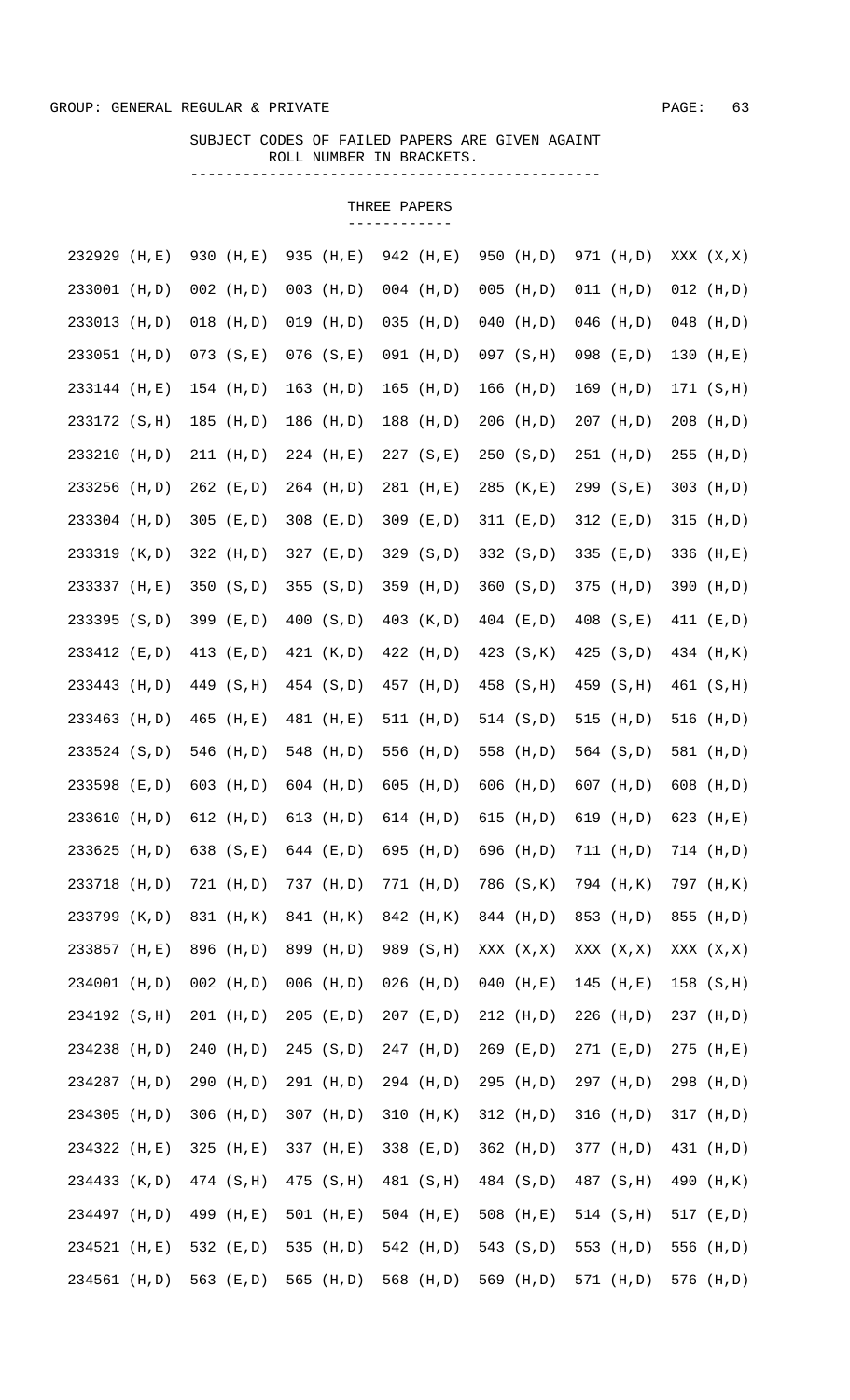#### GROUP: GENERAL REGULAR & PRIVATE  $\sim$  94  $\sim$  94  $\sim$  94  $\sim$  94  $\sim$  94  $\sim$  94  $\sim$  94  $\sim$  94  $\sim$  94  $\sim$  94  $\sim$  94  $\sim$  94  $\sim$  94  $\sim$  94  $\sim$  94  $\sim$  94  $\sim$  94  $\sim$  94  $\sim$  94  $\sim$  94  $\sim$  94  $\sim$  94  $\sim$  94  $\sim$

## SUBJECT CODES OF FAILED PAPERS ARE GIVEN AGAINT ROLL NUMBER IN BRACKETS. -----------------------------------------------

| 234578 (H,D)     | 582 (S,D)     | 584 (E,D)     | 585<br>(S, D) | 587 (S,D)     | 589 (S,D)     | 603 (H,D)   |
|------------------|---------------|---------------|---------------|---------------|---------------|-------------|
| 234615 (H,D)     | 633 (H,D)     | 634 (H,D)     | (H, D)<br>649 | 652 (H,D)     | 653 (H,D)     | 655 (H,D)   |
| 234657 (H,D)     | 658 (H,D)     | 665 (H,D)     | 673 (S,K)     | 677 (S,D)     | 679 (S,D)     | 682 (S,D)   |
| 234683 (S,D)     | 687 (S,D)     | 688 (S,D)     | 708 (H,D)     | 711 (H, D)    | 727 (S, D)    | 749 (H,D)   |
| 234753 (H,D)     | 756 (H,D)     | 758 (S,D)     | 759 (S, H)    | 771 (K,D)     | (E,D)<br>775  | 787 (H,E)   |
| 234797 (K,D)     | 808 (K,D)     | 809 (H,D)     | 811 (K,D)     | 813 (K,D)     | 815 (E,D)     | 842 (H,D)   |
| 234847 (H,D)     | 848 (H,D)     | 851 (H, K)    | 873 (S,D)     | 879 (S,D)     | 880 (E,D)     | 881 (S, H)  |
| 234886 (E,D)     | 898 (H,D)     | 904 (H,D)     | 911 (H,D)     | 912 (H,D)     | 913 (H,D)     | 914 (H,D)   |
| 234920<br>(H, D) | 921 (H,D)     | 923 (H,D)     | 931 (H,D)     | 936 (H,D)     | 940 (H,D)     | 944 (H,D)   |
| 234945<br>(H, D) | 946 (H,D)     | 947 (H,D)     | 961 (E,D)     | 975 (E,D)     | 993 (H,D)     | 996 (H,D)   |
| 234999 (H,D)     | XXX (X, X)    | XXX (X, X)    | XXX (X, X)    | XXX (X, X)    | XXX (X, X)    | XXX (X, X)  |
| 235111 (H,D)     | 124 (S,D)     | 150 (H,D)     | $151$ (H,D)   | $156$ (H,D)   | 157 (H,D)     | 158 (H,D)   |
| 235189<br>(H,D)  | 336 (S,D)     | 353<br>(H, D) | 354 (S,D)     | 361 (S,E)     | 362 (E,D)     | 363 (E,D)   |
| 235366 (S,D)     | 375 (S, E)    | 376 (K,E)     | 399 (H,D)     | 409 (H,D)     | 554 (H,D)     | 555 (H,D)   |
| 235556<br>(H, D) | 559 (H,E)     | 568 (H,D)     | 576<br>(H,D)  | 586 (H,D)     | 587 (S,D)     | 627 (E,D)   |
| 235649 (S,E)     | 662 (E,D)     | 673 (E,D)     | 731 (H,D)     | 764 (K,D)     | 765 (K,D)     | 795 (K,D)   |
| 235797 (E,D)     | 844 (H,D)     | 845<br>(H, D) | 846<br>(H,D)  | 899 (K,D)     | 900 $(E, D)$  | 923 (K,D)   |
| 235927 (H,D)     | 998 (E,D)     | XXX (X, X)    | XXX (X, X)    | XXX (X, X)    | XXX (X, X)    | XXX (X, X)  |
| 236001 (S,D)     | $003$ $(S,D)$ | 014 (S, D)    | 015 (S, D)    | $025$ $(S,D)$ | $028$ $(K,D)$ | $029$ (K,D) |
| 236032 (E,D)     | $048$ $(S,E)$ | $052$ $(S,D)$ | $099$ (H,D)   | 102 (S,H)     | 104 (S,H)     | 108 (S, D)  |
| 236113 (S,D)     | 114 (S,D)     | 116 (S,D)     | 118 $(S, D)$  | 139 (S,D)     | 256 (S,D)     | 263 (H,D)   |
| 236269 (H,D)     | 272 (H,D)     | 285 (H,D)     | 290 (S, H)    | 322 (S,D)     | 330 $(S,D)$   | 337 (S, K)  |
| 236366 (H,E)     | 383 (H,D)     | 421 (H,D)     | 439 (S,D)     | 445 (S,D)     | 479 (H,E)     | 481 (H,D)   |
| 236631 (H,D)     | 645 (E,D)     | 656 (H,D)     | 658 (H,D)     | 660 (S,D)     | 669 (S,D)     | 672 (H,D)   |
| 236675 (S,D)     | 677 (H,D)     | 683 (H,D)     | 701 (H,D)     | 735 (E,D)     | 793 (H,D)     | 794 (H,D)   |
| 236795 (H,D)     | 796 (H,D)     | 799 (E,D)     | 800 (H,D)     | 801 (H,D)     | 803 (H,D)     | 804 (H,D)   |
| 236809 (H,D)     | 810 (H,D)     | 813 (H, D)    | 815 (H,D)     | 816 (H,D)     | 818 (H,D)     | 821 (H,D)   |
| 236830 (H,D)     | 846 (H,D)     | 848 (H,D)     | 852 (H,D)     | 853 (H,D)     | 854 (H,D)     | 860 (H,D)   |
| 236862 (H,D)     | 872 (H,D)     | 885 (E,D)     | 894 (H,D)     | 897 (H,D)     | 914 (S,D)     | 920 (S,D)   |
| 236925 (S,D)     | 938 (S, H)    | 943 (S, H)    | XXX (X, X)    | XXX (X, X)    | XXX (X, X)    | XXX (X, X)  |
| 237023 (E,D)     | $052$ (E,D)   | $063$ (H,D)   | $070$ (H,D)   | $107$ (K,D)   | $124$ (H,D)   | $127$ (H,D) |
| 237128 (H,D)     | 130 (H,E)     | 140 (H,D)     | 141 (S,D)     | $156$ (E,D)   | 159 (H,D)     | 169 (H,D)   |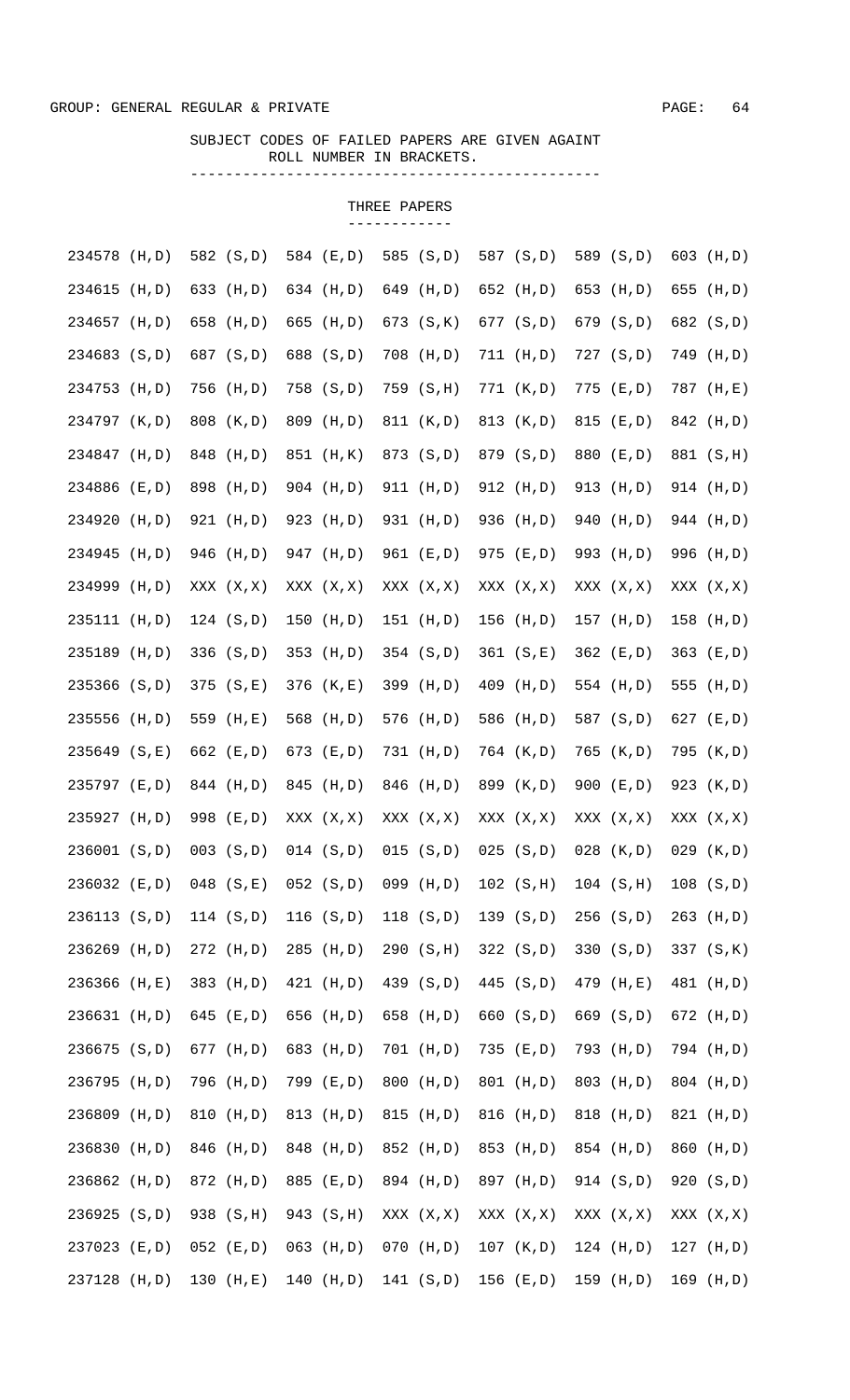## SUBJECT CODES OF FAILED PAPERS ARE GIVEN AGAINT ROLL NUMBER IN BRACKETS. -----------------------------------------------

| 237174 (H,D)     | $175$ (H,D)  | 179<br>(H, D) | 182 (K,D)     | 185 (H,D)   | 194 (H,D)    | 195 (H,D)    |
|------------------|--------------|---------------|---------------|-------------|--------------|--------------|
| 237196 (H,D)     | 198 (H,D)    | 199<br>(H, D) | $200$ (H,D)   | $205$ (H,E) | 209 (H,E)    | 211 (H,D)    |
| 237217 (E,D)     | $219$ (H,E)  | $223$ (E,D)   | 228 (E,D)     | $257$ (E,D) | $260$ (E,D)  | 265 (E,D)    |
| 237298 (E,D)     | 339 (K,E)    | 374 (H,E)     | 375<br>(E,D)  | 378 (H,D)   | 379 (H,D)    | 384 (H,D)    |
| 237389 (E,D)     | 390 (S,E)    | 409 (S,D)     | 431 (S,D)     | 436 (S,D)   | 439 (H,D)    | 449 (H,D)    |
| 237450<br>(H, D) | 456 (H,D)    | 459<br>(H, D) | 476 (S,D)     | 493 (S,D)   | 496 (H,D)    | 502 $(S,E)$  |
| 237504 (E,D)     | 519 (K,E)    | 555 (K,D)     | 577 (S,D)     | 579 (E,D)   | 590 (E,D)    | 605 (H,D)    |
| 237615<br>(H, D) | 650 (S,D)    | 669 (H, K)    | 682 (H, K)    | 697 (H, K)  | 707 (H,D)    | 729 (H,D)    |
| 238013 (H,D)     | $065$ (H,D)  | $068$ (H,D)   | $069$ (H,D)   | $071$ (H,D) | $072$ (H,D)  | $073$ (H,D)  |
| 238076 (H,D)     | $077$ (H,D)  | $080$ (H,D)   | $081$ (H,D)   | 083 (H,D)   | $084$ (H,D)  | $092$ (E,D)  |
| 238095 (E,D)     | 097 (H,D)    | $105$ (H,D)   | 111 $(E, D)$  | $116$ (E,D) | $120$ (H,D)  | 126 $(K, D)$ |
| 238138 (E,D)     | 141 (S,D)    | $148$ (E,D)   | $154$ (E,D)   | $158$ (E,D) | $160$ (E,D)  | 163 $(E,D)$  |
| 238164 (E,D)     | 170 (H,D)    | 175 (H,D)     | $177$ (H,D)   | 184 (H,D)   | 185 (H,D)    | 187 (H,D)    |
| 238195<br>(H, D) | 207 (E,D)    | $208$ (E,D)   | 211 (H,D)     | 213 (H,D)   | 223 (H,D)    | 224 (H,D)    |
| 238411 (H, K)    | 586 (H,E)    | 617<br>(H, D) | 653<br>(H,E)  | 667 (H,D)   | $715$ (H,D)  | 752 (H,D)    |
| 238787 (K,E)     | 817 (H,D)    | 825<br>(E,D)  | 912 (H,D)     | 964 (H, K)  | XXX (X, X)   | XXX (X, X)   |
| 239044 (H, K)    | $315$ (H,D)  | 326 (H,E)     | 335<br>(H,D)  | 337 (H,D)   | 338 (H,D)    | 341 (H,D)    |
| 239343<br>(H, D) | 357 (H,E)    | $404$ (H, K)  | $414$ (H,D)   | 449 (H, K)  | 451 (H,D)    | 460 (H,E)    |
| 239469 (E,D)     | 484 (S, H)   | 492 (H,D)     | 495<br>(H, D) | 497 (H,D)   | 500 $(H, D)$ | 503 (H,D)    |
| 239521 (H, K)    | 529 (H,E)    | 531 (E,D)     | 540 (H,D)     | 545 (H,E)   | 554 $(H,E)$  | 556 (E,D)    |
| 239566 (E,D)     | 571 (H,D)    | 578 (E,D)     | 579 (H,D)     | 587 (H,D)   | 595 (H,E)    | 596 (H,E)    |
| 239599 (H,D)     | 601 $(E, D)$ | 606 $(H,E)$   | 610 $(H, D)$  | 631 (H, K)  | 638 (H,E)    | 644 (H,D)    |
| 239645 (K,D)     | 650 (H,E)    | 653 (H,E)     | 661 (H,D)     | 666 (H,D)   | 672 (H,D)    | 673 (H,D)    |
| 239674 (H,D)     | 677 (H,E)    | 694 (S,D)     | 699 (S,E)     | 718 (H,E)   | 736 (H,D)    | 758 (E,D)    |
| 239766 (H,D)     | 772 (H,D)    | 774 (H,D)     | 775 (H,D)     | 778 (E,D)   | 780 (H,D)    | 799 (H,E)    |
| 239815 (H,D)     | 817 (H, K)   | 849 (S, H)    | 851 (H,D)     | 862 (H,D)   | 870 (H,D)    | 878 (H,D)    |
| 239886 (H,D)     | 889 (H,D)    | 899 (H,D)     | 908 (H,D)     | 909 (H,D)   | 910 (H,D)    | 920 (H,D)    |
| 239925 (H,D)     | 927 (H,D)    | 929 (S, H)    | 930 (S, H)    | 943 (S, H)  | 958 (H,D)    | 963 (H,D)    |
| 239969 (H,D)     | 970 (H,D)    | 971 (H,D)     | 972 (H,D)     | 973 (H,D)   | 974 (H,D)    | 975 (H,D)    |
| 239976<br>(H, D) | 980 (H,D)    | XXX (X, X)    | XXX (X, X)    | XXX (X, X)  | XXX (X, X)   | XXX (X, X)   |
| 240032 (H,D)     | 036 (K,D)    | 040 (H, K)    | $044$ (H,D)   | $045$ (H,D) | $066$ (H,D)  | 087 (H,D)    |
| 240090 (H,D)     | $100$ (H,D)  | $101$ (H,D)   | $103$ (H,D)   | $126$ (H,D) | 139 (H,D)    | 152 (S,D)    |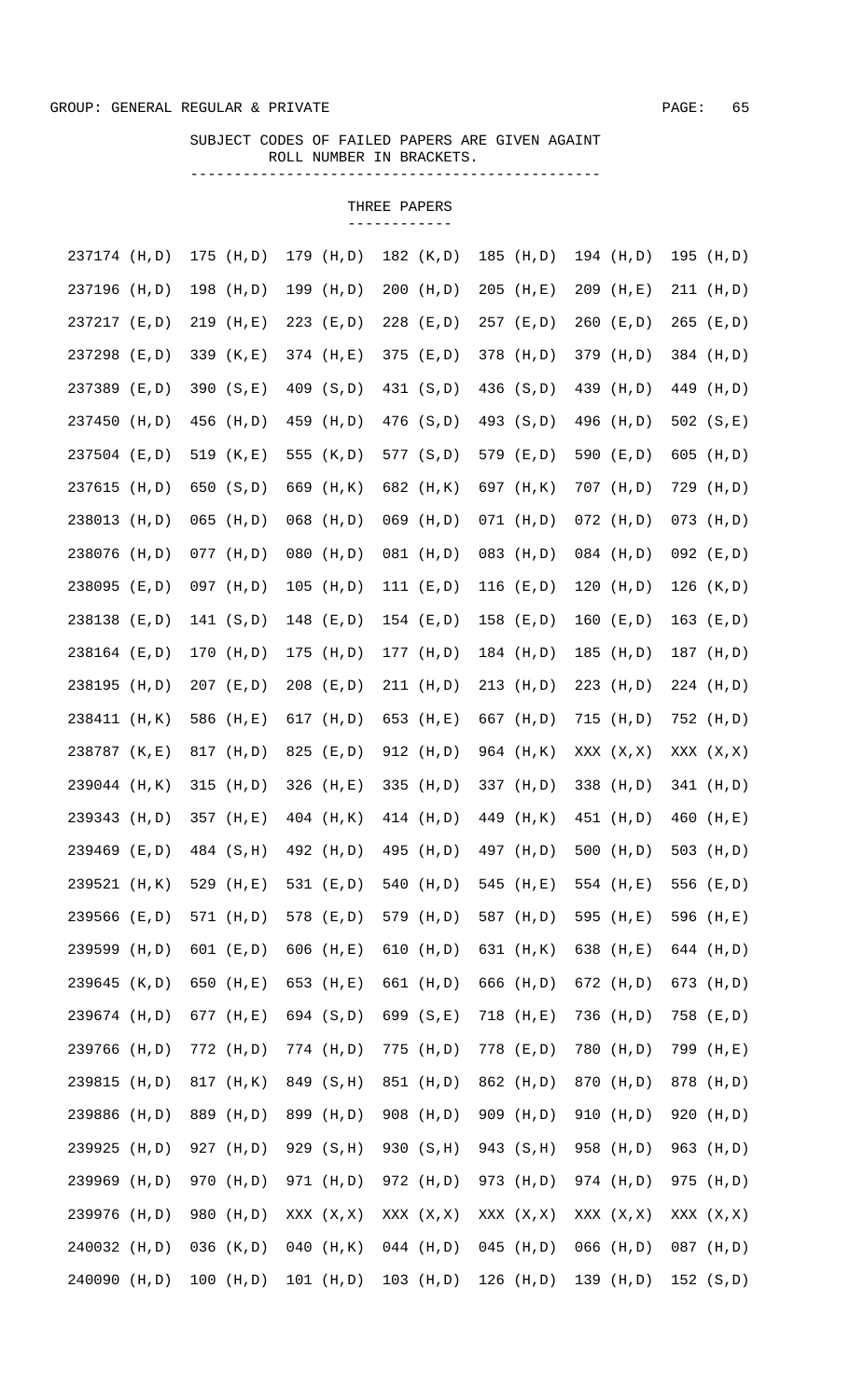## SUBJECT CODES OF FAILED PAPERS ARE GIVEN AGAINT ROLL NUMBER IN BRACKETS. -----------------------------------------------

| 240167 (S, K)    | $225$ (H, D)  | 226<br>(H, D) | 227<br>(H, D) | 229<br>(H, D) | $230$ (H,D)  | 234 (H,D)     |
|------------------|---------------|---------------|---------------|---------------|--------------|---------------|
| 240237 (H,D)     | 245 (H,D)     | 246 (H,D)     | 247 (H,D)     | 250<br>(H,D)  | $262$ (H,D)  | 269 (H,D)     |
| 240271 (H,D)     | 272 (H, D)    | 278 (E,D)     | 281 (H,D)     | 282 (H,D)     | 283 (H,D)    | 285 (H,D)     |
| 240287 (H,D)     | 296 (H,D)     | 297 (H,D)     | 301 (H,D)     | $304$ (H,D)   | $305$ (H,D)  | 306 (H,D)     |
| 240307 (H,D)     | $310$ (H,D)   | $318$ (H,D)   | 322 (H,D)     | $323$ (H,D)   | 385 (H,D)    | 397 (H,D)     |
| 240413<br>(H, D) | 414 (H,D)     | 415<br>(H,E)  | 420<br>(H,D)  | 421 (H, D)    | 423 (H,D)    | 424 (H,D)     |
| 240425<br>(H, D) | 426 (H,D)     | 429 (H, K)    | 430<br>(H, K) | 436 (H, K)    | 452 (H,D)    | 456 (H,D)     |
| 240461 (H,D)     | 462 (H,D)     | 466<br>(H, D) | 467 (H,D)     | 470<br>(H, D) | 472 (H,D)    | 486 (H,D)     |
| 240487 (H,D)     | 513 (H,D)     | 516<br>(H, D) | 524 (H,D)     | 532 (H,E)     | 543 (H,D)    | 553 (H,D)     |
| 240554 (H,D)     | 569 (H,D)     | 571 (H, K)    | 590 (S,K)     | 602 $(H,E)$   | 609 (H,D)    | 615 (S,H)     |
| 240620<br>(H,D)  | 626 (H,D)     | 631 (H,D)     | 633 (H,D)     | 634 (H,D)     | 635 (H,D)    | 636 (H,D)     |
| 240662 (H,D)     | 663 (H,D)     | 664 (H,D)     | 676 (H,D)     | 689 (H, K)    | 702 (H,D)    | 716 (H,D)     |
| 240734 (H,E)     | 741 (H,D)     | 763 (H,D)     | 770<br>(H,D)  | 772 (H,D)     | 773 (H,D)    | 776 (H,D)     |
| 240793 (H,D)     | 798 (H,D)     | 800<br>(H, D) | 801<br>(H,D)  | 832 (H, K)    | 842 (H,D)    | 843 (H,D)     |
| 240855<br>(H, D) | 859<br>(K, D) | 867<br>(H, D) | 869<br>(H,D)  | 871 (H,D)     | 885 (H,D)    | 886<br>(H, D) |
| 240887<br>(H, D) | 889<br>(H, D) | 890<br>(H, D) | 893<br>(H,D)  | 894 (H,D)     | 895 (H,D)    | 896<br>(H, D) |
| 240898<br>(H, D) | 908 (H,D)     | 926 (H,D)     | 933<br>(H,E)  | 934 (H,E)     | 935 (H,D)    | 942 (H,E)     |
| 240977 (H, K)    | 978 (H, K)    | XXX (X, X)    | XXX (X, X)    | XXX (X, X)    | XXX (X, X)   | XXX (X, X)    |
| 241015<br>(H, D) | $084$ (S,E)   | $112$ (H,E)   | $140$ (H,D)   | 171 (S,E)     | $192$ (H, K) | 219 (H,D)     |
| 241223 (H,D)     | $226$ (H,D)   | 229 (H,D)     | 231 (H,D)     | 247 (H,D)     | $250$ (H,D)  | 251 (H,D)     |
| 241253 (H,D)     | 254 (H,D)     | 256 (H,D)     | $258$ (S, H)  | 269 (H,D)     | 270 (H,D)    | 277 (S, H)    |
| 241289 (H,D)     | 338 (H,E)     | 355 (H,E)     | 372 (H,D)     | 373 (H,D)     | 382 (H,D)    | 395 (H,D)     |
| 241403 (H,D)     | 411 (H, D)    | 431 (H,E)     | 439 (H,E)     | 446 (H,E)     | 449 (H,D)    | 491 (E,D)     |
| 241492 (H,D)     | 494 (H,E)     | 499 (H,D)     | 504 (H,D)     | 506 $(H, D)$  | 508 (H,D)    | 510 (H,E)     |
| 241511 (H,E)     | 532 (H,D)     | 536 (H,D)     | 552 (H,D)     | 564 (E,D)     | 565 (E,D)    | 572 (K,E)     |
| 241584 (H,D)     | 585 (H,D)     | 588 (H,D)     | 589 (H,D)     | 592 (H, K)    | 609 (H,D)    | 613 (H,D)     |
| 241614 (H,D)     | 617 (H,D)     | 620 (H,D)     | 630 (H,D)     | 634 (H,D)     | $707$ (E,D)  | 708 (H,D)     |
| 241709 (K,D)     | 713 (H,D)     | 714 (H,D)     | 718 (S, H)    | 720 (K,D)     | 743 (H,D)    | 757 (H,D)     |
| 241765 (K,D)     | 785 (H,D)     | XXX (X,X)     | XXX (X, X)    | XXX (X, X)    | XXX (X, X)   | XXX (X,X)     |
| 250019 (H,E)     | $065$ (E,D)   | $074$ (H,E)   | $088$ $(S,E)$ | $130$ (H,D)   | 141 (H, K)   | $144$ (H,D)   |
| 250165 (H,E)     | $168$ (H,E)   | 181 (H,E)     | $183$ (H,E)   | $184$ (H,E)   | 186 (H,E)    | 207 (H,E)     |
| 250211 (H,E)     | $217$ (E,D)   | 231 (H,E)     | 248 (H,D)     | 272 (H,D)     | 274 (H,D)    | 314 (K,D)     |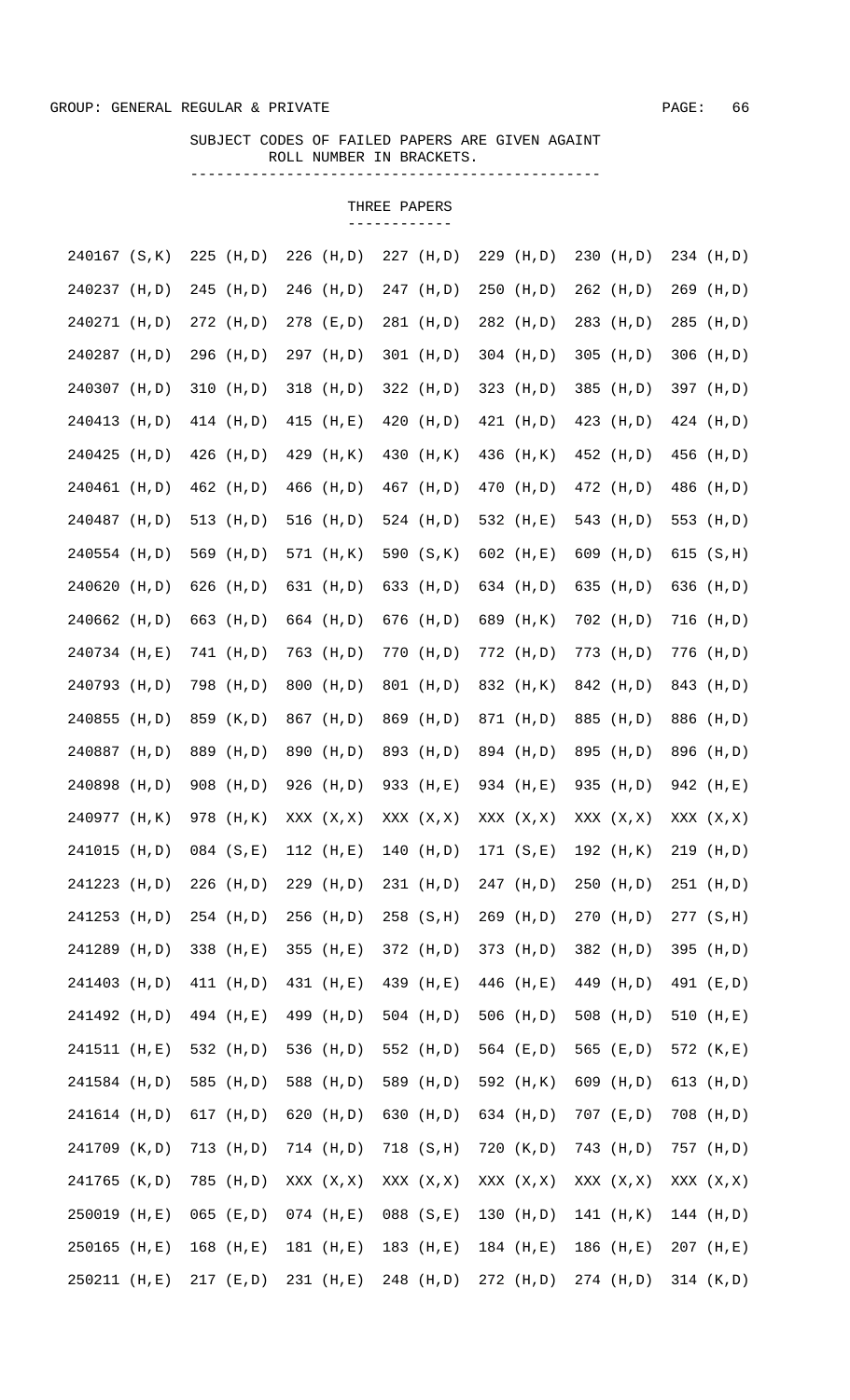## SUBJECT CODES OF FAILED PAPERS ARE GIVEN AGAINT ROLL NUMBER IN BRACKETS. -----------------------------------------------

| 250320           | (H, E) | 327 (K,D)    | 328 (S, H)  | 337 (H,D)     | 342 (H,D)    | 355 (H, K)   | 358 (H,D)    |
|------------------|--------|--------------|-------------|---------------|--------------|--------------|--------------|
| 250367 (H,D)     |        | 370 (H,D)    | 374 (H,D)   | 375 (H,E)     | 394 (H,D)    | $405$ (H,D)  | 406 (H,D)    |
| 250407 (H,D)     |        | 409 (H,E)    | 411 (H, D)  | $416$ (H,E)   | 421 (H,D)    | 439 (H,D)    | 442 (E,D)    |
| 250464 (S, K)    |        | 477 (H, K)   | 498 (S,E)   | 523 (H,D)     | 526 $(H,E)$  | 529 (H,E)    | 530 (H,E)    |
| 250536 (S, H)    |        | 541 (H,D)    | 550 $(H,E)$ | 572 (H,D)     | 574 (H,D)    | 593 (H,E)    | 596 (H,D)    |
| 250597 (H,D)     |        | 598 (H,D)    | 599 (H,D)   | 617 (S, H)    | 629 (H,D)    | 642 (H,D)    | 645 (H,D)    |
| 250661 (S, H)    |        | 663 (H,D)    | 672 (S, H)  | 682 (H,D)     | 685 (H,D)    | 693 (H,D)    | 699 (H, K)   |
| 250715 (S, H)    |        | 727 (H,E)    | 740 (S,D)   | 741 (S,D)     | 752 (E,D)    | 756 (H,D)    | 771 (K,D)    |
| 250772 (K,E)     |        | 778 (S,D)    | 831 (S, H)  | 838 (H, K)    | 843 (H, K)   | 844 (H,E)    | 864 (H,D)    |
| 250878 (H,D)     |        | 885 (H,D)    | 886 (H,D)   | 904 (H,E)     | 906 (H,E)    | 909 (H,D)    | 910 (H,D)    |
| 250916 (H,D)     |        | 925 (K,D)    | 927 (K,D)   | 928 (H,D)     | 938 (S, H)   | 939 (H,E)    | 943 (H,D)    |
| 250948           | (H, D) | 952 (H,D)    | 953 (H,D)   | 956 (K,D)     | 968 (H,D)    | 977 (H,D)    | 995 (H,D)    |
| 251000 (S,D)     |        | $008$ (H,D)  | 014 (S,D)   | $016$ $(S,H)$ | $031$ (H, K) | $042$ (H,D)  | $044$ (H, K) |
| 251053           | (H,D)  | $061$ (H,E)  | $066$ (K,E) | 099 (H,D)     | 105 (S,E)    | 108 (S, D)   | $112$ (H,D)  |
| 251120           | (H, D) | $127$ (H, E) | 130 (S,H)   | 136(S,H)      | 139 (S,D)    | 162 (H,D)    | $165$ (H,D)  |
| 251166           | (H, D) | 167 (H,D)    | 170 (H, D)  | 171 (H,D)     | $177$ (H,D)  | 183 (H,D)    | 191 (H,D)    |
| 251205           | (H, D) | $227$ (H, D) | 229 (H,D)   | $248$ (S,E)   | $269$ (H, K) | $272$ (H, D) | 280 (H,E)    |
| 251282 (H,D)     |        | 291 (H,D)    | 296 (S, K)  | 298 (H,D)     | $313$ (H,E)  | 316 (H,E)    | 317 (H, K)   |
| 251411 (H, K)    |        | 520 $(H, K)$ | 539 (S, H)  | 592 (H, K)    | 601 (S,H)    | 632 (S,E)    | 650 (H, K)   |
| $251669$ $(S,E)$ |        | 681 (H, K)   | 714 (S, H)  | 718 (H,E)     | 738 (H,E)    | 756 (H, K)   | 794 (H,E)    |
| 251811 (S, H)    |        | 816 (H,D)    | 829 (S,D)   | 830 (H,D)     | 831 (H,D)    | 833 (H, K)   | 837 (H,E)    |
| 251840 (H,D)     |        | 849 (H,E)    | 857 (S, H)  | 863 (H,D)     | 866 (E,D)    | 870 (H, K)   | 882 (H,D)    |
| 251906 (H,D)     |        | 917 (H,D)    | 928 (H,D)   | 930 (H,E)     | 954 (S,D)    | 957 (S,D)    | 958 (S,E)    |
| 251962 (S,D)     |        | 975 (K,D)    | 981 (H, K)  | 984 (H, K)    | XXX (X, X)   | XXX (X, X)   | XXX (X, X)   |
| 252013 (S, H)    |        | 019 (S, D)   | 041 (S,H)   | $042$ (H,D)   | $047$ (E,D)  | $085$ (H,D)  | 088 (H,D)    |
| 252091 (S,E)     |        | $104$ (H,D)  | $106$ (H,D) | $124$ (H,D)   | $125$ (H,D)  | $126$ (H,D)  | 139 (H,D)    |
| 252156 (H,E)     |        | 163 (H,E)    | 177 (S,D)   | 178 (H,D)     | 226 (H,D)    | 253 (H, K)   | 271 (H,E)    |
| 252285 (H,E)     |        | $305$ (H,E)  | 306 (H,E)   | 333 (H,E)     | 385 (K,E)    | 402 (S, H)   | 409 (S, H)   |
| 252435 (S, H)    |        | 454 (H,D)    | 455 (E,D)   | $465$ (S,E)   | 467 (K,E)    | 477 (K,D)    | 490 (H, K)   |
| 252491 (H, K)    |        | 492 (H,D)    | 495 (H, K)  | 503 (H, K)    | 508 $(H, K)$ | $514$ (H, K) | 521 (H, K)   |
| 252522 (S, H)    |        | 527 (H,D)    | 541 (K,D)   | 543 (H, K)    | 559 (S, H)   | 560 $(S,E)$  | 573 (A,E)    |
| 252576 (H,E)     |        | 584 (H,D)    | 589 (S, K)  | 595 (H,D)     | 655 (K,E)    | 663 (H, K)   | 672 (H, K)   |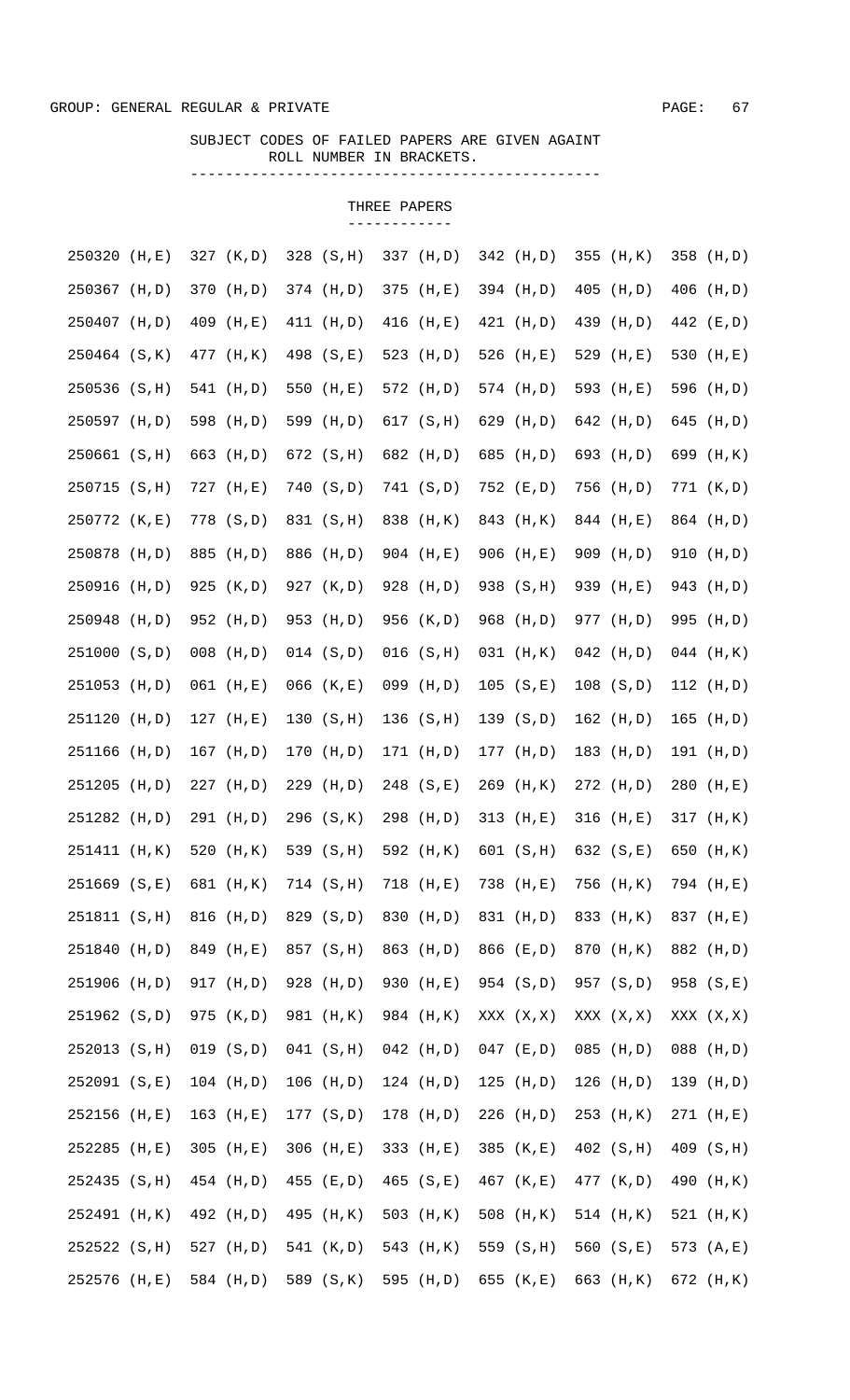## SUBJECT CODES OF FAILED PAPERS ARE GIVEN AGAINT ROLL NUMBER IN BRACKETS. -----------------------------------------------

| 252696 (H, K) |        | 730 (S, D)   | 737 (S,D)     | 738 (S,D)   | 749 (S,H)   | 773 (S, H)  | 778 (S, H)  |
|---------------|--------|--------------|---------------|-------------|-------------|-------------|-------------|
| 252792 (H,D)  |        | 797 (K,E)    | 800 (E,D)     | 824 (H,E)   | 845 (H,E)   | 858 (H,E)   | 869 (H,D)   |
| 252871 (S, H) |        | 883 (S,E)    | 933 (H, K)    | 953 (H,E)   | 957 (H,E)   | 985 (H,D)   | 998 (H, K)  |
| 253023 (S,E)  |        | $024$ (H,D)  | $037$ (H, E)  | $039$ (H,D) | $051$ (H,D) | $068$ (E,D) | $074$ (E,D) |
| 253075 (E,D)  |        | 077 (K,D)    | 100 (S,E)     | 113 $(N,D)$ | 120 $(E,D)$ | 122 $(S,E)$ | 141 (H,D)   |
| 253147 (H, K) |        | 156 (H,D)    | 161 (E,D)     | 163 (S,E)   | 173 (K,D)   | $204$ (N,E) | 218 (H, K)  |
| 253223 (S,D)  |        | 226 (S,D)    | 232 (H, K)    | 281 (H, K)  | 321 (K,D)   | 325 $(H,E)$ | 338 (H, K)  |
| 253356 (K,D)  |        | 378 (S, H)   | 392 (E,D)     | 395 (H,D)   | 396 (E,D)   | 401 (H,D)   | 403 (S,D)   |
| 253408 (H,D)  |        | 430 (N,D)    | 441 (S, H)    | 444 (H,D)   | 449 (H,D)   | 461 (E,D)   | 464 (S, H)  |
| 253466 (S,D)  |        | 468 (S,D)    | 514 (H,D)     | 535 (H,D)   | 541 (H,E)   | 542 (S,D)   | 551 (H, K)  |
| 253610        | (H, K) | 613 (S,H)    | 632 (K,E)     | 666 (H,E)   | 679 (S, H)  | 702 (H,D)   | 718 (H, K)  |
| 253738 (H, K) |        | 751 (E,D)    | 767 (E,D)     | 814 (S,D)   | 820 (S,E)   | 828 (H, K)  | 829 (H, K)  |
| 253830        | (H, K) | 831 (H,D)    | 832 (H, K)    | 835 (H, K)  | 838 (H,E)   | 849 (H,D)   | 850 (H,D)   |
| 253851 (E,D)  |        | 868 (S,E)    | 892 (H,D)     | XXX (X, X)  | XXX (X, X)  | XXX (X, X)  | XXX (X, X)  |
| 260019        | (H, D) | $028$ (H,D)  | 043 $(K, D)$  | $065$ (K,D) | $097$ (H,D) | $101$ (H,E) | $106$ (H,E) |
| 260108 (H,D)  |        | 119 $(K, D)$ | 125 $(H, D)$  | $127$ (H,D) | $149$ (H,E) | $152$ (H,D) | $153$ (H,E) |
| 260154 (H,E)  |        | 166 $(H, D)$ | 187 (H,D)     | $188$ (H,E) | $192$ (H,E) | $202$ (E,D) | 204 (H,D)   |
| 260206 (H, K) |        | 209 (K,D)    | $211$ (H, D)  | 225 (S, D)  | 231 (H, K)  | 279 (H, K)  | 297 (H, K)  |
| 260299 (S,D)  |        | $304$ (H,D)  | $321$ (H, D)  | $327$ (H,E) | 336 (S,D)   | 361 (H,D)   | 368 (H,D)   |
| 260378 (E,D)  |        | 391 (K,D)    | 394 (E,D)     | 397 (E,D)   | 410 (S,D)   | 423 (S,D)   | 435 (S, K)  |
| 260437 (S,D)  |        | 473 (H,D)    | 476 (S, H)    | 477 (H,D)   | 480 (S,D)   | 481 (S,D)   | 500 $(S,E)$ |
| 260506 (S,D)  |        | 520 $(E,D)$  | 525 $(H, D)$  | 536 (H,D)   | 583 (E,D)   | 589 (E,D)   | 595 (E,D)   |
| 260603 (H,D)  |        | 614 $(H,E)$  | $720$ $(H,D)$ | 725 (H,D)   | 733 (H,D)   | 736 (H,D)   | 738 (H, K)  |
| 260742 (H,E)  |        | 747 (H,E)    | 755 (H,E)     | 770 (H,D)   | 782 (E,D)   | 807 (S,D)   | 810 (K,D)   |
| 260814 (K,D)  |        | 823 (S,D)    | 824 (S,D)     | 839 (H, K)  | 876 (H,E)   | 897 (H, K)  | 902 (H,D)   |
| 260984 (S, H) |        | 985 (S, H)   | 988 (H,D)     | XXX (X, X)  | XXX (X,X)   | XXX (X, X)  | XXX (X, X)  |
| 261003 (S, H) |        | 010 (S, D)   | 015 (S, D)    | 021 (S,E)   | $027$ (H,D) | $028$ (H,E) | $067$ (H,D) |
| 261076 (H,D)  |        | 099 (H,E)    | $103$ (H,D)   | 105 (S, D)  | $106$ (H,D) | $116$ (H,E) | 131 (S, H)  |
| 261140 (H,E)  |        | $146$ (K,E)  | 182 (K,D)     | 193 (S,D)   | $215$ (E,D) | 224 (S,D)   | 225 (S, D)  |
| 261245 (S,D)  |        | 247 (H,D)    | 250 (H,E)     | 261 (K,E)   | 273 (K,D)   | 286 (H,D)   | 287 (H,D)   |
| 261290 (H,D)  |        | 297 (H,D)    | 321 (S,H)     | 323 (H, K)  | 343 (L,E)   | 370 (H,E)   | 374 (H,E)   |
| 261387 (H, K) |        | 393 (S, H)   | XXX (X,X)     | XXX (X, X)  | XXX (X, X)  | XXX (X, X)  | XXX (X, X)  |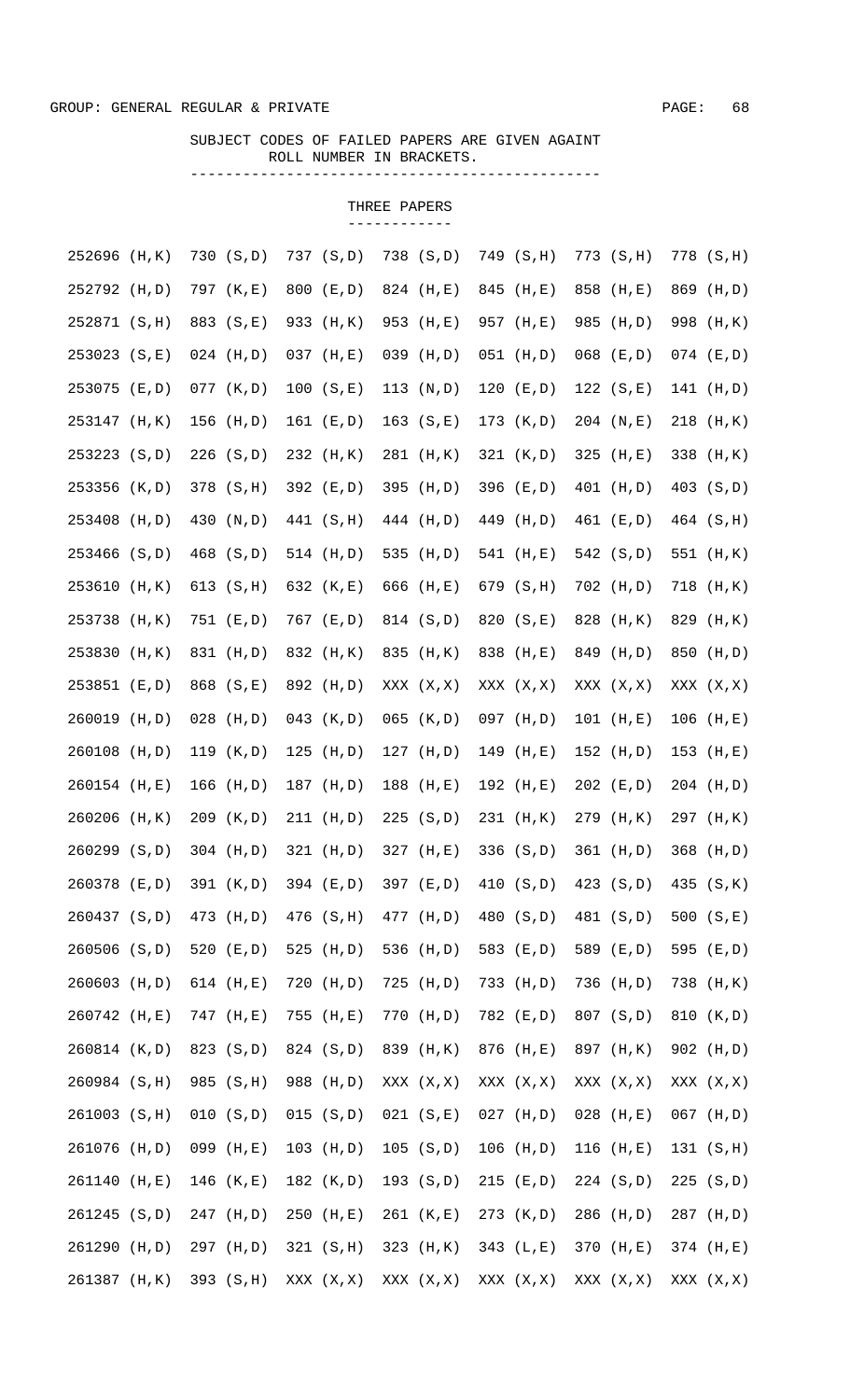# SUBJECT CODES OF FAILED PAPERS ARE GIVEN AGAINT ROLL NUMBER IN BRACKETS.

TWO PAPERS

-----------------------------------------------

|        |                      |                   |     | ------------    |                   |                 |                 |
|--------|----------------------|-------------------|-----|-----------------|-------------------|-----------------|-----------------|
| 200009 | (H, E, D)            | $011$ $(H, K, D)$ | 013 | (H, K, D)       | $048$ $(S, E, D)$ | 071 (S,H,K)     | 092 (H, K, D)   |
| 200129 | (H, E, D)            | 141 (S,E,D)       | 340 | (H, K, D)       | $374$ (S, H, E)   | $400$ (H, E, D) | 415 (S, H, D)   |
|        | 200416 (S, H, D)     | $424$ (H, E, D)   | 430 | (H, K, E)       | 439 (H, K, D)     | 441 (H, K, D)   | 442 (S, H, D)   |
| 200443 | (K, E, D)            | 444 $(K, E, D)$   |     | 453 (S, H, K)   | 467 (S, H, K)     | 477 (S, E, D)   | 497 (H, E, D)   |
|        | $200519$ (S, H, D)   | 525 $(S,H,D)$     |     | 539 (S, H, D)   | 542 (H, E, D)     | 557 (S, H, D)   | 565 (H, K, D)   |
| 200566 | (H, K, D)            | 567 (H, K, D)     |     | 598 (S, H, D)   | 630 $(H,E,D)$     | 676 (H, K, D)   | 677 (H, K, D)   |
|        | 200681 (H, K, D)     | 684 (H, K, D)     |     | 690 (H, K, D)   | 691 (H, K, D)     | $777$ (H, E, D) | 784 (H, E, D)   |
|        | 200920 (S, H, D)     | 925 (S, H, D)     |     | 931 (S, H, D)   | 959 (S, H, D)     | 963 (H, K, D)   | 965 (H, K, D)   |
| 200968 | (H, K, D)            | XXX (X, X, X)     |     | XXX (X, X, X)   | XXX (X, X, X)     | XXX (X, X, X)   | XXX (X, X, X)   |
|        | $201003$ $(K, E, D)$ | 213 (S, H, D)     |     | 264 (H, K, E)   | 308 (H, K, D)     | 359 (H, K, E)   | 372 (H, E, D)   |
|        | $201395$ (S, H, K)   | 398 (S, K, E)     |     | $422$ (H, E, D) | 444 (S, H, D)     | 453 (S, H, D)   | 472 (H, E, D)   |
|        | 201485 (H, E, D)     | 591 (H,E,D)       |     | 596 (H,E,D)     | 603 $(S,H,D)$     | 629 (S, H, D)   | 630 (S, H, D)   |
|        | 201640 (H,E,D)       | 648 (H, K, E)     |     | 665 (H, K, D)   | 728 (S,E,D)       | 777 (K, E, D)   | 778 (K,E,D)     |
|        | 201784 (H, E, D)     | 789 (H, K, E)     |     | 791 (H, K, E)   | 793 (H,E,D)       | 823 (H,E,D)     | 831 (S,E,D)     |
|        | 201837 (H, K, D)     | 859 (S, H, D)     |     | 861 (S, H, D)   | 862 (S, H, D)     | 866 (S, H, D)   | 867 (S, H, D)   |
|        | 201870 (S, H, D)     | 872 (S, H, D)     |     | 874 (S, H, D)   | 875 (S, H, D)     | 876 (S, H, D)   | 878 (S, H, D)   |
|        | 201879 (S, H, D)     | 881 (S, H, D)     |     | 882 (S, H, D)   | 886 (S, H, D)     | 893 (S, H, D)   | 894 (H, E, D)   |
|        | 201896 (S, H, K)     | 911 (H, E, D)     |     | 918 (S, H, D)   | 924 (S, H, D)     | $925$ (S, H, D) | 949 (S, H, D)   |
|        | 201963 (S, H, D)     | 964 (S, H, D)     |     | 989 (H,E,D)     | XXX (X, X, X)     | XXX (X, X, X)   | XXX (X, X, X)   |
|        | 202022 (S, H, D)     | $087$ (H, E, D)   |     | $101$ (H, K, E) | $106$ (H,E,D)     | 215 (S, E, D)   | 217 (S, E, D)   |
|        | 202221 (H, E, D)     | $226$ (H, E, D)   |     | $229$ (S, E, D) | 232 (S, E, D)     | 233 (H, E, D)   | 248 (K, E, D)   |
|        | 202263 (S, H, D)     | 268 (S, H, D)     |     | 271 (S, H, D)   | 296 (H, E, D)     | 298 (H, E, D)   | 300 $(K, E, D)$ |
|        | 202345 (H, E, D)     | 357 (H, E, D)     |     | 358 (H, E, D)   | 360 $(K, E, D)$   | $361$ (H, E, D) | $363$ (H, E, D) |
|        | 202364 (H, E, D)     | 365 $(K, E, D)$   |     | 366 (H,E,D)     | 367 (H, E, D)     | $369$ (H, E, D) | 375 (H,E,D)     |
|        | 202379 (S, H, D)     | 387 (H, E, D)     |     | 391 (S, H, D)   | 462 (H, K, D)     | 477 (H, K, D)   | 478 (H, E, D)   |
|        | 202480 (H, K, E)     | 483 (H, K, E)     |     | 500 $(K, E, D)$ | 510 $(K, E, D)$   | 512 $(H,E,D)$   | 554 $(H,E,D)$   |
|        | 202571 (H,E,D)       | 573 $(K, E, D)$   | 575 | (H, K, E)       | 576 $(K, E, D)$   | 577 $(K, E, D)$ | 612 $(S,H,D)$   |
| 202725 | (S,H,D)              | 772 (S,E,D)       |     | 776 (S, K, E)   | 779 (S, H, E)     | 780 (S, K, E)   | 783 (S,E,D)     |
|        | 202793 (S,E,D)       | 795 (S,E,D)       |     | 799 (S, H, D)   | 812 (H, K, E)     | 819 (H,E,D)     | 831 (K,E,D)     |
| 202836 | (H, K, D)            | 844 (K, E, D)     |     | 893 (H, E, D)   | 978 (S, H, D)     | 981 (S, H, D)   | XXX (X, X, X)   |
| 203003 | (H, E, D)            | 017 (S,H,D)       |     | $049$ (H,E,D)   | $051$ (H,E,D)     | $056$ (H,E,D)   | 142 $(S, E, D)$ |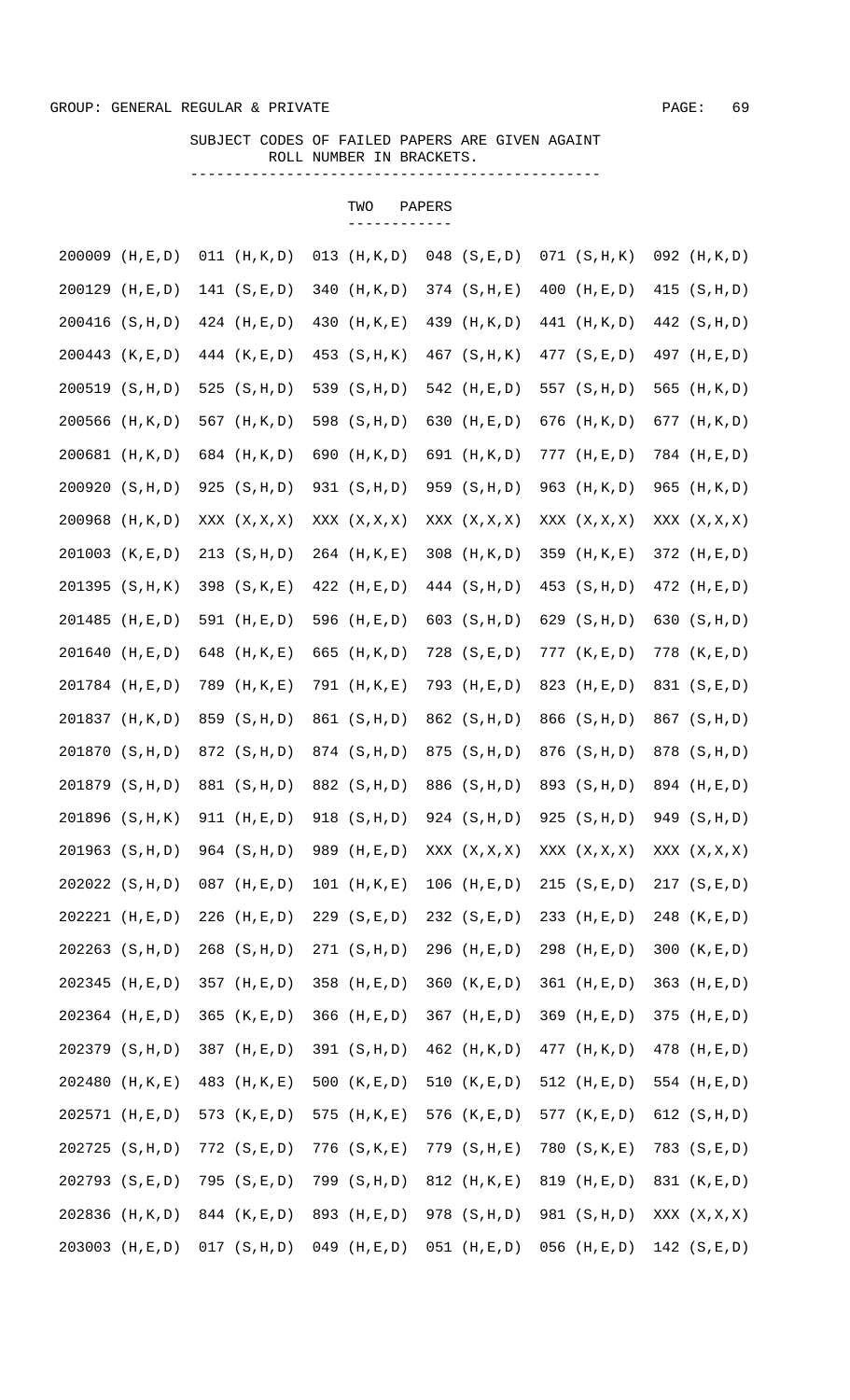# SUBJECT CODES OF FAILED PAPERS ARE GIVEN AGAINT ROLL NUMBER IN BRACKETS.

TWO PAPERS

-----------------------------------------------

|        |                    |                 | ------------    |                   |                 |                   |
|--------|--------------------|-----------------|-----------------|-------------------|-----------------|-------------------|
|        | 203212 (H,E,D)     | 234 (H, E, D)   | $241$ (H, E, D) | $263$ (H,E,D)     | 272 (S,E,D)     | 278 (H, E, D)     |
| 203280 | (H, E, D)          | 290 (S,E,D)     | 301 (S,H,D)     | $305$ (H,E,D)     | 313 $(S,E,D)$   | $318$ $(S, E, D)$ |
|        | 203326 (S, H, D)   | 331 (H, E, D)   | 334 (H,E,D)     | 335 (S,H,D)       | 336 (S, H, D)   | 339 (S, H, E)     |
|        | 203353 (S, K, D)   | 354 (H, E, D)   | 356 (S, H, D)   | $366$ $(S,H,E)$   | $367$ (S, E, D) | 373 (H, E, D)     |
|        | 203374 (H, E, D)   | 378 (H,E,D)     | 448 (H, E, D)   | 449 (K,E,D)       | 458 (K,E,D)     | 464 (H, K, E)     |
|        | $203553$ (H, E, D) | 623 (H, K, D)   | 704 (H, K, D)   | 727 (S, H, D)     | $735$ $(S,H,D)$ | 773 (S,E,D)       |
|        | $203838$ $(S,K,E)$ | 884 (H, E, D)   | 886 (H, E, D)   | 962 (H, K, E)     | XXX (X, X, X)   | XXX (X, X, X)     |
|        | 204002 (S, H, E)   | $035$ (H, K, E) | $061$ (N, H, E) | 554 (H, K, D)     | 556 (H, K, D)   | 715 (S,H,E)       |
|        | 204752 (H, E, D)   | $754$ (H,E,D)   | 758 (S,E,D)     | 761 (H,E,D)       | 763 (H, E, D)   | 922 (H, E, D)     |
|        | 205132 (S, H, D)   | 140 (S,H,E)     | 178 (H, E, D)   | 179 (S, H, D)     | 193 (H,E,D)     | 236 (H, K, E)     |
|        | $205243$ (H, E, D) | 244 (S, H, K)   | 257 (H, K, D)   | 258 (K,E,D)       | $263$ (H, E, D) | 276 (H, K, E)     |
|        | 205286 (K,E,D)     | 307 (H, E, D)   | $320$ (H, E, D) | 377 (H, K, E)     | 382 (H, K, E)   | 387 (S,E,D)       |
|        | $205400$ (H, E, D) | 419 (K, E, D)   | 427 (H, E, D)   | 435 (H, E, D)     | 436 (H, E, D)   | 442 (H, K, E)     |
|        | 205493 (S,E,D)     | XXX (X, X, X)   | XXX (X, X, X)   | XXX (X, X, X)     | XXX (X, X, X)   | XXX (X, X, X)     |
|        | 225008 (H, E, D)   | $015$ (H, E, D) | $023$ (H, K, D) | $031$ (H, K, D)   | $035$ (H, K, D) | 039 (H,E,D)       |
|        | 225042 (H,E,D)     | $048$ (H, E, D) | $050$ (H,E,D)   | $051$ (H,E,D)     | $052$ (H, E, D) | $057$ (H, E, D)   |
|        | 225096 (H, K, D)   | 112 $(H,E,D)$   | 113 $(S,H,D)$   | 120 $(H, E, D)$   | 121 $(H,E,D)$   | 122 $(H,E,D)$     |
|        | 225124 (H, E, D)   | $129$ (H, E, D) | 135 $(S,E,D)$   | $165$ (S, H, D)   | 191 (H,K,D)     | $204$ (K,E,D)     |
|        | 225211 (H,E,D)     | $240$ (S, H, E) | 241 (S,H,E)     | $245$ (H, E, D)   | 336 $(S,H,D)$   | 343 $(S,H,E)$     |
|        | 225348 (S, H, D)   | 356 (S, H, E)   | 361 (S, H, E)   | 392 (S, H, K)     | 434 (S, H, D)   | 440 (S, H, D)     |
|        | 225461 (H, E, D)   | 477 (H, E, D)   | 480 (H, E, D)   | 485 (H, K, D)     | 523 $(H, E, D)$ | 542 (S, H, D)     |
|        | 225543 (S, H, D)   | 545 (S, H, D)   | 546 (S, H, D)   | 550 (S, H, D)     | 554 (S, H, D)   | 557 (S, H, D)     |
|        | 225558 (S, H, K)   | 587 (H, E, D)   | 589 (S, H, D)   | 604 $(H, E, D)$   | 609 $(H, K, E)$ | 612 $(S,H,E)$     |
|        | 225624 (H, E, D)   | 627 (H, E, D)   | 628 (H, E, D)   | 636 $(H, E, D)$   | 649 (H, E, D)   | 650 (H, E, D)     |
|        | 225672 (H, E, D)   | 675 (H, K, D)   | 676 (H, E, D)   | 677 (H, K, D)     | 681 (H, K, D)   | 691 (H, K, D)     |
|        | 225696 (H, E, D)   | 725 (H, K, D)   | 727 (S, H, D)   | 733 (S, H, D)     | 736 (H,E,D)     | 737 (H, E, D)     |
| 225738 | (H, E, D)          | 747 (S, H, D)   | 780 (S,E,D)     | 803 (H, K, D)     | 809 $(H, E, D)$ | 811 (H,E,D)       |
| 225823 | (H, E, D)          | 833 (H, E, D)   | 836 (H, E, D)   | 873 (S, H, D)     | 886 (H,E,D)     | 894 (H, E, D)     |
| 225951 | (H, E, D)          | 955 (H, K, D)   | 963 (H, K, D)   | 967 (S, K, D)     | 974 (K,E,D)     | 975 (H, E, D)     |
| 225980 | (H, K, D)          | 999 (H,E,D)     | XXX (X, X, X)   | XXX (X, X, X)     | XXX (X, X, X)   | XXX (X, X, X)     |
| 226000 | (H, K, D)          | $007$ $(S,H,D)$ | 011 (S,H,D)     | $019$ (K,E,D)     | $022$ (H, E, D) | $042$ (H, K, D)   |
| 226045 | (H, E, D)          | $057$ (H, E, D) | $061$ (H,E,D)   | $064$ $(S, E, D)$ | $065$ (H,E,D)   | $087$ (S, H, D)   |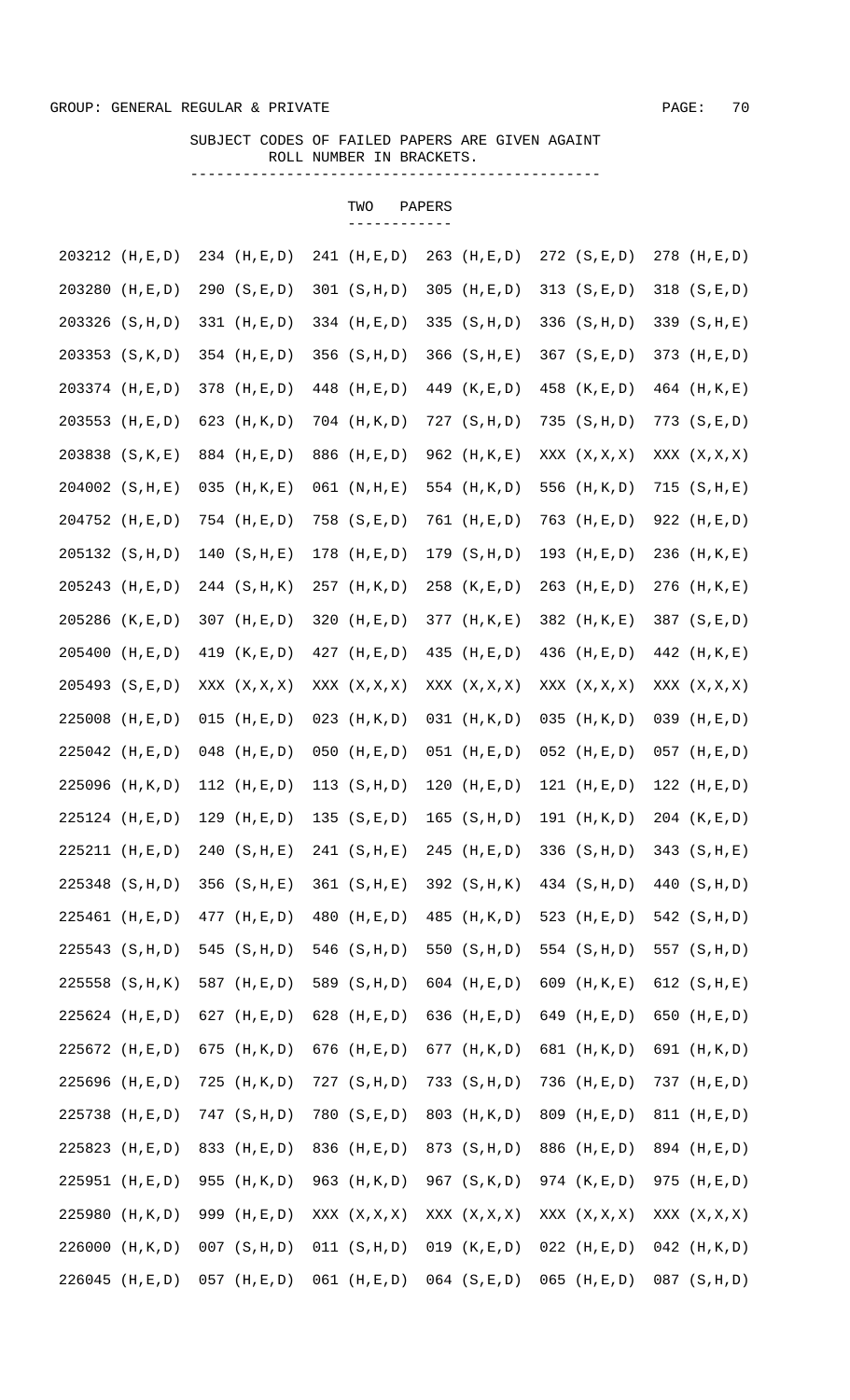# SUBJECT CODES OF FAILED PAPERS ARE GIVEN AGAINT ROLL NUMBER IN BRACKETS.

TWO PAPERS

-----------------------------------------------

|                    |           |     |                   | ------------      |                   |                 |                 |
|--------------------|-----------|-----|-------------------|-------------------|-------------------|-----------------|-----------------|
| 226093 (S, H, D)   |           |     | $094$ $(S,H,D)$   | 208 (H, K, E)     | 271 (H, E, D)     | $273$ (H, E, D) | 289 (H, K, D)   |
| 226337             | (H, K, D) |     | 372 (S, H, D)     | 386 (S, H, D)     | 408 (S, H, D)     | 411 (S,H,D)     | 431 (S, H, D)   |
| 226434 (S, H, D)   |           |     | 437 (S, H, D)     | $441$ (H, E, D)   | 442 (H, E, D)     | $444$ (H, E, D) | 448 (H, E, D)   |
| 226449             | (H, E, D) |     | $452$ (H, E, D)   | 453 (S, H, D)     | 458 (S, H, D)     | 483 (S, H, D)   | 486 (H, E, D)   |
| 226487 (S, H, D)   |           | 488 | (H, E, D)         | 497 (S,E,D)       | 519 (H, E, D)     | 530 (H, K, D)   | 558 (H, E, D)   |
| 226563             | (H, K, D) |     | 569 $(H,E,D)$     | 576 (S, H, D)     | 584 (S, H, D)     | 617 $(H, E, D)$ | 632 (H, E, D)   |
| $226667$ $(S,H,D)$ |           |     | 692 (K, E, D)     | $763$ $(S,H,D)$   | $765$ (S, H, D)   | 769 (S,E,D)     | 813 (S, H, D)   |
| 226814 (S,E,D)     |           |     | 874 (H, E, D)     | 875 (H, E, D)     | 878 (S,E,D)       | 894 (H, E, D)   | XXX (X, X, X)   |
| 227096 (S, H, D)   |           |     | $106$ (H, E, D)   | $108$ $(H,E,D)$   | 109 (S,H,E)       | 143 $(H,E,D)$   | $144$ (H,E,D)   |
| 227147 (H, E, D)   |           |     | 148 (H, E, D)     | $153$ (H, E, D)   | $155$ (H, E, D)   | 231 (K,E,D)     | 262 (H, E, D)   |
| 227280             | (H, E, D) |     | 284 (H, E, D)     | 296 (H, K, D)     | $305$ (S, H, K)   | 310 (S,H,E)     | 314 (S,H,E)     |
| $227318$ $(S,H,E)$ |           |     | $323$ (S, H, D)   | $325$ (H, E, D)   | 331 (S, H, D)     | 333 (S, H, D)   | 335 (H, K, D)   |
| 227338 (S, H, D)   |           |     | 339 (S, H, D)     | 340 (S, H, D)     | 343 (S, H, D)     | 367 (S, H, K)   | 373 (S, H, D)   |
| 227378 (S, H, D)   |           |     | 423 $(S, E, D)$   | 433 (S, H, D)     | 450 (S, H, D)     | $455$ (S, H, D) | 463 (H, E, D)   |
| 227474 (S, H, D)   |           |     | 480 (H,E,D)       | 481 (S,E,D)       | 581 (H, E, D)     | 587 (H, E, D)   | 631 (H,E,D)     |
| $227635$ (H, E, D) |           |     | 636 $(S,H,D)$     | 670 $(H,E,D)$     | 690 $(H,E,D)$     | 732 (H, K, D)   | 902 (H, K, D)   |
| 227938 (H,E,D)     |           |     | 939 (H,E,D)       | 947 (H, E, D)     | 992 (H, K, D)     | XXX (X, X, X)   | XXX (X, X, X)   |
| 228004 (H, E, D)   |           |     | $009$ $(S,H,D)$   | $015$ $(S,H,D)$   | $016$ $(S,H,D)$   | 017 (S,H,E)     | $023$ (H, E, D) |
| 228024 (S, H, D)   |           |     | $065$ (S, H, E)   | $068$ $(S, E, D)$ | $075$ (S,E,D)     | $091$ (H,E,D)   | $093$ (H, E, D) |
| 228094 (H,E,D)     |           |     | 379 (S,E,D)       | 391 (S, H, D)     | $408$ (H, K, E)   | 511 $(S,H,K)$   | 601 $(H,E,D)$   |
| 228634 (H, E, D)   |           |     | 689 (K,E,D)       | 695 (S, K, E)     | 713 $(K, E, D)$   | 726 (H, K, D)   | 735 (H, K, D)   |
| 228799 (H, E, D)   |           |     | 801 (H, E, D)     | 803 (H,E,D)       | 804 (H, E, D)     | 839 (S, H, E)   | 905 (H, K, D)   |
| 228927 (H, E, D)   |           |     | 942 (H, E, D)     | 964 (S, H, D)     | 976 (S, H, D)     | XXX (X, X, X)   | XXX (X, X, X)   |
| 229019 (S, K, D)   |           |     | $032$ (H, E, D)   | $038$ (H, K, D)   | $043$ (H, K, D)   | $048$ (H, E, D) | $054$ (H, E, D) |
| 229237 (S,E,D)     |           |     | 238 (S, H, D)     | 254 (S, H, D)     | 290 (H, E, D)     | $360$ $(S,H,D)$ | $367$ (S, H, D) |
| 229370 (S, H, D)   |           |     | 373 (S, H, D)     | 395 (S, H, D)     | $406$ $(S, E, D)$ | 420 (H,E,D)     | 425 $(H, K, D)$ |
| 229510             | (H, E, D) |     | 512 (H, E, D)     | 522 (H, E, D)     | 534 (S, K, D)     | 536 $(S, E, D)$ | 591 (H, K, D)   |
| 229592             | (H, E, D) |     | 629 (S, H, D)     | 642 (S, H, D)     | 647 (H, E, D)     | 648 (H, E, D)   | 649 (H, E, D)   |
| 229808             | (H, K, E) |     | 904 (S, H, D)     | 910 (S, H, D)     | 924 (S, H, D)     | $925$ (S, H, D) | 926 (S, H, D)   |
| 229928             | (S,H,D)   |     | 929 (S, H, D)     | 938 (S, H, E)     | XXX (X, X, X)     | XXX (X, X, X)   | XXX (X, X, X)   |
| 230040             | (S, H, K) |     | $046$ $(S, E, D)$ | 116 $(H, E, D)$   | 130 $(H, K, D)$   | 133 (H,E,D)     | $157$ (H, E, D) |
| 230166             | (H, E, D) |     | $167$ (H, E, D)   | $172$ (H,E,D)     | $175$ (S, H, D)   | $177$ (H, E, D) | 180 (H,E,D)     |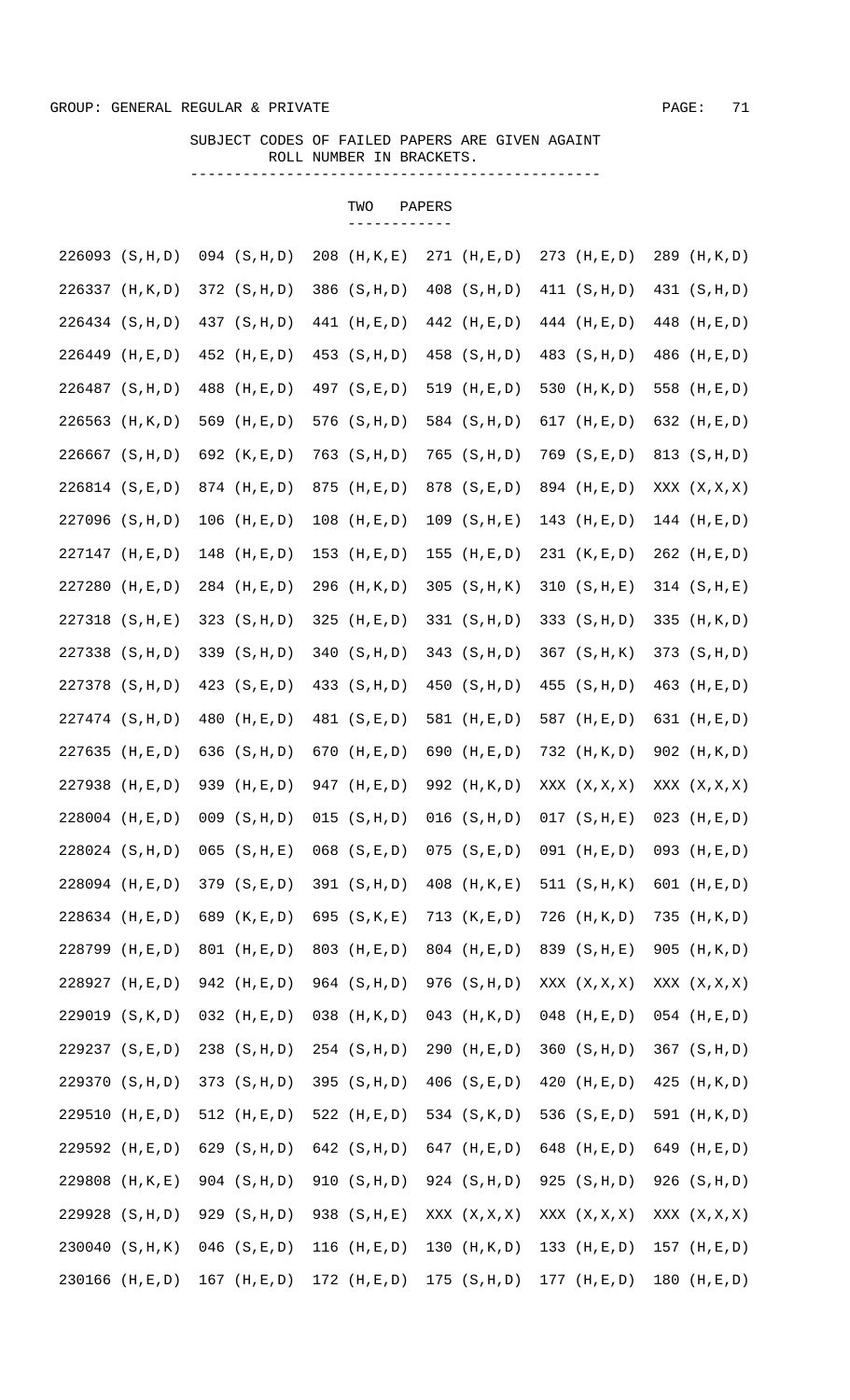#### SUBJECT CODES OF FAILED PAPERS ARE GIVEN AGAINT ROLL NUMBER IN BRACKETS.

TWO PAPERS

-----------------------------------------------

# ------------ 230182 (H,E,D) 184 (S,H,D) 197 (S,H,D) 201 (S,E,D) 205 (H,E,D) 211 (S,H,D) 230213 (S,E,D) 229 (S,H,D) 231 (S,H,D) 242 (H,E,D) 247 (S,H,D) 255 (S,H,D) 230260 (S,H,D) 267 (S,H,D) 269 (S,H,E) 288 (H,E,D) 307 (S,H,D) 546 (H,E,D) 230573 (K,E,D) 577 (H,K,D) 579 (H,E,D) 628 (S,H,D) 728 (H,K,E) 797 (H,E,D) 230810 (H,E,D) 827 (S,H,D) 853 (S,E,D) 906 (S,H,D) 907 (S,H,D) 968 (H,K,D) 230975 (S,H,K) 992 (S,E,D) XXX (X,X,X) XXX (X,X,X) XXX (X,X,X) XXX (X,X,X) 231012 (H,E,D) 016 (H,E,D) 017 (H,E,D) 018 (H,E,D) 044 (H,K,D) 049 (H,K,D) 231060 (H,E,D) 065 (H,E,D) 074 (H,E,D) 076 (H,E,D) 077 (H,K,D) 081 (H,E,D) 231083 (H,E,D) 085 (H,E,D) 086 (H,E,D) 113 (S,H,D) 120 (S,H,K) 124 (H,K,D) 231480 (H,K,E) 558 (H,E,D) 619 (S,H,E) 742 (H,E,D) 768 (S,H,D) 771 (S,H,D) 231773 (S,H,D) 781 (S,E,D) 796 (H,E,D) 801 (S,E,D) 805 (S,H,D) 809 (S,H,D) 231812 (S,H,E) 820 (S,H,D) 827 (H,E,D) 831 (S,H,D) 836 (H,E,D) 843 (H,E,D) 231865 (H,E,D) 867 (H,E,D) 872 (H,E,D) 880 (H,K,D) 904 (H,E,D) 979 (H,E,D) 231980 (H,E,D) 981 (H,E,D) 988 (H,K,E) 990 (H,E,D) 994 (H,E,D) 997 (H,K,D) 232010 (H,E,D) 011 (H,E,D) 012 (H,E,D) 018 (H,E,D) 019 (H,E,D) 020 (H,E,D) 232025 (H,E,D) 026 (H,E,D) 027 (H,E,D) 065 (K,E,D) 068 (H,K,D) 084 (H,E,D) 232103 (K,E,D) 111 (H,E,D) 130 (S,K,E) 134 (S,K,E) 136 (S,E,D) 139 (S,E,D) 232163 (H,K,D) 170 (S,H,D) 197 (H,E,D) 207 (H,E,D) 232 (K,E,D) 239 (H,E,D) 232240 (H,E,D) 242 (H,E,D) 243 (H,E,D) 244 (H,E,D) 254 (H,E,D) 255 (H,E,D) 232256 (H,E,D) 258 (S,E,D) 265 (H,E,D) 267 (H,E,D) 268 (H,E,D) 281 (S,H,D) 232285 (S,H,D) 291 (H,K,D) 413 (H,K,D) 417 (H,K,E) 439 (H,E,D) 451 (H,E,D) 232452 (H,E,D) 505 (S,H,E) 506 (S,E,D) 520 (S,H,D) 522 (S,H,K) 525 (S,H,D) 232530 (S,H,D) 533 (S,E,D) 534 (S,E,D) 538 (S,H,D) 544 (S,H,D) 829 (S,H,E) 232832 (S,H,E) 833 (S,H,E) 838 (H,K,D) 855 (S,H,E) 875 (S,H,K) 903 (S,E,D) 232914 (H,E,D) 927 (H,K,E) 938 (H,E,D) 981 (H,E,D) XXX (X,X,X) XXX (X,X,X) 233009 (H,E,D) 021 (H,K,D) 023 (S,H,K) 024 (H,K,D) 025 (H,K,D) 033 (H,K,D) 233036 (H,K,D) 039 (H,K,D) 043 (H,K,D) 049 (H,E,D) 054 (H,K,D) 102 (H,E,D) 233161 (H,K,D) 173 (H,E,D) 176 (H,K,E) 190 (H,E,D) 191 (H,E,D) 199 (S,H,D) 233209 (H,E,D) 232 (S,H,E) 234 (S,E,D) 239 (H,E,D) 266 (H,E,D) 267 (H,E,D) 233271 (H,E,D) 290 (S,K,E) 292 (S,E,D) 298 (K,E,D) 300 (H,E,D) 317 (H,E,D) 233321 (S,K,D) 323 (S,H,D) 330 (S,H,D) 334 (H,E,D) 338 (H,E,D) 342 (S,E,D) 233346 (S,E,D) 348 (S,E,D) 358 (S,K,D) 362 (S,H,D) 370 (S,H,D) 371 (S,H,D)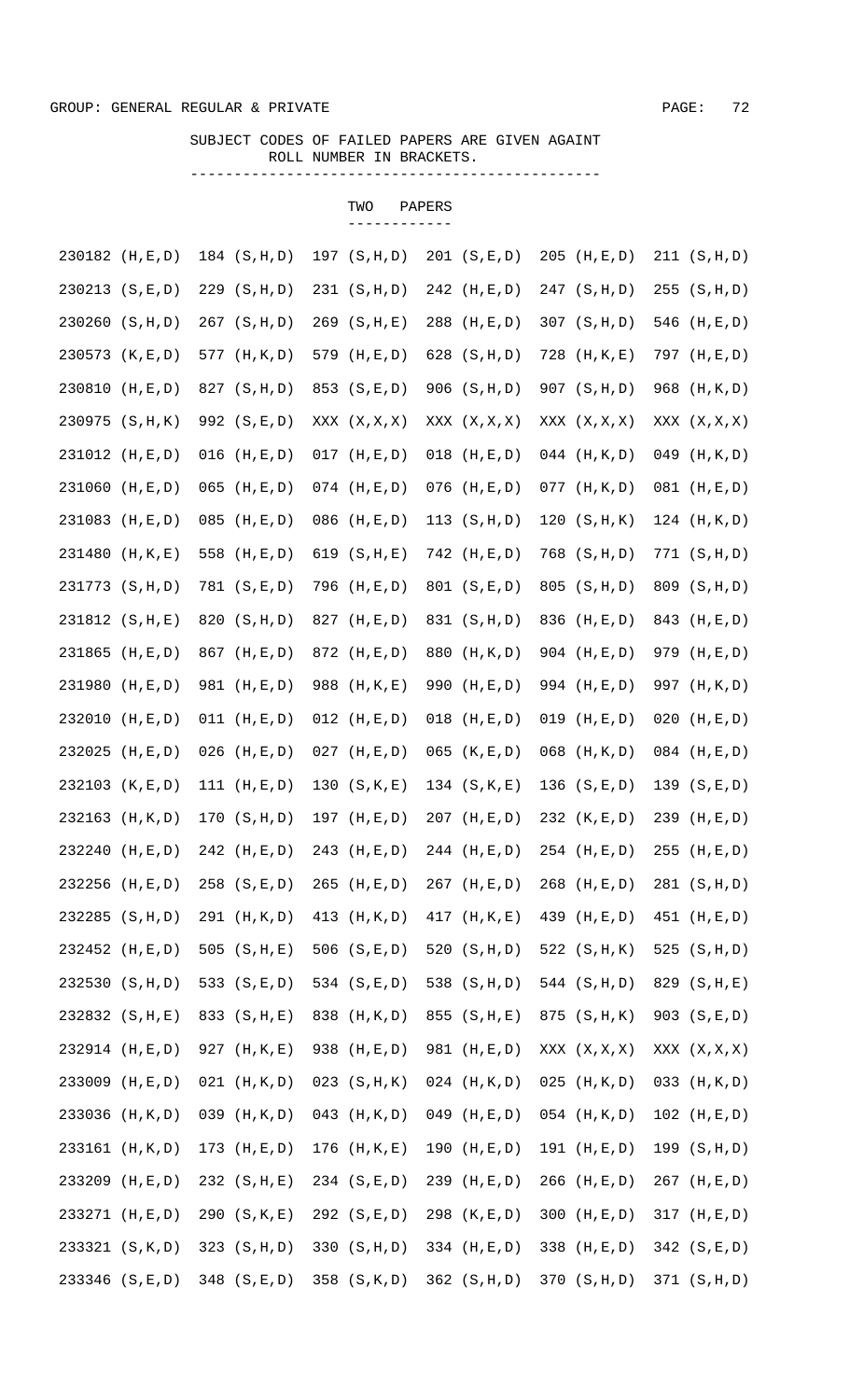# SUBJECT CODES OF FAILED PAPERS ARE GIVEN AGAINT ROLL NUMBER IN BRACKETS.

TWO PAPERS

-----------------------------------------------

|                     |                  | ------------     |                 |                 |                 |
|---------------------|------------------|------------------|-----------------|-----------------|-----------------|
| 233372 (S, H, D)    | $374$ (S, H, D)  | $376$ $(S,H,D)$  | 377 (S, H, D)   | 378 (S, H, D)   | 391 (H, K, D)   |
| 233392 (H, E, D)    | 401 (K, E, D)    | 418 (S, K, E)    | 430 (H, E, D)   | 431 (K,E,D)     | 439 (H, E, D)   |
| 233441 (H, E, D)    | 446 (S, H, D)    | 451 (S, H, D)    | 478 (S, H, D)   | 518 (S, H, D)   | 537 (H, E, D)   |
| 233550 (S, E, D)    | 599 (K, E, D)    | 624 $(H,E,D)$    | 628 (H, K, E)   | 759 (S,E,D)     | 798 (H, K, E)   |
| 233832 (H, K, D)    | 840<br>(H, K, D) | 845 (H,E,D)      | 914 (S, K, D)   | 954 (H, E, D)   | XXX (X, X, X)   |
| $234068$ (S, H, E)  | 208 (H, E, D)    | $209$ (H, E, D)  | 270 (H, E, D)   | 296 (S, H, D)   | 332 (S, K, E)   |
| 234472 (S, H, E)    | 473 (S, H, D)    | 477 (S, H, D)    | 478 (S, H, D)   | 493 (H, E, D)   | 496 (S, H, D)   |
| 234498 (H, E, D)    | 528 (S, H, E)    | 531 (S, H, D)    | 539 (S, H, D)   | 548 (H, E, D)   | 550 (H,E,D)     |
| 234551 (H, E, D)    | 552 (H, E, D)    | 560 $(H,E,D)$    | 577 (S, H, D)   | 579 (S, H, D)   | 580 (S, H, D)   |
| 234581 (S, E, D)    | 588 (S,E,D)      | 601 (H, K, D)    | 660 (H,E,D)     | 664 (H, K, D)   | 666 (H, K, D)   |
| 234675 (S, H, D)    | $676$ $(S,H,D)$  | 680 (S, H, D)    | 735 (S, K, D)   | 748 (H, E, D)   | 750 (H, E, D)   |
| 234752 (H, E, D)    | 781 (H, K, D)    | 784 (H, K, D)    | 788 (H,E,D)     | 790 (H, K, D)   | 791 (H, K, D)   |
| 234806 (H, K, D)    | 812 (K, E, D)    | 828 (H, K, D)    | 850 (H,E,D)     | 927 (H, E, D)   | 939 (H,E,D)     |
| 234957 (H, E, D)    | 974 (S, H, D)    | 977 (H, E, D)    | 978 (H, E, D)   | 982 (S, H, D)   | XXX (X, X, X)   |
| 235155 (H, E, D)    | 349 (S, H, D)    | 364 (S,E,D)      | 368 (S,E,D)     | 378 (K,E,D)     | 408 (H,E,D)     |
| 235552 (H, E, D)    | 573 (H, K, D)    | 661 (H, E, D)    | 699 (S,E,D)     | $776$ (S, H, D) | 800 (K, E, D)   |
| 235834 (S,E,D)      | 839 (S, H, D)    | 894 (S, K, D)    | 897 (S, K, D)   | 919 (H, K, D)   | 961 (H, K, D)   |
| 235967 (H, E, D)    | XXX (X, X, X)    | XXX (X, X, X)    | XXX (X, X, X)   | XXX (X, X, X)   | XXX (X, X, X)   |
| 236012 (S, K, D)    | $017$ $(S,K,D)$  | $026$ $(S,H,D)$  | $036$ (H,E,D)   | $041$ (H,E,D)   | $044$ (H, E, D) |
| 236046 (H, E, D)    | $062$ $(S,H,D)$  | $066$ $(S,H,D)$  | $067$ (H, E, D) | $080$ $(S,H,D)$ | $085$ (S, H, E) |
| 236087 (S, H, D)    | 090 (S,H,D)      | 101 (S,H,D)      | 112 $(S,E,D)$   | 117 $(S, K, D)$ | $208$ (H,E,D)   |
| 236221 (K, E, D)    | 237 (H, E, D)    | 255 (H, E, D)    | $260$ (H, K, D) | $368$ (S, H, E) | 423 (H, K, D)   |
| 236434 (K, E, D)    | 464 (H, E, D)    | 474 (H, E, D)    | $477$ (H, E, D) | $478$ (H, E, D) | 482 (S, H, E)   |
| 236654 (H, E, D)    | 664 (S, H, D)    | 665 (S, H, D)    | 668 (S, H, D)   | 676 (S,E,D)     | 679 (S, H, D)   |
| 236686 (S, H, D)    | 687 (S, H, D)    | 691 (S, H, D)    | 692 (S, H, D)   | 802 (H, E, D)   | 822 (H, K, D)   |
| 236840 (S, K, D)    | 845 (H, E, D)    | 861 (S, H, D)    | 881 (S,E,D)     | 882 (K,E,D)     | 889 (K,E,D)     |
| 236907 (S, H, D)    | 918 (S,E,D)      | 919 (S,E,D)      | 931 (S, H, D)   | 933 (S, H, D)   | 934 (S, H, D)   |
| 236935 (S, H, D)    | 942 (S, H, D)    | XXX (X, X, X)    | XXX (X, X, X)   | XXX (X, X, X)   | XXX (X, X, X)   |
| 237062<br>(H, K, D) | $076$ (H, E, D)  | $117$ (H, E, D)  | $134$ (H,E,D)   | 135 $(H,E,D)$   | 136 $(H,E,D)$   |
| 237145<br>(H, E, D) | $151$ (H, E, D)  | 176 (H, K, D)    | 202 (S, H, D)   | 208 (H, E, D)   | 213 $(H, E, D)$ |
| 237291<br>(H, K, E) | 292 (H, K, E)    | 295<br>(H, K, E) | 305 (S, E, D)   | $376$ (H, E, D) | 377 (H, E, D)   |
| 237501 (S,E,D)      | 507 $(S, E, D)$  | 523 $(K, E, D)$  | 572 (H, K, E)   | 575 $(H,E,D)$   | 613 $(H, K, D)$ |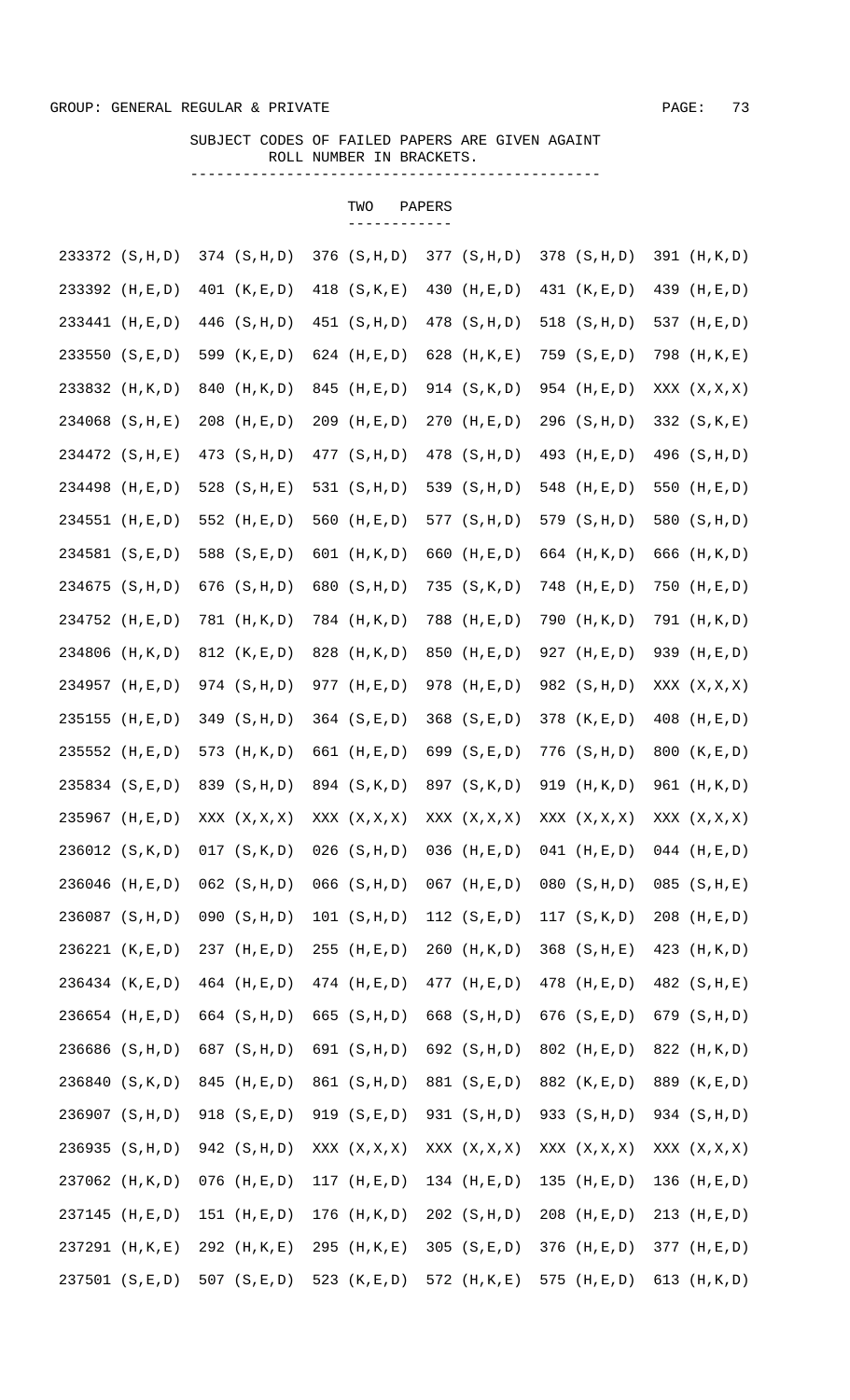#### SUBJECT CODES OF FAILED PAPERS ARE GIVEN AGAINT ROLL NUMBER IN BRACKETS. -----------------------------------------------

TWO PAPERS

|                     |                 | ------------    |                 |                 |                 |
|---------------------|-----------------|-----------------|-----------------|-----------------|-----------------|
| 237775 (H, K, D)    | XXX (X, X, X)   | XXX (X, X, X)   | XXX (X, X, X)   | XXX (X, X, X)   | XXX (X, X, X)   |
| 238070<br>(H, E, D) | $074$ $(S,H,D)$ | $075$ $(S,H,D)$ | 086 (H, K, D)   | $096$ (H,E,D)   | 098 (H,E,D)     |
| 238100<br>(H, E, D) | 101 $(H,E,D)$   | $104$ (H,E,D)   | $106$ (H,E,D)   | $107$ (H, E, D) | 109 (K,E,D)     |
| 238123<br>(H, E, D) | 134 (S,E,D)     | 144 $(S, E, D)$ | $155$ (H, E, D) | $161$ (H, E, D) | 174 (H, K, D)   |
| 238179<br>(H, K, D) | 180 (H, K, D)   | 181 (H, K, D)   | 194 $(H,E,D)$   | $210$ (H,E,D)   | 219 (H, E, D)   |
| 238786<br>(H, K, E) | 796 (H, E, D)   | XXX (X, X, X)   | XXX (X, X, X)   | XXX (X, X, X)   | XXX (X, X, X)   |
| 239139<br>(H, K, D) | 152 $(S,H,D)$   | $324$ (H, K, D) | 461 (H,E,D)     | $463$ (S, H, E) | $471$ (H, E, D) |
| 239472 (H, E, D)    | $475$ (S, H, E) | 486 (S, H, D)   | 487 (S, H, D)   | 502 $(H,E,D)$   | 505 $(S,H,D)$   |
| 239527 (H, E, D)    | 533 (H, K, E)   | 535 (H, K, E)   | 536 (H,E,D)     | 539 $(S,H,E)$   | 544 $(H,E,D)$   |
| 239546 (H, E, D)    | 551 $(K, E, D)$ | 561 (H,E,D)     | 594 (H, E, D)   | 618 $(H, E, D)$ | 620 (H, E, D)   |
| 239656 (K,E,D)      | 657 (H, E, D)   | 659 (S, H, D)   | 660 (S, H, D)   | 668 (S,E,D)     | 687 (S,E,D)     |
| 239692 (S,E,D)      | 711 (S, H, D)   | 719 (S, H, D)   | 743 (K,E,D)     | 752 (H, E, D)   | 768 (H, E, D)   |
| 239770 (H, E, D)    | 823 (H, E, D)   | 885 (H,E,D)     | 919 (H,E,D)     | 924 (S, H, D)   | XXX (X, X, X)   |
| 240033 (H,E,D)      | $037$ (H, K, D) | $038$ (H, K, D) | $041$ (H, K, D) | $042$ (H, K, D) | 088 (S, H, D)   |
| 240091 (H,E,D)      | 132 (H, K, D)   | 160 (S,K,D)     | 268 (S, H, D)   | 284 (S, H, D)   | 289 (H, E, D)   |
| 240290 (S, H, D)    | $344$ (H, K, D) | 416 $(H,E,D)$   | $417$ (H, E, D) | 418 (H, E, D)   | 432 (S, H, K)   |
| 240457 (H, E, D)    | 522 $(K, E, D)$ | 547 (H, E, D)   | $604$ $(S,H,D)$ | 618 $(H, K, D)$ | 619 (H, K, D)   |
| 240622 (S, H, D)    | 658 (S, H, D)   | 753 (H, E, D)   | 764 (S, H, D)   | 872 (S,E,D)     | 888 (H, E, D)   |
| 241000 (H, K, D)    | $004$ (H,K,D)   | $012$ (H, K, D) | $036$ (H, K, D) | 134 $(H,K,D)$   | $174$ (H,E,D)   |
| 241179 (S,E,D)      | 203 (H, K, E)   | 248 (H, E, D)   | 249 (H, E, D)   | 501 $(H,E,D)$   | 502 $(H,E,D)$   |
| 241503 (H, K, D)    | 535 (H, E, D)   | 538 (H, E, D)   | 587 (H, K, D)   | 608 $(H, K, D)$ | 616 $(H,E,D)$   |
| 241650 (K,E,D)      | 659 (S, E, D)   | 668 (S,E,D)     | $715$ (H, E, D) | 717 (S,H,D)     | 739 (S,E,D)     |
| 241779 (H, K, E)    | 810 (H, K, D)   | XXX (X, X, X)   | XXX (X, X, X)   | XXX (X, X, X)   | XXX (X, X, X)   |
| 250043 (H, K, E)    | $066$ $(S,E,D)$ | 081 (S,H,E)     | 131 $(H,E,D)$   | $153$ (H, E, D) | $158$ (H, K, E) |
| 250160 (S, H, E)    | 195 (H, K, D)   | $213$ (H, E, D) | $220$ (H, E, D) | $225$ (S, H, E) | 237 (S, H, D)   |
| 250240 (H, K, E)    | 243 (H, K, D)   | 249 (S, H, D)   | $316$ (H, K, E) | 329 $(K, E, D)$ | 330 (H,E,D)     |
| 250351 (H, K, E)    | 377 (S, H, D)   | 378 $(S,H,E)$   | 380 (S, H, D)   | 382 $(S,H,E)$   | 383 (S, H, D)   |
| 250390 (S, H, E)    | 400 (S, H, E)   | 483 (H, K, D)   | $577$ (H, K, E) | 581 (H,E,D)     | 591 (H, K, D)   |
| 250633 (S, H, E)    | 691 (H, K, D)   | 733 (S,E,D)     | 780 (K,E,D)     | 796 (H,E,D)     | 811 (H,E,D)     |
| 250823<br>(H, E, D) | 825 (S, K, D)   | 830 (S,E,D)     | 833 (H, E, D)   | 919 $(H, K, E)$ | 946 (S, H, D)   |
| 250949<br>(H, K, D) | 955 (S,E,D)     | XXX (X, X, X)   | XXX (X, X, X)   | XXX (X, X, X)   | XXX (X, X, X)   |
| 251003 (S, K, D)    | 010 (S,H,D)     | 019 (S,H,D)     | $024$ (H,E,D)   | $034$ $(S,E,D)$ | $046$ (S,E,D)   |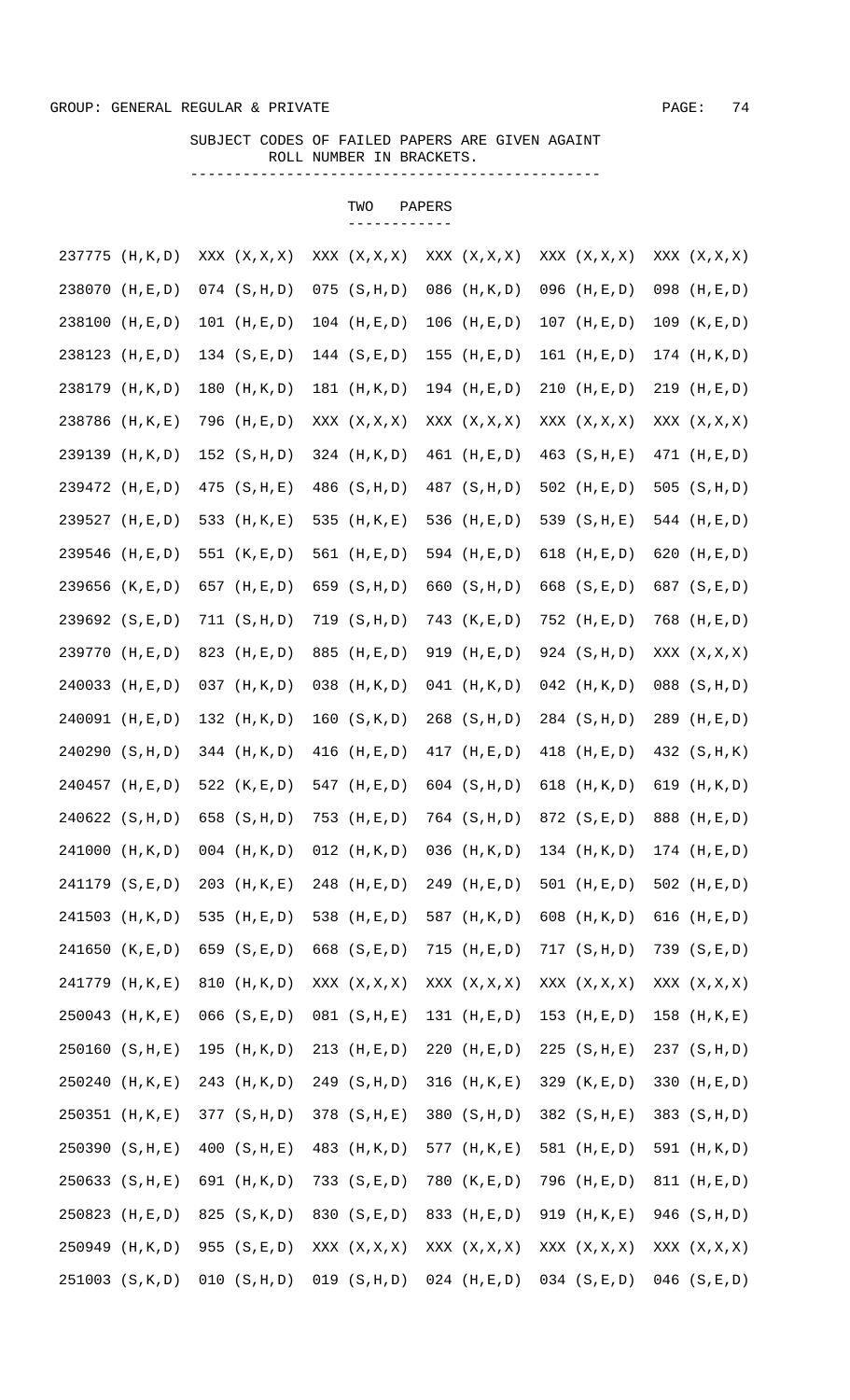#### SUBJECT CODES OF FAILED PAPERS ARE GIVEN AGAINT ROLL NUMBER IN BRACKETS.

TWO PAPERS

-----------------------------------------------

# ------------ 251048 (S,E,D) 059 (H,E,D) 073 (S,E,D) 077 (S,E,D) 092 (S,H,D) 097 (S,H,D) 251098 (S,H,D) 107 (S,E,D) 114 (S,H,D) 128 (S,H,D) 133 (S,H,D) 143 (K,E,D) 251149 (K,E,D) 155 (S,H,E) 157 (H,K,D) 161 (H,K,D) 182 (H,K,D) 201 (H,E,D) 251211 (H,E,D) 215 (H,K,E) 216 (H,K,E) 218 (H,K,E) 219 (H,E,D) 220 (S,H,E) 251221 (H,K,E) 230 (H,E,D) 247 (S,H,E) 257 (H,E,D) 265 (H,E,D) 273 (H,E,D) 251576 (H,E,D) 582 (S,E,D) 647 (S,H,K) 748 (S,E,D) 797 (S,K,E) 834 (H,K,D) 251869 (S,H,K) 876 (H,K,D) 905 (H,E,D) 907 (H,E,D) 908 (H,E,D) 915 (H,E,D) 251919 (S,H,D) 922 (H,K,E) 923 (H,E,D) 937 (H,E,D) 939 (H,E,D) 941 (H,K,E) 251953 (S,K,D) 955 (S,E,D) 970 (K,E,D) 987 (H,K,E) XXX (X,X,X) XXX (X,X,X) 252001 (H,K,E) 007 (H,E,D) 011 (S,H,K) 048 (S,H,D) 049 (H,E,D) 101 (S,H,K) 252110 (H,K,D) 144 (H,K,D) 145 (S,H,D) 155 (H,E,D) 164 (H,E,D) 230 (S,H,E) 252246 (S,E,D) 419 (S,H,K) 437 (S,H,K) 442 (S,E,D) 447 (S,E,D) 458 (S,H,E) 252461 (H,E,D) 476 (H,E,D) 480 (H,E,D) 481 (S,H,E) 484 (S,H,D) 485 (S,H,D) 252489 (S,H,D) 493 (S,H,D) 499 (S,H,K) 530 (K,E,D) 550 (S,H,D) 553 (A,E,D) 252563 (S,E,D) 579 (N,H,D) 580 (H,K,E) 620 (S,H,K) 634 (S,E,D) 671 (H,K,E) 252722 (S,H,D) 725 (S,E,D) 726 (S,H,D) 735 (S,H,D) 741 (S,H,D) 742 (S,H,D) 252746 (S,H,D) 750 (S,K,D) 752 (S,H,D) 754 (S,E,D) 755 (S,H,D) 765 (S,E,D) 252770 (H,E,D) 774 (S,E,D) 775 (S,H,D) 777 (S,H,E) 786 (S,H,D) 866 (S,H,E) 252870 (S,E,D) 936 (S,E,D) 944 (S,E,D) 980 (S,E,D) XXX (X,X,X) XXX (X,X,X) 253026 (H,E,D) 044 (H,E,D) 071 (H,E,D) 085 (S,E,D) 086 (S,E,D) 094 (S,E,D) 253125 (H,K,E) 136 (S,H,D) 159 (S,H,D) 187 (H,K,D) 195 (S,E,D) 217 (S,H,E) 253265 (H,K,E) 280 (H,K,D) 283 (H,K,D) 292 (S,H,K) 302 (H,K,D) 342 (H,K,E) 253357 (S,K,D) 367 (S,E,D) 370 (S,K,E) 390 (S,E,D) 391 (H,E,D) 400 (H,E,D) 253407 (S,H,D) 424 (H,E,D) 432 (S,H,E) 437 (S,H,D) 438 (S,H,D) 450 (H,E,D) 253460 (H,E,D) 469 (H,E,D) 491 (H,K,E) 494 (S,E,D) 598 (S,E,D) 629 (S,H,K) 253636 (S,K,E) 648 (S,H,K) 682 (H,E,D) 720 (H,K,D) 749 (H,E,D) 768 (H,E,D) 253772 (S,H,D) 778 (H,E,D) 805 (S,E,D) 809 (S,E,D) 840 (H,E,D) 841 (K,E,D) 253866 (S,H,D) 871 (S,H,E) 890 (H,K,D) XXX (X,X,X) XXX (X,X,X) XXX (X,X,X) 260064 (H,K,D) 080 (K,E,D) 114 (S,H,E) 120 (K,E,D) 126 (K,E,D) 131 (H,K,D) 260139 (H,E,D) 144 (H,E,D) 203 (H,E,D) 205 (H,K,D) 213 (H,E,D) 338 (S,K,D) 260340 (S,H,K) 349 (S,K,D) 366 (S,H,D) 383 (H,E,D) 388 (H,E,D) 405 (S,H,D) 260415 (H,K,E) 428 (S,E,D) 458 (S,E,D) 460 (S,H,D) 463 (S,H,D) 464 (S,H,D)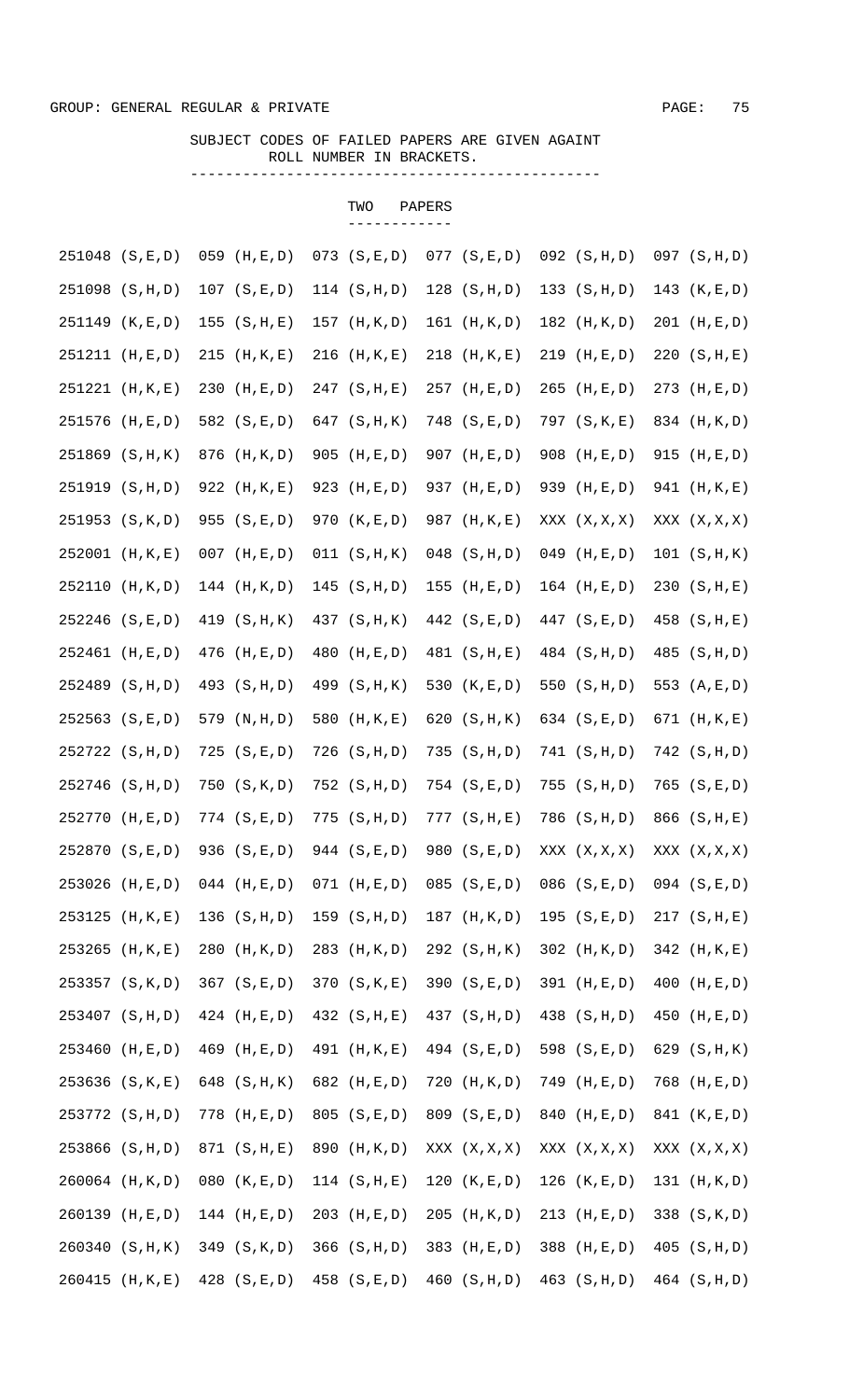#### SUBJECT CODES OF FAILED PAPERS ARE GIVEN AGAINT ROLL NUMBER IN BRACKETS. -----------------------------------------------

|                    |                 | TWO             | PAPERS          |                 |                 |
|--------------------|-----------------|-----------------|-----------------|-----------------|-----------------|
|                    |                 |                 |                 |                 |                 |
| $260465$ (S, H, D) | 467 (S, H, D)   | $474$ (S, H, D) | 488 (K,E,D)     | 499 (S, K, D)   | 512 $(S,K,E)$   |
| $260530$ (H, E, D) | 531 (H, E, D)   | 542 (S,E,D)     | 550 (H, K, D)   | 567 (S,E,D)     | 576 (S, E, D)   |
| $260577$ (S, E, D) | 650 $(S,E,D)$   | 660 (H, K, D)   | $714$ (H, E, D) | $731$ (H,E,D)   | $741$ (H, E, D) |
| $260772$ (H, E, D) | 837 (H, K, E)   | 907 (H, E, D)   | 993 (S, H, K)   | XXX (X, X, X)   | XXX (X, X, X)   |
| 261008 (S, K, D)   | $026$ (H,E,D)   | $077$ (S, H, D) | $080$ (H, K, D) | 087 (H, K, D)   | 119 (K, E, D)   |
| 261126 (H,E,D)     | $128$ (H, E, D) | $138$ (S, H, E) | $147$ (H, K, E) | $154$ (H, K, E) | 172 (S, K, D)   |
| 261192 (S, H, D)   | $198$ (H,E,D)   | $205$ $(S,E,D)$ | $218$ (S,E,D)   | 221 (S, E, D)   | 222 (S.E.D)     |
| 261226 (S,E,D)     | 229 (S,H,E)     | 231 (S,H,E)     | 232 (S,K,E)     | 234 (K, E, D)   | 238 (S, K, D)   |
| 261243 (H, K, D)   | $248$ (H, E, D) | $262$ (H, K, E) | $263$ (H, K, E) | $272$ (K, E, D) | $278$ $(S,K,E)$ |
| 261282 (H,E,D)     | 288 (S, H, D)   | 291 (H,K,D)     | $318$ (S, H, E) | XXX (X, X, X)   | XXX (X, X, X)   |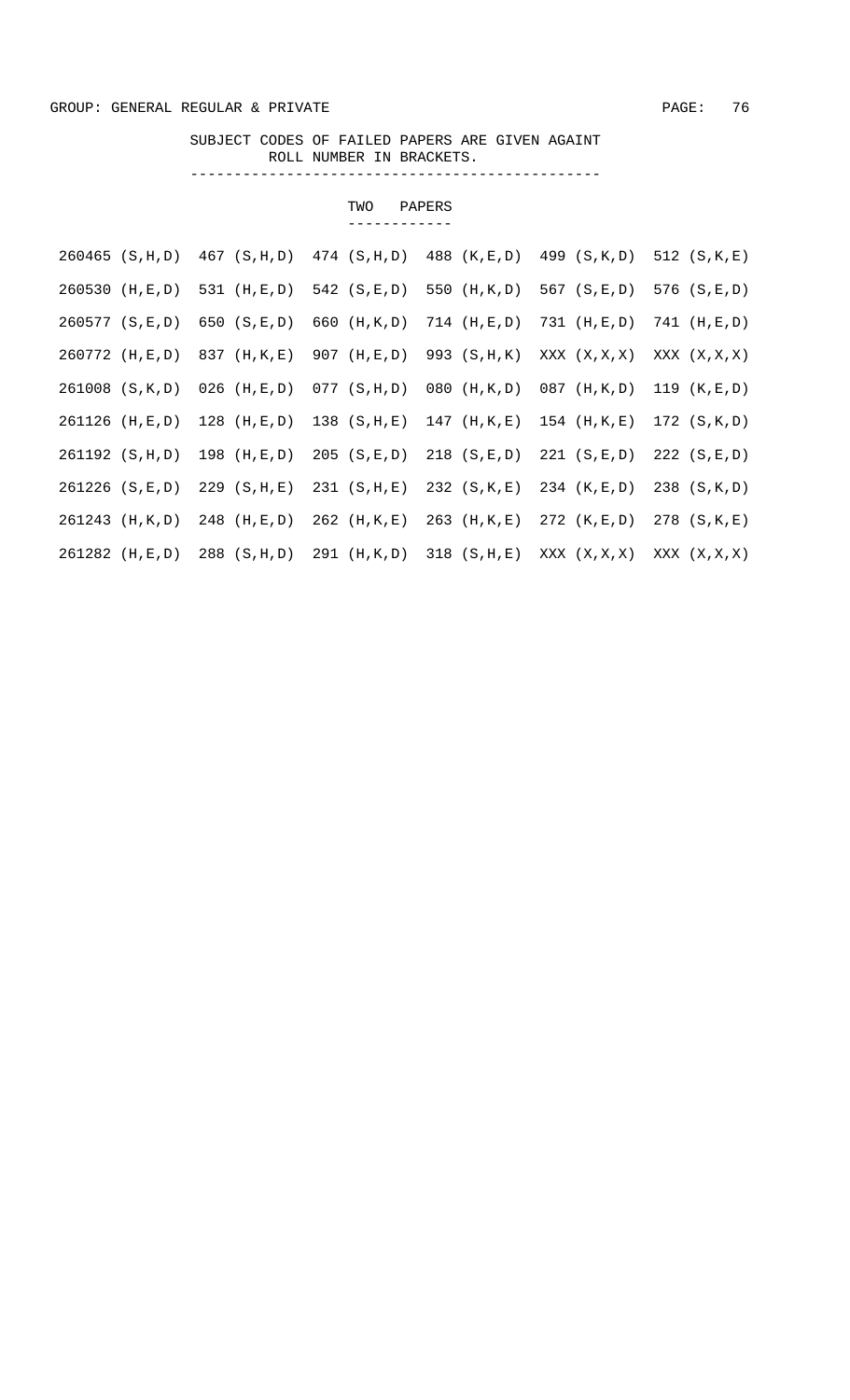#### SUBJECT CODES OF FAILED PAPERS ARE GIVEN AGAINT ROLL NUMBER IN BRACKETS. -----------------------------------------------

|        | 200002 (S, H, E, D)  |     | 130 $(S,H,E,D)$    |     | $201$ (H, K, E, D)   |     | 207 (H, K, E, D)     |     | $285$ $(S,H,E,D)$  |
|--------|----------------------|-----|--------------------|-----|----------------------|-----|----------------------|-----|--------------------|
|        | $200402$ $(S,H,E,D)$ | 420 | (S, H, E, D)       |     | $421$ (H, K, E, D)   |     | 452 (S, K, E, D)     |     | 626 $(H, K, E, D)$ |
| 200702 | (H, K, E, D)         | 703 | (H, K, E, D)       |     | $704$ $(H, K, E, D)$ |     | $772$ $(H, K, E, D)$ |     | 848 (S, H, K, E)   |
| 200970 | (H, K, E, D)         | 976 | (S, H, K, D)       | 979 | (S,H,K,D)            |     | 983 (S, H, E, D)     |     | XXX (X, X, X, X)   |
|        | 201178 (S, H, E, D)  | 366 | (H, K, E, D)       | 411 | (S, H, K, E)         | 433 | (S, H, E, D)         |     | $447$ (S, H, E, D) |
| 201448 | (S, H, E, D)         | 455 | (S, H, E, D)       |     | $456$ $(S,H,E,D)$    |     | 524 $(S,H,K,D)$      |     | 584 $(S,H,E,D)$    |
| 201593 | (S, H, E, D)         | 601 | (S, H, E, D)       |     | 602 $(S,H,E,D)$      |     | 606 $(S,H,E,D)$      |     | 609 $(S,H,E,D)$    |
|        | 201624 (S, H, E, D)  | 658 | (S, K, E, D)       | 659 | (S, K, E, D)         | 738 | (S, H, K, D)         |     | 742 (H, K, E, D)   |
| 201779 | (H, K, E, D)         | 782 | (H, K, E, D)       | 783 | (H, K, E, D)         | 785 | (S,H,K,D)            | 786 | (H, K, E, D)       |
| 201787 | (H, K, E, D)         | 788 | (H, K, E, D)       |     | 792 (H, K, E, D)     |     | 827 (S, H, E, D)     |     | 838 (S, H, E, D)   |
| 201840 | (S, H, E, D)         |     | 842 (S, H, E, D)   |     | 846 (S, H, E, D)     |     | 860 (S, H, E, D)     |     | 884 (S, H, E, D)   |
| 201885 | (S, H, E, D)         | 926 | (S, H, E, D)       |     | $952$ (S, H, E, D)   |     | XXX (X, X, X, X)     |     | XXX (X, X, X, X)   |
| 202100 | (H, K, E, D)         | 216 | (H, K, E, D)       | 220 | (H, K, E, D)         | 247 | (H, K, E, D)         |     | $258$ $(S,H,E,D)$  |
| 202265 | (S, H, E, D)         | 267 | (S, H, E, D)       |     | 269 (S, H, E, D)     |     | $270$ $(S,H,E,D)$    |     | 281 (H, K, E, D)   |
| 202282 | (H, K, E, D)         | 285 | (H, K, E, D)       |     | 286 (H, K, E, D)     | 287 | (H, K, E, D)         | 288 | (H, K, E, D)       |
| 202289 | (H, K, E, D)         | 292 | (H, K, E, D)       |     | 294 (H, K, E, D)     | 295 | (H, K, E, D)         |     | $302$ (H, K, E, D) |
| 202359 | (H, K, E, D)         | 371 | (S, H, E, D)       | 377 | (S, H, E, D)         |     | $385$ $(S,H,K,D)$    |     | $423$ $(S,H,E,D)$  |
| 202504 | (H, K, E, D)         | 550 | (H, K, E, D)       |     | 553 $(S,H,E,D)$      |     | 569 (H, K, E, D)     |     | 613 $(S,K,E,D)$    |
|        | 202777 (S, H, K, E)  |     | 784 (S, H, K, D)   |     | $794$ $(S,H,E,D)$    | 805 | (H, K, E, D)         |     | $807$ $(S,H,E,D)$  |
|        | 202808 (S, H, K, D)  |     | 813 $(H, K, E, D)$ |     | 829 (H, K, E, D)     |     | 852 $(S,K,E,D)$      |     | 943 (S, H, E, D)   |
|        | 203005 (S, H, E, D)  |     | $015$ $(S,H,K,D)$  |     | $033$ $(S,H,K,E)$    |     | $034$ (S, H, K, E)   |     | $035$ (S, H, K, E) |
|        | 203044 (H, K, E, D)  |     | $045$ (H, K, E, D) |     | $047$ (H, K, E, D)   |     | $048$ (H, K, E, D)   |     | $050$ (H, K, E, D) |
|        | 203055 (S, K, E, D)  |     | $218$ (S, H, E, D) |     | 221 (S,H,E,D)        |     | 269 (S, H, E, D)     |     | 279 (H, K, E, D)   |
|        | 203286 (S, K, E, D)  |     | 297 (S, H, E, D)   |     | $308$ (H, K, E, D)   |     | 310 (S,H,E,D)        |     | 312 (S,H,E,D)      |
|        | 203327 (S, H, E, D)  |     | 330 (S, H, E, D)   |     | 332 (S,H,E,D)        |     | 333 $(S,H,E,D)$      |     | 340 (S,H,E,D)      |
|        | 203341 (S, H, E, D)  |     | 344 $(S,H,E,D)$    |     | $350$ $(S,H,E,D)$    |     | 355 (S,H,E,D)        |     | $357$ $(S,K,E,D)$  |
|        | 203360 (S, H, E, D)  |     | 361 (A,H,E,D)      |     | $364$ (S, H, E, D)   |     | $369$ (S, H, E, D)   |     | $375$ (H, K, E, D) |
|        | 203450 (H, K, E, D)  |     | $452$ (S, H, K, E) |     | 566 (H, K, E, D)     |     | 717 (S,H,K,D)        |     | 837 (S, H, K, E)   |
|        | 203950 (S, H, E, D)  |     | $952$ (S, H, K, E) |     | $968$ (S, H, K, E)   |     | XXX (X, X, X, X)     |     | XXX (X, X, X, X)   |
|        | 204062 (H, K, E, D)  |     | 555 $(S,H,E,D)$    |     | 561 $(S,K,E,D)$      |     | $756$ (H, K, E, D)   |     | 762 (H, K, E, D)   |
|        | 204897 (S, H, K, E)  |     | 929 (S, H, E, D)   |     | XXX (X, X, X, X)     |     | XXX (X, X, X, X)     |     | XXX (X, X, X, X)   |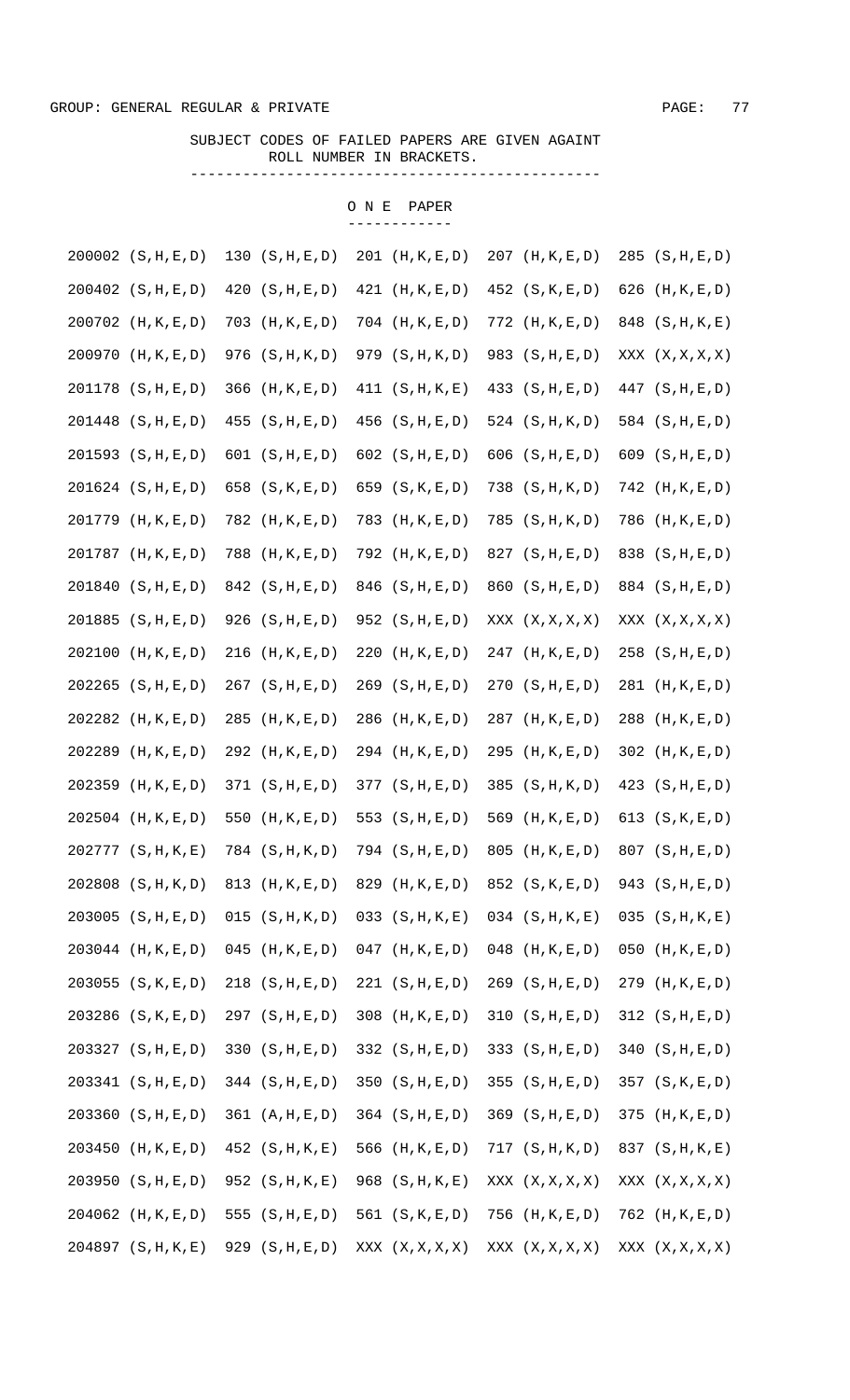SUBJECT CODES OF FAILED PAPERS ARE GIVEN AGAINT ROLL NUMBER IN BRACKETS. -----------------------------------------------

|        | 205016 (S, H, K, D) | 020 | (S, H, E, D)       | 030 | (S, H, K, E)       |     | 135 $(S,H,E,D)$    |     | 201 (S, H, E, D)     |
|--------|---------------------|-----|--------------------|-----|--------------------|-----|--------------------|-----|----------------------|
|        | 205227 (S, K, E, D) |     | 239 (S, H, K, E)   |     | $278$ (S, H, E, D) |     | 389 $(S,K,E,D)$    |     | 406 (H, K, E, D)     |
|        | 205411 (S, H, E, D) |     | XXX (X, X, X, X)   |     | XXX (X, X, X, X)   |     | XXX (X, X, X, X)   |     | XXX (X, X, X, X)     |
|        | 225010 (H, K, E, D) | 040 | (H, K, E, D)       | 109 | (H, K, E, D)       |     | 110 (S,H,E,D)      |     | 159 (S, H, K, E)     |
|        | 225161 (H, K, E, D) |     | $223$ (S, H, K, E) |     | 227 (S,H,K,E)      |     | $229$ (S, H, E, D) |     | $234$ $(S,H,E,D)$    |
|        | 225331 (S, K, E, D) | 345 | (S, H, E, D)       |     | 370 (S,H,E,D)      |     | 371 (S,H,E,D)      |     | 375 (S, H, E, D)     |
| 225438 | (H, K, E, D)        |     | 501 $(S,H,K,E)$    |     | 584 $(H, K, E, D)$ | 588 | (H, K, E, D)       |     | 599 (S, H, E, D)     |
|        | 225606 (S, H, E, D) |     | 614 $(S,H,K,E)$    | 633 | (H, K, E, D)       |     | 641 (H, K, E, D)   | 670 | (H, K, E, D)         |
|        | 225671 (H, K, E, D) | 745 | (S, H, E, D)       | 785 | (H, K, E, D)       | 805 | (H, K, E, D)       |     | 832 (S, H, E, D)     |
| 225835 | (S, H, E, D)        | 860 | (H, K, E, D)       | 890 | (S, H, E, D)       |     | 917 (S,H,E,D)      |     | 918 (S, H, E, D)     |
| 225950 | (S, H, E, D)        | 968 | (S, H, K, D)       | 970 | (S, H, E, D)       |     | 982 (H, K, E, D)   |     | XXX (X, X, X, X)     |
| 226020 | (S,H,K,D)           | 025 | (H, K, E, D)       | 036 | (H, K, E, D)       |     | 381 (S, H, K, D)   |     | 384 (S, H, K, D)     |
| 226389 | (H, K, E, D)        | 402 | (S, H, E, D)       | 406 | (H, K, E, D)       |     | $407$ $(S,H,E,D)$  | 420 | (S, H, K, D)         |
| 226459 | (S, H, E, D)        | 470 | (S, H, E, D)       |     | $472$ (S, H, E, D) | 500 | (H, K, E, D)       |     | 504 $(S,H,E,D)$      |
|        | 226507 (S, H, E, D) | 509 | (S, H, E, D)       |     | 518 $(S,H,E,D)$    | 523 | (S, H, E, D)       |     | 524 $(S,H,E,D)$      |
| 226542 | (H, K, E, D)        | 545 | (S, H, K, D)       | 567 | (S, H, E, D)       |     | 581 $(S,H,E,D)$    |     | 592 (S, H, E, D)     |
|        | 226660 (S, H, E, D) | 767 | (S, H, E, D)       |     | $779$ $(S,H,E,D)$  |     | 807 (S, H, E, D)   |     | $925$ (S, H, E, D)   |
|        | 227026 (S, H, K, D) | 036 | (S, H, E, D)       |     | 141 $(S,H,E,D)$    |     | 142 $(S,H,E,D)$    |     | $146$ (S, H, E, D)   |
|        | 227210 (S, K, E, D) |     | $228$ (S, K, E, D) |     | 278 (H, K, E, D)   |     | 311 (S,H,K,E)      |     | 315 (S,H,E,D)        |
|        | 227321 (S, H, K, D) |     | $342$ (S, H, K, D) |     | 348 (S, H, K, D)   |     | 387 (S, H, E, D)   |     | 391 (S, H, K, D)     |
|        | 227417 (S, H, E, D) |     | 421 (S,H,E,D)      |     | 436 (S, H, K, D)   |     | 578 (H, K, E, D)   |     | 585 (S, H, E, D)     |
|        | 227602 (S, H, E, D) |     | 603 $(S,H,E,D)$    |     | 674 $(S,H,E,D)$    |     | 966 (S, H, E, D)   |     | XXX (X, X, X, X)     |
|        | 228007 (S, H, E, D) |     | $013$ $(S,H,E,D)$  |     | $028$ (S, H, E, D) |     | 190 (S, H, E, D)   |     | 191 (S, H, E, D)     |
|        | 228337 (H, K, E, D) |     | 393 (S, H, E, D)   |     | 394 $(S,K,E,D)$    |     | 490 (H, K, E, D)   |     | 505 $(H, K, E, D)$   |
|        | 228516 (S, K, E, D) |     | 696 (S, K, E, D)   |     | $715$ (H, K, E, D) |     | $716$ (H, K, E, D) |     | $720$ $(H, K, E, D)$ |
|        | 228725 (H, K, E, D) |     | $736$ (S, H, K, E) |     | $971$ (H, K, E, D) |     | XXX (X, X, X, X)   |     | XXX (X, X, X, X)     |
|        | 229004 (H, K, E, D) |     | $027$ (H, K, E, D) |     | $039$ (H, K, E, D) |     | 263 (S, H, E, D)   |     | 361 (S,H,E,D)        |
|        | 229433 (S, H, K, E) |     | 511 $(H, K, E, D)$ |     | 520 (S, K, E, D)   |     | 530 (S, H, E, D)   |     | 641 $(S,H,E,D)$      |
|        | 229903 (S, H, E, D) |     | $919$ (S, H, E, D) |     | $927$ (S, H, E, D) |     | XXX (X, X, X, X)   |     | XXX (X, X, X, X)     |
|        | 230114 (S, H, E, D) |     | 126 (S, K, E, D)   |     | $146$ (H, K, E, D) |     | $163$ (H, K, E, D) |     | 190 (S, H, K, D)     |
|        | 230191 (S, H, E, D) |     | 192 (S, H, E, D)   |     | $204$ (S, H, E, D) |     | 217 (S,H,E,D)      |     | 261 (S, H, E, D)     |
|        | 230274 (S, H, K, E) |     | 278 (S, H, E, D)   |     | $280$ $(S,H,E,D)$  |     | 281 (S, H, K, D)   |     | $304$ $(S,H,E,D)$    |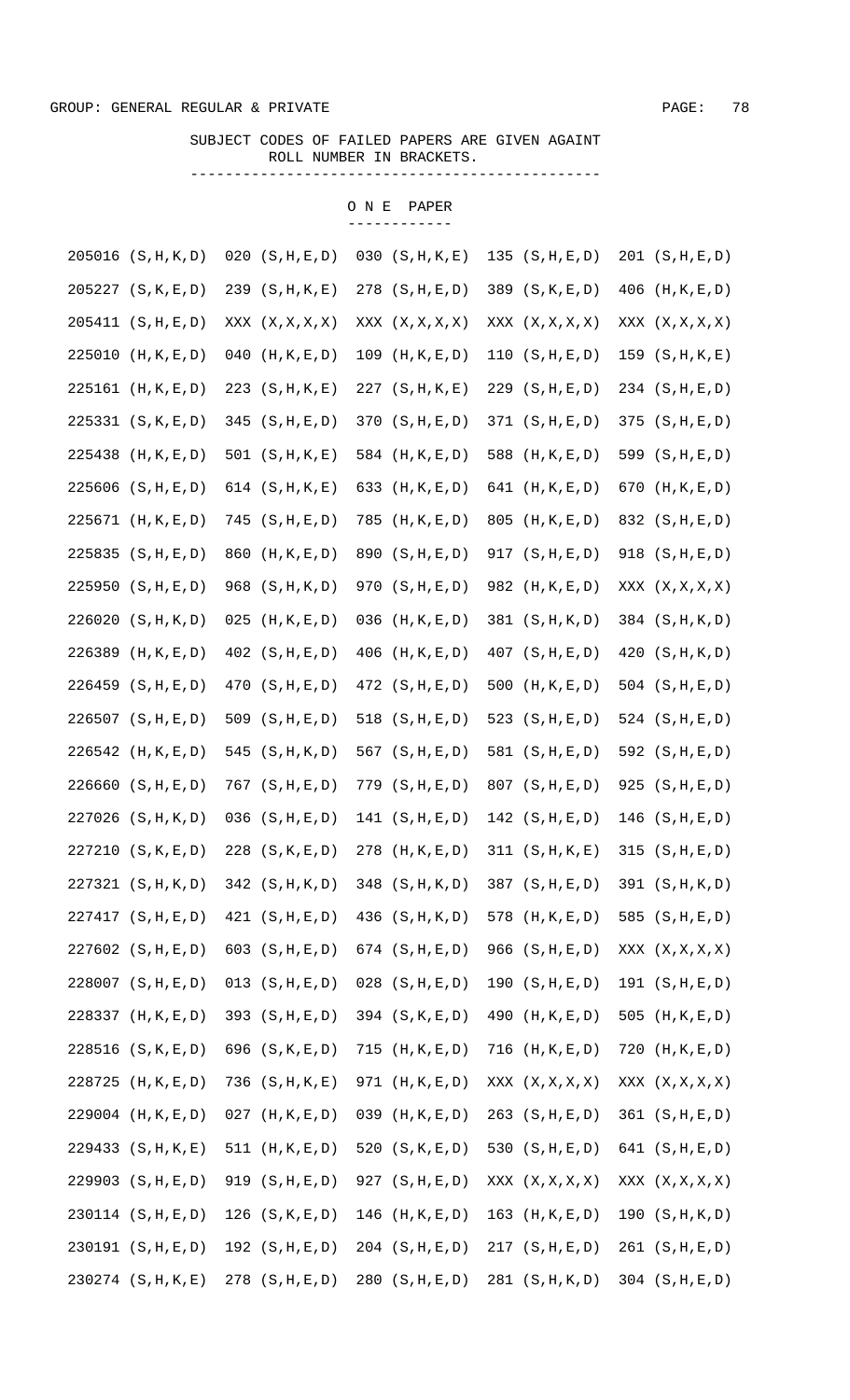SUBJECT CODES OF FAILED PAPERS ARE GIVEN AGAINT ROLL NUMBER IN BRACKETS. -----------------------------------------------

|        | 230305 (S, H, E, D) | 583 | (H, K, E, D)       |     | 605 $(S,K,E,D)$    |     | 630 $(S,H,E,D)$    |     | 739 (S,H,E,D)        |
|--------|---------------------|-----|--------------------|-----|--------------------|-----|--------------------|-----|----------------------|
|        | 230809 (S, H, E, D) |     | 822 $(S,H,E,D)$    | 875 | (H, K, E, D)       | 880 | (H, K, E, D)       |     | 944 (S, H, K, D)     |
|        | 230976 (S, H, E, D) |     | 981 (S,H,E,D)      |     | 982 $(S,H,E,D)$    |     | 993 (S, H, E, D)   |     | XXX (X, X, X, X)     |
|        | 231041 (S, H, K, D) | 050 | (H, K, E, D)       |     | $052$ (H, K, E, D) |     | $069$ $(S,H,E,D)$  |     | $080$ $(H, K, E, D)$ |
|        | 231097 (S, H, K, D) |     | $474$ (H, K, E, D) | 529 | (S, H, E, D)       | 736 | (H, K, E, D)       |     | 777 (S,H,K,D)        |
|        | 231778 (H, K, E, D) |     | 803 (S, H, E, D)   | 825 | (S, H, E, D)       |     | 830 (S, H, E, D)   |     | $842$ (S, H, E, D)   |
| 231933 | (S, H, E, D)        |     | 984 (H, K, E, D)   | 989 | (H, K, E, D)       |     | 991 (H, K, E, D)   |     | 992 (H, K, E, D)     |
| 231995 | (H, K, E, D)        |     | XXX (X, X, X, X)   |     | XXX (X, X, X, X)   |     | XXX (X, X, X, X)   |     | XXX (X, X, X, X)     |
|        | 232014 (H, K, E, D) | 029 | (S, H, E, D)       | 040 | (S, H, E, D)       |     | 041 (S,H,E,D)      |     | $064$ (H, K, E, D)   |
|        | 232071 (S, H, K, D) | 145 | (S, H, E, D)       |     | $154$ (S, H, E, D) |     | 234 (H, K, E, D)   |     | 277 (S,H,E,D)        |
|        | 232414 (H, K, E, D) | 463 | (S, H, E, D)       |     | 478 (H, K, E, D)   |     | 507 $(S,H,E,D)$    |     | 521 $(S,H,K,E)$      |
|        | 232532 (S, H, E, D) | 545 | (S, H, E, D)       | 560 | (S, H, E, D)       |     | 836 (S, H, K, E)   |     | 862 (H, K, E, D)     |
|        | 232892 (S, H, E, D) | 921 | (S, H, E, D)       |     | XXX (X, X, X, X)   |     | XXX (X, X, X, X)   |     | XXX (X, X, X, X)     |
| 233010 | (H, K, E, D)        | 060 | (S,H,K,D)          |     | $065$ $(S,H,K,D)$  | 089 | (S, H, E, D)       | 113 | (H, K, E, D)         |
| 233117 | (H, K, E, D)        | 160 | (H, K, E, D)       |     | 170 (S,H,E,D)      |     | 189 $(S,H,E,D)$    | 196 | (H, K, E, D)         |
|        | 233202 (S, H, E, D) | 247 | (H, K, E, D)       | 257 | (H, K, E, D)       | 353 | (S, H, E, D)       |     | 368 (S, H, K, D)     |
|        | 233380 (S, H, K, D) | 402 | (H, K, E, D)       | 409 | (S, H, K, E)       | 419 | (S, K, E, D)       | 420 | (H, K, E, D)         |
|        | 233424 (S, H, E, D) | 445 | (S, H, E, D)       |     | 450 $(S,H,E,D)$    | 466 | (H, K, E, D)       |     | 506 $(S,H,E,D)$      |
|        | 233643 (S, H, E, D) | 920 | (H, K, E, D)       |     | XXX (X, X, X, X)   |     | XXX (X, X, X, X)   |     | XXX (X, X, X, X)     |
|        | 234243 (S, H, E, D) |     | $476$ (S, H, E, D) |     | 492 (H, K, E, D)   |     | 502 $(H, K, E, D)$ |     | 518 $(S,H,E,D)$      |
|        | 234549 (S, H, K, D) |     | 557 $(S,H,E,D)$    |     | 558 $(S,H,E,D)$    |     | 562 (S, H, E, D)   |     | 564 $(S,H,E,D)$      |
|        | 234670 (S, K, E, D) |     | 736 $(H, K, E, D)$ |     | $741$ (H, K, E, D) |     | 747 (S, H, E, D)   |     | $763$ $(S,H,E,D)$    |
|        | 234779 (H, K, E, D) |     | 780 (H, K, E, D)   |     | 786 (H, K, E, D)   |     | 807 (H, K, E, D)   |     | 810 (N, K, E, D)     |
|        | 234814 (H, K, E, D) |     | 816 (H, K, E, D)   |     | 817 (H, K, E, D)   |     | 827 (H, K, E, D)   |     | 845 (H, K, E, D)     |
|        | 235348 (S, H, K, D) |     | 367 (S, K, E, D)   |     | $369$ (S, K, E, D) |     | 370 (H, K, E, D)   |     | $372$ (S, H, E, D)   |
|        | 235373 (S, H, E, D) |     | 374 (S, K, E, D)   |     | 533 (H, K, E, D)   |     | 625 (S, K, E, D)   |     | 667 $(S,H,E,D)$      |
|        | 235802 (S, K, E, D) |     | XXX (X, X, X, X)   |     | XXX (X, X, X, X)   |     | XXX (X, X, X, X)   |     | XXX (X, X, X, X)     |
|        | 236019 (S, H, K, D) |     | $022$ (S, H, K, D) |     | $023$ (S, H, K, D) |     | $081$ (S, H, E, D) |     | $082$ (S, H, E, D)   |
|        | 236106 (S, H, K, E) |     | 278 (S, H, E, D)   |     | 280 (S, H, E, D)   |     | 298 (S, H, K, E)   |     | $402$ (S, H, E, D)   |
|        | 236671 (S, H, E, D) |     | 678 $(S,H,E,D)$    |     | 681 (S, H, E, D)   |     | 682 $(S,H,E,D)$    |     | 684 $(S,H,E,D)$      |
|        | 236685 (S, H, E, D) |     | 690 (S, H, E, D)   |     | $788$ (H, K, E, D) |     | 790 (H, K, E, D)   |     | 791 (H, K, E, D)     |
|        | 236792 (S, H, E, D) |     | 841 (S, H, E, D)   |     | 878 (S, K, E, D)   |     | 883 (S, K, E, D)   |     | 908 (S, H, E, D)     |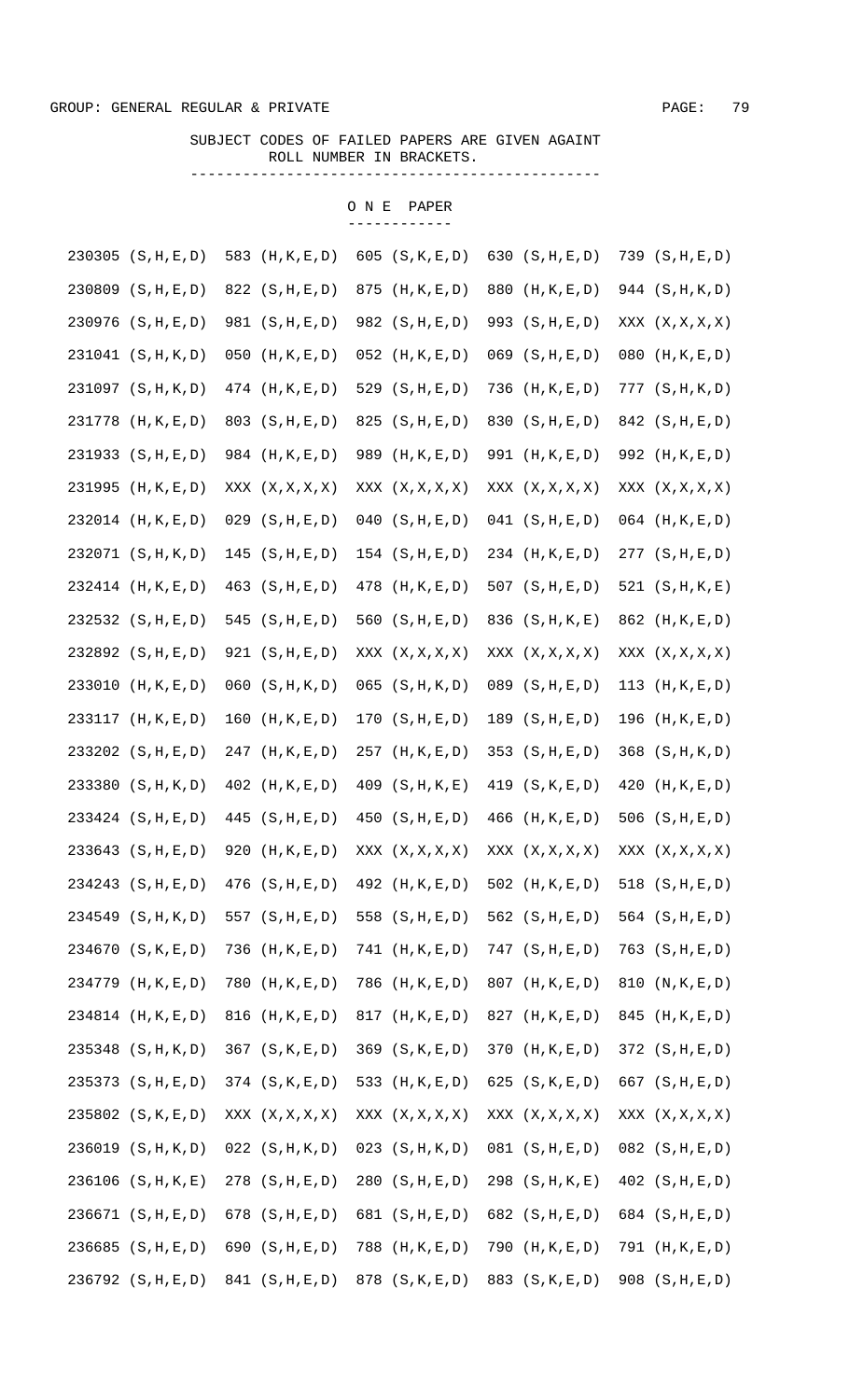SUBJECT CODES OF FAILED PAPERS ARE GIVEN AGAINT ROLL NUMBER IN BRACKETS.

-----------------------------------------------

|        | 236909 (S, H, E, D) |     | 910 (S,H,E,D)      |     | 911 (S,H,E,D)        | 913 | (S, H, E, D)         |     | 936 (S, H, K, D)   |
|--------|---------------------|-----|--------------------|-----|----------------------|-----|----------------------|-----|--------------------|
|        | 237114 (H, K, E, D) | 116 | (H, K, E, D)       |     | 201 (S,H,E,D)        |     | $212$ (H, K, E, D)   | 269 | (H, K, E, D)       |
|        | 237277 (S, K, E, D) |     | $407$ (S, K, E, D) | 499 | (H, K, E, D)         |     | 513 $(S,H,E,D)$      |     | 569 (H, K, E, D)   |
|        | 237583 (S, H, E, D) | 859 | (S, K, E, D)       |     | XXX (X, X, X, X)     |     | XXX (X, X, X, X)     |     | XXX (X, X, X, X)   |
|        | 238087 (S, H, K, D) | 088 | (H, K, E, D)       |     | $094$ (H, K, E, D)   |     | $099$ (H, K, E, D)   |     | $102$ (H, K, E, D) |
| 238103 | (H, K, E, D)        |     | 114 $(H,K,E,D)$    |     | $118$ $(S,H,E,D)$    | 129 | (H, K, E, D)         |     | 136 (S, K, E, D)   |
| 238139 | (H, K, E, D)        |     | 142 (S, H, K, D)   | 147 | (H, K, E, D)         | 153 | (H, K, E, D)         |     | 810 (S, H, E, D)   |
| 239478 | (S, H, E, D)        | 488 | (S, H, E, D)       | 493 | (H, K, E, D)         |     | 499 (S, H, E, D)     | 525 | (S, H, E, D)       |
| 239559 | (H, K, E, D)        |     | 564 (S, H, K, D)   | 640 | (S, H, K, E)         |     | 664 (H, K, E, D)     | 669 | (S, H, K, D)       |
|        | 239686 (S, H, E, D) | 696 | (S, H, E, D)       |     | $721$ $(H, K, E, D)$ |     | $751$ $(H, K, E, D)$ |     | 850 (S, H, E, D)   |
|        | 239984 (S, H, E, D) | 993 | (S, H, E, D)       |     | XXX (X, X, X, X)     |     | XXX (X, X, X, X)     |     | XXX (X, X, X, X)   |
|        | 240031 (S, H, E, D) |     | $034$ $(S,H,E,D)$  |     | $097$ (S, H, K, D)   | 138 | (H, K, E, D)         |     | 264 (H, K, E, D)   |
| 240267 | (H, K, E, D)        | 288 | (S, H, E, D)       |     | 291 (S,H,E,D)        |     | 294 (S, H, E, D)     |     | 491 (S, H, E, D)   |
| 240495 | (H, K, E, D)        | 515 | (H, K, E, D)       | 557 | (H, K, E, D)         |     | 621 $(S,H,K,D)$      |     | 756 (S, H, K, D)   |
|        | 240761 (S, H, E, D) | 766 | (S, H, E, D)       | 879 | (H, K, E, D)         |     | 891 (H, K, E, D)     | 899 | (H, K, E, D)       |
| 241505 | (S, H, E, D)        | 607 | (H, K, E, D)       |     | $764$ $(S,H,K,D)$    |     | XXX (X, X, X, X)     |     | XXX (X, X, X, X)   |
|        | 250052 (S, K, E, D) | 157 | (H, K, E, D)       |     | $224$ (S, H, K, E)   | 246 | (S, H, K, D)         |     | $258$ $(S,H,E,D)$  |
|        | 250381 (S, H, E, D) | 417 | (S,H,K,D)          | 438 | (H, K, E, D)         | 495 | (S, H, K, E)         |     | 505 $(S,H,E,D)$    |
|        | 250510 (S, H, K, E) |     | 533 $(S,H,K,D)$    |     | 552 $(S,H,K,E)$      | 608 | (H, K, E, D)         |     | 611 $(S,H,E,D)$    |
|        | 250628 (S, H, E, D) |     | 639 $(S,H,E,D)$    |     | 644 $(S,H,E,D)$      |     | 654 $(S,H,E,D)$      |     | 684 $(S,H,E,D)$    |
|        | 250698 (S, H, E, D) |     | $702$ (S, H, E, D) |     | $815$ (S, H, E, D)   |     | 827 (S, K, E, D)     |     | 862 (S, H, K, E)   |
|        | 250869 (S, H, K, E) |     | 881 (S, H, K, E)   |     | $902$ (S, H, E, D)   |     | $914$ (H, K, E, D)   |     | 936 (H, K, E, D)   |
|        | 250976 (H, K, E, D) |     | XXX (X, X, X, X)   |     | XXX (X, X, X, X)     |     | XXX (X, X, X, X)     |     | XXX (X, X, X, X)   |
|        | 251009 (S, H, K, D) |     | 015 (S,H,E,D)      |     | 100 (S,H,E,D)        |     | 103 (S,K,E,D)        |     | $118$ $(S,H,E,D)$  |
|        | 251129 (S, H, E, D) |     | 138 $(S,H,K,E)$    |     | 140 (S,H,E,D)        |     | $142$ (H, K, E, D)   |     | $152$ (H, K, E, D) |
|        | 251153 (H, K, E, D) |     | $154$ (H, K, E, D) |     | $158$ (H, K, E, D)   |     | $164$ (H, K, E, D)   |     | $168$ (H, K, E, D) |
|        | 251172 (H, K, E, D) |     | $185$ (H, K, E, D) |     | 187 $(S,H,E,D)$      |     | $195$ (H, K, E, D)   |     | $197$ (S, H, E, D) |
|        | 251199 (H, K, E, D) |     | $202$ (H, K, E, D) |     | $203$ (H, K, E, D)   |     | $204$ (H, K, E, D)   |     | 206 (H, K, E, D)   |
|        | 251208 (S, H, E, D) |     | 209 (H, K, E, D)   |     | $210$ (H, K, E, D)   |     | $214$ (H, K, E, D)   |     | 231 (H, K, E, D)   |
|        | 251254 (S, H, E, D) |     | 309 (H, K, E, D)   |     | $362$ (S, H, K, E)   |     | $374$ (S, H, K, E)   |     | 399 (S, H, K, E)   |
|        | 251401 (S, H, K, D) |     | 465 (S, H, E, D)   |     | 489 (S, H, K, D)     |     | 526 $(S,H,K,E)$      |     | 540 $(S,H,K,E)$    |
|        | 251541 (S, K, E, D) |     | 610 $(S,H,E,D)$    |     | 614 $(S,H,K,E)$      |     | 638 (S, H, E, D)     |     | 655 $(S,H,K,E)$    |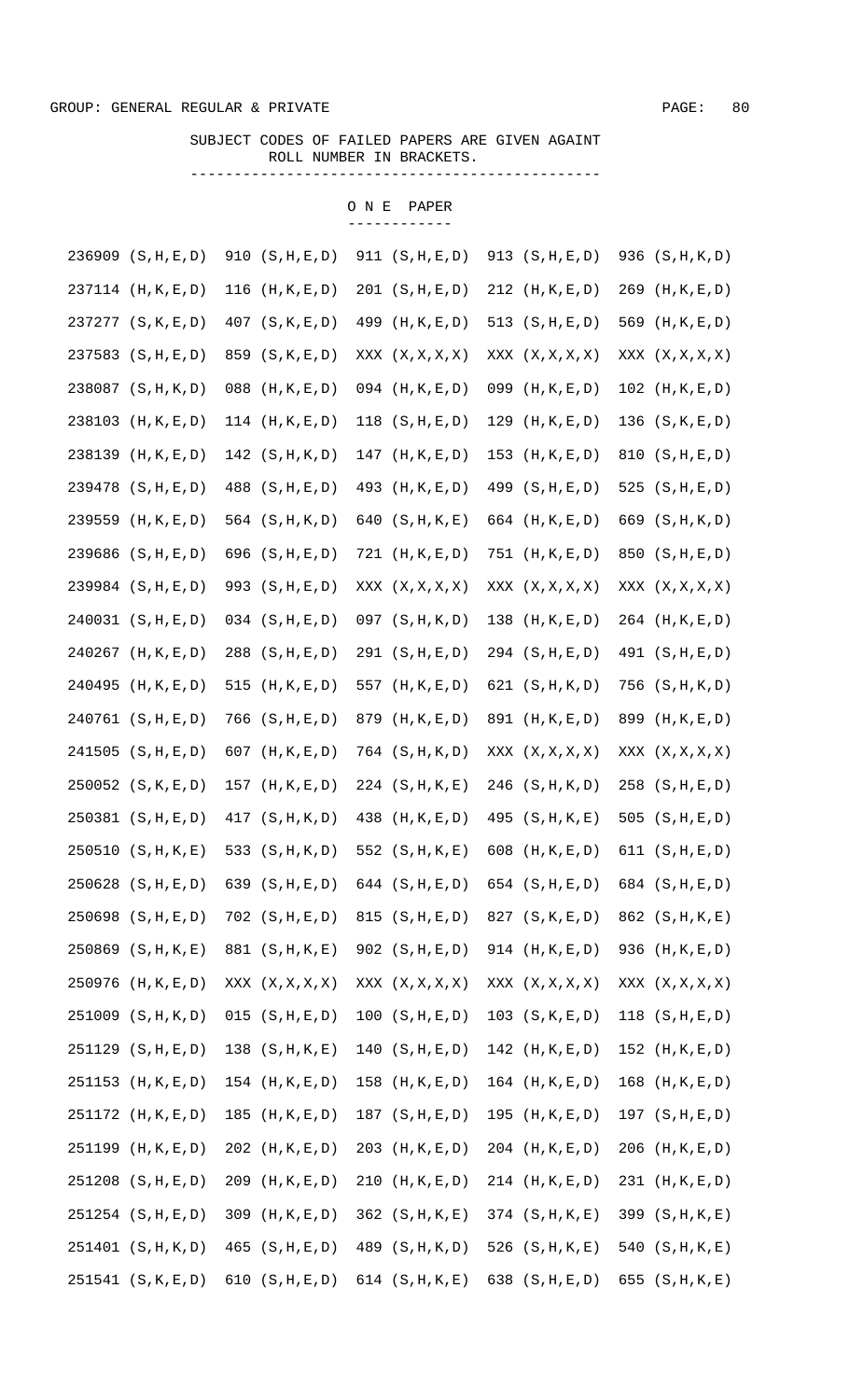SUBJECT CODES OF FAILED PAPERS ARE GIVEN AGAINT ROLL NUMBER IN BRACKETS. -----------------------------------------------

|        | 251659 (S, H, E, D) |     | 687 $(S,H,E,D)$    |     | 698 (S, H, K, E)   |     | $760$ $(S,H,K,E)$  |     | 780 (S, K, E, D)   |
|--------|---------------------|-----|--------------------|-----|--------------------|-----|--------------------|-----|--------------------|
|        | 251807 (S, H, E, D) | 913 | (S, H, E, D)       | 916 | (H, K, E, D)       | 918 | (H, K, E, D)       |     | 924 (S, H, K, D)   |
|        | 251927 (S, H, E, D) | 933 | (H, K, E, D)       | 943 | (S, H, K, E)       |     | 948 (S, H, K, D)   |     | 949 (S, H, K, D)   |
|        | 251956 (S, K, E, D) | 986 | (S, H, K, D)       | 995 | (H, K, E, D)       |     | XXX (X, X, X, X)   |     | XXX (X, X, X, X)   |
| 252000 | (H, K, E, D)        |     | $083$ $(S,K,E,D)$  |     | $098$ $(S,H,E,D)$  |     | $149$ (S, H, E, D) |     | $229$ (S, H, K, E) |
|        | 252264 (S, H, E, D) |     | $353$ $(S,H,E,D)$  |     | 373 $(S,H,K,E)$    |     | $398$ $(S,H,E,D)$  |     | 400 (S,H,K,E)      |
|        | 252407 (S, H, K, E) | 410 | (S, H, K, E)       |     | 412 $(S,H,K,E)$    |     | 413 $(S,H,E,D)$    |     | 416 (S,H,K,E)      |
|        | 252417 (S, H, K, E) | 429 | (S, H, K, E)       |     | 431 (S, H, K, E)   |     | 433 (S, H, K, E)   |     | 436 (S, H, K, E)   |
|        | 252438 (S, H, K, E) | 439 | (S, H, K, E)       | 440 | (S, H, E, D)       |     | 441 (S, H, E, D)   |     | 444 (S, H, E, D)   |
| 252450 | (S, H, K, E)        | 451 | (S, H, E, D)       | 456 | (S, H, E, D)       | 460 | (S, K, E, D)       |     | 468 (S, H, E, D)   |
|        | 252494 (S, H, E, D) | 502 | (S, H, K, D)       | 537 | (S, H, K, D)       |     | 631 (H, K, E, D)   |     | 664 (N, H, K, D)   |
| 252680 | (H, K, E, D)        | 691 | (S, K, E, D)       | 723 | (S, K, E, D)       |     | 724 (S, H, E, D)   |     | 727 (S, H, E, D)   |
| 252729 | (S, K, E, D)        | 733 | (S, H, E, D)       | 739 | (S, H, E, D)       | 743 | (S, H, K, D)       |     | 747 (S, H, K, D)   |
| 252748 | (S, H, K, D)        | 751 | (S,H,K,D)          | 753 | (S, H, E, D)       | 758 | (S, H, E, D)       |     | 761 (S, H, E, D)   |
|        | 252762 (S, H, E, D) |     | $764$ $(S,H,E,D)$  |     | $767$ $(S,H,E,D)$  | 776 | (S, H, E, D)       |     | 787 (S, H, K, D)   |
| 252790 | (S,H,K,D)           | 856 | (S, H, E, D)       |     | 862 (H, K, E, D)   |     | 872 (S, H, E, D)   |     | 895 (S, H, E, D)   |
|        | 252951 (S, K, E, D) | 967 | (S, H, E, D)       |     | $976$ $(S,H,E,D)$  |     | 977 (S,H,E,D)      |     | 979 (S, H, E, D)   |
|        | 252981 (S, H, E, D) | 983 | (S, H, E, D)       |     | $987$ (S, H, E, D) |     | 992 $(S,H,E,D)$    | 999 | (S, H, E, D)       |
|        | 253003 (S, H, E, D) |     | $007$ $(S,H,E,D)$  |     | $008$ $(S,H,E,D)$  | 046 | (H, K, E, D)       | 048 | (H, K, E, D)       |
|        | 253052 (H, K, E, D) |     | 112 $(S,H,E,D)$    |     | $129$ (H, K, E, D) |     | $132$ (H, K, E, D) |     | $146$ (S, H, E, D) |
|        | 253158 (S, H, E, D) |     | $162$ (H, K, E, D) |     | 183 (S, K, E, D)   |     | 199 (H, K, E, D)   |     | 220 (S, H, K, E)   |
|        | 253235 (S, K, E, D) |     | 237 (H, K, E, D)   |     | $269$ (S, H, K, E) |     | 291 (S, H, K, D)   |     | $316$ (H, K, E, D) |
|        | 253326 (H, K, E, D) |     | 337 $(S,H,K,D)$    |     | 341 (S,H,K,D)      |     | 362 (S, H, K, E)   |     | 393 $(S,H,E,D)$    |
|        | 253399 (H, K, E, D) |     | $402$ (S, H, E, D) |     | 413 $(H, K, E, D)$ |     | 414 $(S,H,E,D)$    |     | $427$ (S, H, E, D) |
|        | 253434 (S, H, E, D) |     | 439 (S, H, E, D)   |     | 440 (S, H, E, D)   |     | 446 (H, K, E, D)   |     | $454$ (S, K, E, D) |
|        | 253456 (S, H, E, D) |     | 457 (S, H, E, D)   |     | $463$ (S, H, E, D) |     | 481 (S, H, K, E)   |     | 534 $(S,H,E,D)$    |
|        | 253573 (S, H, E, D) |     | 578 (S, H, E, D)   |     | 602 $(S,H,E,D)$    |     | 621 $(H, K, E, D)$ |     | 622 $(H, K, E, D)$ |
|        | 253626 (H, K, E, D) |     | 633 (H, K, E, D)   |     | 641 $(S,H,E,D)$    |     | 644 (H, K, E, D)   |     | 649 $(H, K, E, D)$ |
|        | 253650 (H, K, E, D) |     | 651 $(H,K,E,D)$    |     | 652 $(H, K, E, D)$ |     | 657 $(S,H,E,D)$    |     | 661 $(H, K, E, D)$ |
|        | 253662 (H, K, E, D) |     | 663 (H, K, E, D)   |     | 664 $(H, K, E, D)$ |     | 672 $(H, K, E, D)$ |     | 673 $(H, K, E, D)$ |
|        | 253674 (H, K, E, D) |     | 675 (H, K, E, D)   |     | 677 $(S,H,K,E)$    |     | 680 $(S,H,E,D)$    |     | 681 $(H, K, E, D)$ |
|        | 253689 (H, K, E, D) |     | 707 (S, H, E, D)   |     | 779 (S, H, E, D)   |     | 800 (S, H, K, D)   |     | 806 (G, H, K, E)   |